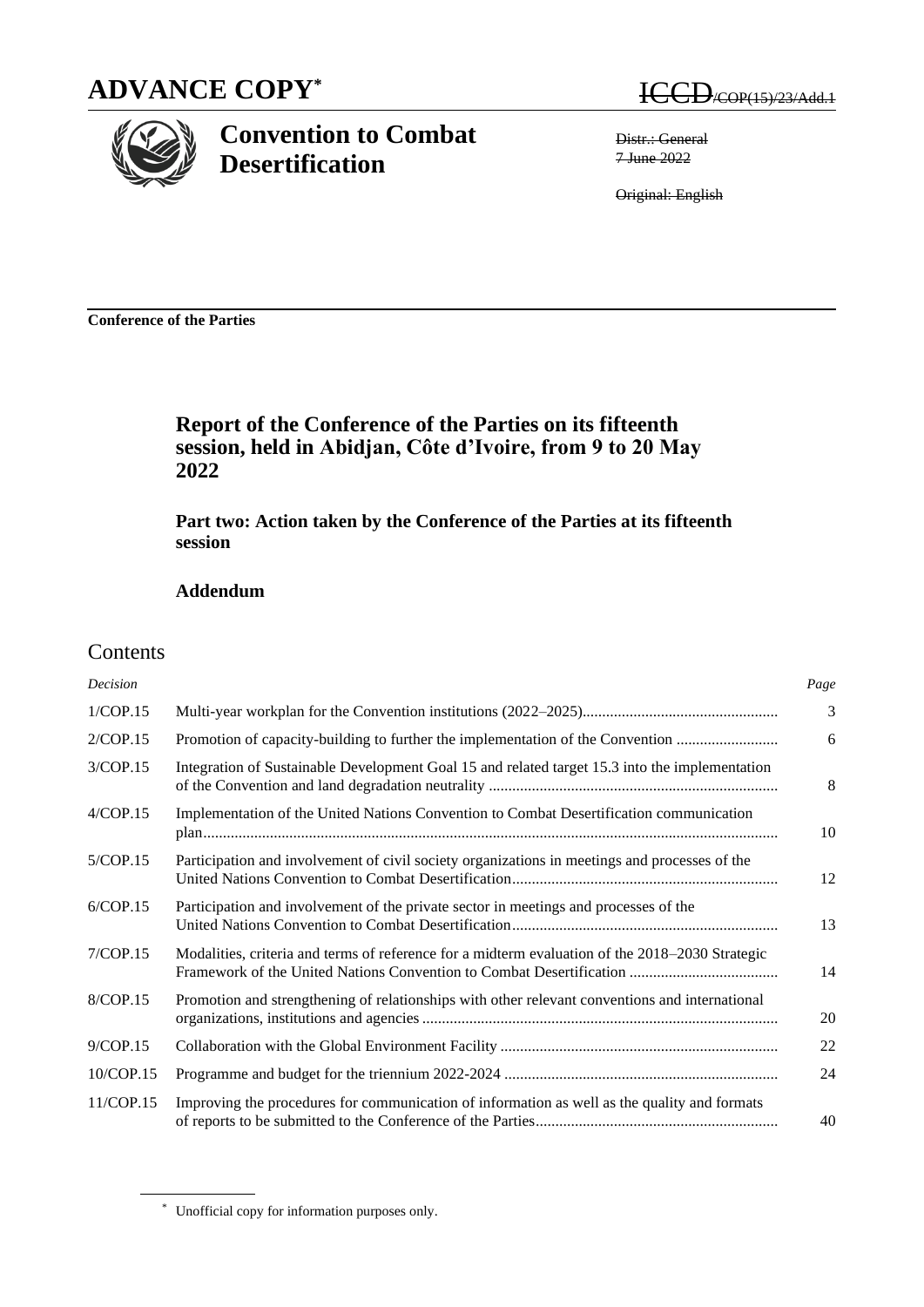| 12/COP.15 | Report of the Committee for the Review of the Implementation of the Convention at its<br>43                                                                                      |
|-----------|----------------------------------------------------------------------------------------------------------------------------------------------------------------------------------|
| 13/COP.15 | Report by the Global Mechanism on progress made in the mobilization of resources for the<br>48                                                                                   |
| 14/COP.15 | Programme of work for the twenty-first session of the Committee for the Review of the<br>50                                                                                      |
| 15/COP.15 | Date and venue of the twenty-first session of the Committee for the Review of the<br>51                                                                                          |
| 16/COP.15 | Policy recommendations resulting from the work programme of the Science-Policy Interface<br>52                                                                                   |
| 17/COP.15 | Policy recommendations resulting from the work programme of the Science-Policy Interface<br>55                                                                                   |
| 18/COP.15 | 57                                                                                                                                                                               |
| 19/COP.15 | Interfacing science and policy: The Science-Policy Interface, the dissemination and accessibility<br>61                                                                          |
| 20/COP.15 | Policy-oriented recommendations resulting from the cooperation with other intergovernmental<br>64                                                                                |
| 21/COP.15 | Programme of work for the sixteenth session of the Committee on Science and Technology<br>67                                                                                     |
| 22/COP.15 | The positive role that measures taken under the Convention can play to address<br>desertification/land degradation and drought as one of the drivers that causes migration<br>68 |
| 23/COP.15 | 70                                                                                                                                                                               |
| 24/COP.15 | 73                                                                                                                                                                               |
| 25/COP.15 | 75                                                                                                                                                                               |
| 26/COP.15 | 76                                                                                                                                                                               |
| 27/COP.15 | 78                                                                                                                                                                               |
| 28/COP.15 | 81                                                                                                                                                                               |
| 29/COP.15 | 82                                                                                                                                                                               |
| 30/COP.15 | Declaration of civil society organizations attending the fifteenth session of the Conference<br>85                                                                               |
| 31/COP.15 | 86                                                                                                                                                                               |
| 32/COP.15 | 87                                                                                                                                                                               |
| 33/COP.15 | 88<br>Programme of work for the sixteenth session of the Conference of the Parties                                                                                               |
| 34/COP.15 | 90                                                                                                                                                                               |
| 35/COP.15 | Designation of a Convention secretariat and arrangements for its functioning: administrative and<br>91                                                                           |
| 36/COP.15 | 92                                                                                                                                                                               |

#### *Resolution*

| 1/CDP.15 |  |  |  |
|----------|--|--|--|
|----------|--|--|--|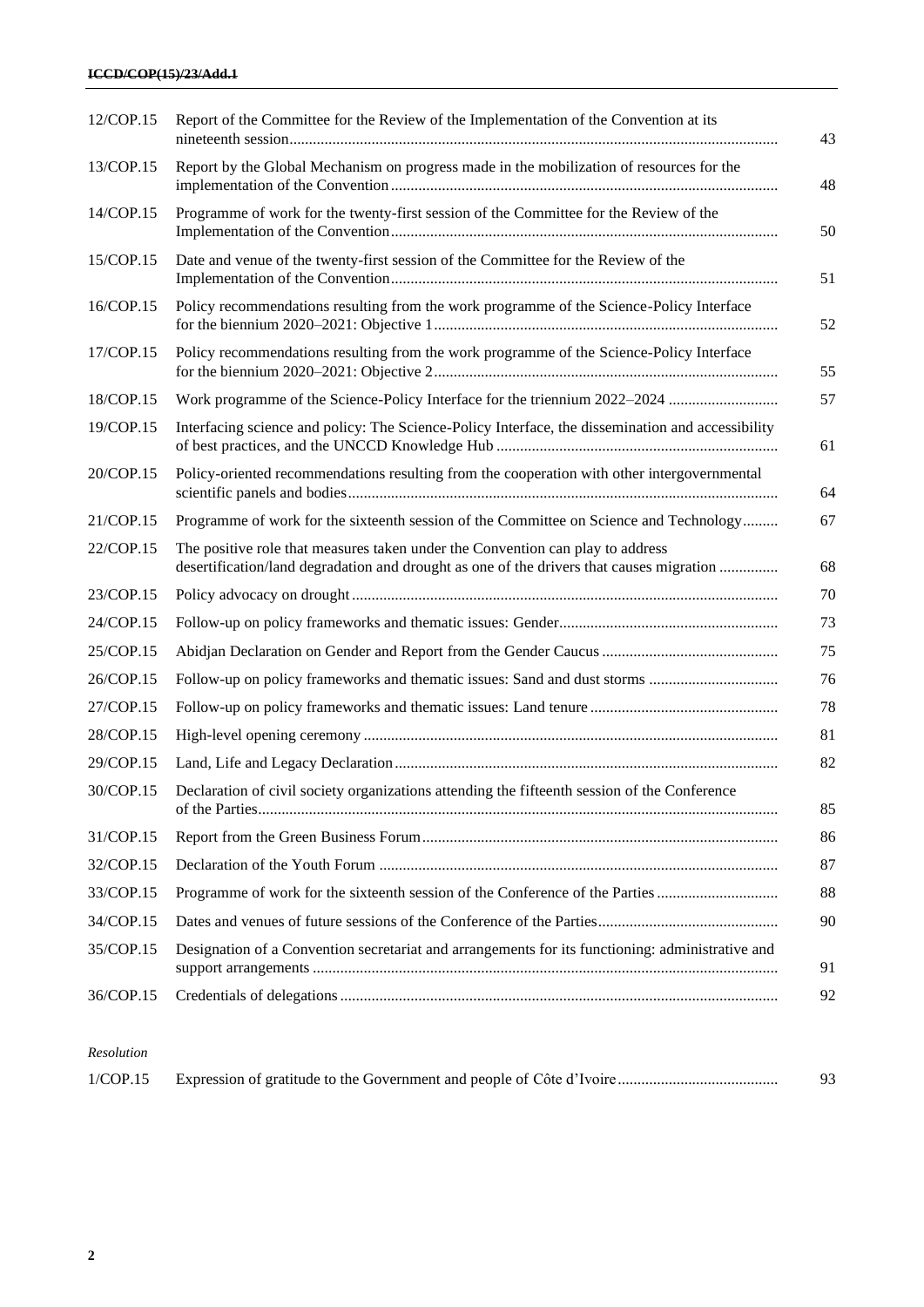### **Decision 1/COP.15**

#### **Multi-year workplan for the Convention institutions (2022–2025)**

*The Conference of the Parties,*

*Recalling* decision 1/COP.14 and decision 10/COP.14,

*Having reviewed* documents ICCD/COP(15)/6-ICCD/CRIC(20)/2 and ICCD/CRIC(20)/3,

*Underlining* the importance of the efficient and coordinated functioning of the Convention's institutions and subsidiary bodies in supporting Parties in their implementation of the 2018–2030 Strategic Framework of the United Nations Convention to Combat Desertification,

1. *Approves* the strategic orientation of the secretariat and the Global Mechanism, as contained in the United Nations Convention to Combat Desertification results framework for 2022–2025 in the annex to this decision;

2. *Requests* the secretariat and the Global Mechanism to utilize the United Nations Convention to Combat Desertification results framework for 2022–2025 in the annex to this decision, organizing their work in a manner that is consistent with the provisions of the Convention and the decisions taken at the fifteenth session of the Conference of the Parties, and in line with the guidance outlined in the 2018–2030 Strategic Framework of the United Nations Convention to Combat Desertification;

3. *Also requests* the secretariat and the Global Mechanism to prepare a multi-year workplan for the Convention 2025–2028, utilizing the results-based management approach, to be considered at the sixteenth session of the Conference of the Parties.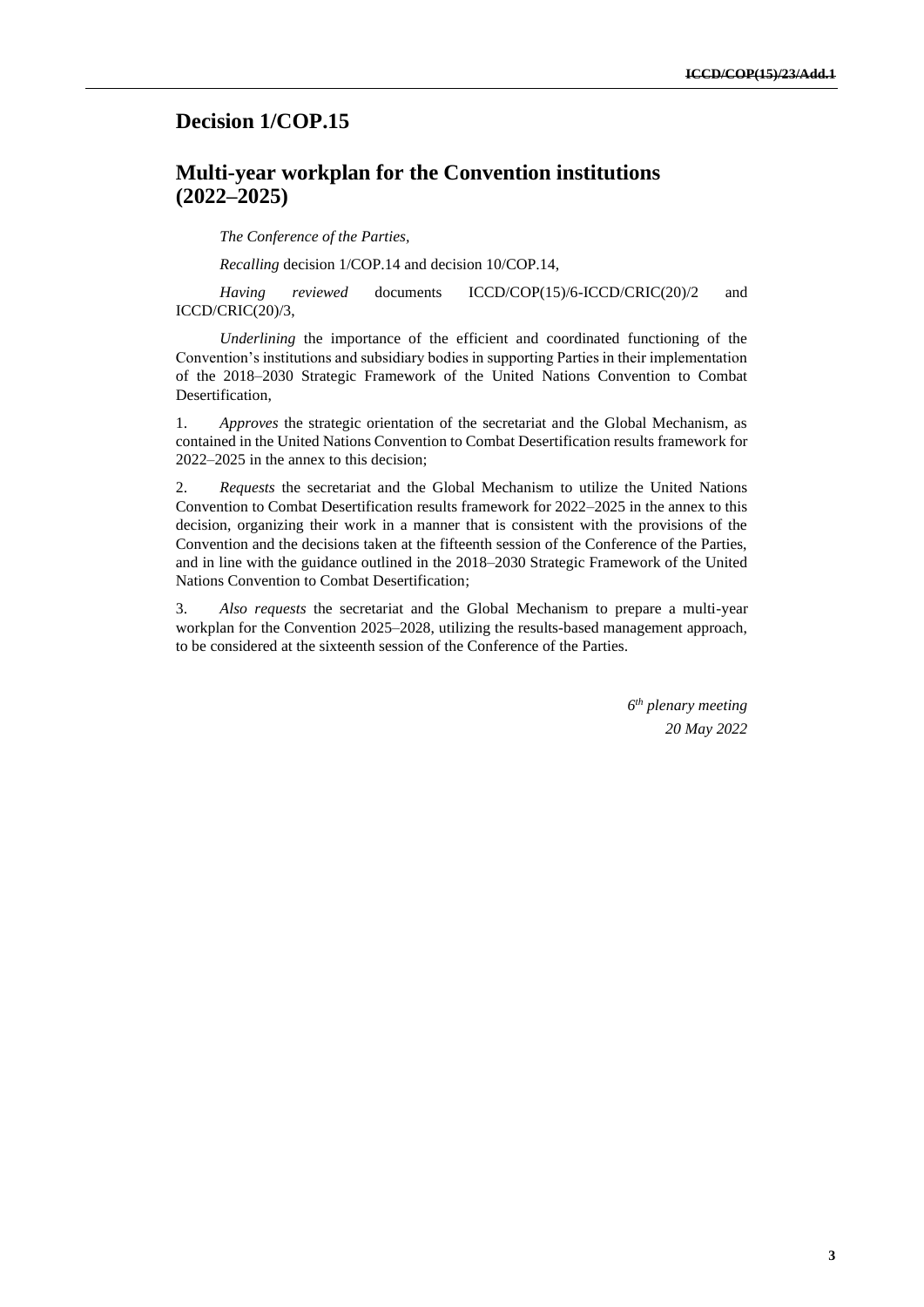### **Annex**

## **United Nations Convention to Combat Desertification results framework for 2022–2025**

| 2022-2025 main outcomes                                                                                                                                                              | Outcome indicators                                                                                                                                                                                                                                                                                               | Strategic<br>objectives $(SOs)^a$ |
|--------------------------------------------------------------------------------------------------------------------------------------------------------------------------------------|------------------------------------------------------------------------------------------------------------------------------------------------------------------------------------------------------------------------------------------------------------------------------------------------------------------|-----------------------------------|
| 1. Reduced desertification /land<br>degradation and effects of                                                                                                                       | Number of desertification/land degradation and drought (DLDD)<br>transformative projects that have been developed with support from the                                                                                                                                                                          | SO <sub>4</sub>                   |
| drought in affected areas                                                                                                                                                            | United Nations Convention to Combat Desertification (UNCCD) and                                                                                                                                                                                                                                                  | SO <sub>5</sub>                   |
|                                                                                                                                                                                      | contribute to land degradation neutrality (LDN)<br>Amount of funding targeted by DLDD transformative projects and<br>programmes that have been developed with support from the UNCCD                                                                                                                             | SO <sub>1</sub>                   |
|                                                                                                                                                                                      | Number of transformative project concepts developed with support<br>from the UNCCD in the pipeline of the targeted donor                                                                                                                                                                                         |                                   |
|                                                                                                                                                                                      | Number of hectares covered by LDN targets                                                                                                                                                                                                                                                                        |                                   |
| 2. Improved preparedness for                                                                                                                                                         | Number of countries that have developed and/or implemented their                                                                                                                                                                                                                                                 | SO <sub>3</sub>                   |
| and resilience to the impacts of<br>drought                                                                                                                                          | drought preparedness plans<br>Extent of partnerships supporting the UNCCD drought agenda                                                                                                                                                                                                                         | SO <sub>4</sub>                   |
|                                                                                                                                                                                      |                                                                                                                                                                                                                                                                                                                  | SO <sub>5</sub>                   |
| 3. UNCCD implementation is<br>responsive to the needs and                                                                                                                            | Number of countries involved in or applying UNCCD support to<br>integrating gender equality                                                                                                                                                                                                                      | SO <sub>2</sub>                   |
| rights of Indigenous peoples,<br>women, and other people in                                                                                                                          | Number of countries involved in or applying UNCCD support to<br>integrating secure tenure                                                                                                                                                                                                                        |                                   |
| vulnerable situations                                                                                                                                                                | Number of transformative DLDD projects, developed with support<br>from the UNCCD, that include provisions for gender equality                                                                                                                                                                                    |                                   |
|                                                                                                                                                                                      | Number of transformative DLDD projects, developed with support<br>from the UNCCD, that include provisions for secure tenure                                                                                                                                                                                      |                                   |
|                                                                                                                                                                                      | Amount of funding allocated for gender equality in DLDD<br>transformative projects and programmes that have been developed<br>with support from the UNCCD                                                                                                                                                        |                                   |
|                                                                                                                                                                                      | Amount of funding allocated for secure tenure in DLDD<br>transformative projects and programmes that have been developed<br>with support from the UNCCD                                                                                                                                                          |                                   |
| 4. Advanced global                                                                                                                                                                   | Extent of measures to address SDS source mitigation carried out by                                                                                                                                                                                                                                               | SO <sub>1</sub>                   |
| collaboration for sand and dust<br>storms (SDS) source mitigation                                                                                                                    | the secretariat and/or the Global Mechanism (GM) with partners                                                                                                                                                                                                                                                   | SO <sub>4</sub>                   |
| 5. The UNCCD process<br>contributes to, and benefits<br>from, synergies with the other<br>Rio conventions and related<br>cooperation processes on<br>climate change and biodiversity | Number of countries that leverage synergies and integrate DLDD into<br>their national plans for addressing climate change and/or biodiversity<br>Number of scientific processes, reports and publications that contain<br>inputs from the UNCCD<br>Extent of collaboration among the Rio convention secretariats | SO <sub>4</sub>                   |
| 6. UNCCD decision-making<br>and implementation are guided<br>by up-to-date scientific data and<br>knowledge, and evidence-based<br>analysis                                          | Number of national reports received<br>Number of national reports that follow the recommended methodology<br>Per cent of the Science-Policy Interface work programme implemented<br>Number of UNCCD guides, reports and policy briefs                                                                            | All SOs                           |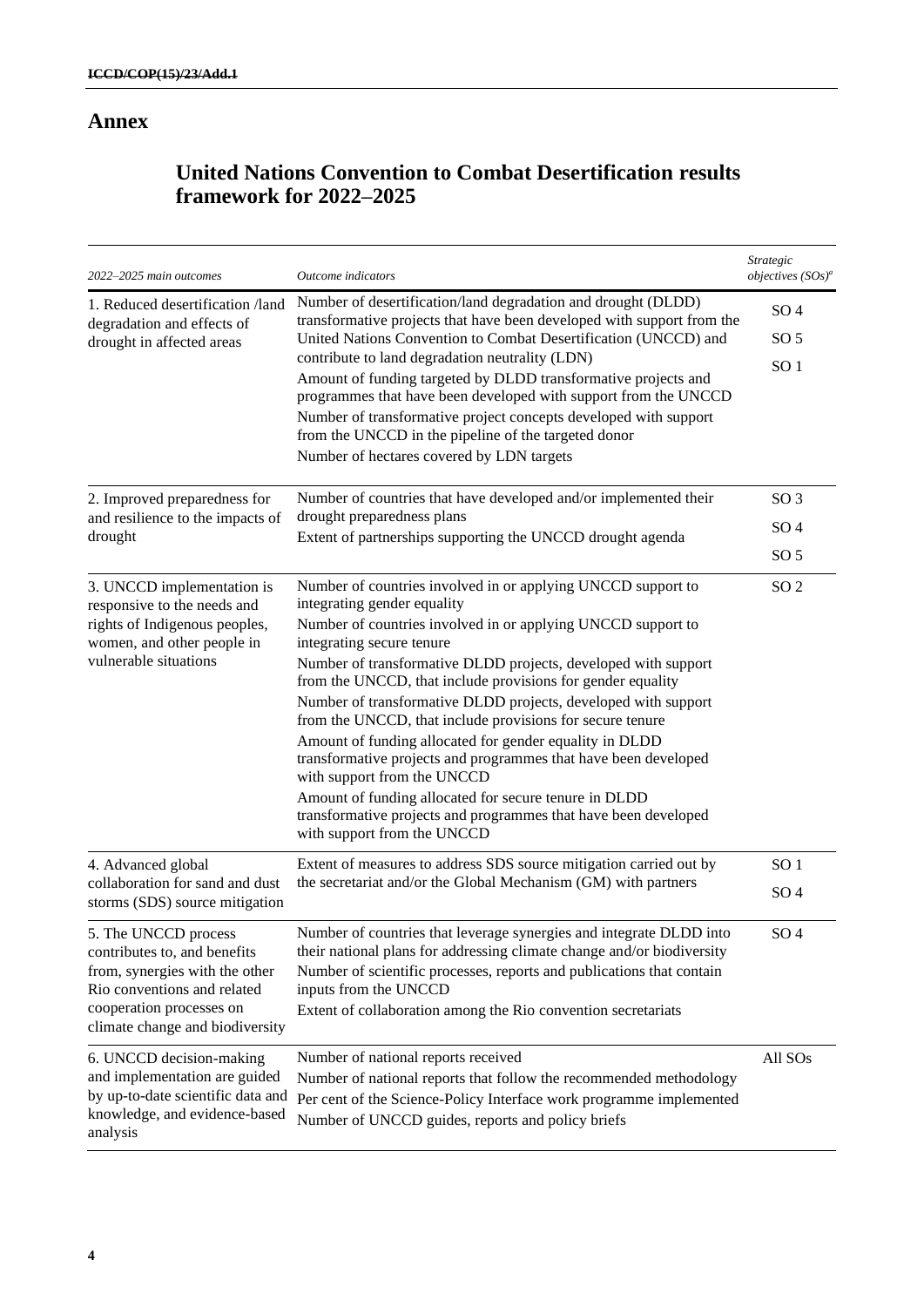| 2022-2025 main outcomes                                                                                                            | Outcome indicators                                                                                                                                                                                                                            | <b>Strategic</b><br>objectives $(SOs)^a$ |
|------------------------------------------------------------------------------------------------------------------------------------|-----------------------------------------------------------------------------------------------------------------------------------------------------------------------------------------------------------------------------------------------|------------------------------------------|
| 7. New stakeholders engage in<br>the UNCCD process and<br>implementation                                                           | Number of new civil society organizations applying for accreditation<br>to the Conference of the Parties (COP)<br>Number of briefs, publications and events targeting different<br>stakeholder groups                                         | All SO <sub>s</sub>                      |
|                                                                                                                                    | Extent of private sector partnerships supporting UNCCD<br>implementation with secretariat or GM involvement                                                                                                                                   |                                          |
| 8. The communication tools of<br>the secretariat and the GM                                                                        | Number of website and social media visits<br>Number of downloads                                                                                                                                                                              | All SO <sub>s</sub>                      |
| generate increasing interest in<br>the UNCCD                                                                                       | Unique visitors reached through different campaigns<br>Amount of media attention (number of articles, journalists involved,<br>$etc.$ )                                                                                                       |                                          |
| 9. The secretariat and the GM<br>operate effectively                                                                               | Per cent of COP decisions targeting the secretariat and/or GM<br>implemented<br>Number of UNCCD official meetings, including those of the Bureaux,<br>organized timely and efficiently<br>Per cent of staff that has participated in training | All SO <sub>s</sub>                      |
| 10. The administration of the<br>secretariat and the GM<br>functions efficiently and in<br>accordance with United Nations<br>rules | Per cent of core budget spent<br>Extent of improvements recommended by external auditors                                                                                                                                                      | All SO <sub>s</sub>                      |

a. The SOs are:

1. To improve the condition of affected ecosystems, combat desertification/land degradation, promote sustainable land management and contribute to land degradation neutrality

2. To improve the living conditions of affected populations

3. To mitigate, adapt to, and manage the effects of drought in order to enhance resilience of vulnerable populations and ecosystems

4. To generate global environmental benefits through effective implementation of the UNCCD

5. To mobilize substantial and additional financial and non-financial resources to support the implementation of the Convention by building effective partnerships at global and national level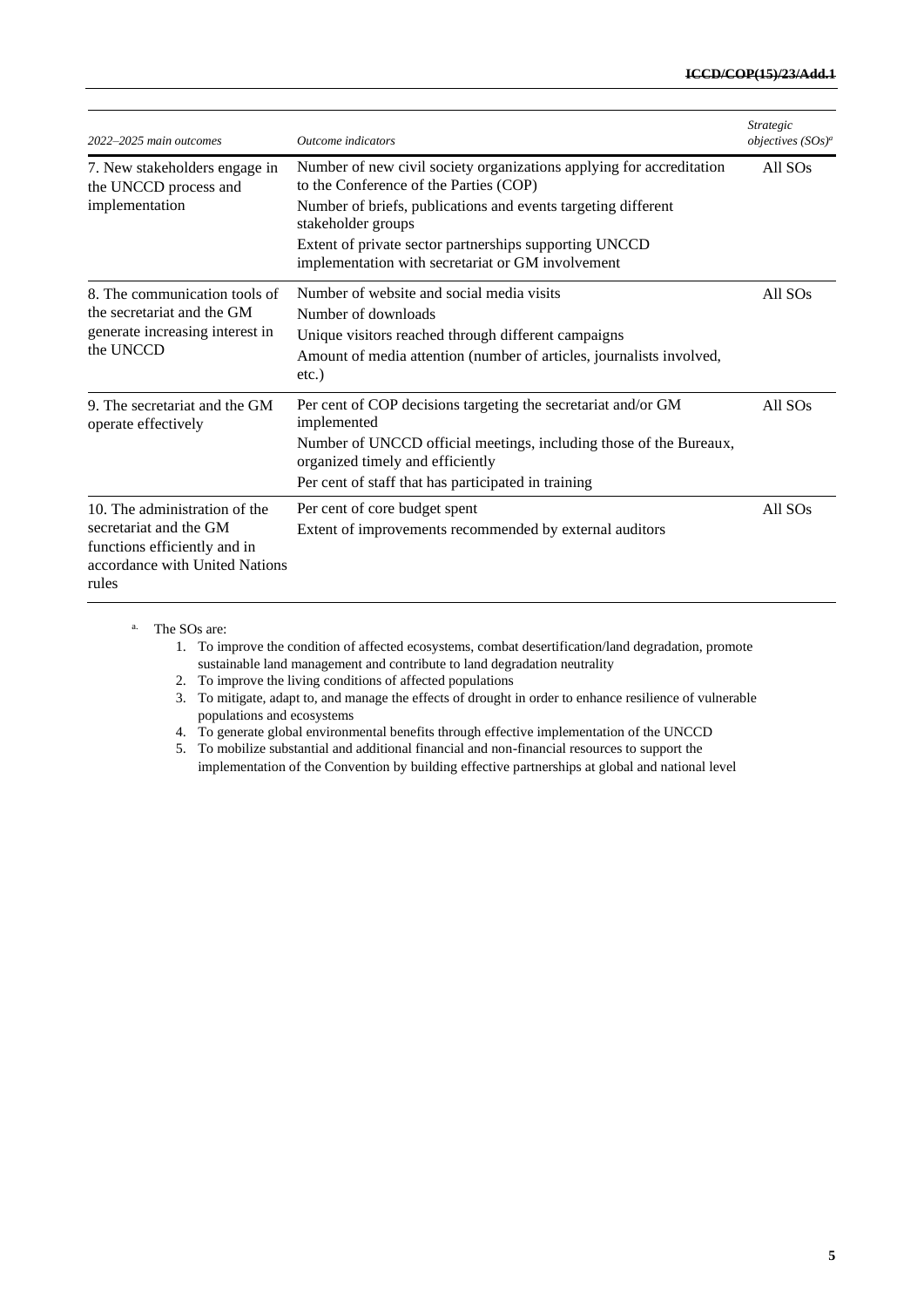#### **Decision 2/COP.15**

### **Promotion of capacity-building to further the implementation of the Convention**

*The Conference of the Parties,*

*Recalling* article 19 of the Convention,

*Also recalling* decisions 3/COP.8, 1/COP.9, 1/COP.10, 1/COP.11, 3/COP.12, 13/COP.12, 7/COP.13, 8/COP.13 and 2/COP.14,

*Restating* the importance of capacity-building for the efficacious implementation of the Convention and for achieving the Sustainable Development Goals,

*Having considered* the conclusions and recommendations contained in document ICCD/CRIC(20)/6,

*Acknowledging* the work done by the secretariat and the Global Mechanism to facilitate targeted capacity-building to further the implementation of the Convention and in support of achieving the Sustainable Development Goals,

*Welcoming* the efforts of Parties, international organizations and institutions, civil society organizations and other Convention stakeholders in support of capacity-building for the implementation of the Convention,

1. *Requests* the secretariat to continue enhancing, within available resources and in keeping with its mandate, all measures to support the facilitation of capacity development for the effective implementation of the Convention, including:

(a) The wider involvement of the public at large, including the participation of Indigenous peoples, local communities, women, civil society organizations and private sector entities, and the education of students in the capacity-building process for a more effective and participatory approach;

(b) Development, as necessary, of more and improved strategies, modules and other relevant materials to support the gender-responsive and transformative implementation of the Convention through the use of the most recent and applicable data sources available;

(c) Expansion of the Capacity Building Marketplace and the exclusive e-learning platform by increasing the number of opportunities offered in other United Nations languages and through the continuous widening of their clientele;

(d) Organization of on-demand media training activities for journalists through a more structured approach to media training, focused on popularizing key United Nations Convention to Combat Desertification concepts and priorities and covering, inter alia, issues pertaining to the United Nations Decade on Ecosystem Restoration (2021–2030);

(e) Continuation of the provision of training and further strengthening of capacitybuilding on drought, notably through the promotion of the United Nations Convention to Combat Desertification Drought Toolbox and organization of training sessions on its use, as well as the development of additional tools in this field;

Continuation of the provision of training and further strengthening of capacitybuilding activities to better address desertification and land degradation;

(g) Development of additional tools that concerned country Parties may use in furthering national capacity-building efforts to address sand and dust storms;

2. *Also requests* the secretariat, the Global Mechanism and the Science–Policy Interface, within available resources and in accordance with their respective mandates, to:

(a) Continue the pursuit of partnerships, both formal and informal, by redoubling their efforts to encourage Parties, civil society organizations and other stakeholders to participate fully in the capacity-building process by being active partners, especially in the areas of training, awareness-raising, drought mitigation, the achievement of land degradation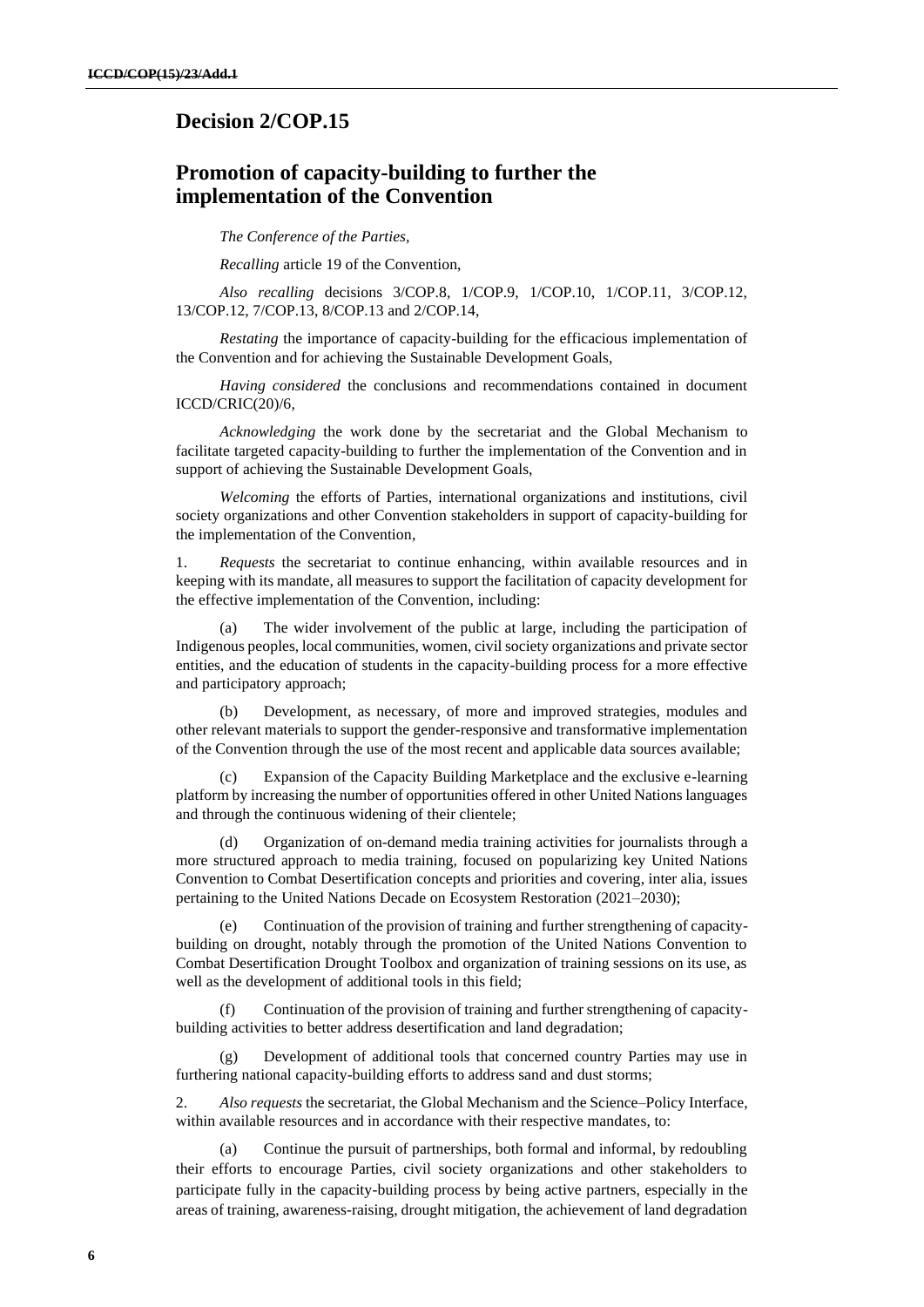neutrality, and the gender-responsive and transformative implementation of the Convention's objectives wherever possible, contributing to a better understanding of synergies and coherence among the Rio conventions and other multilateral environmental agreements, bearing in mind their respective mandates and goals;

(b) Broaden their scope of cooperation with all relevant public and private sector entities in the development of partnerships to support the capacity-development process, including relevant regional and subregional entities;

(c) Expand and deepen the innovative approaches being taken to facilitate capacity-building and development, making innovation a central element in their efforts to realize their capacity-building mandates;

3. *Urges* Parties to make full use of the opportunities for capacity development being offered through various means by the secretariat and the Global Mechanism, including the opportunities to post their own offerings on the Capacity Building Marketplace and the exclusive e-learning platform;

4. *Supports* the efforts of the secretariat and the Global Mechanism aimed at developing partnerships, including at the subregional and regional levels, to better facilitate capacity development and further advance a more participatory approach to the same, especially in the areas of:

- (a) Drought preparedness and mitigation;
- (b) Measures to achieve land degradation neutrality;
- (c) Gender-responsive and transformative implementation;
- (d) Measures to address sand and dust storms;
- (e) Development of on-the-ground training activities for journalists;

5. *Invites* Parties to continue to support and fully participate in the efforts being made by the secretariat and the Global Mechanism to develop and implement, as appropriate, specific capacity-building programmes concerning:

(a) Gender-sensitive and transformative approaches to the implementation of the Convention;

- (b) Resilience to sand and dust storms;
- (c) Drought preparedness and mitigation;
- (d) Land degradation and desertification;

6. *Invites* accredited civil society organizations involved in capacity-building to make full use of the opportunities being offered through various means by the secretariat and Global Mechanism, including the opportunities to post their own offerings on the Capacity Building Marketplace and the exclusive e-learning platform;

7. *Also invites* developed country Parties and those in a position to do so, as well as technical and financial institutions, to continue to provide technical and financial support for targeted capacity development in support of the implementation of the Convention;

8. *Requests* the secretariat to report on the implementation of this decision to future sessions of the Committee for the Review of the Implementation of the Convention held in conjunction with the Conference of the Parties.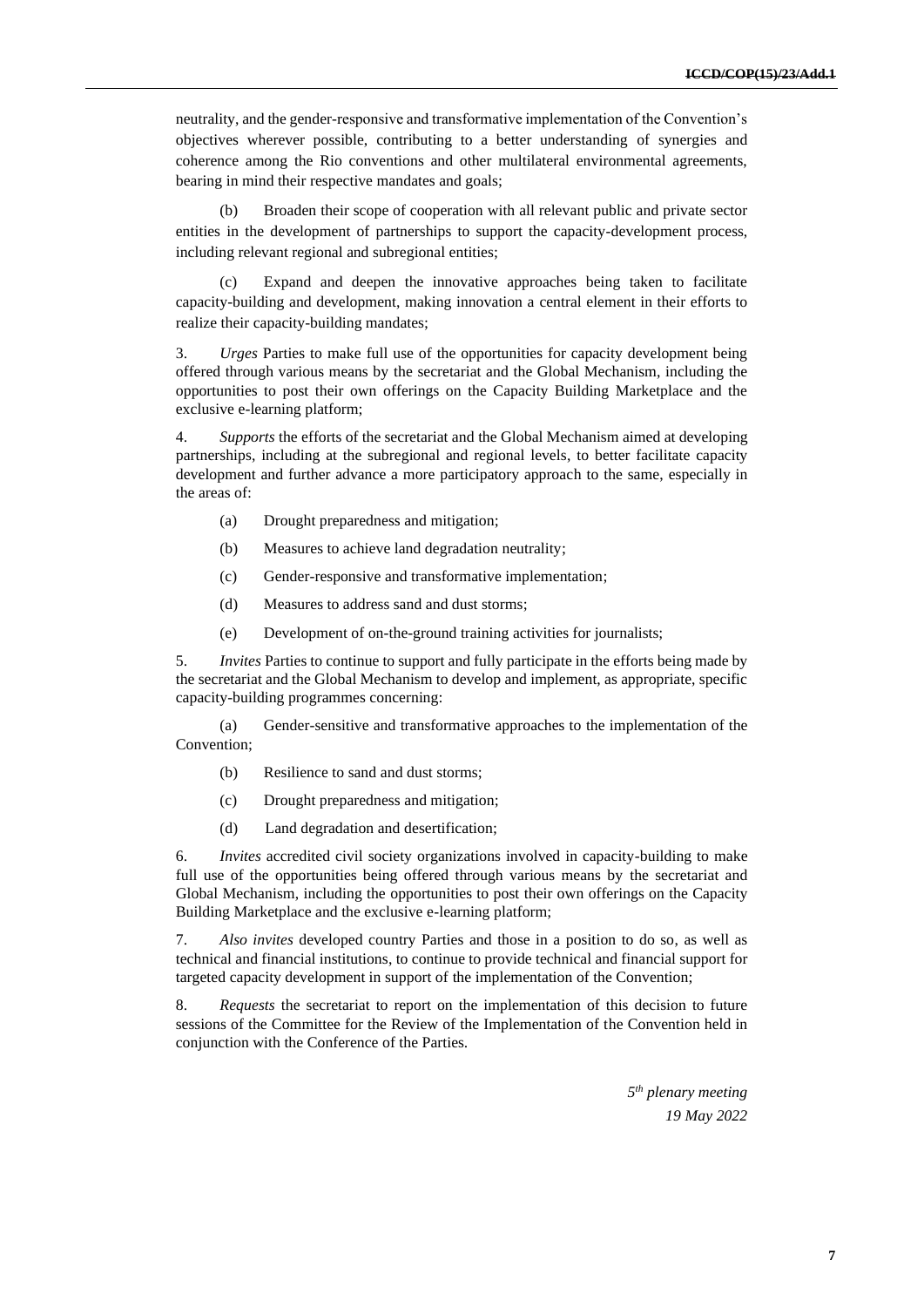#### **Decision 3/COP.15**

## **Integration of Sustainable Development Goal 15 and related target 15.3 into the implementation of the Convention and land degradation neutrality**

*The Conference of the Parties,*

*Recalling* decisions 3/COP.12, 3/COP.13, 8/COP.12, 7/COP.13 and decision 3/COP.14,

*Recognizing* that Sustainable Development Goal target 15.3 has generated significant momentum for the implementation of the Convention and that the setting of voluntary land degradation neutrality targets supports countries in mobilizing funding and technical capacities

*Welcoming* the start of United Nations Decade on Ecosystem Restoration (2021–2030) and newly established partnerships, and *encouraging* Parties to deepen their engagement with these and existing partnerships for the enhanced implementation of the Convention and the achievement of land degradation neutrality,

*Noting with appreciation* the progress made by country Parties in voluntary land degradation neutrality target-setting and the support provided by the Global Mechanism, the secretariat and relevant technical and financing partners as regards the Land Degradation Neutrality Target Setting Programme and the development of land degradation neutrality transformative projects and programmes to enhance the implementation of the Convention and the achievement of Sustainable Development Goal target 15.3 on land degradation neutrality, as per the results reported in document ICCD/CRIC(20)/5,

*Also noting with appreciation* the elements discussed in document ICCD/CRIC(20)/5 regarding a proposed way forward to support a more dynamic national enabling environment and higher efficiency and effectiveness at scale for both setting voluntary land degradation neutrality targets and supporting land degradation neutrality implementation efforts, and the related recommendations,

1. *Encourages* Parties that have not yet done so to formulate voluntary land degradation neutrality targets, as appropriate, and *also encourages* Parties which have already set targets to consider reviewing and refining them, as appropriate,

2. *Further encourages* Parties that have committed to voluntary land degradation neutrality targets to implement measures to accelerate their achievement, as appropriate, by:

(a) Fostering synergies among the Rio conventions and other multilateral environmental agreements, observing their respective mandates and goals, the private sector and civil society organizations, including the consideration of joint programming activities at the national and subnational level, as well as national action programmes;

Strengthening national-level intersectoral coordination and cooperation based on, inter alia, integrated land-use planning, sustainable landscape management, respecting social and environmental safeguards, to guide the implementation of land degradation neutrality transformative projects and programmes;

Creating an enabling environment for the achievement of land degradation neutrality, including through the responsible governance of land and tenure security, the engagement of all relevant stakeholders and the improved access of smallholder land users to advisory and financial services, in particular for women and vulnerable populations;

3. *Further invites* Parties, as appropriate and on a voluntary basis, to enhance the integration of the Sustainable Development Goals, in particular target 15.3, into their national strategies, plans and programmes and map them with those of the other two Rio conventions and other processes, including national development strategies, to increase transparency, policy coherence and synergies in their implementation;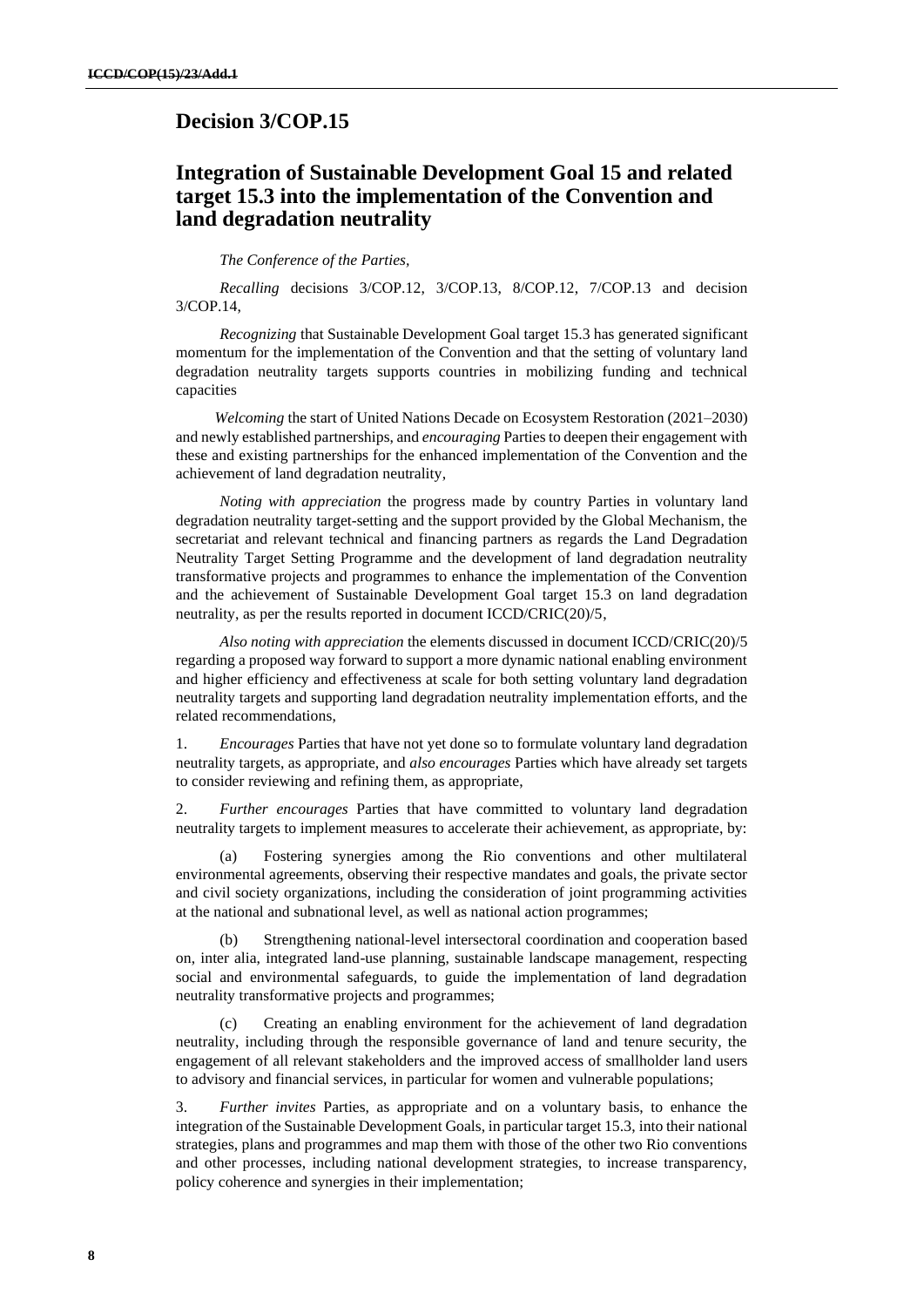4. *Invites* developed country Parties, and others in a position to do so, to provide financial and technical support for the implementation of the Convention and the achievement of land degradation neutrality;

5. *Requests* the secretariat and the Global Mechanism, within their respective mandates and subject to available resources, to:

(a) Support Parties to create an enabling environment for the achievement of voluntary national land degradation neutrality targets, including the modalities for more responsible governance of land and tenure security, efforts to increase sustainable and gender-responsive approaches to land restoration, respecting social and environmental safeguards, the engagement of relevant stakeholders, especially vulnerable and marginalized groups, and better access to innovative financing sources;

(b) Continue to develop new and strengthen existing partnerships to support the implementation of the Convention and achievement of land degradation neutrality, collaborating notably with the Global Initiative on Reducing Land Degradation and Enhancing Conservation of Terrestrial Habitats, the Group on Earth Observations Land Degradation Neutrality Initiative, the United Nations Decade on Ecosystem Restoration (2021–2030), the Changwon Initiative, the Ankara Initiative, the Peace Forest Initiative and other complementary initiatives, as well as with national, subregional and regional scientific bodies, to provide support to Parties;

(c) Promote public-private partnerships and partnerships with civil society organizations, within their respective roles, to support the implementation of the Convention and achievement of land degradation neutrality;

(d) Continue to contribute to the High-Level Political Forum on Sustainable Development with the aim of, inter alia, highlighting the catalytic effect of land restoration on the achievement of all Sustainable Development Goals;

(e) Continue to promote synergies and knowledge-sharing among Parties on land degradation neutrality target-setting and land degradation neutrality implementation efforts;

6. *Also requests* the secretariat and the Global Mechanism to report, as appropriate, on the implementation of this decision at the next session of the Committee for the Review of the Implementation of the Convention held in conjunction with the sixteenth session of the Conference of the Parties.

> *5 <sup>h</sup> plenary meeting 19 May 2022*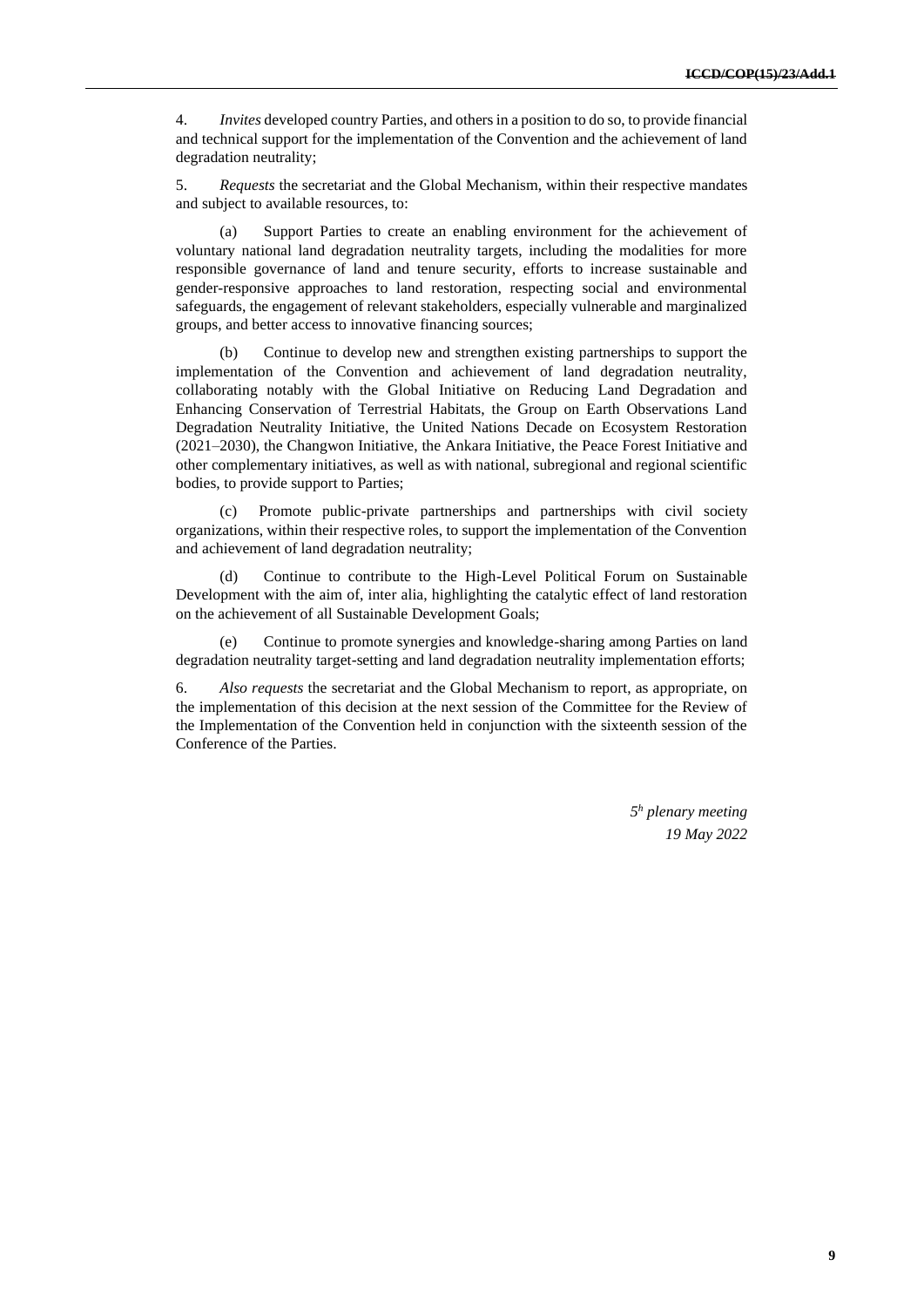### **Decision 4/COP.15**

### **Implementation of the United Nations Convention to Combat Desertification communication plan**

*The Conference of the Parties,* 

*Recalling* decision 4/COP.14,

*Noting* that the 2018−2030 Strategic Framework of the United Nations Convention to Combat Desertification recognizes awareness-raising as a key element that can play a central role in addressing desertification/land degradation and drought,

*Recognizing* the importance of promoting consistent and coordinated messages about the objective of the Convention as well as on land degradation neutrality and drought issues, including as an accelerator for achieving the Sustainable Development Goals,

*Recalling* United Nations General Assembly resolution 62/195, in which the General Assembly declared 2010–2020 the United Nations Decade for Deserts and the Fight against Desertification,

*Also recalling* its resolution 64/201, in which the General Assembly designated the secretariat of the United Nations Convention to Combat Desertification as the focal point for the Decade, in collaboration with the United Nations Development Programme, the United Nations Environment Programme, the International Fund for Agricultural Development and other relevant bodies of the United Nations, including its Department of Global Communications,

*Noting* the report of the United Nations Secretary-General on the implementation of the United Nations Decade for Deserts and the Fight against Desertification (2010–2020) and *expressing* its appreciation to the United Nations Convention to Combat Desertification secretariat, as the focal point for the Decade, for its successful outcomes,

*Recognizing* the additional opportunity for cooperation, coordination and synergies in the work related to ecosystem restoration among relevant United Nations entities through the United Nations Decade on Ecosystem Restoration (2021–2030),

*Welcoming* the development and implementation of the United Nations Convention to Combat Desertification communication plan and strategic branding exercise, as reported in document ICCD/COP(14)/4,

1. *Calls for* Parties and *invites* civil society organizations, the media, the private sector and all other relevant stakeholders to leverage international awareness-raising opportunities, such as the World Day to Combat Desertification and Drought, the United Nations Decade on Ecosystem Restoration (2021–2030), the United Nations Decade of Action to deliver the Sustainable Development Goals by 2030, and the Land for Life programme, for outreach, including to Indigenous peoples, local communities, women and youth, around actions to combat desertification/land degradation and drought and achieve a land degradation neutral and drought-resilient world on a voluntary basis;

2. *Invites* Parties to develop communication strategies for target audiences that include policymakers; institutions in charge of land-based sectors; civil society organizations; the private sector; farmers; and pastoralists, around actions to achieve a land degradation neutral and drought-resilient world;

3. *Also invites* Parties to continue to raise public awareness and promote youth engagement on Convention issues by (i) linking them to other sustainable development challenges; and (ii) underlining the pivotal role of sustainably managed land in implementing the Convention and achieving the Sustainable Development Goals, while addressing gender equality and women's empowerment as an integral part of these messages;

4. *Further invites* Parties, civil society organizations and the private sector to continue to actively support the implementation of the United Nations Convention to Combat Desertification communication plan by providing the secretariat with success stories, people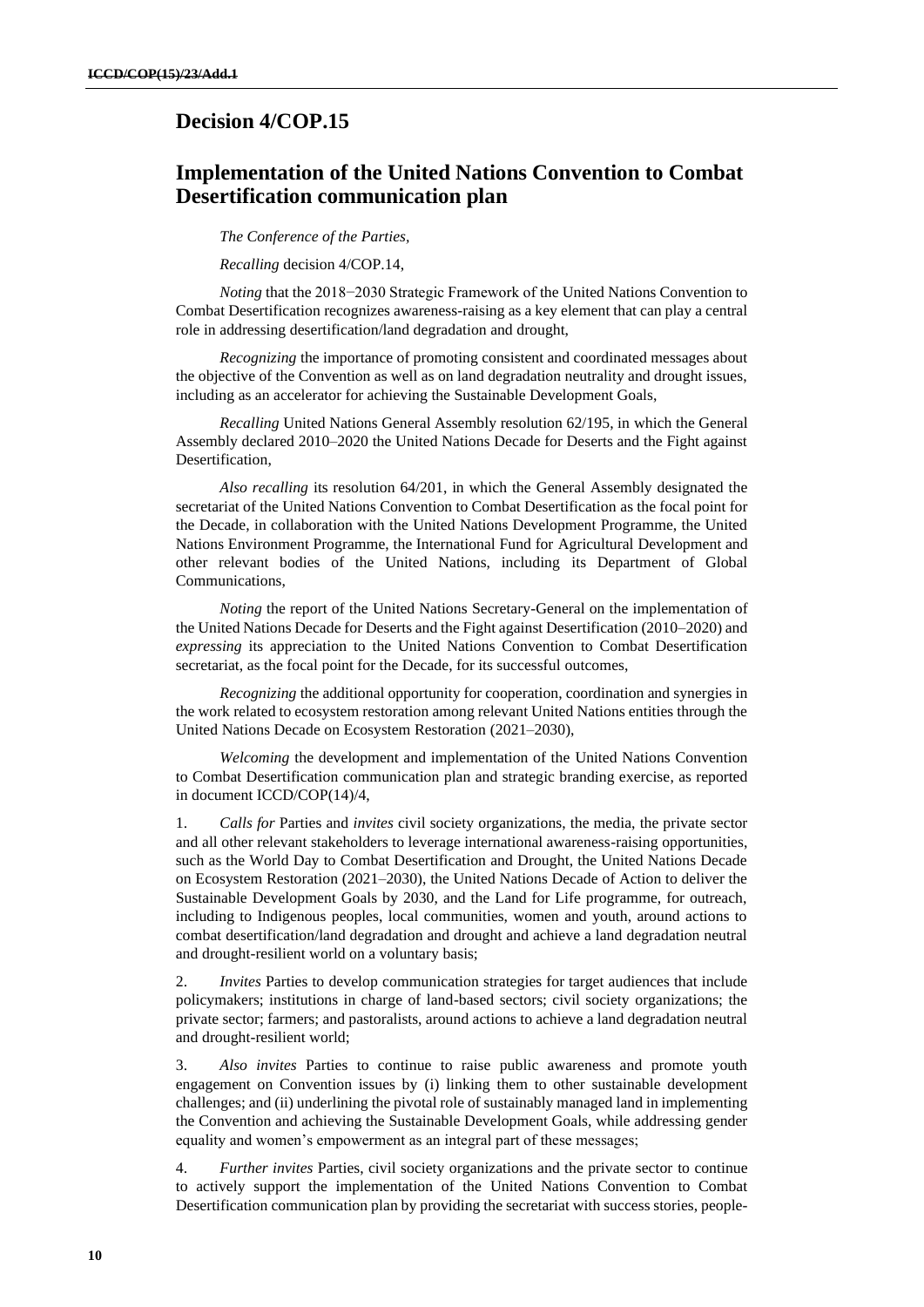focused stories and photo/video footage from the field, giving a human face to the Convention and hence promoting its understanding, awareness and visibility among the public by adapting communications within local and national contexts;

5. *Invites* Parties and other United Nations Convention to Combat Desertification stakeholders, which are in a position to do so, to make voluntary contributions in support of the implementation of the communication plan;

6. *Requests* the secretariat, subject to the availability of resources, to:

(a) Continue implementing the communication plan consistent with the 2018– 2030 Strategic Framework of the United Nations Convention to Combat Desertification;

(b) Ensure consistent and coherent messaging with the other Rio conventions in order to underline the importance of desertification/land degradation and drought and its links with biodiversity loss and climate change in order to achieve the Sustainable Development Goals;

(c) Engage with key audiences, such as policymakers, line ministries in charge of land-based sectors, the private sector, land owners and land managers, the farmer community and pastoralists, for the purposes of (i) increasing awareness about the objectives of the Convention; (ii) highlighting the economic and social benefits and other positive impacts of its implementation; and (iii) increasing awareness about the negative impacts of land degradation and desertification, taking into account particular national and regional conditions;

(d) Explore the development of communication products and activities linked to initiatives such as the United Nations Decade on Ecosystem Restoration (2021–2030) and, as appropriate, the Group of 20 Global Initiative on Reducing Land Degradation and Enhancing Conservation of Terrestrial Habitats, which communicate the benefits and positive impacts of achieving land degradation neutrality, as appropriate;

(e) Enhance media engagement and develop partnerships with media and other relevant organizations to expand outreach to non-English speaking audiences and achieve broader geographic reach and information dissemination;

(f) Raise the profile of United Nations Convention to Combat Desertification outreach programmes and products, such as the Land for Life programme, the Land Ambassadors programme and the Rio Conventions Pavilion, in partnership and cooperation with the other Rio conventions and relevant stakeholders;

(g) Maximize the traditional and social media outreach potential by developing new multimedia content based on sources such as the Global Land Outlook series and other major scientific assessments, the Science-Policy Interface, the performance review and assessment of implementation reports submitted to the Committee for the Review of the Implementation of the Convention, as well as success stories and stories featuring the views and perspectives of beneficiaries of the Convention's work;

(h) Continue building communications capacity for staff of the secretariat and the Global Mechanism in order to strengthen support for communications activities;

(i) Provide key messages to national focal points and science and technology correspondents to support United Nations Convention to Combat Desertification advocacy efforts in order to bring Sustainable Development Goal target 15.3 to the forefront of policy platforms addressing the implementation of other Sustainable Development Goals;

Continue improving and enhancing the online communications tools, including the website and library services, with a focus on the provision of knowledge and data tools that are relevant for United Nations Convention to Combat Desertification stakeholders;

7. *Also requests* the secretariat, where appropriate, to report to the Conference of the Parties at its sixteenth session on progress made in implementing this decision.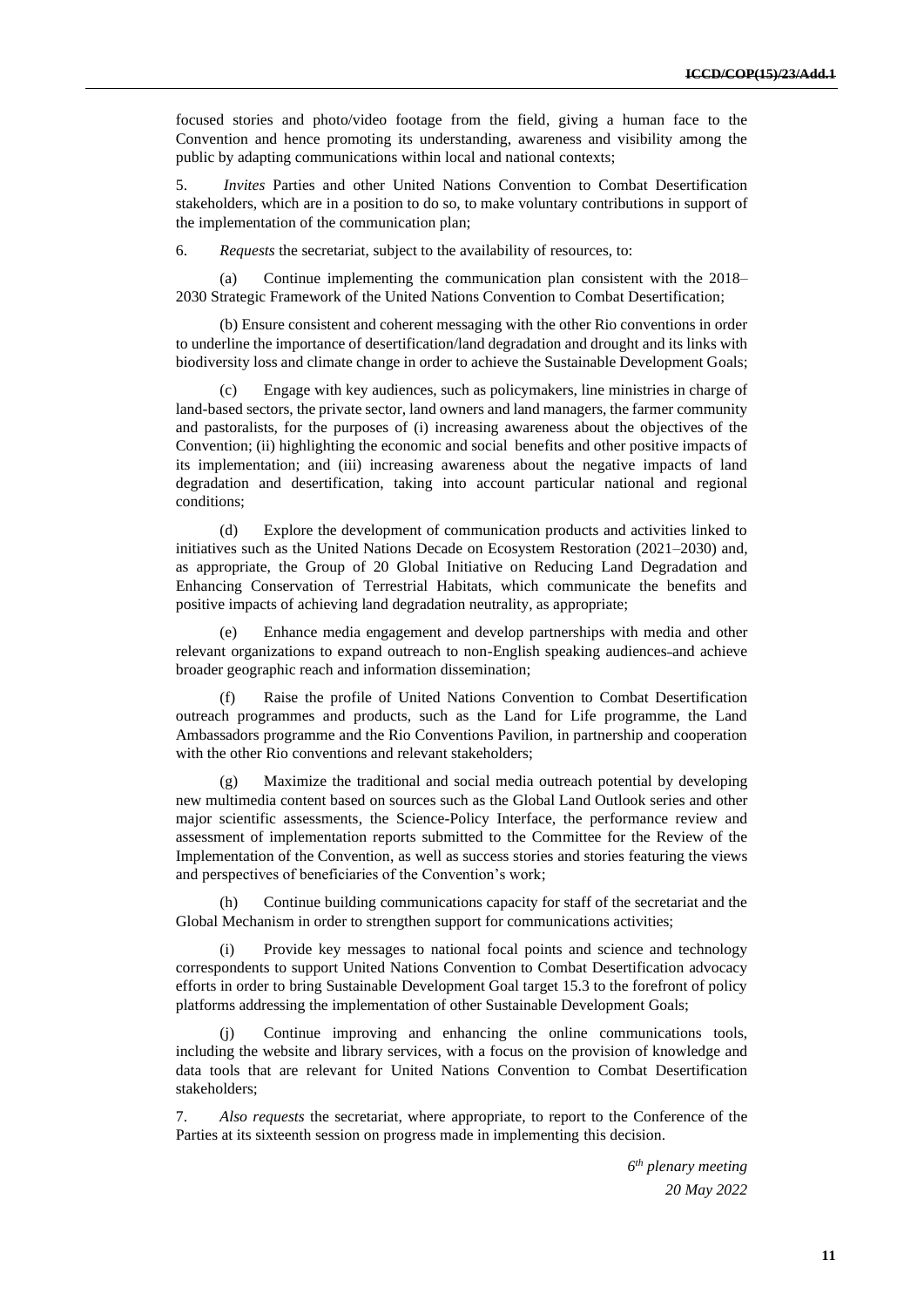### **Decision 5/COP.15**

## **Participation and involvement of civil society organizations in meetings and processes of the United Nations Convention to Combat Desertification**

*The Conference of the Parties,* 

*Recalling* articles 3, 6, 9, 10, 13, 14, 19, 20, 21 and 22 of the Convention,

*Also recalling* decisions 5/COP.9, 5/COP.10, 5/COP.11, 5/COP.12, 5/COP.13 and 5/COP.14,

*Welcoming* the celebration of the open dialogue sessions organized by the civil society organizations as part of the official agenda of the fifteenth session of the Conference of the Parties,

*Also welcoming* the organization of the youth and gender caucus meetings organized on the sidelines of the fifteenth session of the Conference of the Parties, giving an opportunity to those that are more affected by desertification/land degradation and drought to provide inputs to the decision-making process,

1. *Encourages* those countries with no or few civil society organizations accredited to the Conference of the Parties to promote the involvement of their organizations in the United Nations Convention to Combat Desertification process at the international level to ensure more balanced participation of civil society organizations in the sessions of the Conference of the Parties and its subsidiary bodies, particularly civil society organizations working with people in vulnerable situations, including Indigenous peoples and local communities, people living in rural areas, women, youth, and persons with disabilities;

2. *Requests* the secretariat to continue working with the key stakeholders, including Indigenous peoples, local community organizations, youth, farmers organizations, pastoral organizations, women's organizations, persons with disabilities, local governments and parliamentarians;

3. *Also requests* the secretariat to improve access to information on the accreditation process for civil society organizations;

4. *Further requests* the secretariat to develop a youth engagement strategy and the modalities for its implementation to ensure stronger, effective and meaningful participation of youth in the meetings and processes of the Convention, subject to the availability of resources;

5. *Requests* the Executive Secretary to facilitate the renewal of the membership of the Civil Society Organization Panel until the next Conference of the Parties starting immediately after fifteenth session of the Conference of the Parties, in accordance with previous decisions;

6. *Encourages* developed country Parties, international and financial organizations, civil society organizations and private sector institutions, in a position to do so, to consider contributing substantially and promptly to the Supplementary Fund and Special Fund of the Convention with the aim of ensuring wider participation of civil society organizations in meetings and processes of the United Nations Convention to Combat Desertification as well as in the work undertaken by the Civil Society Organization Panel;

7. *Requests* the Civil Society Organization Panel, through the secretariat, to report on its activities to the Conference of the Parties at its next session;

8. *Also requests* the secretariat to report at the sixteenth session of the Conference of the Parties on the implementation of this decision.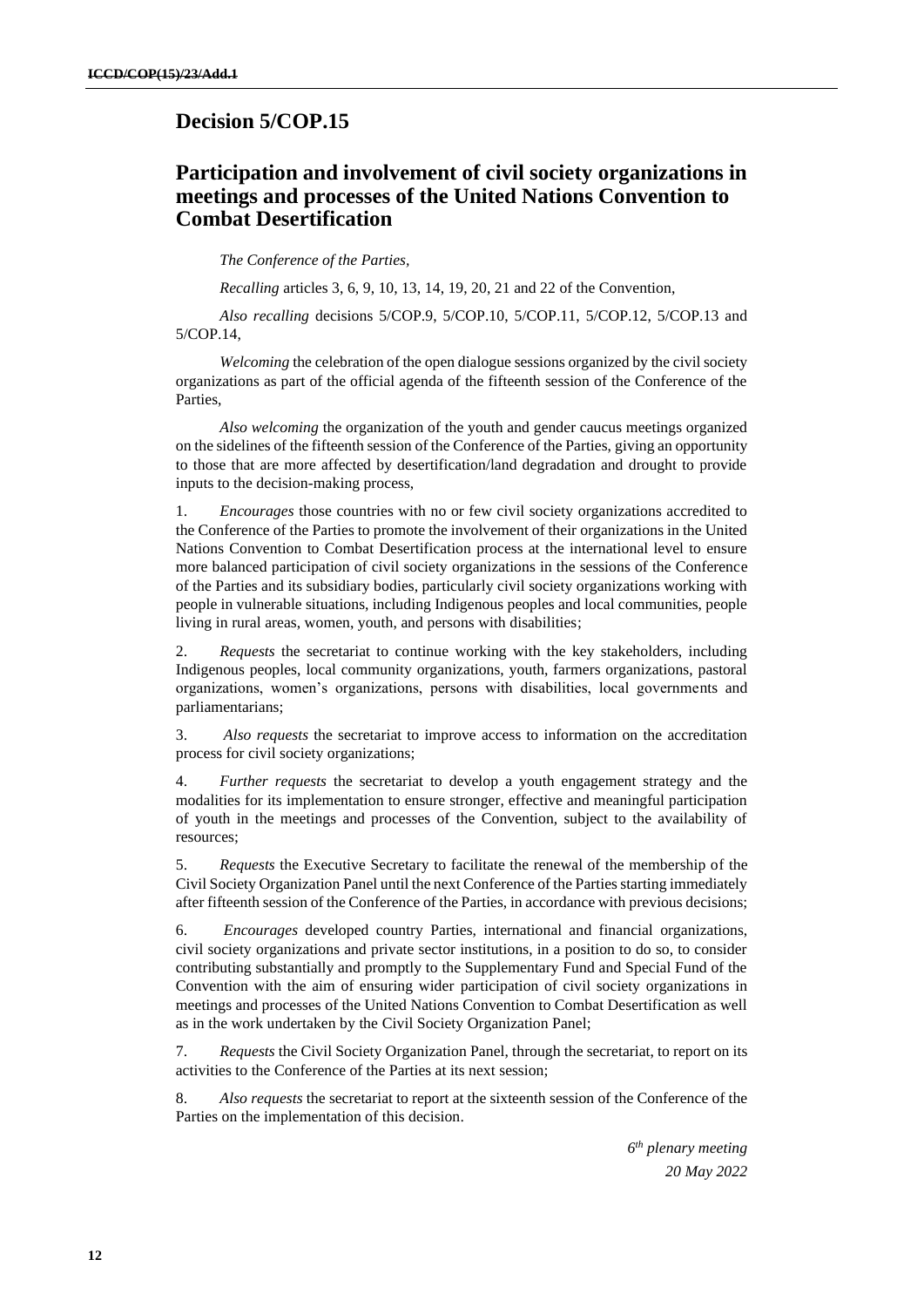### **Decision 6/COP.15**

## **Participation and involvement of the private sector in meetings and processes of the United Nations Convention to Combat Desertification**

*The Conference of the Parties,*

*Recalling* articles 6, 17 and 20 of the Convention,

*Also recalling* decisions 5/COP.11, 6/COP.12, 6/COP.13 and 6/COP.14,

*Stressing* the importance of the involvement of the private sector in the implementation of the Convention and the 2018−2030 Strategic Framework of the United Nations Convention to Combat Desertification,

*Noting* the outcomes of the Sustainable Land Management Business Forum, and the information provided in document ICCD/CRIC(20)/5 related to the initiatives undertaken by the Global Mechanism,

1. *Takes note* of the initiatives undertaken by the Global Mechanism and *requests* the secretariat and the Global Mechanism to continue implementing the United Nations Convention to Combat Desertification business engagement strategy and the private sector engagement strategy 2021–2030 when engaging in partnerships with the private sector;

2. *Requests* the secretariat and the Global Mechanism within their mandate and subject to the availability of resources to:

(a) Engage with companies that are working in the food-feed-fibre sector that have potential to make positive contributions to addressing desertification/land degradation and drought;

(b) Continue promoting, together with other partners, decent land-based jobs for youth and land-based youth entrepreneurship;

(c) Facilitate, in collaboration with the relevant partners and representatives of the private sector, the organization of the seventh Sustainable Land Management Business Forum on the sidelines of the sixteenth session of the Conference of the Parties;

(d) Continue engaging with the private sector on the introduction of sustainable land use and value chain development, including for the promotion of sustainable sourcing practices;

(e) Facilitate, in collaboration with partners, the development of the Business for Land initiative, bringing visibility to the commitments made by participating companies towards the objectives of the Convention and ensuring that the initiative is self-sustained in the future;

3. *Invites* Parties, business and industry entities to support the Business for Land initiative and present specific commitments to ensure the achievement of land degradation neutrality, on a voluntary basis;

4. *Requests* the secretariat to report at the sixteenth session of the Conference of the Parties on the measures taken to facilitate and encourage the participation and involvement of the private sector in meetings and processes of the United Nations Convention to Combat Desertification.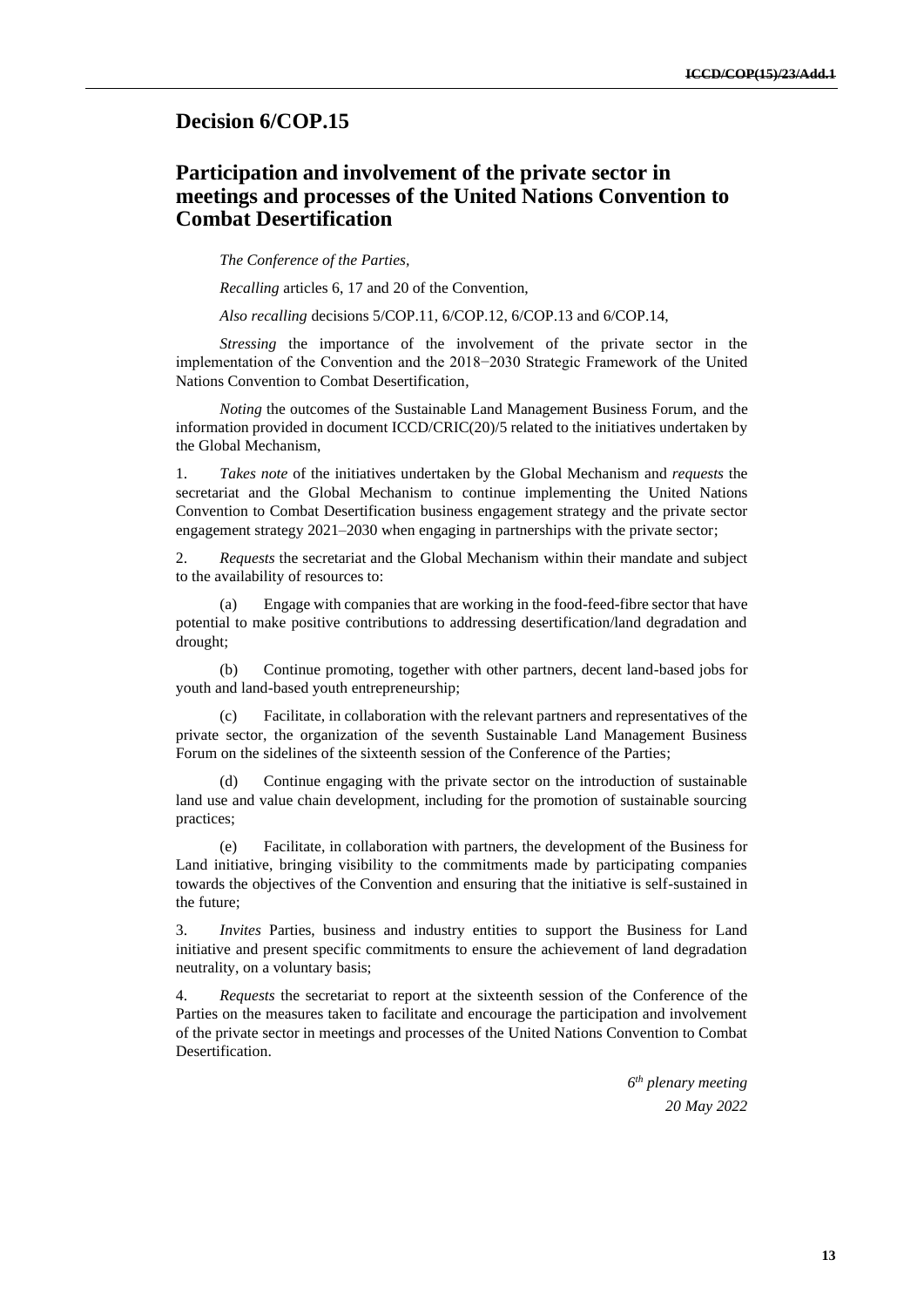### **Decision 7/COP.15**

## **Modalities, criteria and terms of reference for a midterm evaluation of the 2018–2030 Strategic Framework of the United Nations Convention to Combat Desertification**

*The Conference of the Parties,*

*Recalling* decision 7/COP.13 and decision 7/COP.14,

*Acknowledging* the importance of the 2018–2030 Strategic Framework of the United Nations Convention to Combat Desertification in improving the effectiveness of the implementation of the Convention,

*Noting* that the 2018–2030 Strategic Framework of the United Nations Convention to Combat Desertification will reach its midpoint in 2024,

*Also noting* decision x/COP.15, by which the Conference of the Parties decided to hold the sixteenth session of the Conference of the Parties in 2024,

*Recognizing* the need to reserve adequate time for the implementation of the upcoming recommendations of the midterm evaluation in order to benefit from them in the best possible manner before 2030,

*Welcoming* the further elements and priorities provided by the Bureau of the Conference of the Parties for the provisionally adopted modalities, criteria and terms of reference for a midterm evaluation of the 2018–2030 Strategic Framework of the United Nations Convention to Combat Desertification, as contained in document ICCD/COP(15)/2,

1. *Decides* to start the midterm evaluation process immediately after the fifteenth session of the Conference of the Parties, with a view to considering the resulting findings and recommendations at the sixteenth session of the Conference of the Parties in 2024;

2. *Adopts* the terms of reference for the midterm evaluation, as contained in annex I to this decision;

3. *Decides* to establish an intergovernmental working group to oversee the midterm evaluation process, in line with the terms of reference contained in annex II to this decision;

4. *Invites* the intergovernmental working group to consider and further detail the terms of reference for the midterm evaluation, as well as the organization and schedule of its own work, at its first meeting;

5. *Requests* the secretariat and, as feasible, the Global Mechanism to support the midterm evaluation process and the work of the intergovernmental working group by providing the needed information, managing the experts carrying out the independent assessment, facilitating communication among the members and observers of the intergovernmental working group, and organizing their meetings;

6. *Also requests* the secretariat to regularly update the Bureau of the Conference of the Parties on the progress made in the midterm evaluation process;

7. *Further requests* the intergovernmental working group to present its findings and recommendations to Parties for their consideration at the sixteenth session of the Conference of the Parties.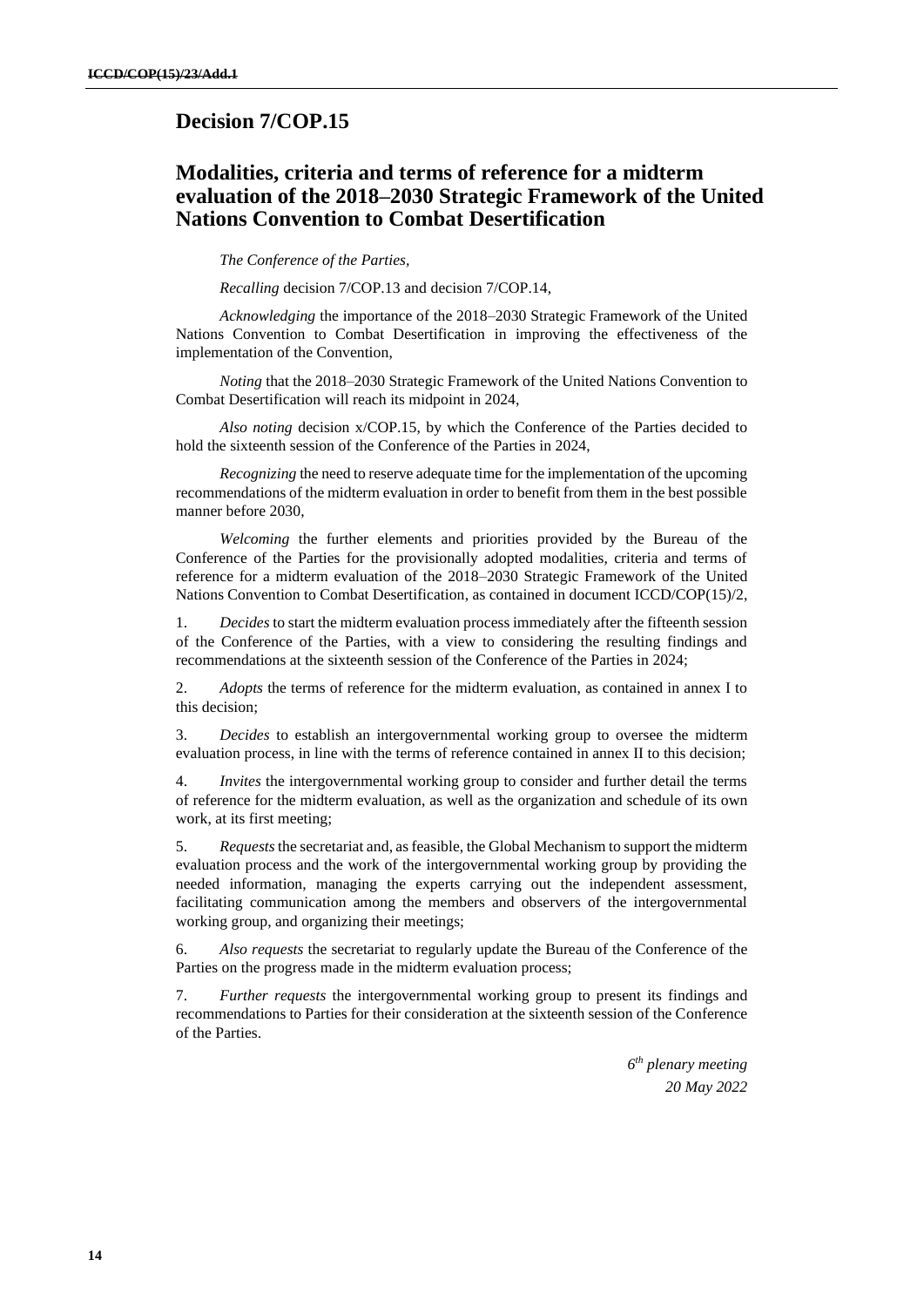### **Annex I**

## **Modalities, criteria and terms of reference for a midterm evaluation of the UNCCD 2018–2030 Strategic Framework**

### **I. Objectives of the midterm evaluation**

1. The purpose of the midterm evaluation is to assess the progress made in implementing the UNCCD 2018–2030 Strategic Framework and achieving its five strategic objectives. It will determine whether the UNCCD 2018–2030 Strategic Framework is working as intended, whether its implementation is meeting the stated aims, and whether/how it is contributing to broader global priorities of sustainable development. The evaluation will inform Parties and other key stakeholders about the successes and challenges in the implementation and, through a participatory process, result in recommendations to further improve performance for the remaining period of the UNCCD 2018–2030 Strategic Framework.

2. The main audience of the midterm evaluation are Parties to the Convention, both as participants in the Conference of the Parties (COP) and as countries implementing the UNCCD 2018–2030 Strategic Framework, as well as United Nations Convention to Combat Desertification (UNCCD) institutions and bodies. The evaluation will also provide valuable information to the scientific community involved in the UNCCD process at different levels, implementation partners and other interested stakeholders.

### **II. Evaluation scope and criteria**

3. The midterm evaluation of the UNCCD 2018–2030 Strategic Framework will cover five interrelated components:

- (a) Continued relevance of the UNCCD 2018–2030 Strategic Framework;
- (b) Progress made in achieving the five strategic objectives;

(c) Consideration of efforts to meet the aims and assignments that were set in the implementation framework of the UNCCD 2018–2030 Strategic Framework;

(d) Efficiency of the reporting and review process concerning the UNCCD 2018– 2030 Strategic Framework; and

(e) Sustainability of the achievements.

4. In addition, as a cross-cutting issue, the midterm evaluation will consider how genderresponsive policies and measures are taken into account in the implementation of the UNCCD 2018–2030 Strategic Framework and in the reporting and review process.

5. The evaluation will be built on the standard evaluation criteria of the Development Assistance Committee of the Organisation for Economic Co-operation and Development, 1 which comprise relevance, coherence, effectiveness, efficiency, impact and sustainability. As this is a midterm evaluation and thus focuses on further improvement to the implementation of the UNCCD 2018–2030 Strategic Framework in the second half of its term, the 'impact' criterion will take the form of "progress to impact". The evaluation approach is outlined below.

#### **A. Relevance and coherence**

6. The midterm evaluation will assess the extent to which the UNCCD 2018–2030 Strategic Framework continues to be suited to the changing priorities and approaches in global cooperation on sustainable development, most notably those concerning the Sustainable Development Goals (SDGs) and the United Nations Framework Convention on

<sup>1</sup> https://www.oecd.org/dac/evaluation/daccriteriaforevaluatingdevelopmentassistance.htm.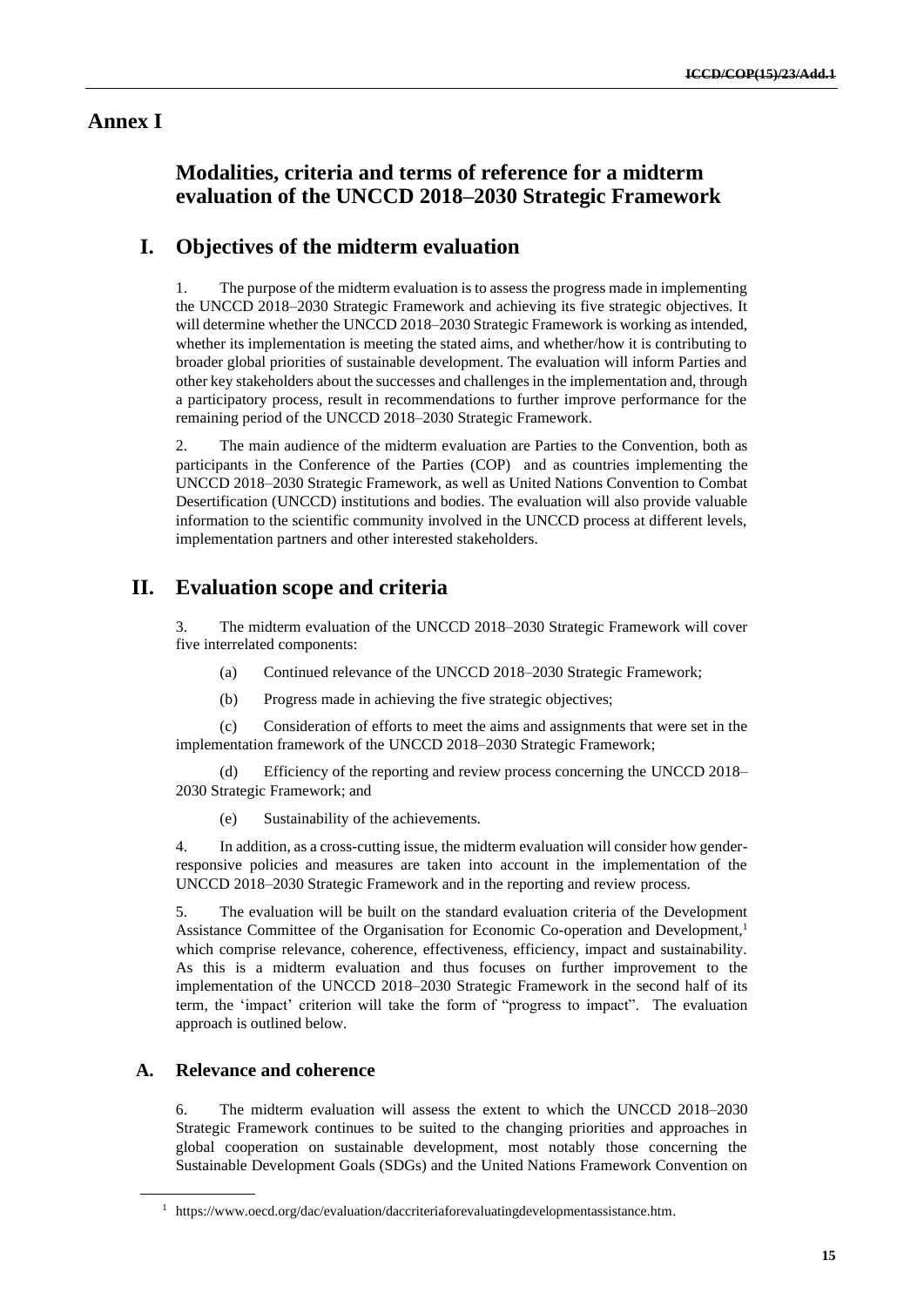Climate Change and the Convention on Biological Diversity. It will examine the responsiveness of the UNCCD 2018–2030 Strategic Framework to the United Nations Decade on Ecosystem Restoration (2021–2030) and to the intergovernmental efforts addressing the COVID-19 pandemic recovery. It will also consider the alignment of the implementation of the UNCCD 2018–2030 Strategic Framework with the policies and strategies of major multilateral partners and the donor community in general.

#### **B. Effectiveness and progress to impact**

7. The midterm evaluation will assess the progress made toward the strategic objectives, building on the indicators that are being used for each objective and taking into account the expected impact that is stated in the UNCCD 2018–2030 Strategic Framework. Of particular importance will be the linkage with SDG target 15.3 on land degradation neutrality (LDN).

8. With regard to the aims contained in the three fields<sup>2</sup> specified in the implementation framework of the UNCCD 2018–2030 Strategic Framework, the midterm evaluation will seek to identify successes for potential replication and shortcomings as lessons learned, which may be used to improve the implementation of the UNCCD 2018–2030 Strategic Framework.

9. In addition, the midterm evaluation will assess the effectiveness of action taken by Convention institutions and bodies, as well as other relevant stakeholders, as feasible, to support Parties in implementing the UNCCD 2018–2030 Strategic Framework, based on the tasks specified for each of them therein. This assessment will focus on the effectiveness of promoting LDN and planning for drought preparedness at country level.

#### **C. Efficiency**

10. Closely interlinked with the assessment of the effectiveness of action taken by Convention institutions and bodies, the midterm evaluation will briefly consider the efficiency of the UNCCD national reporting and review process.

#### **D. Sustainability**

11. The midterm evaluation will include a brief examination of the financial, social, environmental and institutional capacities of the systems that are needed to sustain, over time, the results achieved so far.

#### **E. Cross-cutting issue: Gender**

In addition to the above criteria, the midterm evaluation will consider how genderresponsive policies and measures are taken into account in the implementation of the UNCCD 2018–2030 Strategic Framework and in the reporting and review process.

13. Building on the evaluation criteria outlined above, the evaluation will be based on a number of evaluation questions that will be defined at the beginning of the evaluation.

## **III. Modalities and organization of work**

14. The evaluation will be supervised by an intergovernmental working group, consisting of members that will be proposed by each regional group and nominated by the COP, as well as observers that include representatives of the Science-Policy Interface, selected partner organizations and civil society organizations. The secretariat will support the work of the intergovernmental working group.

<sup>&</sup>lt;sup>2</sup> The three fields are financial and non-financial resources, policy and planning, and actions on the ground.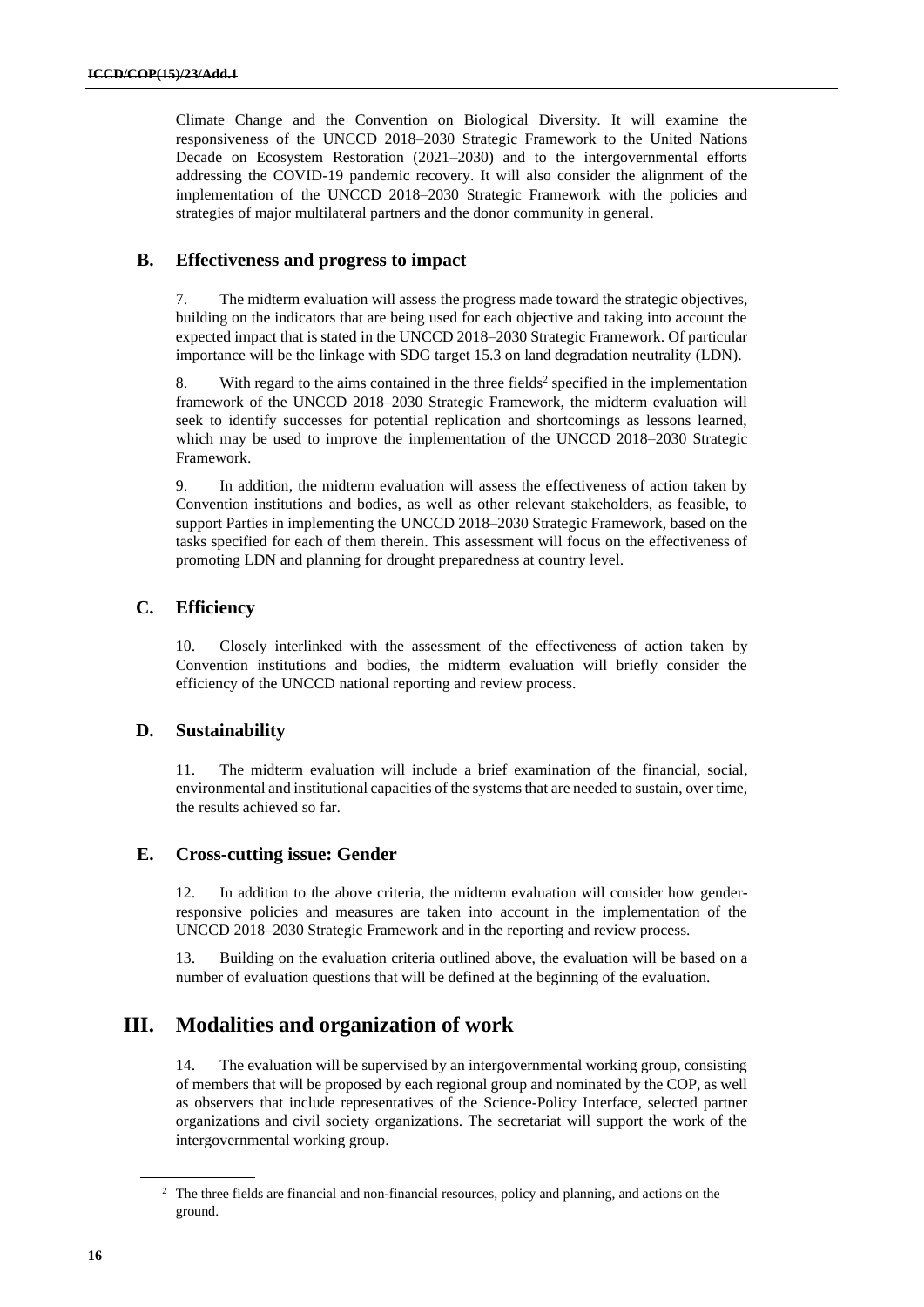15. The evaluation will be based on factual findings considered through a participatory process and eventually submitted to the COP for a decision on the way forward. The corresponding elements of the evaluation process will be as follows:

(a) An independent assessment, to be supervised by the intergovernmental working group and carried out by external evaluation experts using the evaluation criteria. The external expertise to be used should observe geographical and gender balance. The assessment will present findings on the evaluation components (continued relevance of the UNCCD 2018–2030 Strategic Framework; progress toward the strategic objectives; the implementation framework; the reporting and review process; sustainability of the results; and gender aspects) based on sound, verified evidence and objective analysis, and be clearly documented in the assessment report. The assessment will also present conclusions and provisional recommendations for possible future action to further enhance the implementation of the UNCCD 2018–2030 Strategic Framework.

(b) A participatory consultation on the conclusions and recommendations of the independent assessment, to be conducted during an intersessional meeting of the Committee for the Review of the Implementation of the Convention; and

A COP decision, which will present Parties' agreement on the action to be taken to further enhance the implementation of the UNCCD 2018–2030 Strategic Framework.

16. With regard to the background material to be used for the midterm evaluation, the national reports submitted by Parties in 2018 and 2022–2023 will provide the key data for assessing the progress made toward achieving the strategic objectives and for considering the aims of the implementation framework.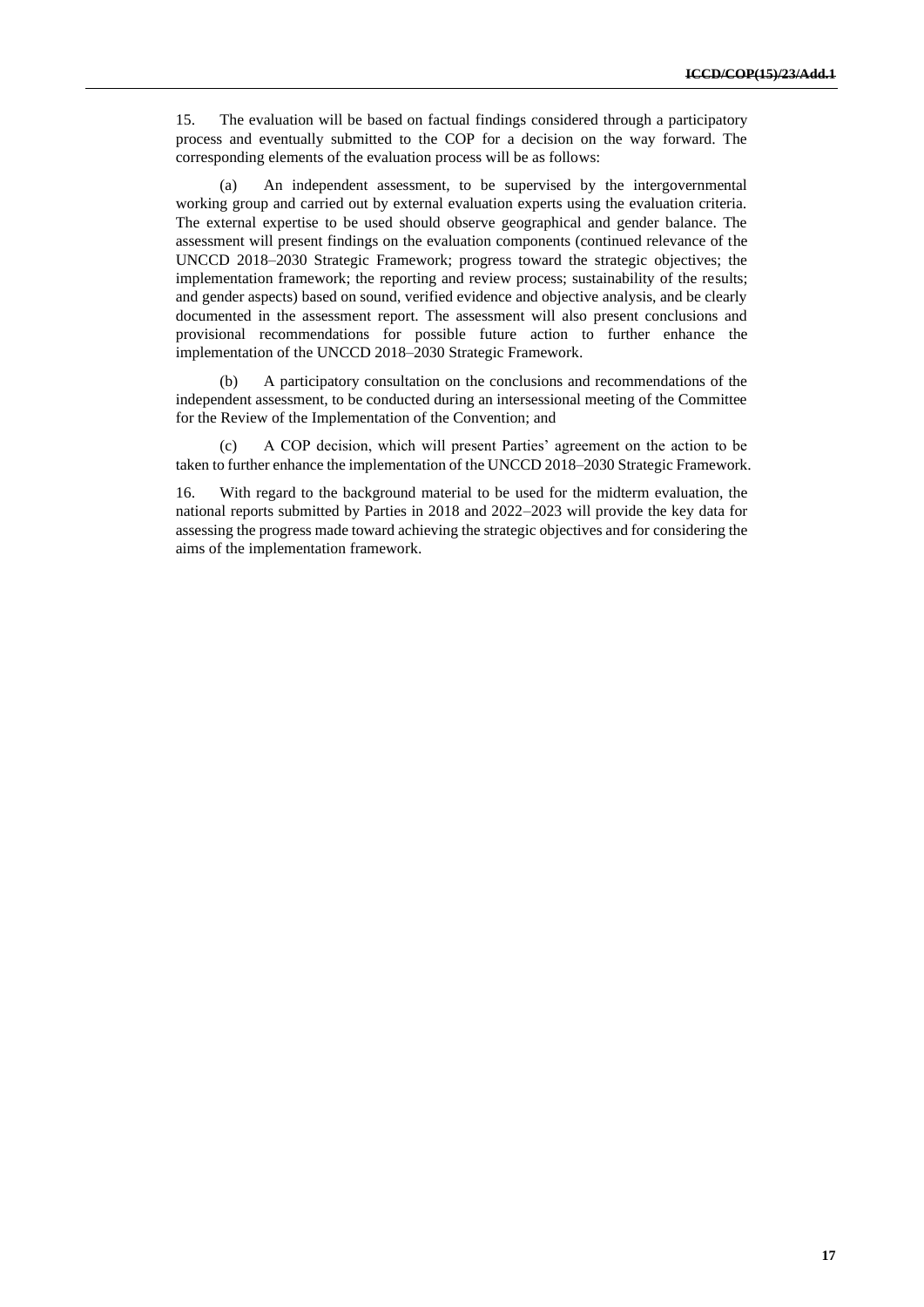#### **Annex II**

## **Terms of reference of the intergovernmental working group to oversee the UNCCD 2018–2030 Strategic Framework midterm evaluation process**

1. At its fourteenth session, the Conference of the Parties (COP) decided to include in the preparations of the midterm evaluation the establishment of an intergovernmental working group to oversee the UNCCD 2018–2030 Strategic Framework midterm evaluation process (IWG-MTE). The terms of reference, including the purpose, composition and main working modalities of the IWG-MTE, are presented below.

#### **I. Purpose of the intergovernmental working group**

2. The IWG-MTE is established to oversee the evaluation process. Building on the midterm evaluation terms of reference, as agreed by the COP at its fifteenth session, the IWG-MTE will:

(a) Agree on a detailed plan and schedule for the midterm evaluation process, including the preparation of the independent assessment, a consultative process and the preparation of a report for the COP, as well as its own organization of work and schedule;

Ensure that the first main component of the evaluation, the independent assessment, is responsive to the objectives and criteria of the evaluation and conducted according to high evaluation standards, and that the external evaluation experts preparing that assessment observe geographical and gender balance;

(c) Prepare, with the support of the secretariat, a draft report including the findings of the independent assessment, conclusions and recommendations, as well as preliminary observations of the group;

(d) Advise the secretariat on the organization of the participatory consultation on the conclusions and recommendations of the independent assessment, to be conducted during an intersessional meeting of the Committee for the Review of the Implementation of the Convention (CRIC);

(e) Prepare a report on the findings and recommendations of the midterm evaluation and submit it for the consideration of the COP at its sixteenth session.

### **II. Composition of the intergovernmental working group**

3. The IWG-MTE will consist of three representatives per region,<sup>3</sup> to be nominated by each region. The group will be supported by seven observers: two members of the Science-Policy Interface, one representative each from three major international organizations and two representatives from civil society. The COP Bureau, at the proposal of the secretariat, will nominate the observers.

4. The secretariat and, where feasible, the Global Mechanism will support the work of IWG-MTE and service its meetings.

## **III. Main working modalities of the intergovernmental working group**

5. Unless otherwise agreed by the IWG-MTE, and depending on the availability of resources, the group will have three in-person meetings: one at the beginning of its work, another one immediately after the intersessional CRIC session, and one at the end of its work to finalize its report.

<sup>&</sup>lt;sup>3</sup> Africa; Asia and the Pacific; Latin America and the Caribbean; Central and Eastern Europe; and Western European and Other Countries.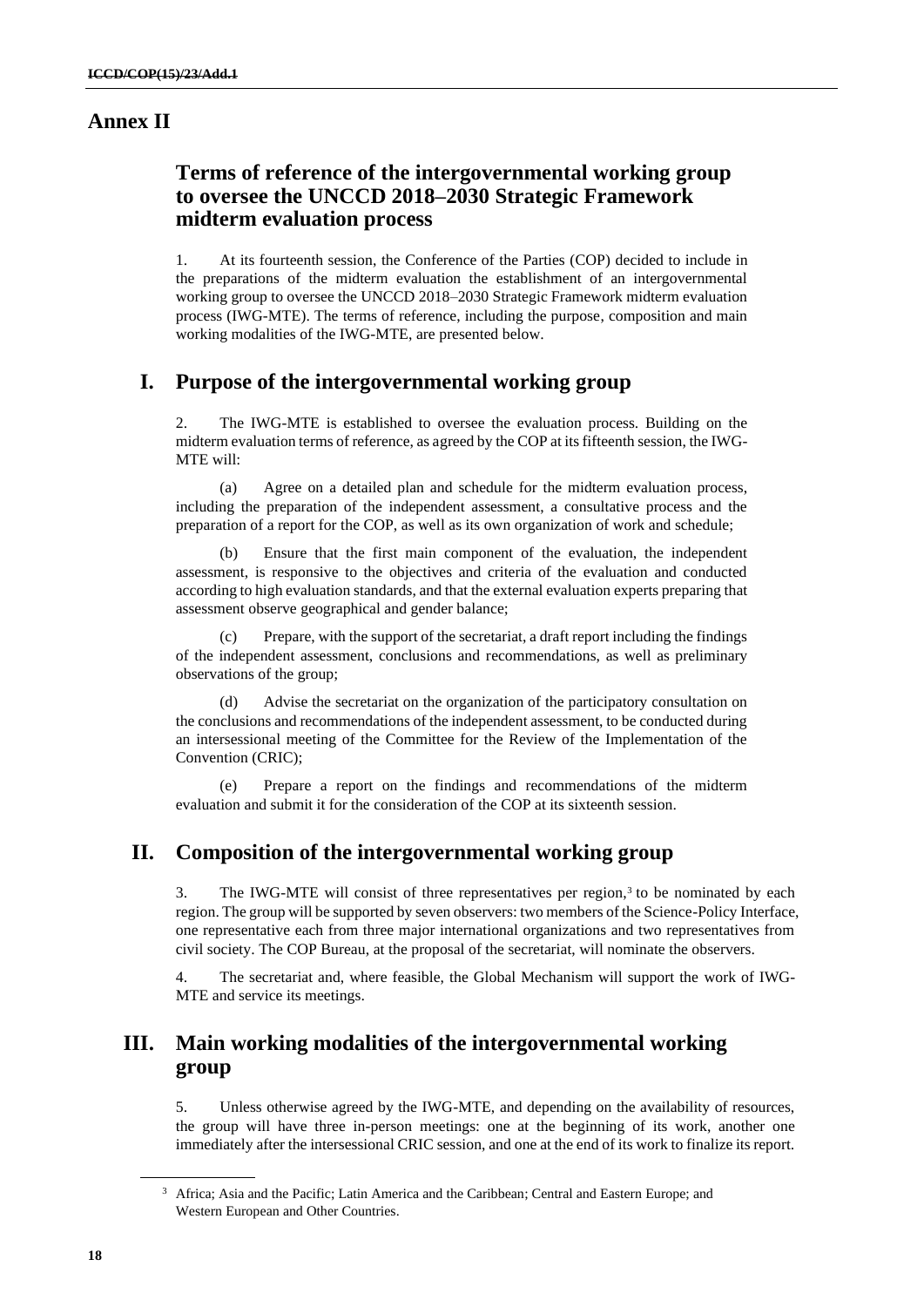In addition, the group will meet online, either in full or in smaller subgroups, and it will also actively communicate through email exchanges. The secretariat will facilitate the meetings of and communication among the group members and observers.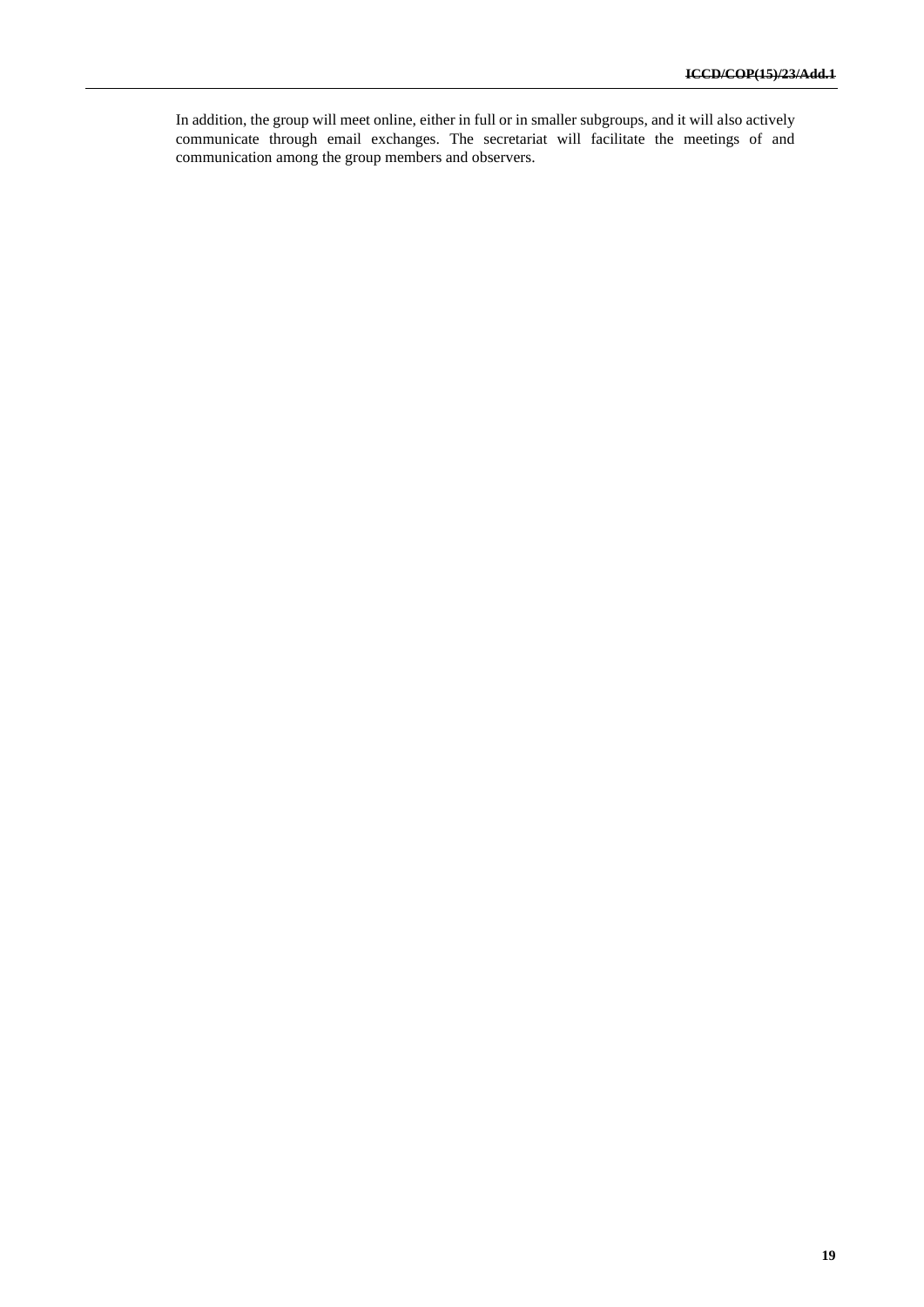#### **Decision 8/COP.15**

## **Promotion and strengthening of relationships with other relevant conventions and international organizations, institutions and agencies**

*The Conference of the Parties,* 

*Recalling* decision 8/COP.14,

*Acknowledging* that the implementation of the Convention benefits from strong and effective collaborations to leverage synergies with relevant organizations and international instruments including, inter alia, the Convention on Biological Diversity Post-2020 Global Biodiversity Framework, the Group of 20 Global Initiative on Reducing Land Degradation and Enhancing Conservation of Terrestrial Habitats, the United Nations Decade on Ecosystem Restoration 2021–2030 and the United Nations Framework Convention on Climate Change and its Paris Agreement,

*Reaffirming* the usefulness of the three land-based progress indicators as set out in decision 9/COP.12 for monitoring and reporting under the Rio conventions and the Sustainable Development Goals, which are coherent with the progress indicators/metrics adopted in decision 22/COP.11,

*Welcoming* the progress to enhance existing and establish new partnerships as well as the renewed efforts to coordinate activities with the other Rio conventions through the Joint Liaison Group to support the implementation of the Convention's objectives,

*Noting* that the Group on Earth Observations Land Degradation Neutrality Initiative was established in response to decision 9/COP.13, and *acknowledging with appreciation* the important contribution of the Group on Earth Observations Land Degradation Neutrality Initiative to the development of data quality standards, education programmes and practical tools for the planning, implementation, monitoring and reporting of land degradation neutrality,

1. *Invites* Parties, as appropriate, to engage at the national level to explore complementarities in the implementation of and reporting on the three Rio conventions;

2. *Also invites* Parties to explore complementarities between land degradation neutrality targets, Nationally Determined Contributions, and National Biodiversity Strategies and Action Plans, as well as national targets under the Sendai Framework, and related planning, programming, reporting and monitoring in order to achieve the Convention's objectives;

3. *Further invites* Parties to explore ways to integrate satellite data information into their capacity development efforts and data analytic tools for evidence-based decision-making to support land degradation neutrality implementation through integrated land use planning informed, as appropriate, by the Group on Earth Observations Land Degradation Neutrality Initiative and its partners and other relevant stakeholders;

4. *Invites* developed country Parties, other Parties in a position to do so, international financial organizations, civil society organizations and private sector institutions to contribute, financially or in-kind, to global partnerships, alliances and coalitions on Earth observations, particularly, the Group on Earth Observations Land Degradation Neutrality Initiative, and engage in regional and bilateral cooperation to address desertification/land degradation and drought;

5. *Requests* the secretariat and appropriate Convention bodies and institutions, within their respective mandates and existing resources, to:

(a) Continue to enhance existing and seek new partnerships that enhance the implementation of the Convention, address desertification/land degradation and drought, and help achieve voluntary national land degradation neutrality targets;

(b) Continue to strengthen collaboration with relevant United Nations entities and other partners to provide practical tools, technical guidance and capacity-building related to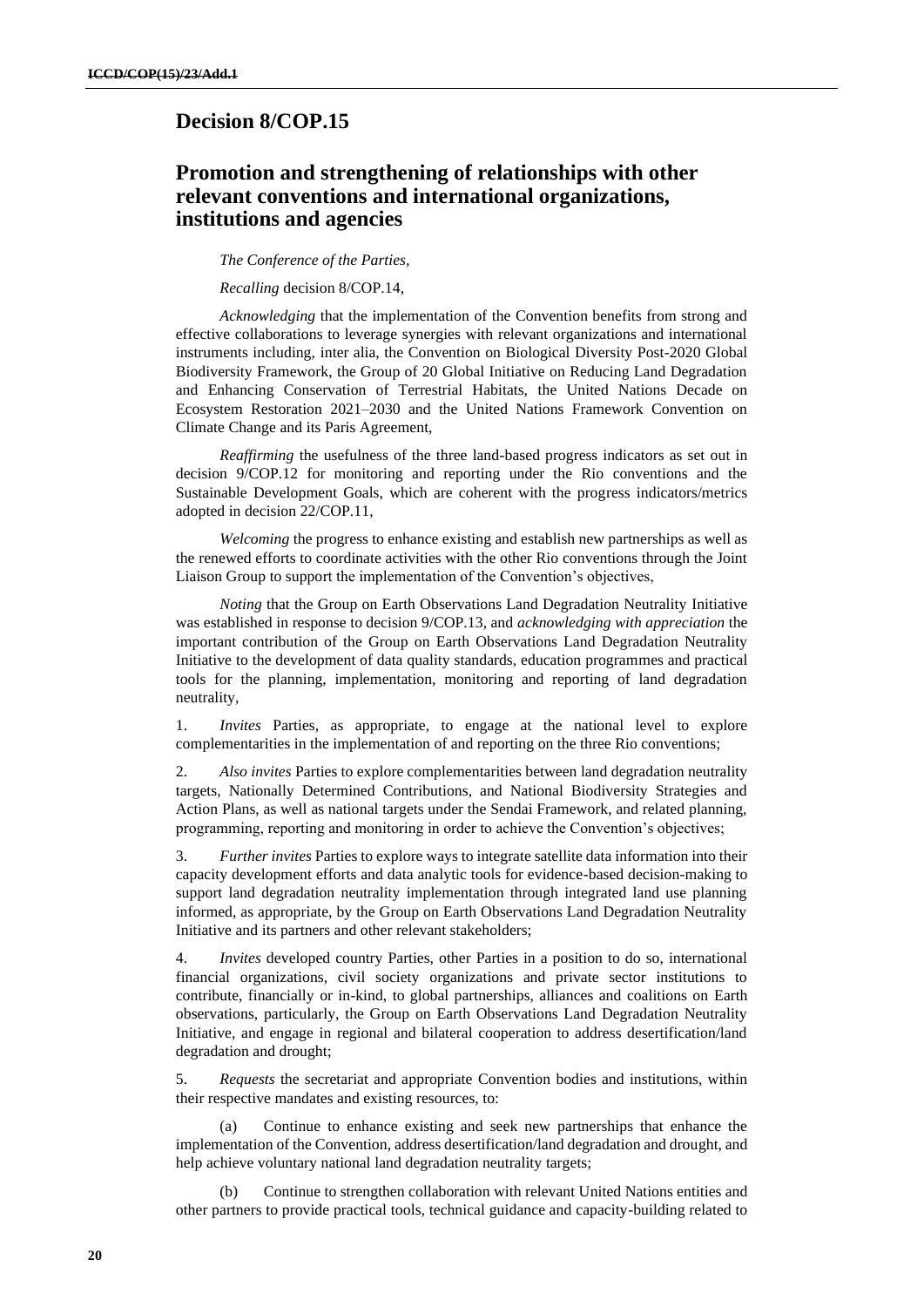the implementation of United Nations Convention to Combat Desertification objectives and policy frameworks, and thematic priorities as defined by the Conference of the Parties;

(c) Develop, in partnership with relevant organizations and networks, stakeholder engagement plans, including awareness-raising strategies, for youth, civil society organizations, the media and the private sector;

6. *Invites* Parties to explore complementarities within relevant Multilateral Environmental Agreements, within their respective mandates and goals, in the achievement of the objectives of the United Nations Convention to Combat Desertification at the national level, including, as appropriate, in the implementation of sustainable land management, ecosystem-based approaches or nature-based solutions;

7. *Requests* the secretariat to present a report on the implementation of this decision at the sixteenth session of the Conference of the Parties.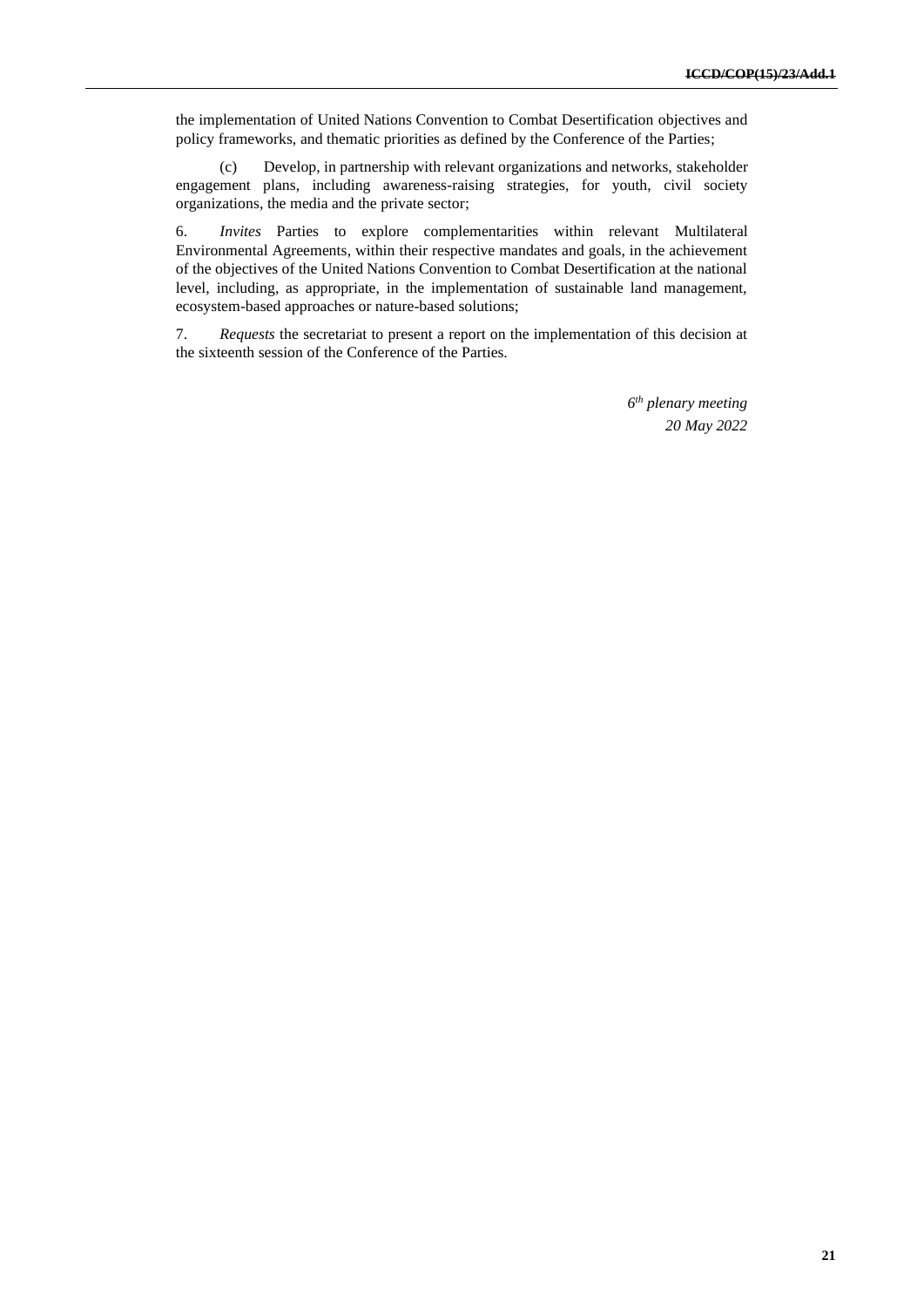### **Decision 9/COP.15**

#### **Collaboration with the Global Environment Facility**

*The Conference of the Parties,*

*Recalling* articles 5, 6, 20 and 21 of the Convention,

*Also recalling* decision 9/COP.14,

*Welcoming* the continuous support for United Nations Convention to Combat Desertification implementation provided through the Global Environment Facility,

1. *Takes note* of the report of the Global Environment Facility to the Conference of the Parties at its fifteenth session on the activities of the Global Environment Facility as they relate to sustainable land management for the period 1 July 2019 to 31 December 2021, as contained in document ICCD/CRIC(20)/4;

2. *Welcomes* a (i) strong eighth replenishment of the Global Environment Facility; (ii) a robust increase to land degradation focal area resources; and *calls for* (iii) a continuous focus on land-based actions through Global Environment Facility Impact/Integrated Programs; and (iv) opportunities to enhance synergies among all focal areas bearing in mind the importance of the land degradation focal area as integral to those areas; (v) consideration of individuals and communities in situations of vulnerability across all sectors;

3. *Invite*s the Global Environment Facility to continue its support for countries in programming land degradation focal area resources to combat desertification/land degradation and drought and achieve their voluntary land degradation neutrality targets, including in the context of land degradation neutrality transformative projects and programmes;

4. *Requests* the Global Environment Facility to support Parties to meet their reporting obligations in a timely manner;

5. *Recommends* the Global Environment Facility to promote, as appropriate, the use of the United Nations Convention to Combat Desertification-designated World Overview of Conservation Approaches and Technologies database into the Global Environment Facility projects and programmes to support knowledge-sharing and the dissemination of sustainable land management best practices;

6. *Notes with appreciation* the Global Environment Facility's engagement to initiate and support the Great Green Wall of the Sahara and the Sahel Initiative, and *requests* continued Global Environment Facility support and partnership engagement;

7. *Requests* the Global Environment Facility to support the Southern Africa Great Green Wall Initiative;

8. *Invites* the Global Environment Facility to further align the land degradation focal area strategy implementation with the Convention goals to enable countries to address their desertification/land degradation and drought priorities, in particular through sustainable land management and the restoration of degraded lands;

9. *Requests* the Global Environment Facility, within its mandate, to support the implementation of the national drought plans and other drought-related policies, especially strengthening early warning, preparedness, mitigation and recovery, rehabilitation and monitoring systems and capacity-building;

10. *Invites* the Global Environment Facility, within its mandate, to assess the feasibility of establishing a focal area for drought in order to increase the visibility and financial resources allocated to drought;

11. *Encourages* the Global Environment Facility to further enhance the means to harness opportunities for leveraging synergies among the Rio conventions and other relevant environmental agreements, observing their respective mandates and goals, as well as with the 2030 Agenda for Sustainable Development, at the implementation level, including by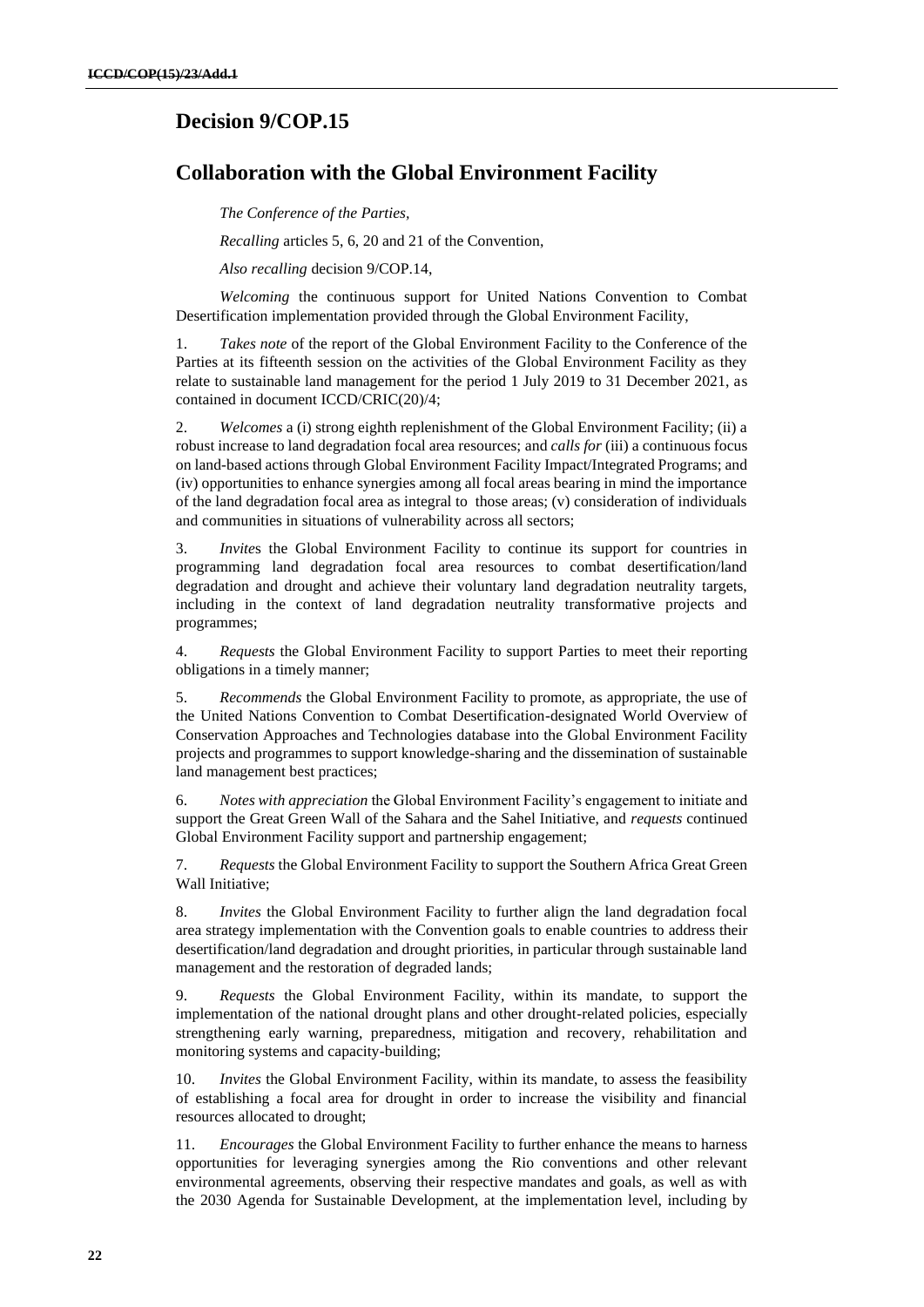encouraging collaboration amongst the national focal points to the Global Environment Facility, as well as the different Rio conventions and other relevant environmental agreements;

12. *Invites* the Global Environment Facility to report on the implementation of this decision as part of its next report to the Conference of the Parties at its sixteenth session.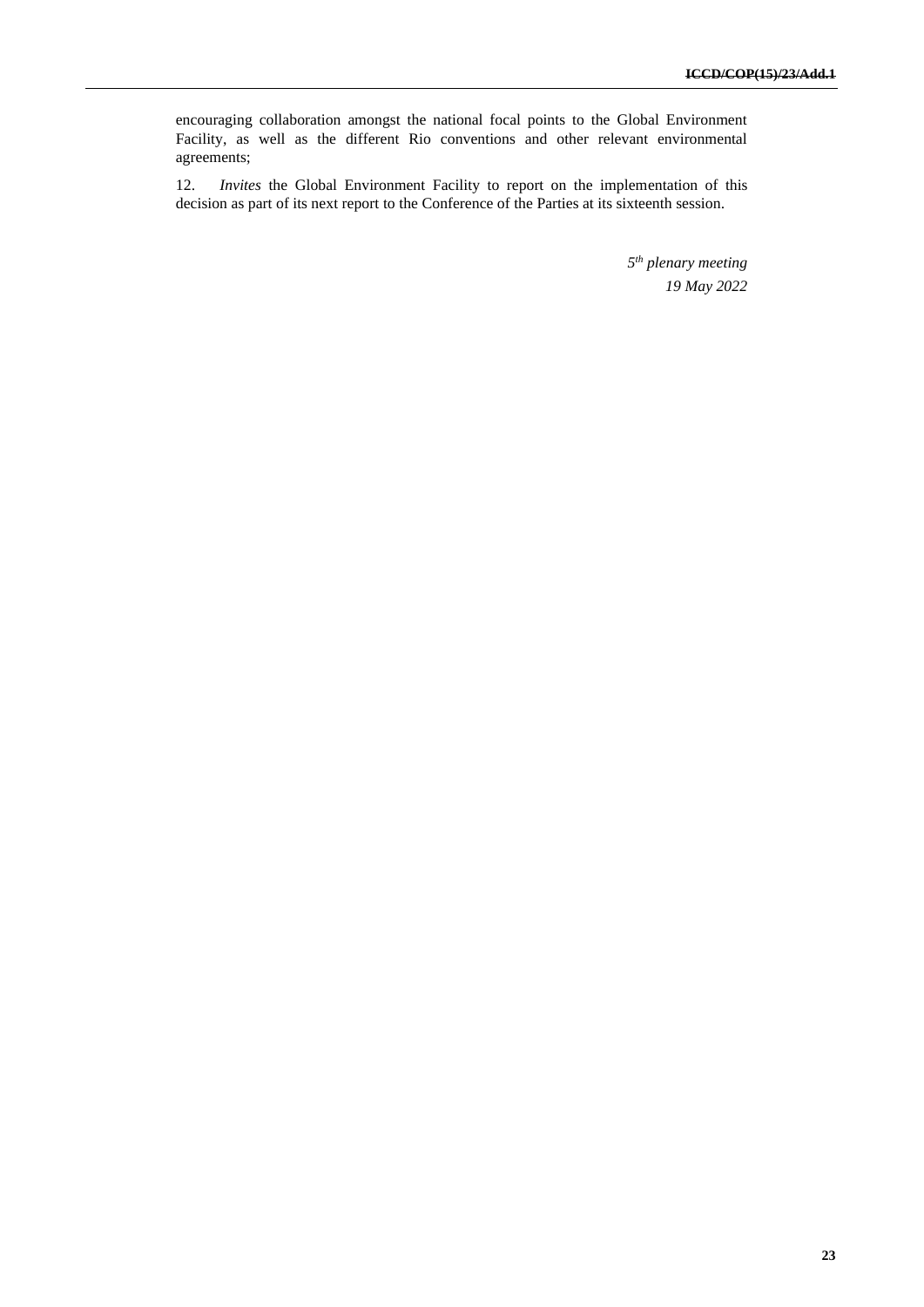### **Decision 10/COP.15**

#### **Programme and budget for the triennium 2022–2024**

*The Conference of the Parties,*

*Recalling* the financial rules for the Conference of the Parties to the United Nations Convention to Combat Desertification and its amendments,<sup>4</sup>

*Also recalling* decision 1/COP.14,

*Further recalling* decision 9/COP.9 on the programme and budget for the biennium 2010−2011, paragraphs 13 and 14,

*Recalling* decision 1/COP.ES-2,

*Welcoming with appreciation* the offer of Saudi Arabia to organize the sixteenth session of the Conference of the Parties in 2024, and *noting* that this three-year timeline between the fifteenth and sixteenth sessions of the Conference of the Parties, deriving from the COVID-19 pandemic restrictions, differs from the usual two-year period,

*Having considered* the information contained in the documents prepared by the secretariat and the Global Mechanism on the programme and budget,<sup>5</sup>

#### **I. Programme budget for the triennium 2022–2024**

1. *Approves* the following amendment to the financial rules of the Conference of the Parties, its subsidiary bodies and the Convention secretariat:<sup>6</sup>

Replace Rule 2 with the following:

*The financial period shall be a biennium, of which the first calendar year shall be an even-numbered year, unless otherwise decided by the Conference of the Parties.*

2. *Also approves,* on an exceptional basis, the programme budget for the triennium 2022–2024 in the amount of EUR 24,646,354, for the purposes specified in table 1 below;

3. *Expresses its appreciation* to the Government of Germany for its triennial voluntary contribution to the core budget of EUR 1,533,876 and its special contribution of EUR1,533,876 (Bonn Fund) as host Government to the secretariat;

4. *Approves* the staffing table for the programme budget, as contained in table 2 below;

5. *Decides* to maintain the level of the working capital reserve at 12 per cent of the estimated annual expenditure in the Trust Fund for the Core Budget of the United Nations Convention to Combat Desertification;

6. Recalling decision 1/COP.ES-2, *confirms* the authorization to the Executive Secretary, on an exceptional basis, to draw upon the available unspent balances or contributions from prior financial periods an amount up to EUR 121,411 to offset contributions in 2022, provided that the use of the balance does not reduce the working capital reserve, and that any such utilization be distributed to programmes and the Global Mechanism proportionate to the approved budget;

7. *Adopts* the indicative scale of contributions for 2022, 2023 and 2024, contained in the annex to this decision;

8. *Requests* the Executive Secretary to prepare options, as appropriate, for ensuring the application of the most recent scale of assessment of the United Nations, as may be adopted by the General Assembly, in line with paragraphs 12 A. of the financial rules of the

<sup>4</sup> Decision 2/COP.1, annex; decision 10/COP.13; and decision 10/COP.14.

<sup>5</sup> Documents ICCD/COP(15)/5; ICCD/COP(15)/6-ICCD/CRIC(20)/2; ICCD/CRIC(20)/3; ICCD/COP(15)/7; ICCD/COP(15)/8; ICCD/COP(15)/9; and ICCD/COP(15)/10.

<sup>6</sup> Decision 2/COP.1, Annex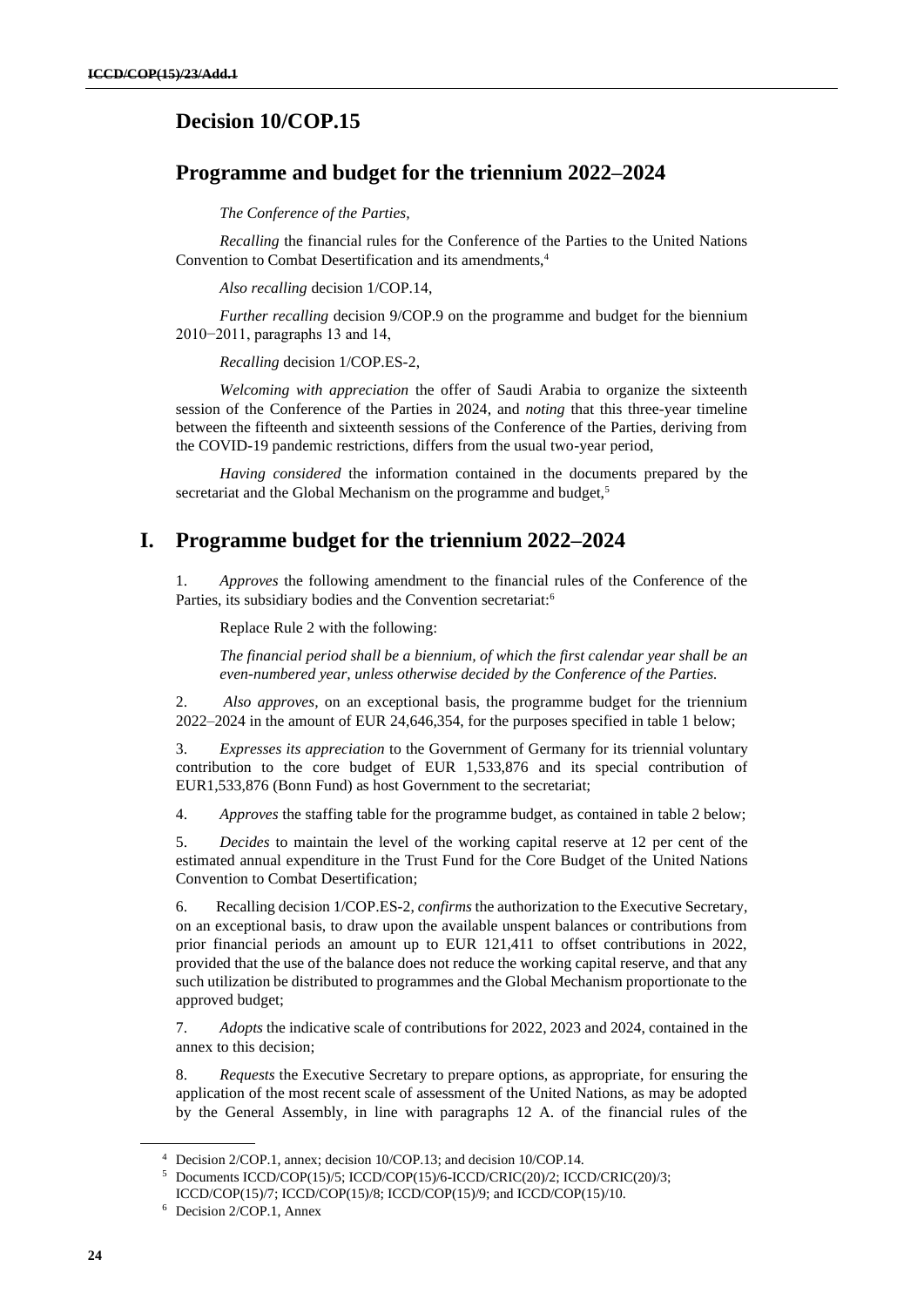Conference of the Parties, as modified by decision 10/COP.14, for consideration by Parties at the sixteenth session of the Conference of the Parties;

9. *Invites* all Parties to the Convention to note paragraph 14 (a) of the financial rules of the Conference of the Parties, and to promptly pay their contributions to the core budget;

10. *Authorizes* the Executive Secretary to make transfers between each of the main appropriation lines as set out in table 1 below, up to an aggregate limit of 20 per cent of the total estimated expenditure for those appropriation lines, provided that a further limitation of up to minus 25 per cent of each such appropriation line shall apply, and *requests* the Executive Secretary to report to the Conference of the Parties on any such transfers;

11. *Also authorizes* the Executive Secretary to establish lower-level positions, in addition to the approved staffing table as set out in table 2 below within a budget for staff costs not to exceed EUR 16,419,249, to pay particular attention to strengthening the Committee on Science and Technology staffing structure in order to adequately support Parties' policyrelevant scientific efforts in achieving the aims of the Convention; and *requests* the Executive Secretary to report to the sixteenth session of the Conference of the Parties on the level of positions filled against the approved staffing table;

12. *Requests* the Executive Secretary to further analyze the organizational structure and staffing to ensure effectiveness and efficiency in the implementation of the approved work programme, looking notably at the impact of the Science-Policy Interface, and *also requests* the Executive Secretary to report to the Conference of the Parties at its sixteenth session on the outcomes of the analysis;

13. *Invites* the United Nations General Assembly to include, in the calendar of conferences and meetings for the years 2022, 2023 and 2024, the sessions of the Conference of the Parties and its subsidiary bodies envisaged for the triennium;

14. *Approves* a contingency budget as set out in table 3 below, amounting to EUR 2,104,660 for conference servicing, to be added to the programme budget for the triennium 2022–2024 in the event that the General Assembly decides not to provide resources for these activities in the United Nations regular budget;

15. *Decides* that, to the extent that offsetting voluntary contributions for the purpose expressed in paragraph 14 does not reach this amount, the balance will be included in the contingency budget for conference servicing;

16. *Takes note of* the estimated additional costs of up to EUR 1,518,560, as set out in table 4 below, in the event that the sixteenth session of the Conference of the Parties is held in Bonn, Germany;

17. *Also takes note of* the estimated additional costs of up to EUR 688,170, as set out in table 5 below, in the event that the twenty-first session of the Committee for the Review of the Implementation of the Convention is held in Bonn, Germany;

18. *Further takes note*, with profound alarm, of the unfunded liability in the form of an estimated USD 29.5 million in after-service health insurance obligations, which poses an existential threat to the viability of the United Nations Convention to Combat Desertification, and *requests* the Executive Secretary to provide further information and possible options to the Parties of a predictable timeline to fully fund the after-service health insurance liability, taking into account the annual finance and interest costs of after-service health insurance;

19. *Takes note of* the funding estimates for the Special Trust Fund specified by the Executive Secretary in table 6 below, and *invites* Parties to make contributions to this Fund;

20. *Encourages* developed country Parties, and other Parties in a position to do so, to facilitate engagement by the secretariat with potential alternative donors to the Special Trust Fund, including private bodies, to assist in funding the participation of developing country Parties in sessions of the Conference of the Parties and its subsidiary bodies;

21. *Requests* the Executive Secretary, in consultation with the Bureau of the Conference of the Parties, to continue to monitor the availability of voluntary contributions to the Special Trust Fund;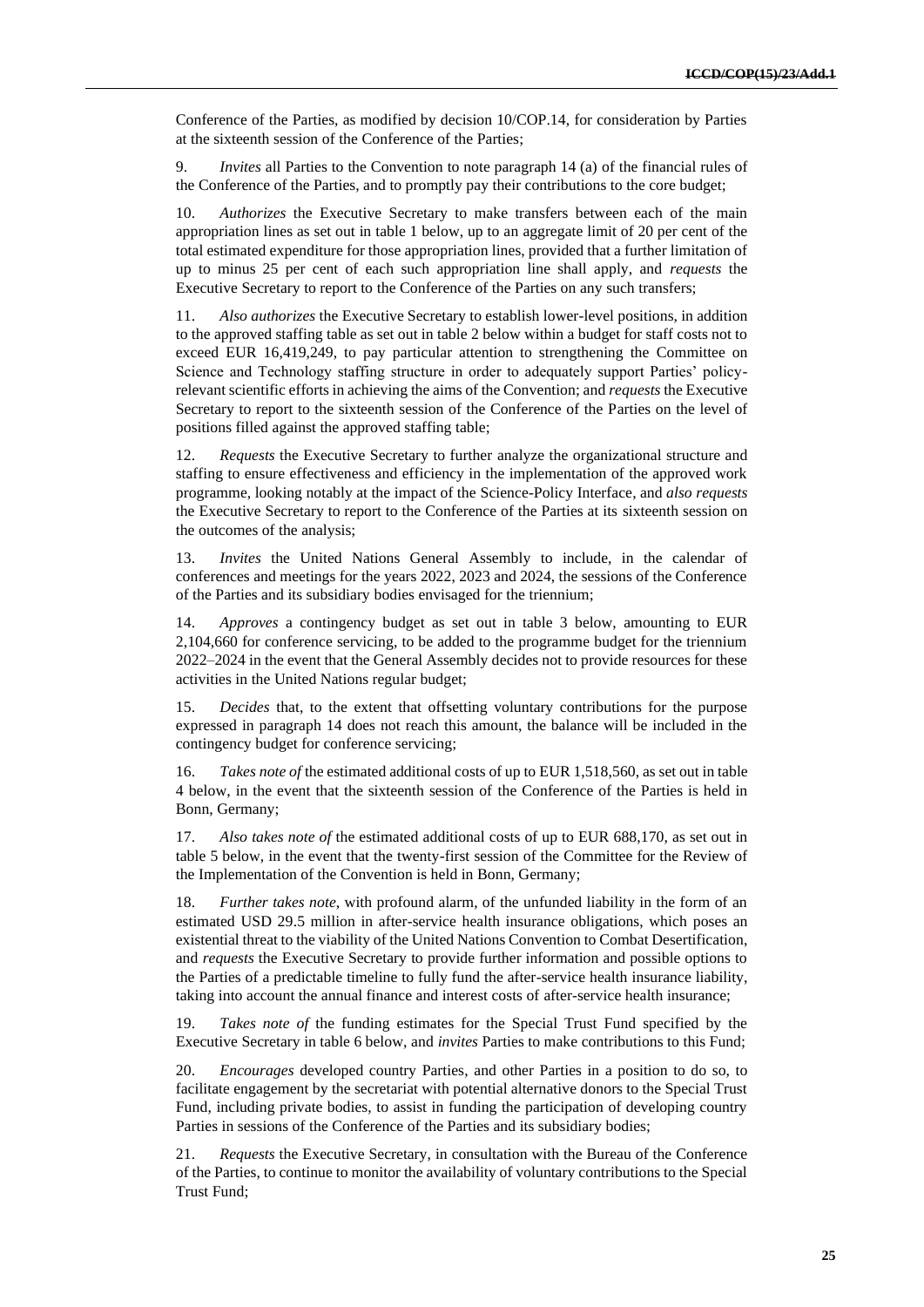22. *Also requests* the Executive Secretary to report to the Conference of the Parties at its sixteenth session on the status of income and expenditure and budget performance, using a results-based approach;

23. *Further requests* the Executive Secretary to prepare a results-based budget and work programme for the biennium  $2025^{-7}$  in line with decision  $X/COP.15\$ workplan), presenting two budget scenarios and a work programme based on the projected needs for the biennium in (a) a zero nominal growth scenario; and (b) a scenario based on further recommended adjustments to the first scenario and the added costs or savings related to them;

## **II. Financial performance of the Convention trust funds**

24. *Takes note* of the audited financial statements for the secretariat and Global Mechanism for 2019 and 2020, and of the report on financial performance and the reports on the implementation of the work programme of the secretariat and the Global Mechanism for the biennium 2020–2021, and the status of contributions as at 30 April 2022;

25. *Requests* the Executive Secretary to inform Parties on the latest audit reports as soon as they are available and to implement recommendations therein, as appropriate;

26. *Notes with appreciation* that the secretariat has established a section on the United Nations Convention to Combat Desertification website to publish up-to-date information relevant to the management and administration of the Convention and the Global Mechanism, including audit reports, applicable financial reports and other relevant budgetary and financial information, and *encourages* the Executive Secretary to upscale transparency and accountability;

27. *Authorizes* the Executive Secretary, on an exceptional basis and without setting a precedent, to draw upon available unspent balances or contributions from prior financial periods to:

(a) Set aside funds for after-service health insurance, not exceeding the amount of EUR 500,000;

(b) Support the Intergovernmental Working Group on Drought, including temporary support staff, in an amount not exceeding EUR 1,050,000, on an exceptional basis;

(c) Provide partial funding for the financial needs assessment to be conducted by the Global Mechanism and submitted to the sixteenth session of the Conference of the Parties, in an amount not exceeding EUR 150,000, also on an exceptional basis;

28. *Expresses appreciation* to Parties that have paid their contributions to the core budget in a timely manner;

29. *Calls upon* Parties that have not paid their contributions to the core budget to do so without delay, bearing in mind that contributions are expected on or before 1 January of each year, and *requests* the secretariat to notify Parties of the amounts of their contributions to the core budget as early as possible in the year preceding the year in which they are due;

30. *Urges* Parties that have not yet paid their contributions to the core budget for 2022 and prior years to do so without delay or conditionalities, and *requests* the Executive Secretary to publish and keep up-to-date the information on the status of contributions to the Convention Trust Funds, and to keep the members of the Bureau of the Conference of the Parties updated, so that they can provide information on unpaid contributions and their consequences at the regional meetings;

31. *Requests* the Executive Secretary to continue engaging Parties with outstanding contributions from past years with a view to the Parties entering into a voluntary plan to pay

 $\frac{7}{1}$  The final decision reference will be inserted in the report of the Conference of the Parties on its fifteenth session, Part II.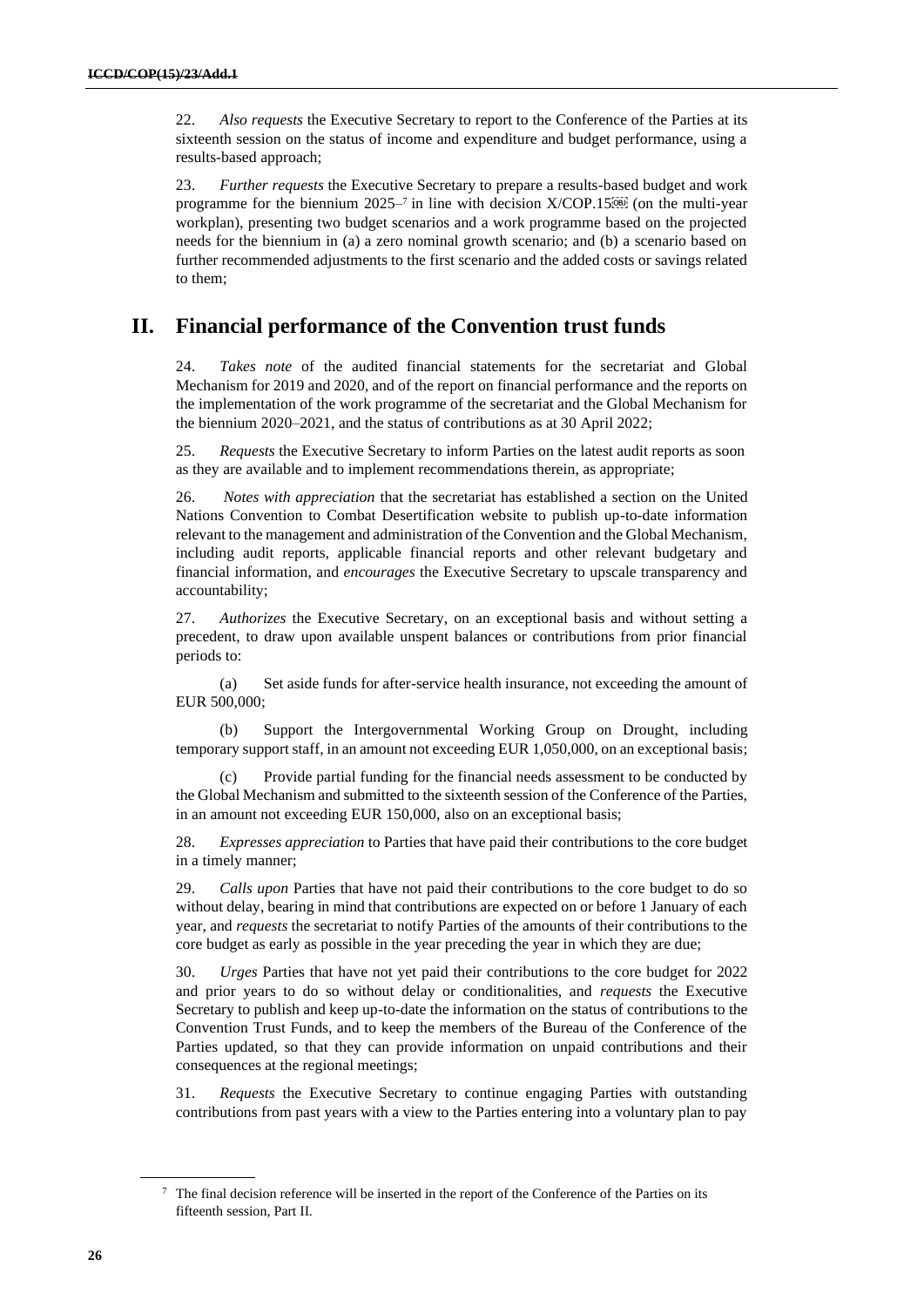the outstanding contribution and to continue to report on the implementation of any arrangements regarding outstanding contributions;

32. *Also requests* the Executive Secretary to report on core budget contributions made by Parties for prior financial periods that have been received during the triennium 2022– 2024;

33. *Expresses appreciation* for the contributions received from Parties to the Supplementary Fund, the Special Fund and the extrabudgetary funds of the Global Mechanism;

### **III. Evaluation reports**

34. *Welcomes* the recommendations of the independent evaluations and assessments summarized in document ICCD/COP(15)/11, and *requests* the secretariat and the Global Mechanism to use these recommendations in planning and conducting their work;

35. *Takes note* of the proposed 2022–2024 workplan of the Evaluation Office, and *requests* the Executive Secretary to report to the Conference of the Parties at its sixteenth session on the outcomes of the evaluations that will be conducted during this triennium and on the action taken to meet the pending recommendations of earlier evaluations, as appropriate.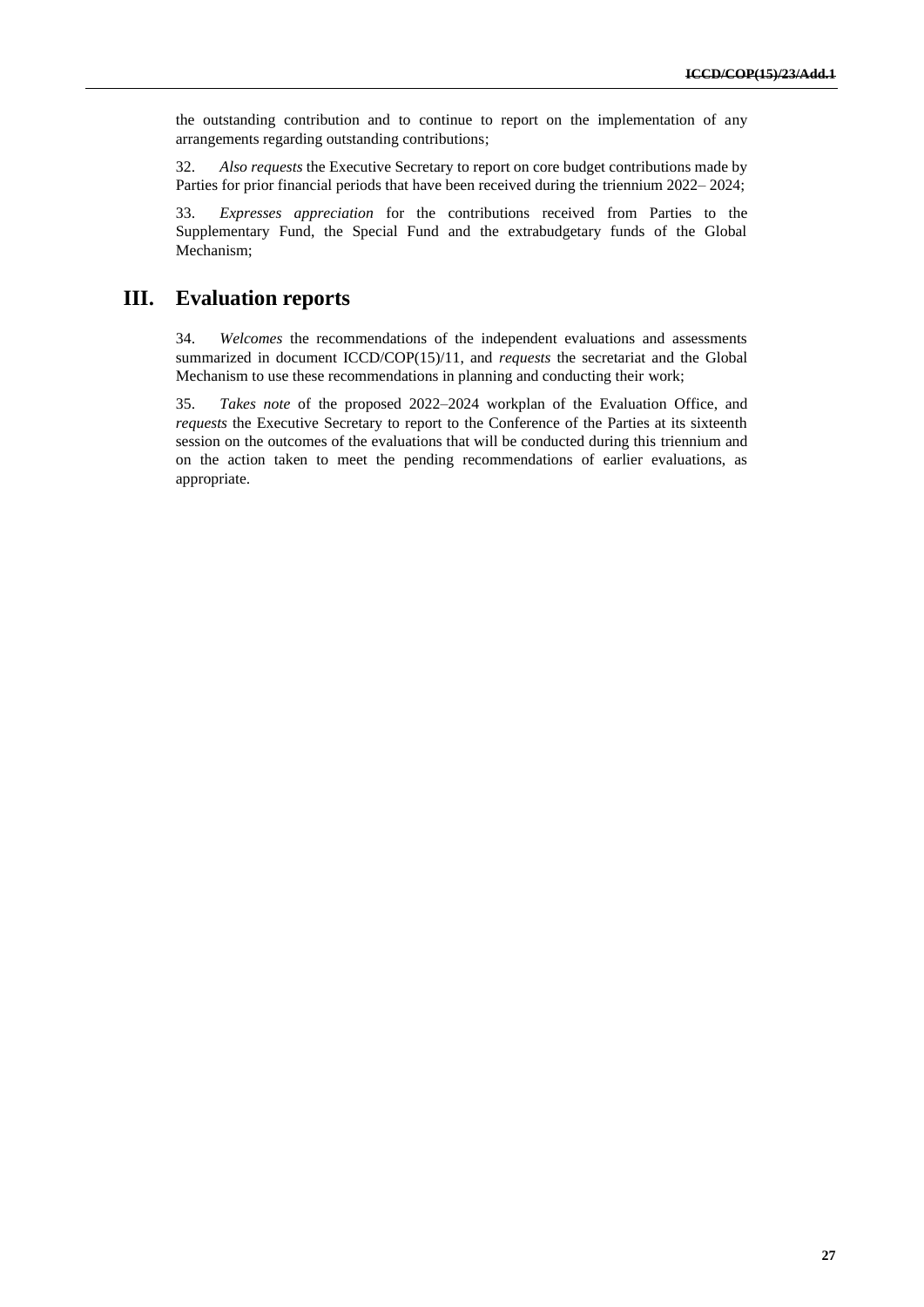#### Table 1 **Resource requirements by subprogramme** (Euros)

|                                              | 2022        | 2023          | 2024          | Total<br>proposed<br>budget |
|----------------------------------------------|-------------|---------------|---------------|-----------------------------|
| I. Secretariat programmes                    |             |               |               |                             |
| A. Executive Office                          | 716 024     | 716 024       | 716 024       | 2 148 072                   |
| <b>B. Governing Bodies and Legal Affairs</b> | 426 808     | 426 807       | 426 807       | 1 280 422                   |
| C. Communications                            | 561 295     | 561 295       | 561 295       | 1 683 885                   |
| D. External Relations, Policy and Advocacy   | 1 091 937   | 1 091 937     | 1 091 937     | 3 275 811                   |
| E. Science, Technology and Innovation        | 1 602 685   | 1 602 685     | 1 602 685     | 4 808 055                   |
| <b>F. Administrative Services</b>            | 1 0 24 1 10 | 1 0 24 1 10   | 1 024 110     | 3 072 330                   |
| II. Global Mechanism                         |             |               |               |                             |
| <b>G.</b> Global Mechanism                   | 1 847 452   | 1 847 453     | 1 847 453     | 5 542 358                   |
| Subtotal (A-G)                               | 7 270 311   | 7 270 311     | 7 270 311     | 21 810 933                  |
| III. Programme support costs $(13%)$         | 945 141     | 945 140       | 945 140       | 2 835 421                   |
| <b>IV. Working capital reserve</b>           |             |               |               |                             |
| <b>TOTAL (I-IV)</b>                          | 8 215 452   | 8 2 1 5 4 5 1 | 8 2 1 5 4 5 1 | 24 646 354                  |
| <b>Income</b>                                |             |               |               |                             |
| Contributions from the host Government       | 511 292     | 511,292       | 511,292       | 1 533 876                   |
| Indicative contributions                     | 7 582 749   | 7,704,159     | 7,704,159     | 22 991 067                  |
| Unspent balance or contributions from prior  |             |               |               |                             |
| financial periods (up to)                    | 121 411     |               |               | 121 411                     |
| <b>Total income</b>                          | 8 215 452   | 8,215,451     | 8,215,451     | 24,646,354                  |

#### Table 2 **Staffing requirements**

|                                    | Approved budget 2020–2021 |           | Approved budget 2022-2024 |             |           |       |
|------------------------------------|---------------------------|-----------|---------------------------|-------------|-----------|-------|
|                                    | Global                    |           | Global                    |             |           |       |
|                                    | Secretariat               | Mechanism | Total                     | Secretariat | Mechanism | Total |
| Professional category and above    |                           |           |                           |             |           |       |
| <b>USG</b>                         | 1.00                      | 0.00      | 1.00                      | 1.00        | 0.00      | 1.00  |
| $D-2$                              | 1.00                      | 0.00      | 1.00                      | 1.00        | 0.00      | 1.00  |
| $D-1$                              | 0.00                      | 1.00      | 1.00                      | 0.00        | 1.00      | 1.00  |
| $P-5$                              | 7.00                      | 1.00      | 8.00                      | 7.00        | 1.00      | 8.00  |
| $P-4$                              | 7.00                      | 2.00      | 9.00                      | 7.00        | 2.00      | 9.00  |
| $P-3$                              | 4.00                      | 4.00      | 8.00                      | 4.00        | 4.00      | 8.00  |
| $P-2$                              | 1.00                      | 2.00      | 3.00                      | 1.00        | 2.00      | 3.00  |
| Subtotal Professional category and |                           |           |                           |             |           |       |
| above                              | 21.00                     | 10.00     | 31.00                     | 21.00       | 10.00     | 31.00 |
| Subtotal General Services category | 10.00                     | 4.00      | 14.00                     | 10.00       | 4.00      | 14.00 |
| <b>TOTAL</b>                       | 31.00                     | 14.00     | 45.00                     | 31.00       | 14.00     | 45.00 |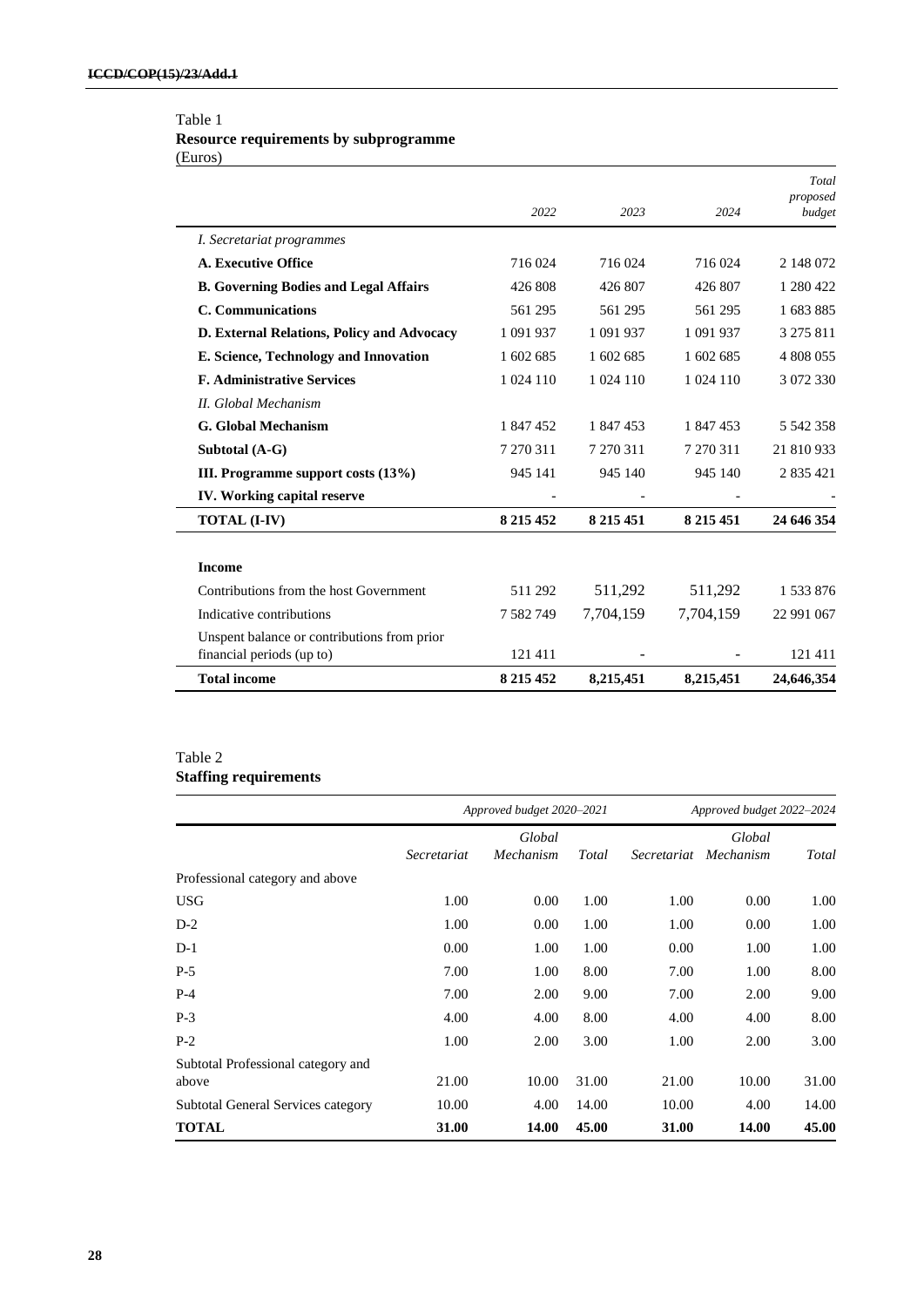#### Table 3

**Contingency budget for conference servicing (euros)**

| Object of expenditure            | 2022-2024 |
|----------------------------------|-----------|
| United Nations meetings services | 1 862 530 |
| Programme support costs          | 242 130   |
| <b>TOTAL</b>                     | 2 104 660 |

#### Table 4

#### **Resource requirements for hosting the sixteenth session of the Conference of the Parties (euros)**

| Object of expenditure   | 2022-2024 |
|-------------------------|-----------|
| Incremental costs       | 1 222 060 |
| Contingencies           | 121 800   |
| <b>Subtotal</b>         | 1 343 860 |
| Programme support costs | 174 700   |
| <b>TOTAL</b>            | 1518560   |

#### Table 5

#### **Resource requirements for hosting the twenty-first session of the Committee for the Review of the Implementation of the Convention (euros)**

| Object of expenditure   | 2022-2024 |
|-------------------------|-----------|
| Incremental costs       | 548 100   |
| Contingencies           | 60 900    |
| <b>Subtotal</b>         | 609 000   |
| Programme support costs | 79 170    |
| <b>TOTAL</b>            | 688 170   |

#### Table 6

#### **Estimated resource requirements for participation in the United Nations Convention to Combat Desertification process for the triennium 2022–2024 (euros)**

| <b>Sessions</b>                                                                                 | Estimated cost |
|-------------------------------------------------------------------------------------------------|----------------|
| Twenty-first session of the Committee for the Review of the<br>Implementation of the Convention | 900 000        |
| Sixteenth session of the Conference of the Parties                                              | 1 300 000      |
| <b>TOTAL</b>                                                                                    | 2 200 000      |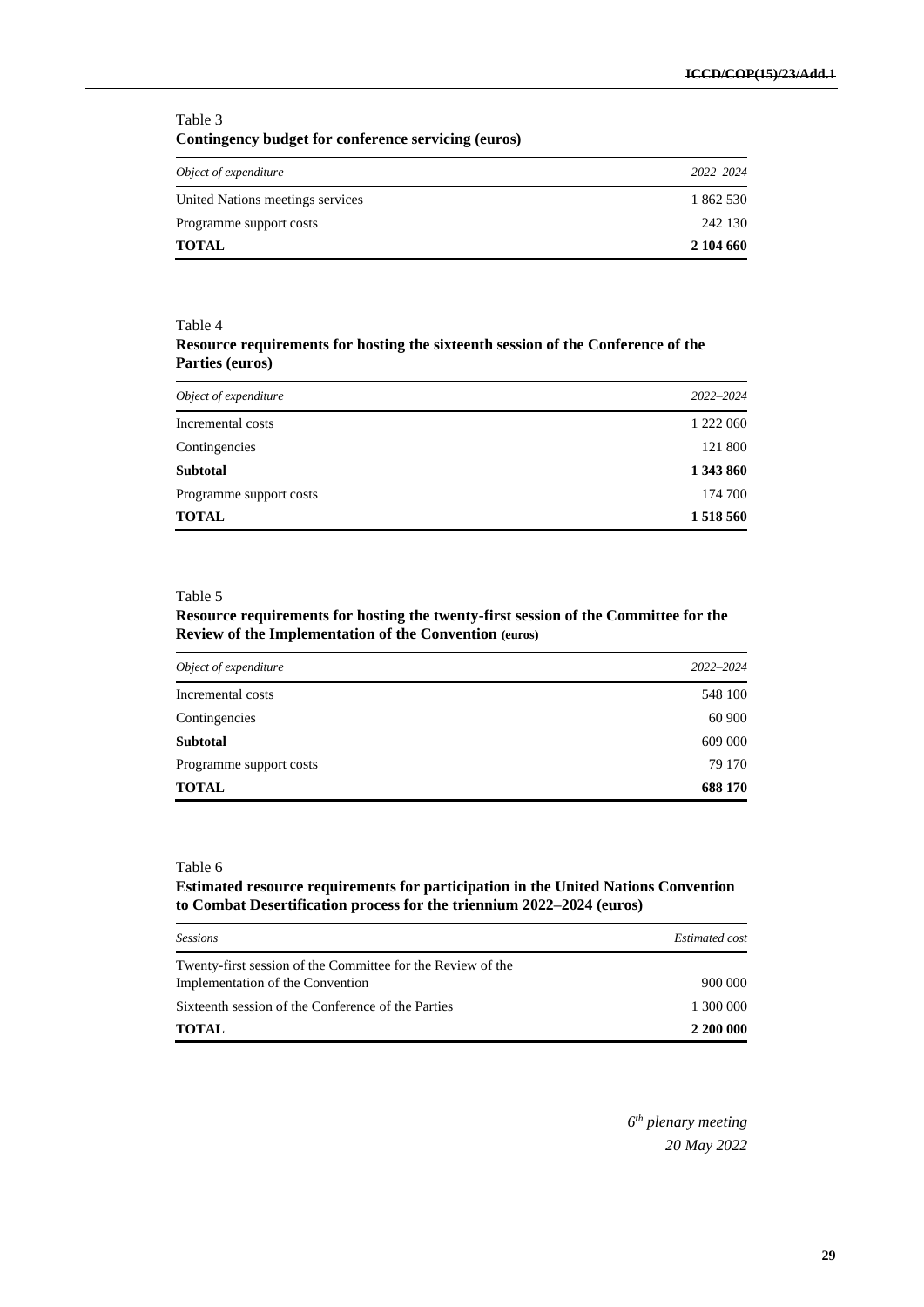# **Annex I**

## **Indicative scale of assessment for the core budget of the Convention for 2022**

| Parties to the United Nations Convention<br>to Combat Desertification <sup>a</sup> | United Nations scale<br>of assessment <sup>b</sup> | Indicative scale of<br>assessment for 2022 | 2022 indicative<br>contributions (euros) |
|------------------------------------------------------------------------------------|----------------------------------------------------|--------------------------------------------|------------------------------------------|
| Afghanistan                                                                        | 0.007                                              | 0.007                                      | 517                                      |
| Albania                                                                            | 0.008                                              | 0.008                                      | 591                                      |
| Algeria                                                                            | 0.138                                              | 0.135                                      | 10,201                                   |
| Andorra                                                                            | 0.005                                              | 0.005                                      | 370                                      |
| Angola                                                                             | 0.010                                              | 0.010                                      | 739                                      |
| Antigua and Barbuda                                                                | 0.002                                              | 0.002                                      | 148                                      |
| Argentina                                                                          | 0.915                                              | 0.892                                      | 67,640                                   |
| Armenia                                                                            | 0.007                                              | 0.007                                      | 517                                      |
| Australia                                                                          | 2.210                                              | 2.155                                      | 163,372                                  |
| Austria                                                                            | 0.677                                              | 0.660                                      | 50,046                                   |
| Azerbaijan                                                                         | 0.049                                              | 0.048                                      | 3,622                                    |
| <b>Bahamas</b>                                                                     | 0.018                                              | 0.018                                      | 1,331                                    |
| Bahrain                                                                            | 0.050                                              | 0.049                                      | 3,696                                    |
| Bangladesh                                                                         | 0.010                                              | 0.010                                      | 739                                      |
| <b>Barbados</b>                                                                    | 0.007                                              | 0.007                                      | 517                                      |
| <b>Belarus</b>                                                                     | 0.049                                              | 0.048                                      | 3,622                                    |
| Belgium                                                                            | 0.821                                              | 0.800                                      | 60,691                                   |
| Belize                                                                             | 0.001                                              | 0.001                                      | 76                                       |
| Benin                                                                              | 0.003                                              | 0.003                                      | 222                                      |
| <b>Bhutan</b>                                                                      | 0.001                                              | 0.001                                      | 76                                       |
| Bolivia (Plurinational State of)                                                   | 0.016                                              | 0.016                                      | 1,183                                    |
| Bosnia and Herzegovina                                                             | 0.012                                              | 0.012                                      | 887                                      |
| <b>Botswana</b>                                                                    | 0.014                                              | 0.014                                      | 1,035                                    |
| Brazil                                                                             | 2.948                                              | 2.874                                      | 217,927                                  |
| Brunei Darussalam                                                                  | 0.025                                              | 0.024                                      | 1,848                                    |
| Bulgaria                                                                           | 0.046                                              | 0.045                                      | 3,400                                    |
| Burkina Faso                                                                       | 0.003                                              | 0.003                                      | 222                                      |
| Burundi                                                                            | 0.001                                              | 0.001                                      | 76                                       |
| Cabo Verde                                                                         | 0.001                                              | 0.001                                      | 76                                       |
| Cambodia                                                                           | 0.006                                              | 0.006                                      | 444                                      |
| Cameroon                                                                           | 0.013                                              | 0.013                                      | 961                                      |
| Canada                                                                             | 2.734                                              | 2.665                                      | 202,108                                  |
| Central African Republic                                                           | 0.001                                              | 0.001                                      | 76                                       |
| Chad                                                                               | 0.004                                              | 0.004                                      | 296                                      |
| Chile                                                                              | 0.407                                              | 0.397                                      | 30,087                                   |
| China                                                                              | 12.005                                             | 11.704                                     | 887,455                                  |
| Colombia                                                                           | 0.288                                              | 0.281                                      | 21,290                                   |
| Comoros                                                                            | 0.001                                              | 0.001                                      | 76                                       |
| Congo                                                                              | 0.006                                              | 0.006                                      | 444                                      |
| Cook Islands                                                                       | 0.001                                              | 0.001                                      | $76\,$                                   |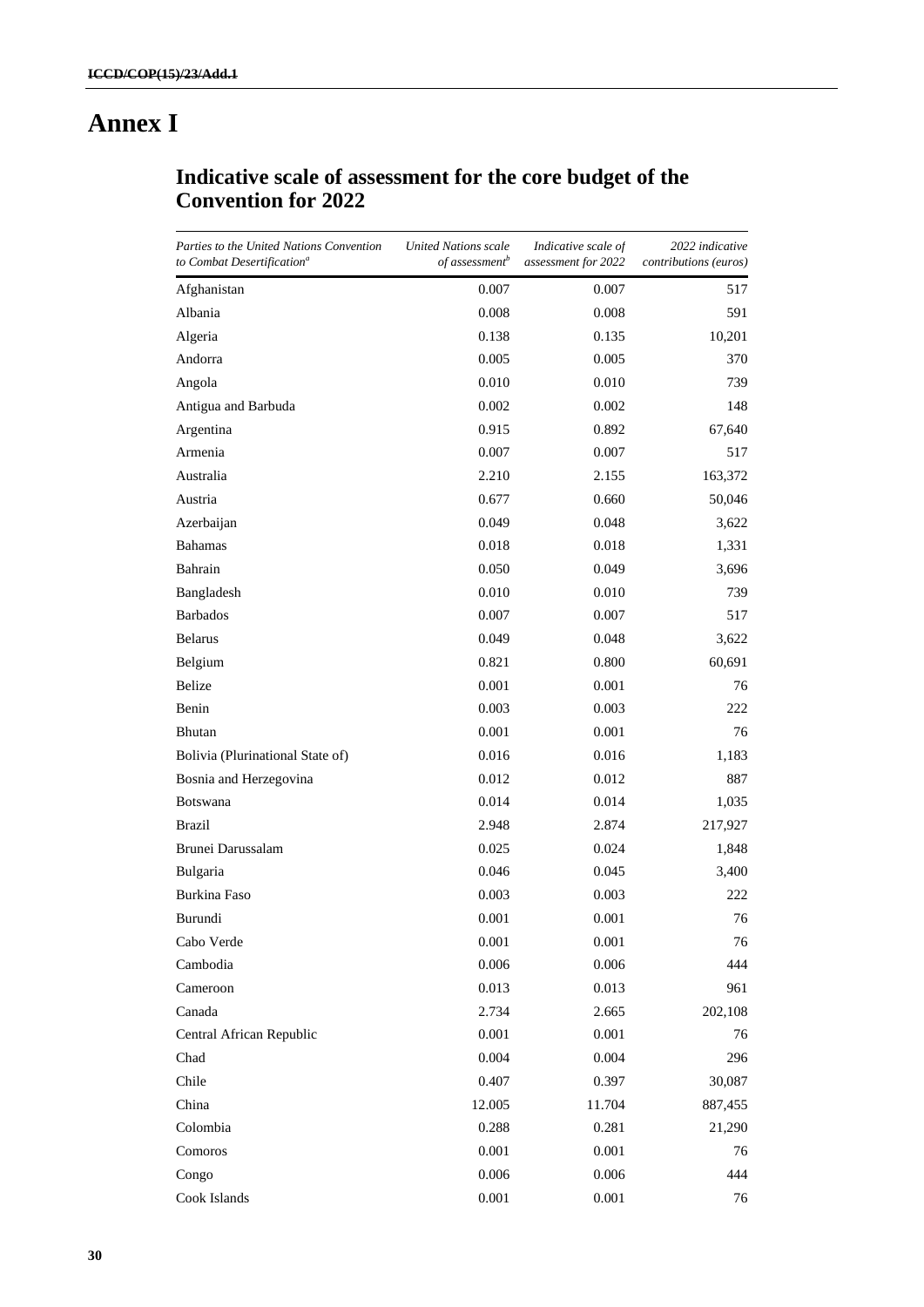| Parties to the United Nations Convention<br>to Combat Desertification <sup>a</sup> | United Nations scale<br>of assessment <sup>b</sup> | Indicative scale of<br>assessment for 2022 | 2022 indicative<br><i>contributions</i> ( <i>euros</i> ) |
|------------------------------------------------------------------------------------|----------------------------------------------------|--------------------------------------------|----------------------------------------------------------|
| Costa Rica                                                                         | 0.062                                              | 0.060                                      | 4,583                                                    |
| Côte d'Ivoire                                                                      | 0.013                                              | 0.013                                      | 961                                                      |
| Croatia                                                                            | 0.077                                              | 0.075                                      | 5,692                                                    |
| Cuba                                                                               | 0.080                                              | 0.078                                      | 5,914                                                    |
| Cyprus                                                                             | 0.036                                              | 0.035                                      | 2,661                                                    |
| Czechia                                                                            | 0.311                                              | 0.303                                      | 22,990                                                   |
| Democratic People's Republic of<br>Korea                                           | 0.006                                              | 0.006                                      | 444                                                      |
| Democratic Republic of the Congo                                                   | 0.010                                              | 0.010                                      | 739                                                      |
| Denmark                                                                            | 0.554                                              | 0.540                                      | 40,954                                                   |
| Djibouti                                                                           | 0.001                                              | 0.001                                      | 76                                                       |
| Dominica                                                                           | 0.001                                              | 0.001                                      | 76                                                       |
| Dominican Republic                                                                 | 0.053                                              | 0.052                                      | 3,918                                                    |
| Ecuador                                                                            | 0.080                                              | 0.078                                      | 5,914                                                    |
| Egypt                                                                              | 0.186                                              | 0.181                                      | 13,750                                                   |
| El Salvador                                                                        | 0.012                                              | 0.012                                      | 887                                                      |
| <b>Equatorial Guinea</b>                                                           | 0.016                                              | 0.016                                      | 1,183                                                    |
| Eritrea                                                                            | 0.001                                              | 0.001                                      | 76                                                       |
| Estonia                                                                            | 0.039                                              | 0.038                                      | 2,883                                                    |
| Eswatini                                                                           | 0.002                                              | 0.002                                      | 148                                                      |
| Ethiopia                                                                           | 0.010                                              | 0.010                                      | 739                                                      |
| European Union                                                                     | 2.500                                              | 2.500                                      | 189,569                                                  |
| Fiji                                                                               | 0.003                                              | 0.003                                      | 222                                                      |
| Finland                                                                            | 0.421                                              | 0.410                                      | 31,122                                                   |
| France                                                                             | 4.427                                              | 4.316                                      | 327,260                                                  |
| Gabon                                                                              | 0.015                                              | 0.015                                      | 1,109                                                    |
| Gambia                                                                             | 0.001                                              | 0.001                                      | 76                                                       |
| Georgia                                                                            | 0.008                                              | 0.008                                      | 591                                                      |
| Germany                                                                            | 6.090                                              | 5.937                                      | 450,196                                                  |
| Ghana                                                                              | 0.015                                              | 0.015                                      | 1,109                                                    |
| Greece                                                                             | 0.366                                              | 0.357                                      | 27,056                                                   |
| Grenada                                                                            | 0.001                                              | 0.001                                      | 76                                                       |
| Guatemala                                                                          | 0.036                                              | 0.035                                      | 2,661                                                    |
| Guinea                                                                             | 0.003                                              | 0.003                                      | 222                                                      |
| Guinea-Bissau                                                                      | 0.001                                              | 0.001                                      | 76                                                       |
| Guyana                                                                             | 0.002                                              | 0.002                                      | 148                                                      |
| Haiti                                                                              | 0.003                                              | 0.003                                      | 222                                                      |
| Honduras                                                                           | 0.009                                              | 0.009                                      | 665                                                      |
| Hungary                                                                            | 0.206                                              | 0.201                                      | 15,228                                                   |
| Iceland                                                                            | 0.028                                              | 0.027                                      | 2,070                                                    |
| India                                                                              | 0.834                                              | 0.813                                      | 61,652                                                   |
| Indonesia                                                                          | 0.543                                              | 0.529                                      | 40,141                                                   |
| Iran (Islamic Republic of)                                                         | 0.398                                              | 0.388                                      | 29,422                                                   |
| Iraq                                                                               | 0.129                                              | 0.126                                      | 9,536                                                    |
| Ireland                                                                            | 0.371                                              | 0.362                                      | 27,426                                                   |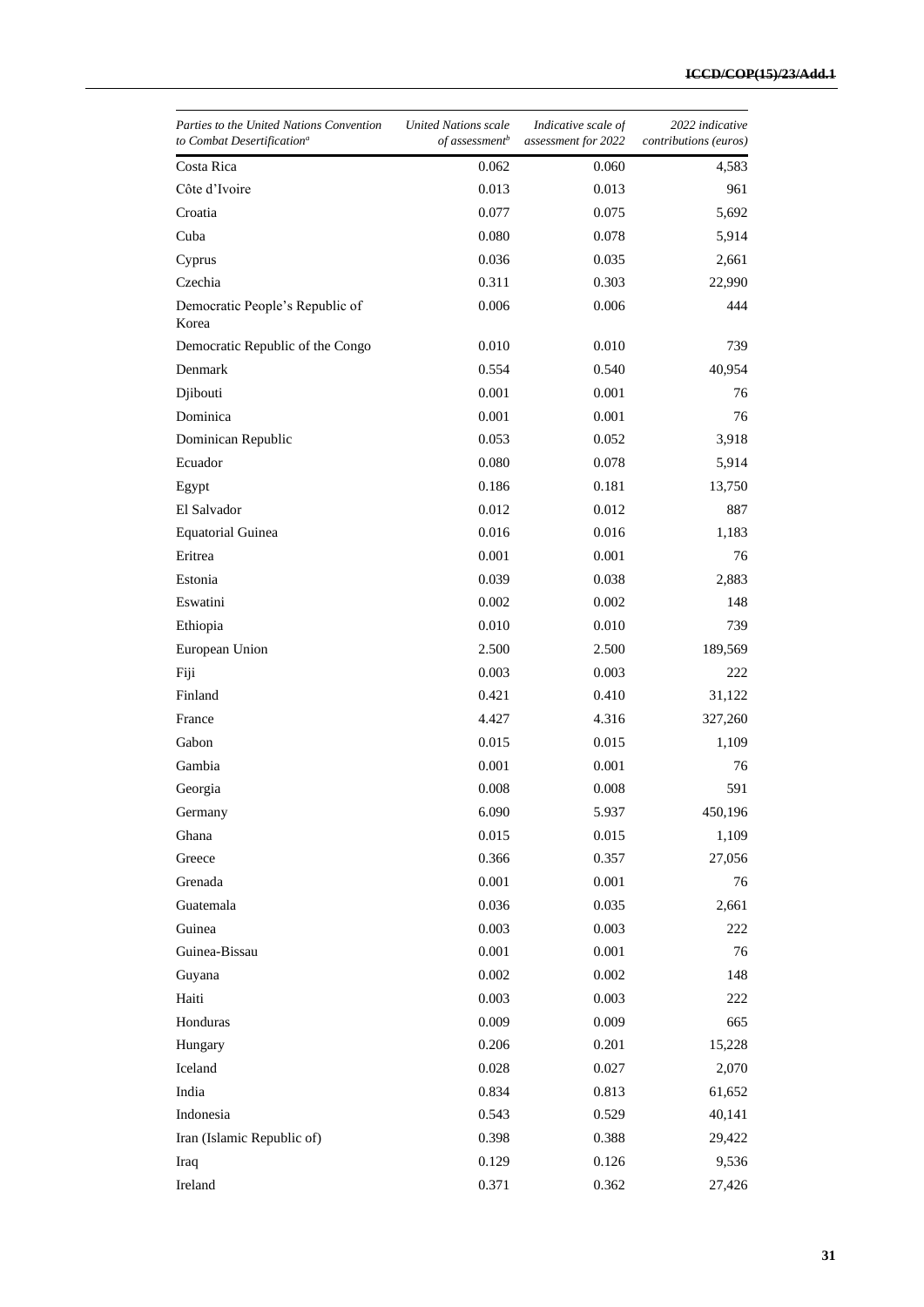| Parties to the United Nations Convention<br>to Combat Desertification <sup>a</sup> | United Nations scale<br>of assessment <sup>b</sup> | Indicative scale of<br>assessment for 2022 | 2022 indicative<br><i>contributions</i> ( <i>euros</i> ) |
|------------------------------------------------------------------------------------|----------------------------------------------------|--------------------------------------------|----------------------------------------------------------|
| Israel                                                                             | 0.490                                              | 0.478                                      | 36,223                                                   |
| Italy                                                                              | 3.307                                              | 3.224                                      | 244,466                                                  |
| Jamaica                                                                            | 0.008                                              | 0.008                                      | 591                                                      |
| Japan                                                                              | 8.564                                              | 8.349                                      | 633,083                                                  |
| Jordan                                                                             | 0.021                                              | 0.020                                      | 1,552                                                    |
| Kazakhstan                                                                         | 0.178                                              | 0.174                                      | 13,158                                                   |
| Kenya                                                                              | 0.024                                              | 0.023                                      | 1,774                                                    |
| Kiribati                                                                           | 0.001                                              | 0.001                                      | 76                                                       |
| Kuwait                                                                             | 0.252                                              | 0.246                                      | 18,629                                                   |
| Kyrgyzstan                                                                         | 0.002                                              | 0.002                                      | 148                                                      |
| Lao People's Democratic Republic                                                   | 0.005                                              | 0.005                                      | 370                                                      |
| Latvia                                                                             | 0.047                                              | 0.046                                      | 3,474                                                    |
| Lebanon                                                                            | 0.047                                              | 0.046                                      | 3,474                                                    |
| Lesotho                                                                            | 0.001                                              | 0.001                                      | 76                                                       |
| Liberia                                                                            | 0.001                                              | 0.001                                      | 76                                                       |
| Libya                                                                              | 0.030                                              | 0.029                                      | 2,218                                                    |
| Liechtenstein                                                                      | 0.009                                              | 0.009                                      | 665                                                      |
| Lithuania                                                                          | 0.071                                              | 0.069                                      | 5,249                                                    |
| Luxembourg                                                                         | 0.067                                              | 0.065                                      | 4,953                                                    |
| Madagascar                                                                         | 0.004                                              | 0.004                                      | 296                                                      |
| Malawi                                                                             | 0.002                                              | 0.002                                      | 148                                                      |
| Malaysia                                                                           | 0.341                                              | 0.332                                      | 25,208                                                   |
| Maldives                                                                           | 0.004                                              | 0.004                                      | 296                                                      |
| Mali                                                                               | 0.004                                              | 0.004                                      | 296                                                      |
| Malta                                                                              | 0.017                                              | 0.017                                      | 1,257                                                    |
| Marshall Islands                                                                   | 0.001                                              | 0.001                                      | 76                                                       |
| Mauritania                                                                         | 0.002                                              | 0.002                                      | 148                                                      |
| Mauritius                                                                          | 0.011                                              | 0.011                                      | 813                                                      |
| Mexico                                                                             | 1.292                                              | 1.260                                      | 95,509                                                   |
| Micronesia (Federated States of)                                                   | 0.001                                              | 0.001                                      | 76                                                       |
| Monaco                                                                             | 0.011                                              | 0.011                                      | 813                                                      |
| Mongolia                                                                           | 0.005                                              | 0.005                                      | 370                                                      |
| Montenegro                                                                         | 0.004                                              | 0.004                                      | 296                                                      |
| Morocco                                                                            | 0.055                                              | 0.054                                      | 4,066                                                    |
| Mozambique                                                                         | 0.004                                              | 0.004                                      | 296                                                      |
| Myanmar                                                                            | 0.010                                              | 0.010                                      | 739                                                      |
| Namibia                                                                            | 0.009                                              | 0.009                                      | 665                                                      |
| Nauru                                                                              | 0.001                                              | 0.001                                      | 76                                                       |
| Nepal                                                                              | 0.007                                              | 0.007                                      | 517                                                      |
| Netherlands                                                                        | 1.356                                              | 1.322                                      | 100,241                                                  |
| New Zealand                                                                        | 0.291                                              | 0.284                                      | 21,512                                                   |
| Nicaragua                                                                          | 0.005                                              | 0.005                                      | 370                                                      |
| Niger                                                                              | 0.002                                              | 0.002                                      | 148                                                      |
| Nigeria                                                                            | 0.250                                              | 0.244                                      | 18,481                                                   |
| Niue                                                                               | 0.001                                              | 0.001                                      | 76                                                       |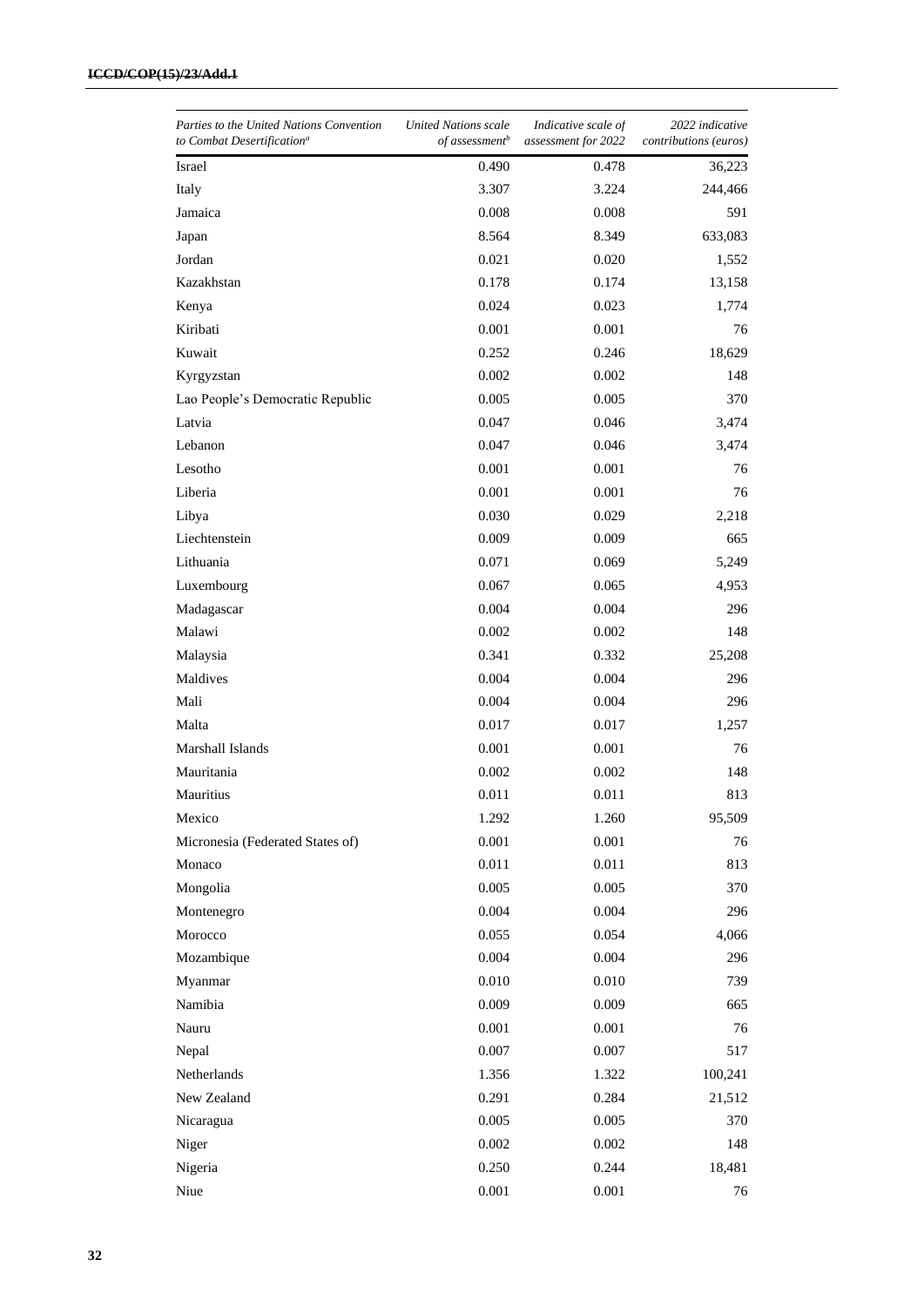| Parties to the United Nations Convention<br>to Combat Desertification <sup>a</sup> | <b>United Nations scale</b><br>of assessment <sup>b</sup> | Indicative scale of<br>assessment for 2022 | 2022 indicative<br><i>contributions</i> ( <i>euros</i> ) |
|------------------------------------------------------------------------------------|-----------------------------------------------------------|--------------------------------------------|----------------------------------------------------------|
| North Macedonia                                                                    | 0.007                                                     | 0.007                                      | 517                                                      |
| Norway                                                                             | 0.754                                                     | 0.735                                      | 55,739                                                   |
| Oman                                                                               | 0.115                                                     | 0.112                                      | 8,501                                                    |
| Pakistan                                                                           | 0.115                                                     | 0.112                                      | 8,501                                                    |
| Palau                                                                              | 0.001                                                     | 0.001                                      | 76                                                       |
| Panama                                                                             | 0.045                                                     | 0.044                                      | 3,327                                                    |
| Papua New Guinea                                                                   | 0.010                                                     | 0.010                                      | 739                                                      |
| Paraguay                                                                           | 0.016                                                     | 0.016                                      | 1,183                                                    |
| Peru                                                                               | 0.152                                                     | 0.148                                      | 11,236                                                   |
| Philippines                                                                        | 0.205                                                     | 0.200                                      | 15,154                                                   |
| Poland                                                                             | 0.802                                                     | 0.782                                      | 59,287                                                   |
| Portugal                                                                           | 0.350                                                     | 0.341                                      | 25,873                                                   |
| Qatar                                                                              | 0.282                                                     | 0.275                                      | 20,846                                                   |
| Republic of Korea                                                                  | 2.267                                                     | 2.210                                      | 167,585                                                  |
| Republic of Moldova                                                                | 0.003                                                     | 0.003                                      | 222                                                      |
| Romania                                                                            | 0.198                                                     | 0.193                                      | 14,637                                                   |
| <b>Russian Federation</b>                                                          | 2.405                                                     | 2.345                                      | 177,787                                                  |
| Rwanda                                                                             | 0.003                                                     | 0.003                                      | 222                                                      |
| Saint Kitts and Nevis                                                              | 0.001                                                     | 0.001                                      | 76                                                       |
| Saint Lucia                                                                        | 0.001                                                     | 0.001                                      | 76                                                       |
| Saint Vincent and the Grenadines                                                   | 0.001                                                     | 0.001                                      | 76                                                       |
| Samoa                                                                              | 0.001                                                     | 0.001                                      | 76                                                       |
| San Marino                                                                         | 0.002                                                     | 0.002                                      | 148                                                      |
| Sao Tome and Principe                                                              | 0.001                                                     | 0.001                                      | 76                                                       |
| Saudi Arabia                                                                       | 1.172                                                     | 1.143                                      | 86,639                                                   |
| Senegal                                                                            | 0.007                                                     | 0.007                                      | 517                                                      |
| Serbia                                                                             | 0.028                                                     | 0.027                                      | 2,070                                                    |
| Seychelles                                                                         | 0.002                                                     | 0.002                                      | 148                                                      |
| Sierra Leone                                                                       | 0.001                                                     | 0.001                                      | 76                                                       |
| Singapore                                                                          | 0.485                                                     | 0.473                                      | 35,853                                                   |
| Slovakia                                                                           | 0.153                                                     | 0.149                                      | 11,310                                                   |
| Slovenia                                                                           | 0.076                                                     | 0.074                                      | 5,618                                                    |
| Solomon Islands                                                                    | 0.001                                                     | 0.001                                      | 76                                                       |
| Somalia                                                                            | 0.001                                                     | 0.001                                      | 76                                                       |
| South Africa                                                                       | 0.272                                                     | 0.265                                      | 20,107                                                   |
| South Sudan                                                                        | 0.006                                                     | 0.006                                      | 444                                                      |
| Spain                                                                              | 2.146                                                     | 2.092                                      | 158,640                                                  |
| Sri Lanka                                                                          | 0.044                                                     | 0.043                                      | 3,253                                                    |
| <b>State of Palestine</b>                                                          | $0.008\,$                                                 | $0.008\,$                                  | 591                                                      |
| Sudan                                                                              | 0.010                                                     | 0.010                                      | 739                                                      |
| Suriname                                                                           | 0.005                                                     | 0.005                                      | 370                                                      |
| Sweden                                                                             | 0.906                                                     | 0.883                                      | 66,975                                                   |
| Switzerland                                                                        | 1.151                                                     | 1.122                                      | 85,086                                                   |
| Syrian Arab Republic                                                               | 0.011                                                     | 0.011                                      | 813                                                      |
| Tajikistan                                                                         | 0.004                                                     | 0.004                                      | 296                                                      |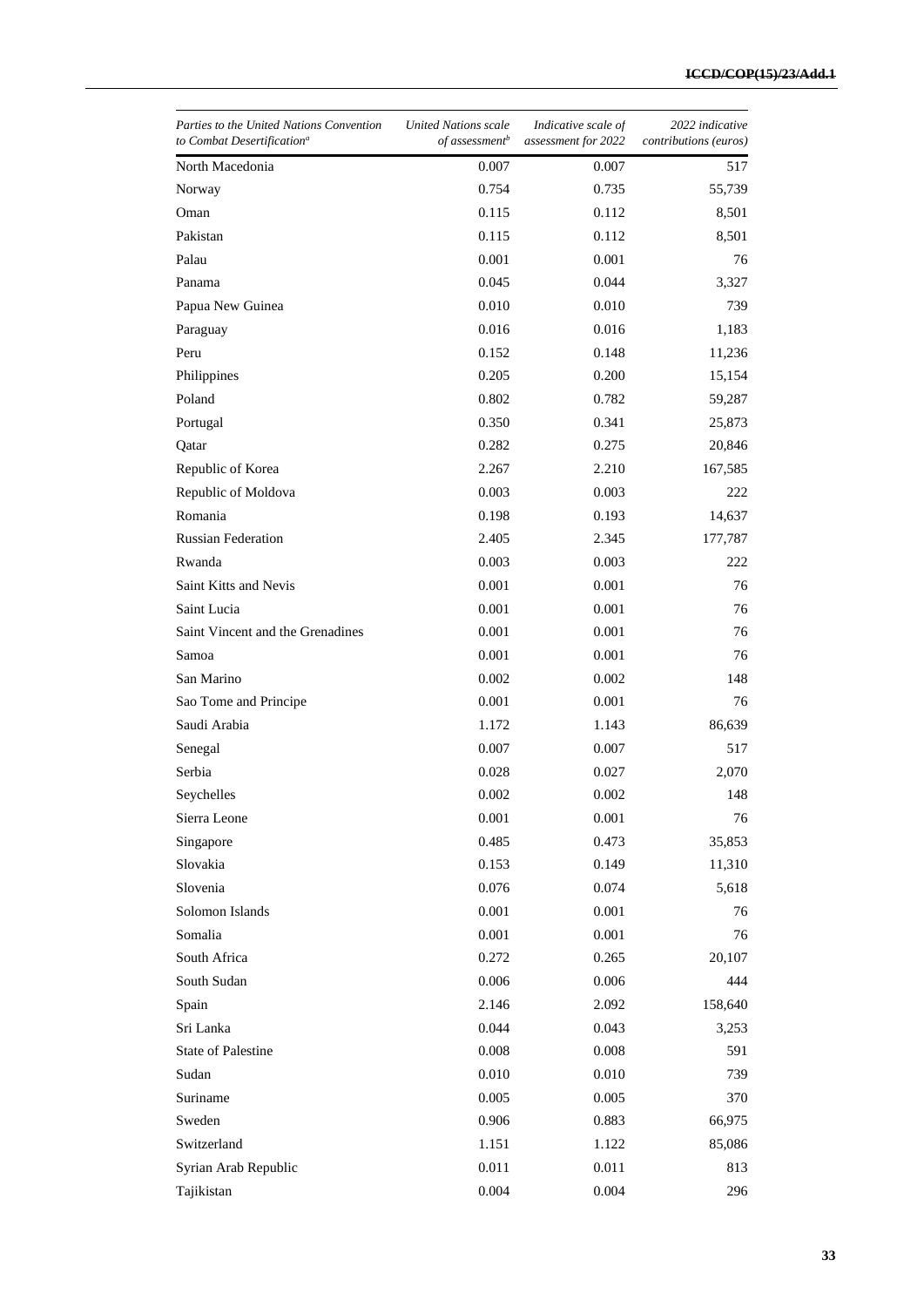| Parties to the United Nations Convention<br>to Combat Desertification <sup>a</sup> | United Nations scale<br>of assessment <sup>b</sup> | Indicative scale of<br>assessment for 2022 | 2022 indicative<br>contributions (euros) |
|------------------------------------------------------------------------------------|----------------------------------------------------|--------------------------------------------|------------------------------------------|
| Thailand                                                                           | 0.307                                              | 0.299                                      | 22,695                                   |
| Timor-Leste                                                                        | 0.002                                              | 0.002                                      | 148                                      |
| Togo                                                                               | 0.002                                              | 0.002                                      | 148                                      |
| Tonga                                                                              | 0.001                                              | 0.001                                      | 76                                       |
| Trinidad and Tobago                                                                | 0.040                                              | 0.039                                      | 2,957                                    |
| Tunisia                                                                            | 0.025                                              | 0.024                                      | 1,848                                    |
| Türkiye                                                                            | 1.371                                              | 1.337                                      | 101,349                                  |
| Turkmenistan                                                                       | 0.033                                              | 0.032                                      | 2,439                                    |
| Tuvalu                                                                             | 0.001                                              | 0.001                                      | 76                                       |
| Uganda                                                                             | 0.008                                              | 0.008                                      | 591                                      |
| Ukraine                                                                            | 0.057                                              | 0.056                                      | 4,214                                    |
| <b>United Arab Emirates</b>                                                        | 0.616                                              | 0.601                                      | 45,537                                   |
| United Kingdom of Great Britain and<br>Northern Island                             | 4.567                                              | 4.452                                      | 337,610                                  |
| United Republic of Tanzania                                                        | 0.010                                              | 0.010                                      | 739                                      |
| United States of America                                                           | 22.000                                             | 21.448                                     | 1,626,323                                |
| Uruguay                                                                            | 0.087                                              | 0.085                                      | 6,431                                    |
| Uzbekistan                                                                         | 0.032                                              | 0.031                                      | 2,366                                    |
| Vanuatu                                                                            | 0.001                                              | 0.001                                      | 76                                       |
| Venezuela (Bolivarian Republic of)                                                 | 0.728                                              | 0.710                                      | 53,816                                   |
| Viet Nam                                                                           | 0.077                                              | 0.075                                      | 5,692                                    |
| Yemen                                                                              | 0.010                                              | 0.010                                      | 739                                      |
| Zambia                                                                             | 0.009                                              | 0.009                                      | 665                                      |
| Zimbabwe                                                                           | 0.005                                              | 0.005                                      | 370                                      |
| Total                                                                              | 102.510                                            | 100.000                                    | 7,582,749                                |

*<sup>a</sup>* Parties include States and regional economic integration organizations that are Parties as of 31 December 2021.

*b* In accordance with General Assembly resolution 73/271.

*Note:* The United States of America views its funding to the core budget of the Convention as a voluntary contribution.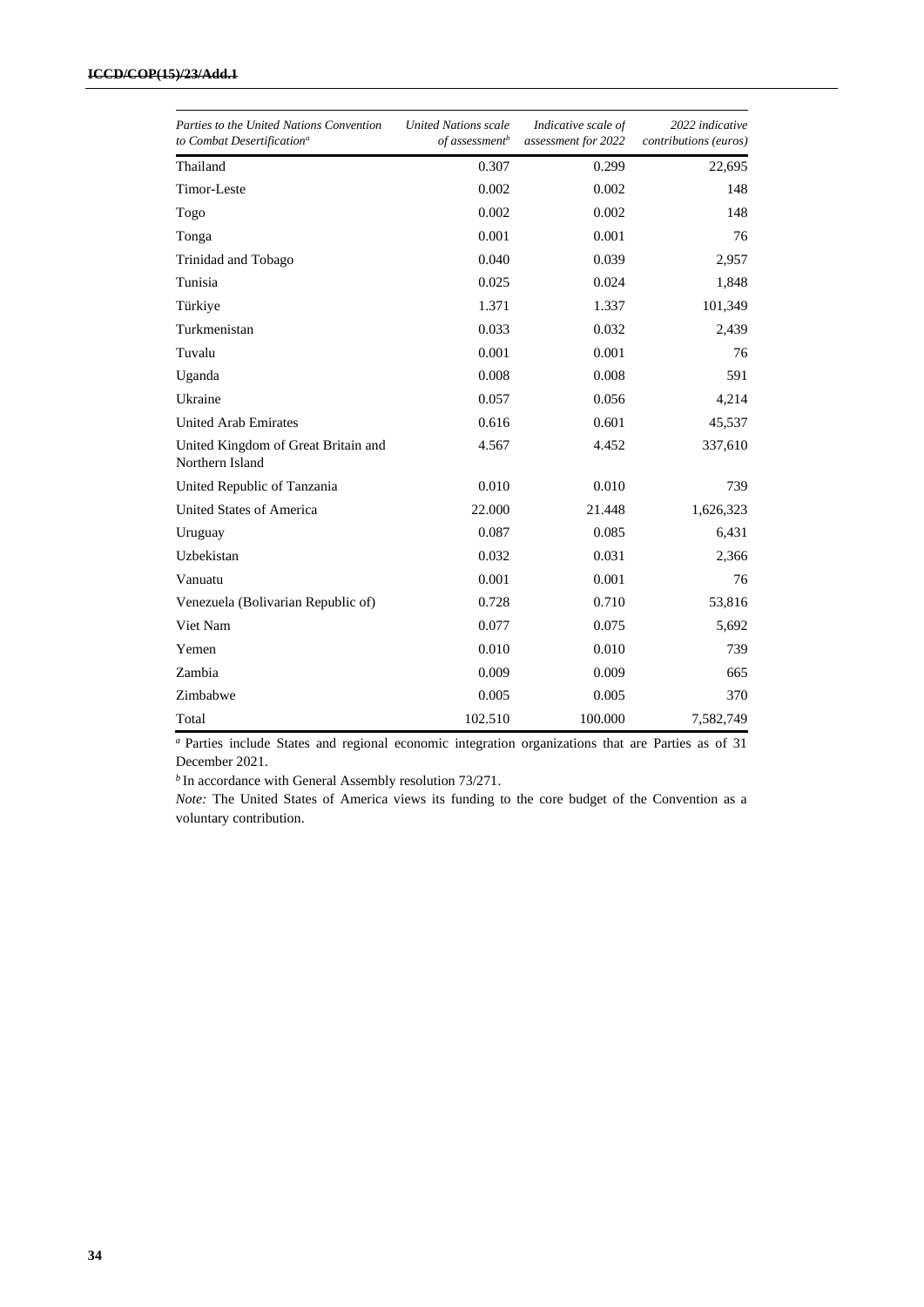## **Annex II**

## **Indicative scale of assessment for the core budget of the Convention for 2023 and 2024**

| Parties to the United Nations Convention United Nations scale assessment for 2023<br>to Combat Desertification <sup>a</sup> | of assessment <sup>b</sup> | Indicative scale of<br>and 2024 | 2023 indicative<br>contributions (euros) | 2024 indicative<br>contributions (euros) |
|-----------------------------------------------------------------------------------------------------------------------------|----------------------------|---------------------------------|------------------------------------------|------------------------------------------|
| Afghanistan                                                                                                                 | 0.006                      | 0.006                           | 451                                      | 451                                      |
| Albania                                                                                                                     | 0.008                      | 0.008                           | 601                                      | 601                                      |
| Algeria                                                                                                                     | 0.109                      | 0.106                           | 8,186                                    | 8,186                                    |
| Andorra                                                                                                                     | 0.005                      | 0.005                           | 376                                      | 376                                      |
| Angola                                                                                                                      | 0.010                      | 0.010                           | 751                                      | 751                                      |
| Antigua and Barbuda                                                                                                         | 0.002                      | 0.002                           | 150                                      | 150                                      |
| Argentina                                                                                                                   | 0.719                      | 0.701                           | 54,001                                   | 54,001                                   |
| Armenia                                                                                                                     | 0.007                      | 0.007                           | 526                                      | 526                                      |
| Australia                                                                                                                   | 2.111                      | 2.058                           | 158,547                                  | 158,547                                  |
| Austria                                                                                                                     | 0.679                      | 0.662                           | 50,996                                   | 50,996                                   |
| Azerbaijan                                                                                                                  | 0.030                      | 0.029                           | 2,253                                    | 2,253                                    |
| <b>Bahamas</b>                                                                                                              | 0.019                      | 0.019                           | 1,427                                    | 1,427                                    |
| Bahrain                                                                                                                     | 0.054                      | 0.053                           | 4,056                                    | 4,056                                    |
| Bangladesh                                                                                                                  | 0.010                      | 0.010                           | 751                                      | 751                                      |
| <b>Barbados</b>                                                                                                             | 0.008                      | 0.008                           | 601                                      | 601                                      |
| <b>Belarus</b>                                                                                                              | 0.041                      | 0.040                           | 3,079                                    | 3,079                                    |
| Belgium                                                                                                                     | 0.828                      | 0.807                           | 62,187                                   | 62,187                                   |
| Belize                                                                                                                      | 0.001                      | 0.001                           | 77                                       | 77                                       |
| Benin                                                                                                                       | 0.005                      | 0.005                           | 376                                      | 376                                      |
| Bhutan                                                                                                                      | 0.001                      | 0.001                           | 77                                       | 77                                       |
| Bolivia (Plurinational State of)                                                                                            | 0.019                      | 0.019                           | 1,427                                    | 1,427                                    |
| Bosnia and Herzegovina                                                                                                      | 0.012                      | 0.012                           | 901                                      | 901                                      |
| Botswana                                                                                                                    | 0.015                      | 0.015                           | 1,127                                    | 1,127                                    |
| Brazil                                                                                                                      | 2.013                      | 1.962                           | 151,187                                  | 151,187                                  |
| Brunei Darussalam                                                                                                           | 0.021                      | 0.020                           | 1,577                                    | 1,577                                    |
| Bulgaria                                                                                                                    | 0.056                      | 0.055                           | 4,206                                    | 4,206                                    |
| Burkina Faso                                                                                                                | 0.004                      | 0.004                           | 300                                      | 300                                      |
| Burundi                                                                                                                     | $0.001\,$                  | $0.001\,$                       | $77 \,$                                  | $77\,$                                   |
| Cabo Verde                                                                                                                  | 0.001                      | 0.001                           | 77                                       | 77                                       |
| Cambodia                                                                                                                    | 0.007                      | 0.007                           | 526                                      | 526                                      |
| Cameroon                                                                                                                    | 0.013                      | 0.013                           | 976                                      | 976                                      |
| Canada                                                                                                                      | 2.628                      | 2.562                           | 197,377                                  | 197,377                                  |
| Central African Republic                                                                                                    | 0.001                      | 0.001                           | 77                                       | 77                                       |
| Chad                                                                                                                        | 0.003                      | 0.003                           | 225                                      | 225                                      |
| Chile                                                                                                                       | 0.420                      | 0.409                           | 31,544                                   | 31,544                                   |
| China                                                                                                                       | 15.254                     | 14.871                          | 1,145,655                                | 1,145,655                                |
| Colombia                                                                                                                    | 0.246                      | 0.240                           | 18,476                                   | 18,476                                   |
| Comoros                                                                                                                     | 0.001                      | 0.001                           | 77                                       | 77                                       |
| Congo                                                                                                                       | 0.005                      | 0.005                           | 376                                      | 376                                      |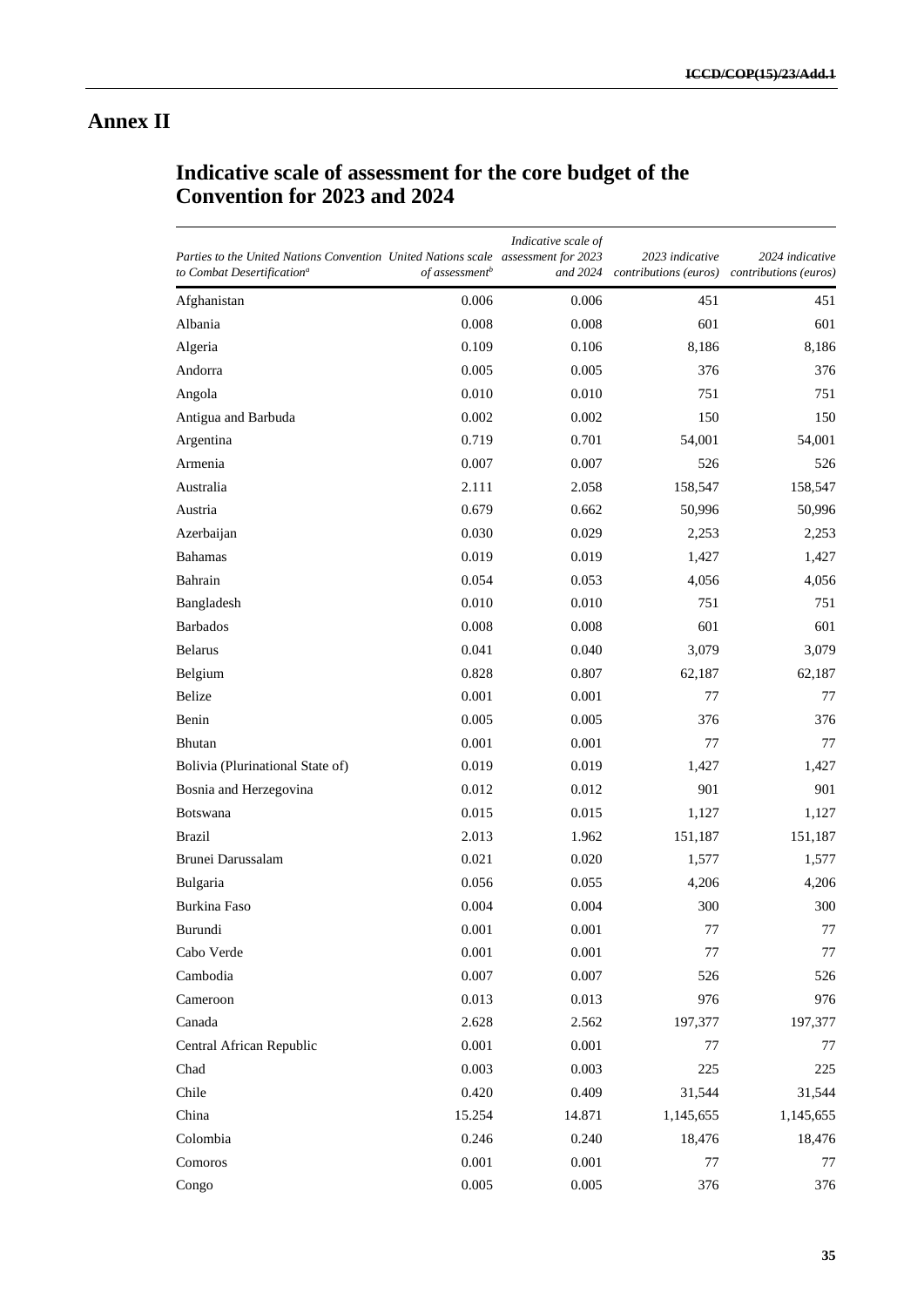| Parties to the United Nations Convention United Nations scale assessment for 2023<br>to Combat Desertification <sup>a</sup> | of assessment <sup>b</sup> | Indicative scale of | 2023 indicative<br>and 2024 contributions (euros) contributions (euros) | 2024 indicative |
|-----------------------------------------------------------------------------------------------------------------------------|----------------------------|---------------------|-------------------------------------------------------------------------|-----------------|
| Cook Islands                                                                                                                | 0.001                      | 0.001               | 77                                                                      | 77              |
| Costa Rica                                                                                                                  | 0.069                      | 0.067               | 5,182                                                                   | 5,182           |
| Côte d'Ivoire                                                                                                               | 0.022                      | 0.021               | 1,652                                                                   | 1,652           |
| Croatia                                                                                                                     | 0.091                      | 0.089               | 6,835                                                                   | 6,835           |
| Cuba                                                                                                                        | 0.095                      | 0.093               | 7,135                                                                   | 7,135           |
| Cyprus                                                                                                                      | 0.036                      | 0.035               | 2,704                                                                   | 2,704           |
| Czechia                                                                                                                     | 0.340                      | 0.331               | 25,536                                                                  | 25,536          |
| Democratic People's Republic of<br>Korea                                                                                    | 0.005                      | 0.005               | 376                                                                     | 376             |
| Democratic Republic of the Congo                                                                                            | 0.010                      | 0.010               | 751                                                                     | 751             |
| Denmark                                                                                                                     | 0.553                      | 0.539               | 41,533                                                                  | 41,533          |
| Djibouti                                                                                                                    | 0.001                      | 0.001               | 77                                                                      | 77              |
| Dominica                                                                                                                    | 0.001                      | 0.001               | 77                                                                      | 77              |
| Dominican Republic                                                                                                          | 0.067                      | 0.065               | 5,032                                                                   | 5,032           |
| Ecuador                                                                                                                     | 0.077                      | 0.075               | 5,783                                                                   | 5,783           |
| Egypt                                                                                                                       | 0.139                      | 0.136               | 10,440                                                                  | 10,440          |
| El Salvador                                                                                                                 | 0.013                      | 0.013               | 976                                                                     | 976             |
| <b>Equatorial Guinea</b>                                                                                                    | 0.012                      | 0.012               | 901                                                                     | 901             |
| Eritrea                                                                                                                     | 0.001                      | 0.001               | 77                                                                      | 77              |
| Estonia                                                                                                                     | 0.044                      | 0.043               | 3,305                                                                   | 3,305           |
| Eswatini                                                                                                                    | 0.002                      | 0.002               | 150                                                                     | 150             |
| Ethiopia                                                                                                                    | 0.010                      | 0.010               | 751                                                                     | 751             |
| European Union                                                                                                              | 2.500                      | 2.500               | 192,604                                                                 | 192,604         |
| Fiji                                                                                                                        | 0.004                      | 0.004               | 300                                                                     | 300             |
| Finland                                                                                                                     | 0.417                      | 0.407               | 31,319                                                                  | 31,319          |
| France                                                                                                                      | 4.318                      | 4.209               | 324,304                                                                 | 324,304         |
| Gabon                                                                                                                       | 0.013                      | 0.013               | 976                                                                     | 976             |
| Gambia                                                                                                                      | $0.001\,$                  | 0.001               | 77                                                                      | 77              |
| Georgia                                                                                                                     | 0.008                      | 0.008               | 601                                                                     | 601             |
| Germany                                                                                                                     | 6.111                      | 5.957               | 458,968                                                                 | 458,968         |
| Ghana                                                                                                                       | 0.024                      | 0.023               | 1,803                                                                   | 1,803           |
| Greece                                                                                                                      | 0.325                      | 0.317               | 24,409                                                                  | 24,409          |
| Grenada                                                                                                                     | 0.001                      | 0.001               | 77                                                                      | 77              |
| Guatemala                                                                                                                   | 0.041                      | 0.040               | 3,079                                                                   | 3,079           |
| Guinea                                                                                                                      | 0.003                      | 0.003               | 225                                                                     | 225             |
| Guinea-Bissau                                                                                                               | 0.001                      | 0.001               | 77                                                                      | 77              |
| Guyana                                                                                                                      | 0.004                      | 0.004               | 300                                                                     | 300             |
| Haiti                                                                                                                       | 0.006                      | 0.006               | 451                                                                     | 451             |
| Honduras                                                                                                                    | 0.009                      | 0.009               | 676                                                                     | 676             |
| Hungary                                                                                                                     | 0.228                      | 0.222               | 17,124                                                                  | 17,124          |
| Iceland                                                                                                                     | 0.036                      | 0.035               | 2,704                                                                   | 2,704           |
| India                                                                                                                       | 1.044                      | 1.018               | 78,410                                                                  | 78,410          |
| Indonesia                                                                                                                   | 0.549                      | 0.535               | 41,233                                                                  | 41,233          |
| Iran (Islamic Republic of)                                                                                                  | 0.371                      | 0.362               | 27,864                                                                  | 27,864          |
| Iraq                                                                                                                        | 0.128                      | 0.125               | 9,613                                                                   | 9,613           |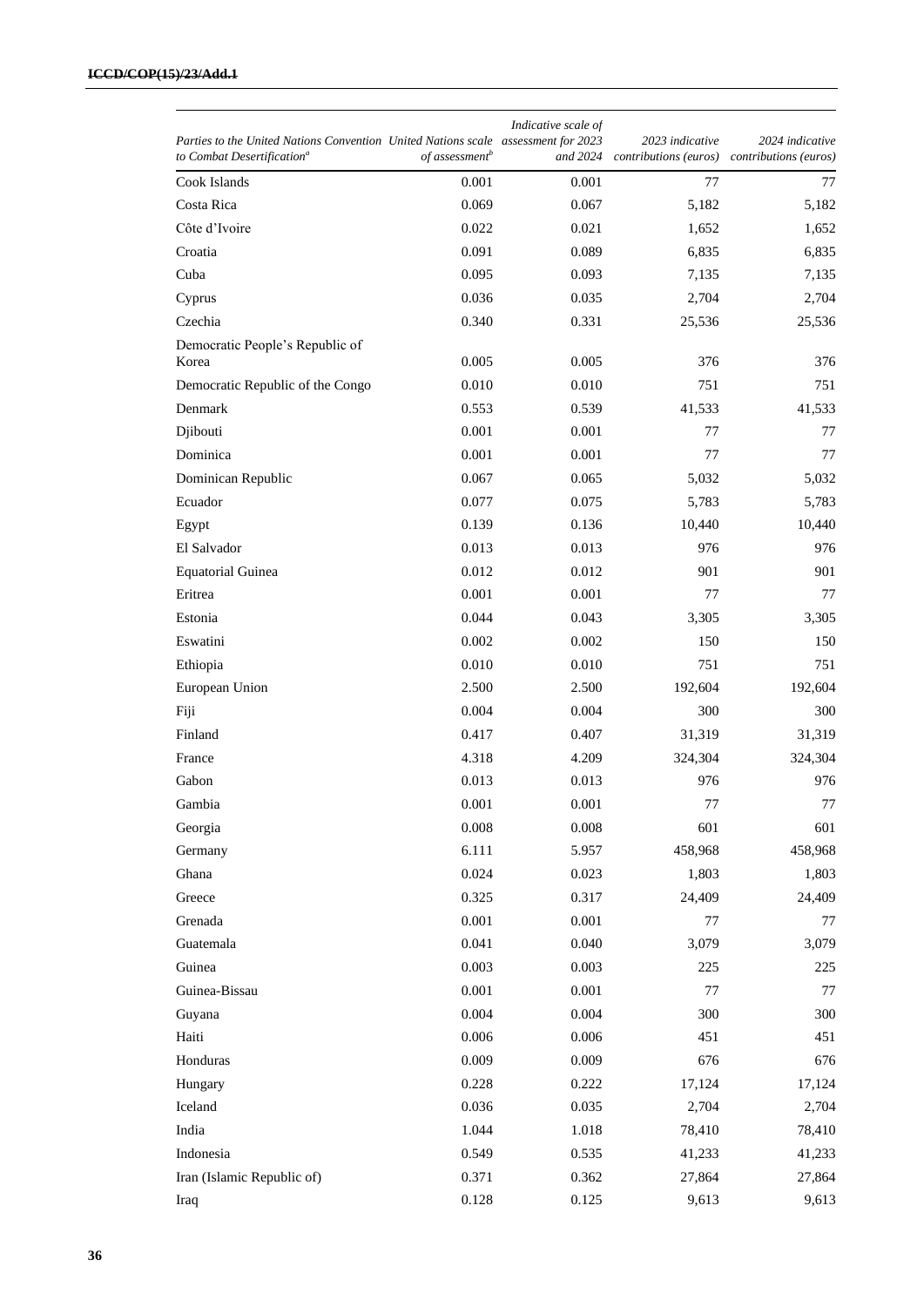| Parties to the United Nations Convention United Nations scale assessment for 2023<br>to Combat Desertification <sup>a</sup> | of assessment <sup>b</sup> | Indicative scale of<br>and 2024 | 2023 indicative<br>contributions (euros) contributions (euros) | 2024 indicative |
|-----------------------------------------------------------------------------------------------------------------------------|----------------------------|---------------------------------|----------------------------------------------------------------|-----------------|
| Ireland                                                                                                                     | 0.439                      | 0.428                           | 32,971                                                         | 32,971          |
| Israel                                                                                                                      | 0.561                      | 0.547                           | 42,134                                                         | 42,134          |
| Italy                                                                                                                       | 3.189                      | 3.109                           | 239,511                                                        | 239,511         |
| Jamaica                                                                                                                     | 0.008                      | 0.008                           | 601                                                            | 601             |
| Japan                                                                                                                       | 8.033                      | 7.831                           | 603,320                                                        | 603,320         |
| Jordan                                                                                                                      | 0.022                      | 0.021                           | 1,652                                                          | 1,652           |
| Kazakhstan                                                                                                                  | 0.133                      | 0.130                           | 9,989                                                          | 9,989           |
| Kenya                                                                                                                       | 0.030                      | 0.029                           | 2,253                                                          | 2,253           |
| Kiribati                                                                                                                    | 0.001                      | 0.001                           | 77                                                             | 77              |
| Kuwait                                                                                                                      | 0.234                      | 0.228                           | 17,575                                                         | 17,575          |
| Kyrgyzstan                                                                                                                  | 0.002                      | 0.002                           | 150                                                            | 150             |
| Lao People's Democratic Republic                                                                                            | 0.007                      | 0.007                           | 526                                                            | 526             |
| Latvia                                                                                                                      | 0.050                      | 0.049                           | 3,755                                                          | 3,755           |
| Lebanon                                                                                                                     | 0.036                      | 0.035                           | 2,704                                                          | 2,704           |
| Lesotho                                                                                                                     | 0.001                      | 0.001                           | 77                                                             | 77              |
| Liberia                                                                                                                     | 0.001                      | 0.001                           | 77                                                             | 77              |
| Libya                                                                                                                       | 0.018                      | 0.018                           | 1,352                                                          | 1,352           |
| Liechtenstein                                                                                                               | 0.010                      | 0.010                           | 751                                                            | 751             |
| Lithuania                                                                                                                   | 0.077                      | 0.075                           | 5,783                                                          | 5,783           |
| Luxembourg                                                                                                                  | 0.068                      | 0.066                           | 5,107                                                          | 5,107           |
| Madagascar                                                                                                                  | 0.004                      | 0.004                           | 300                                                            | 300             |
| Malawi                                                                                                                      | 0.002                      | 0.002                           | 150                                                            | 150             |
| Malaysia                                                                                                                    | 0.348                      | 0.339                           | 26,137                                                         | 26,137          |
| Maldives                                                                                                                    | 0.004                      | 0.004                           | 300                                                            | 300             |
| Mali                                                                                                                        | 0.005                      | 0.005                           | 376                                                            | 376             |
| Malta                                                                                                                       | 0.019                      | 0.019                           | 1,427                                                          | 1,427           |
| Marshall Islands                                                                                                            | 0.001                      | 0.001                           | 77                                                             | 77              |
| Mauritania                                                                                                                  | 0.002                      | 0.002                           | 150                                                            | 150             |
| Mauritius                                                                                                                   | 0.019                      | 0.019                           | 1,427                                                          | 1,427           |
| Mexico                                                                                                                      | 1.221                      | 1.190                           | 91,703                                                         | 91,703          |
| Micronesia (Federated States of)                                                                                            | 0.001                      | 0.001                           | 77                                                             | 77              |
| Monaco                                                                                                                      | 0.011                      | 0.011                           | 826                                                            | 826             |
| Mongolia                                                                                                                    | 0.004                      | 0.004                           | 300                                                            | 300             |
| Montenegro                                                                                                                  | 0.004                      | 0.004                           | 300                                                            | 300             |
| Morocco                                                                                                                     | 0.055                      | 0.054                           | 4,131                                                          | 4,131           |
| Mozambique                                                                                                                  | 0.004                      | 0.004                           | 300                                                            | 300             |
| Myanmar                                                                                                                     | 0.010                      | 0.010                           | 751                                                            | 751             |
| Namibia                                                                                                                     | 0.009                      | 0.009                           | 676                                                            | 676             |
| Nauru                                                                                                                       | 0.001                      | 0.001                           | 77                                                             | 77              |
| Nepal                                                                                                                       | 0.010                      | 0.010                           | 751                                                            | 751             |
| Netherlands                                                                                                                 | 1.377                      | 1.342                           | 103,420                                                        | 103,420         |
| New Zealand                                                                                                                 | 0.309                      | 0.301                           | 23,208                                                         | 23,208          |
| Nicaragua                                                                                                                   | 0.005                      | 0.005                           | 376                                                            | 376             |
| Niger                                                                                                                       | 0.003                      | 0.003                           | 225                                                            | 225             |
| Nigeria                                                                                                                     | 0.182                      | 0.177                           | 13,669                                                         | 13,669          |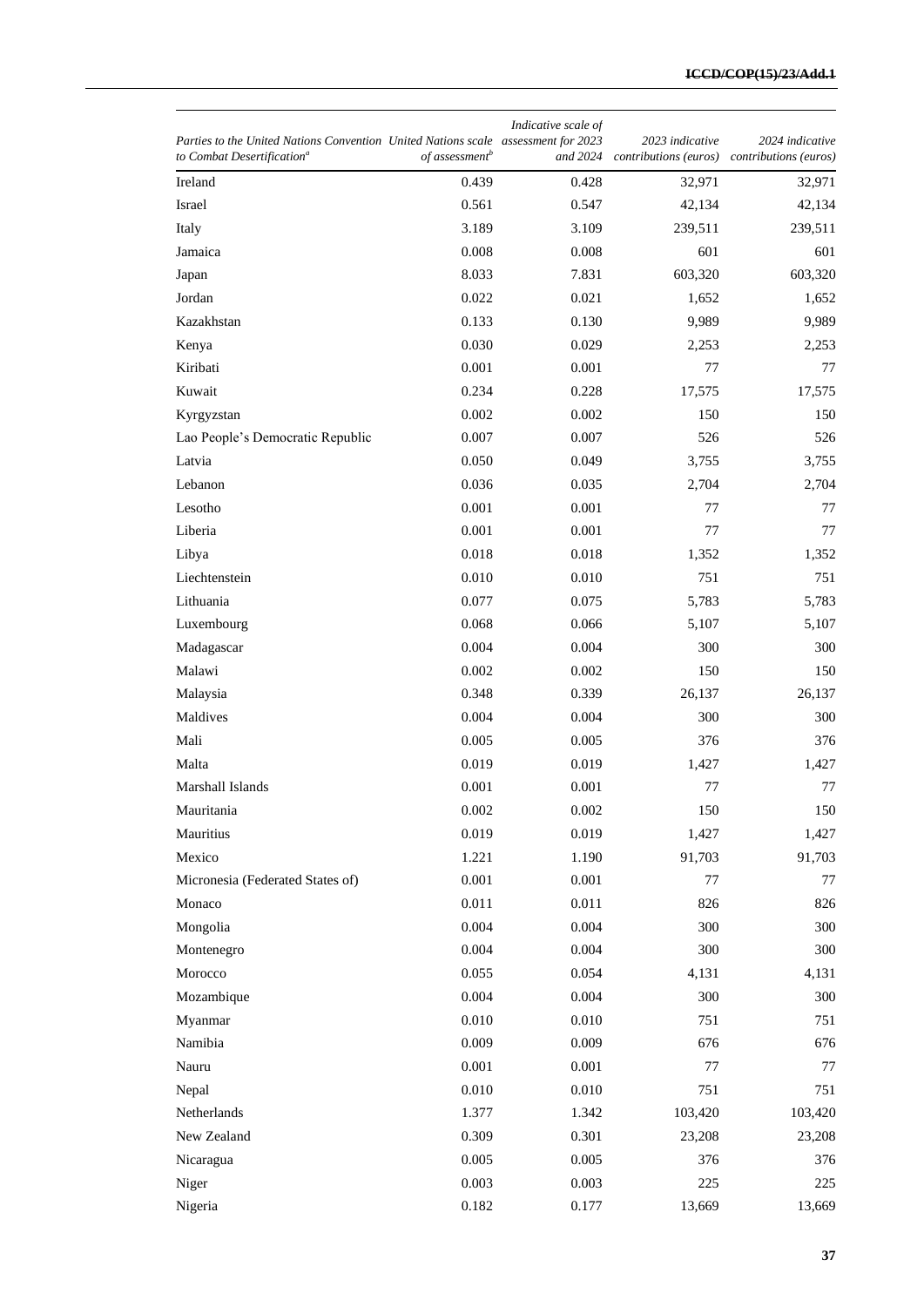| Parties to the United Nations Convention United Nations scale assessment for 2023<br>to Combat Desertification <sup>a</sup> | of assessment <sup>b</sup> | Indicative scale of | 2023 indicative<br>and 2024 contributions (euros) contributions (euros) | 2024 indicative |
|-----------------------------------------------------------------------------------------------------------------------------|----------------------------|---------------------|-------------------------------------------------------------------------|-----------------|
| Niue                                                                                                                        | 0.001                      | 0.001               | 77                                                                      | 77              |
| North Macedonia                                                                                                             | 0.007                      | 0.007               | 526                                                                     | 526             |
| Norway                                                                                                                      | 0.679                      | 0.662               | 50,996                                                                  | 50,996          |
| Oman                                                                                                                        | 0.111                      | 0.108               | 8,337                                                                   |                 |
| Pakistan                                                                                                                    | 0.114                      | 0.111               | 8,562                                                                   | 8,337<br>8,562  |
|                                                                                                                             |                            |                     | 77                                                                      |                 |
| Palau<br>Panama                                                                                                             | 0.001<br>0.090             | 0.001<br>0.088      |                                                                         | 77              |
|                                                                                                                             | 0.010                      |                     | 6,759<br>751                                                            | 6,759           |
| Papua New Guinea                                                                                                            | 0.026                      | 0.010               |                                                                         | 751             |
| Paraguay                                                                                                                    |                            | 0.025               | 1,953                                                                   | 1,953           |
| Peru                                                                                                                        | 0.163<br>0.212             | 0.159<br>0.207      | 12,242                                                                  | 12,242          |
| Philippines                                                                                                                 |                            |                     | 15,922                                                                  | 15,922          |
| Poland                                                                                                                      | 0.837                      | 0.816               | 62,863                                                                  | 62,863          |
| Portugal                                                                                                                    | 0.353                      | 0.344               | 26,512                                                                  | 26,512          |
| Qatar                                                                                                                       | 0.269                      | 0.262               | 20,203                                                                  | 20,203          |
| Republic of Korea                                                                                                           | 2.574                      | 2.509               | 193,321                                                                 | 193,321         |
| Republic of Moldova                                                                                                         | 0.005                      | 0.005               | 376                                                                     | 376             |
| Romania                                                                                                                     | 0.312                      | 0.304               | 23,433                                                                  | 23,433          |
| <b>Russian Federation</b>                                                                                                   | 1.866                      | 1.819               | 140,146                                                                 | 140,146         |
| Rwanda                                                                                                                      | 0.003                      | 0.003               | 225                                                                     | 225             |
| Saint Kitts and Nevis                                                                                                       | 0.002                      | 0.002               | 150                                                                     | 150             |
| Saint Lucia                                                                                                                 | 0.002                      | 0.002               | 150                                                                     | 150             |
| Saint Vincent and the Grenadines                                                                                            | 0.001                      | 0.001               | 77                                                                      | 77              |
| Samoa                                                                                                                       | 0.001                      | 0.001               | 77                                                                      | 77              |
| San Marino                                                                                                                  | 0.002                      | 0.002               | 150                                                                     | 150             |
| Sao Tome and Principe                                                                                                       | 0.001                      | 0.001               | 77                                                                      | 77              |
| Saudi Arabia                                                                                                                | 1.184                      | 1.154               | 88,925                                                                  | 88,925          |
| Senegal                                                                                                                     | 0.007                      | 0.007               | 526                                                                     | 526             |
| Serbia                                                                                                                      | 0.032                      | 0.031               | 2,403                                                                   | 2,403           |
| Seychelles                                                                                                                  | 0.002                      | 0.002               | 150                                                                     | 150             |
| Sierra Leone                                                                                                                | 0.001                      | $0.001\,$           | 77                                                                      | 77              |
| Singapore                                                                                                                   | 0.504                      | 0.491               | 37,853                                                                  | 37,853          |
| Slovakia                                                                                                                    | 0.155                      | 0.151               | 11,641                                                                  | 11,641          |
| Slovenia                                                                                                                    | 0.079                      | 0.077               | 5,933                                                                   | 5,933           |
| Solomon Islands                                                                                                             | 0.001                      | 0.001               | 77                                                                      | 77              |
| Somalia                                                                                                                     | 0.001                      | 0.001               | 77                                                                      | 77              |
| South Africa                                                                                                                | 0.244                      | 0.238               | 18,326                                                                  | 18,326          |
| South Sudan                                                                                                                 | 0.002                      | 0.002               | 150                                                                     | 150             |
| Spain                                                                                                                       | 2.134                      | 2.080               | 160,275                                                                 | 160,275         |
| Sri Lanka                                                                                                                   | 0.045                      | 0.044               | 3,380                                                                   | 3,380           |
| <b>State of Palestine</b>                                                                                                   | 0.011                      | 0.011               | 826                                                                     | 826             |
| Sudan                                                                                                                       | 0.010                      | 0.010               | 751                                                                     | 751             |
| Suriname                                                                                                                    | 0.003                      | 0.003               | 225                                                                     | 225             |
| Sweden                                                                                                                      | 0.871                      | 0.849               | 65,417                                                                  | 65,417          |
| Switzerland                                                                                                                 | 1.134                      | 1.105               | 85,169                                                                  | 85,169          |
| Syrian Arab Republic                                                                                                        | 0.009                      | 0.009               | 676                                                                     | 676             |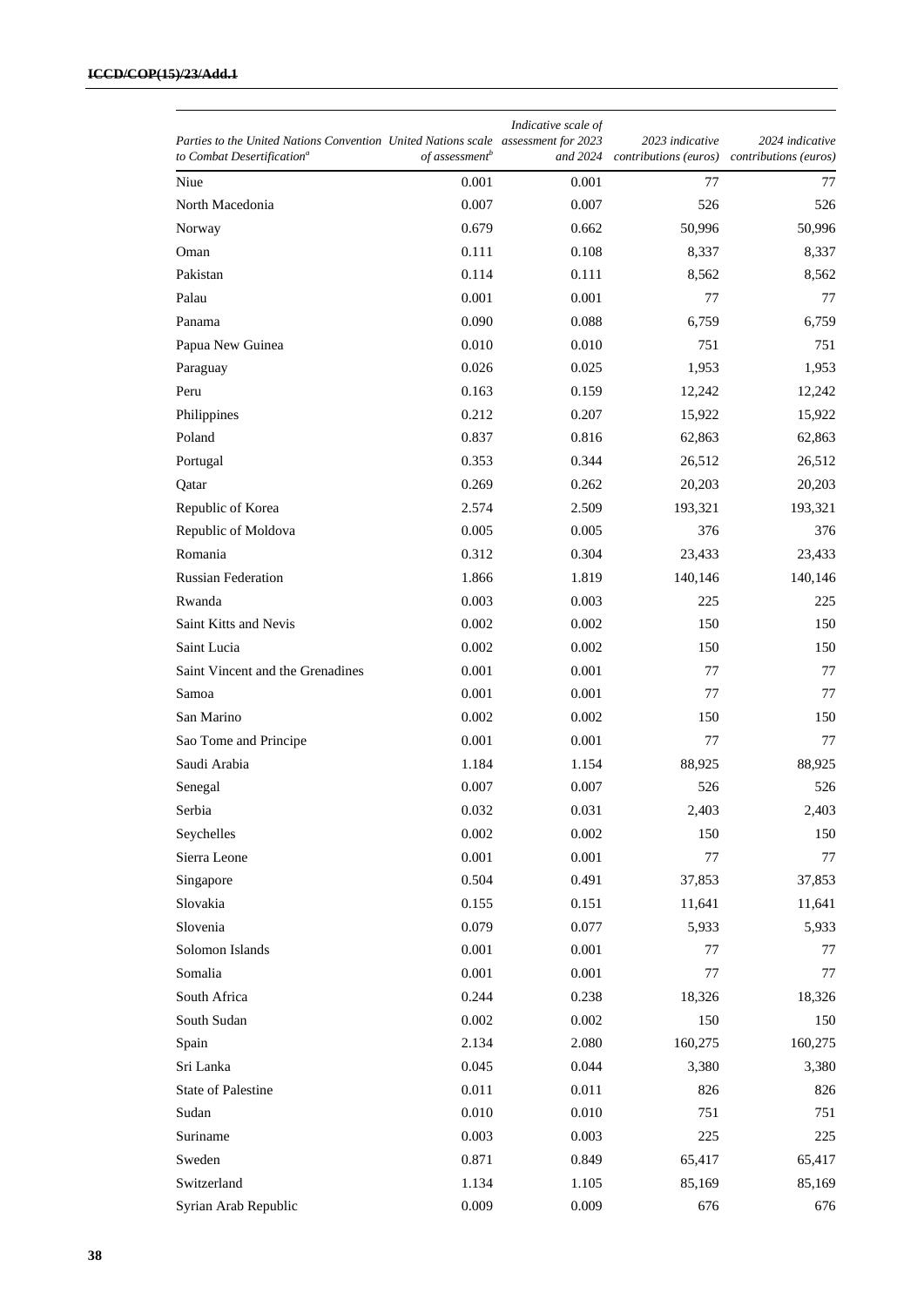| Parties to the United Nations Convention United Nations scale assessment for 2023<br>to Combat Desertification <sup>a</sup> | of assessment <sup>b</sup> | Indicative scale of<br>and 2024 | 2023 indicative<br>contributions (euros) contributions (euros) | 2024 indicative |
|-----------------------------------------------------------------------------------------------------------------------------|----------------------------|---------------------------------|----------------------------------------------------------------|-----------------|
| Tajikistan                                                                                                                  | 0.003                      | 0.003                           | 225                                                            | 225             |
| Thailand                                                                                                                    | 0.368                      | 0.359                           | 27,639                                                         | 27,639          |
| Timor-Leste                                                                                                                 | 0.001                      | 0.001                           | 77                                                             | 77              |
| Togo                                                                                                                        | 0.002                      | 0.002                           | 150                                                            | 150             |
| Tonga                                                                                                                       | 0.001                      | 0.001                           | 77                                                             | 77              |
| Trinidad and Tobago                                                                                                         | 0.037                      | 0.036                           | 2,779                                                          | 2,779           |
| Tunisia                                                                                                                     | 0.019                      | 0.019                           | 1,427                                                          | 1,427           |
| Türkiye                                                                                                                     | 0.845                      | 0.824                           | 63,464                                                         | 63,464          |
| Turkmenistan                                                                                                                | 0.034                      | 0.033                           | 2,554                                                          | 2,554           |
| Tuvalu                                                                                                                      | 0.001                      | 0.001                           | 77                                                             | 77              |
| Uganda                                                                                                                      | 0.010                      | 0.010                           | 751                                                            | 751             |
| Ukraine                                                                                                                     | 0.056                      | 0.055                           | 4,206                                                          | 4,206           |
| <b>United Arab Emirates</b>                                                                                                 | 0.635                      | 0.619                           | 47,692                                                         | 47,692          |
| United Kingdom of Great Britain<br>and Northern Island                                                                      | 4.375                      | 4.265                           | 328,585                                                        | 328,585         |
| United Republic of Tanzania                                                                                                 | 0.010                      | 0.010                           | 751                                                            | 751             |
| United States of America                                                                                                    | 22.000                     | 21.447                          | 1,652,315                                                      | 1,652,315       |
| Uruguay                                                                                                                     | 0.092                      | 0.090                           | 6,910                                                          | 6,910           |
| Uzbekistan                                                                                                                  | 0.027                      | 0.026                           | 2,028                                                          | 2,028           |
| Vanuatu                                                                                                                     | 0.001                      | 0.001                           | 77                                                             | 77              |
| Venezuela (Bolivarian Republic of)                                                                                          | 0.175                      | 0.171                           | 13,143                                                         | 13,143          |
| Viet Nam                                                                                                                    | 0.093                      | 0.091                           | 6,985                                                          | 6,985           |
| Yemen                                                                                                                       | 0.008                      | 0.008                           | 601                                                            | 601             |
| Zambia                                                                                                                      | 0.008                      | 0.008                           | 601                                                            | 601             |
| Zimbabwe                                                                                                                    | 0.007                      | 0.007                           | 526                                                            | 526             |
| Total                                                                                                                       | 102.513                    | 100.000                         | 7,704,159                                                      | 7,704,159       |

*<sup>a</sup>* Parties include States and regional economic integration organizations that are Parties as of 31 December 2021.

*b* In accordance with General Assembly resolution 76/238.

*Note:* The United States of America views its funding to the core budget of the Convention as a voluntary contribution.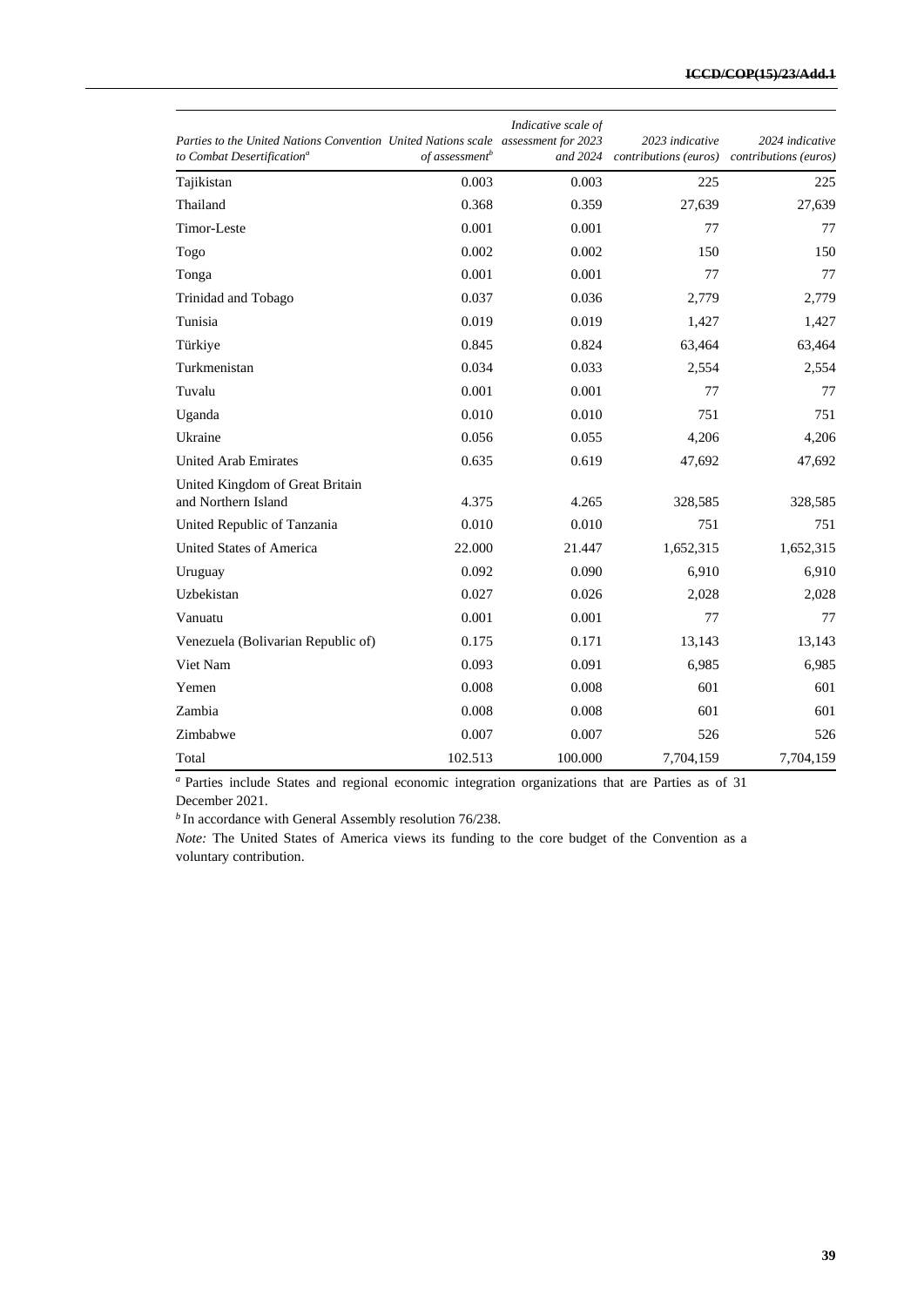## **Decision 11/COP.15**

## **Improving the procedures for communication of information as well as the quality and formats of reports to be submitted to the Conference of the Parties**

*The Conference of the Parties,*

*Recalling* decisions 22/COP.11, 7/COP.13, 15/COP.13 and 11/COP.14,

*Having reviewed* documents ICCD/COP(15)/CST/7-ICCD/CRIC(20)/8, ICCD/CRIC(20)/9, as well as documents ICCD/CRIC(20)/10 and ICCD/CRIC(20)/INF.1,

*Recognizing* that, in line with the Group on Earth Observations data sharing principles, the societal benefits arising from Earth observations can only be fully achieved through the sharing of data, information, knowledge, products and services,

*Acknowledging with appreciation* the continued efforts by Conservation International in enhancing Trends.Earth to support national reporting under the United Nations Convention to Combat Desertification,

*Acknowledging* the United Nations Secretary-General's strategy on data titled "Data Strategy for Action by Everyone, Everywhere",

*Recognizing* the need for periodic scientific review and updating of the Good Practice Guidance documents to inform reporting, brought about by the continuous advances made in science and the developing capacities of Parties to monitor the Convention,

1. *Endorses* the guidelines for the technical review of national reports contained in document ICCD/CRIC(20)/INF.1;

2. *Requests* that the secretariat arrange future sessions of the Committee on Science and Technology and the Committee for the Review of the Implementation of the Convention to be organized to maximize the participation of the science and technology correspondents in the regional meetings and the work of the Committee on Science and Technology and the Committee for the Review of the Implementation of the Convention within the time frame in which the science and technology correspondents are present;

3. *Urges* Parties to:

Use the spatial tools provided in the performance review and assessment of implementation system platform to delineate hotspots of land degradation and brightspots of land improvement, as well as the location and extent of their voluntary land degradation neutrality targets and related implementation actions, thereby ensuring that they are quantifiable, spatially explicit and time-bound, in line with levels of national ambition;

(b) Share national data through the performance review and assessment of implementation system platform with as few restrictions as possible on its use in order to maximize the potential of reported data to inform decision-making on land;

(c) Engage in the technical review of national reports undertaken prior to the submission of national reports in order to ensure that comparable, robust and credible data will be submitted through the upgraded performance review and assessment of implementation system platform to the Conference of the Parties;

4. *Encourages* Parties to use their own national data for tracking progress in the implementation of the Convention;

5. *Requests* the secretariat and the Global Mechanism, within their respective mandates and subject to the availability of financial resources, to:

Support Parties in reviewing and refining their voluntary land degradation neutrality targets and in delineating their location and extent in order to ensure that they are quantifiable, spatially explicit and time-bound, in line with levels of national ambition;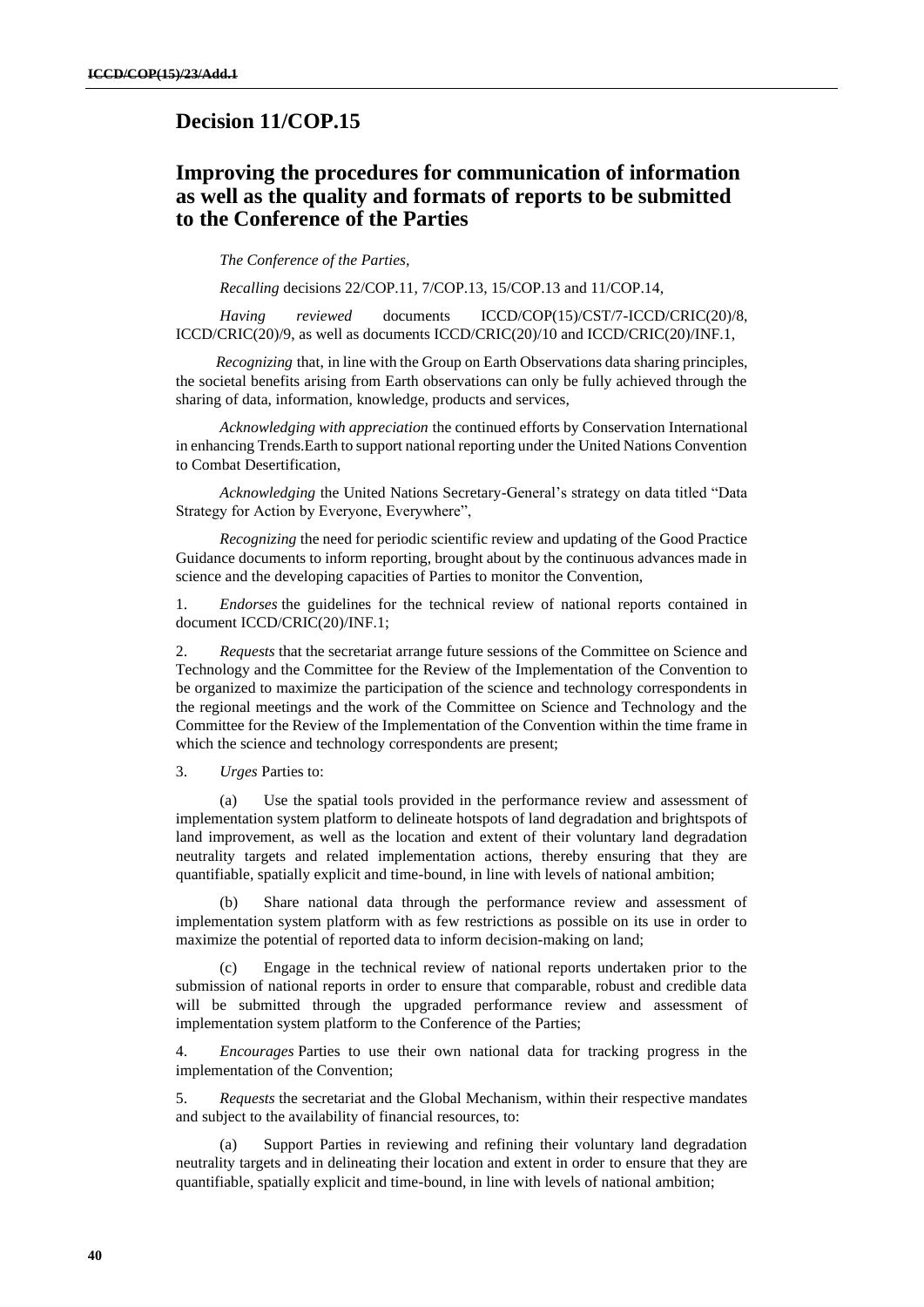(b) Continue collaborating with Conservation International and its partners for the further development of Trends.Earth in line with new guidance and new indicators and to support the preparation and analysis of data for United Nations Convention to Combat Desertification national reporting in a format that can be automatically transferred to the performance review and assessment of implementation system;

(c) Ensure that the performance review and assessment of implementation system remains current and relevant to Parties and is sustainable in the longer term;

(d) Continue efforts towards upgrading its in-house data management system while pursuing data-centred partnerships to enable a data-driven transformation as envisioned by the United Nations Secretary-General in the Data Strategy for Action by Everyone, Everywhere;

(e) Continue efforts and collaborate towards further supporting the development of national capacity to monitor and report on the implementation of the Convention;

Continue efforts to establish partnerships that would assist Parties in, inter alia, using data-driven tools for informed decision-making using the performance review and assessment of implementation system database as the foundation for this long-term objective;

6. *Invites* Conservation International to continue enhancing Trends.Earth, not only for its usefulness in United Nations Convention to Combat Desertification reporting and Sustainable Development Goal indicator 15.3.1 reporting, but also as a fully integrated framework that may enable users to evaluate and prioritize the implementation of activities to (i) avoid, reduce and reverse land degradation and achieve land degradation neutrality targets; (ii) forecast the costs and benefits of these actions; and (iii) evaluate potential tradeoffs of alternative land management approaches;

#### *Methodological updates for strategic objectives 1 to 5:*

7. *Endorses* version 2 of the Good Practice Guidance for Sustainable Development Goal Indicator 15.3.1 and the Good Practice Guidance for National Reporting on Strategic Objective 3, published in 2021 and summarized in document ICCD/COP(15)/CST/7- ICCD/CRIC(20)/8, as methodological documents of reference for national reporting;

8. *Requests* the secretariat, following the practical 'learning-by-doing' approach of the United Nations Convention to Combat Desertification, to periodically review and update, within available resources, the Good Practice Guidance documents informing United Nations Convention to Combat Desertification reporting;

9. *Endorses* the updated monitoring framework for United Nations Convention to Combat Desertification reporting and *provisionally adopts* the following new indicators:

(a) Trends in the proportion of the population exposed to land degradation disaggregated by sex;

(b) As optional for reporting: Proportion of important sites for terrestrial and freshwater biodiversity that are covered by protected areas, by ecosystem type;

10. *Also provisionally adopts* the following new optional indicators relating to strategic objective 5:

- (a) International and domestic private resources;
- (b) Technology transfer; and
- (c) Future support for activities related to the implementation of the Convention;
- 11. *Encourages Parties* to:

(a) Follow the guidance contained in the Good Practice Guidance for Sustainable Development Goal Indicator 15.3.1 and the Good Practice Guidance for National Reporting on Strategic Objective 3 for the preparation of their national reports;

Report during the 2022 United Nations Convention to Combat Desertification reporting process on the newly proposed indicators for strategic objectives 2, and optionally on strategic objectives 4 and 5;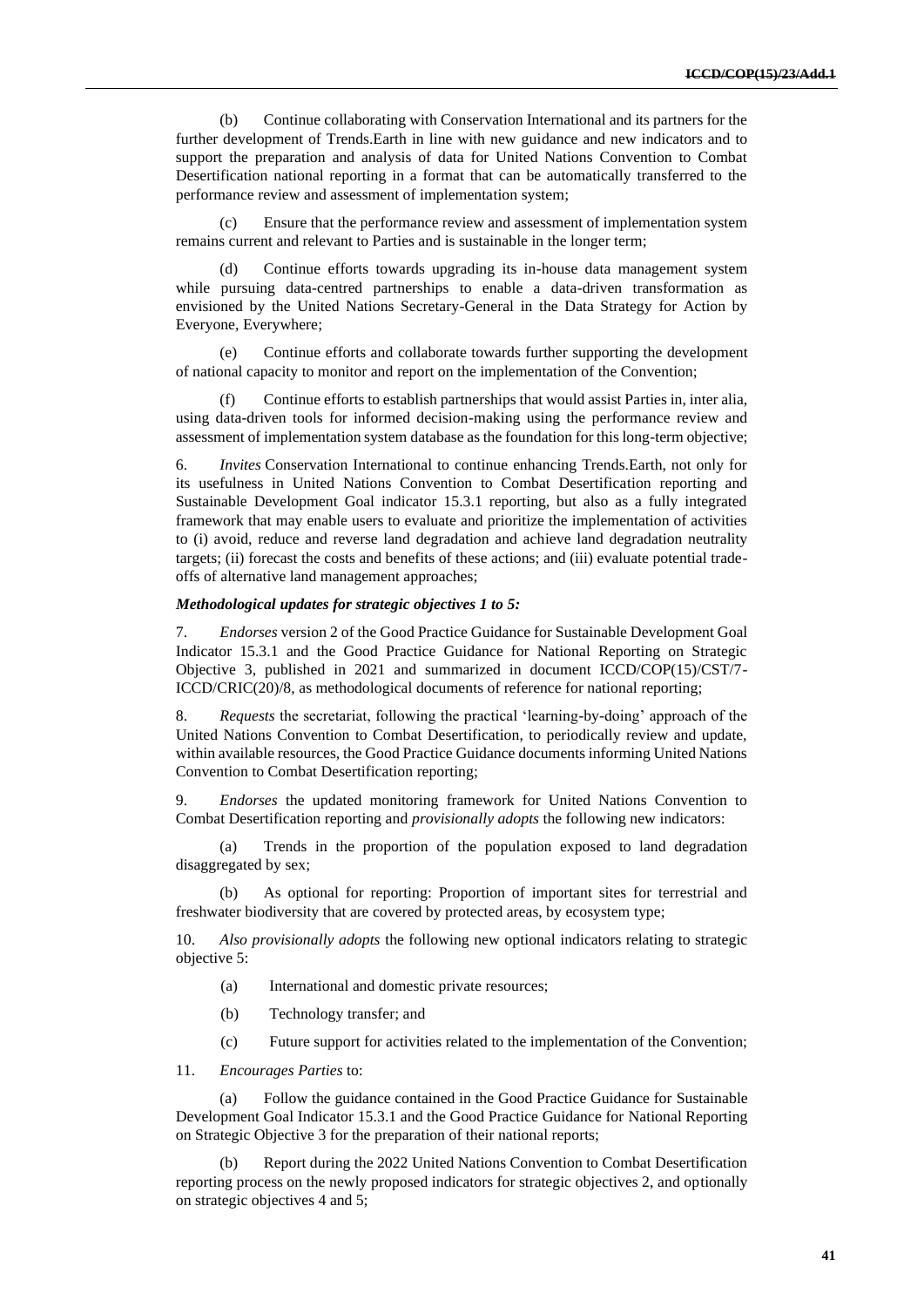(c) Recalculate, as needed, previously submitted baseline estimates of the indicators in order to capitalize on scientific and technical advances in the quality of underlying datasets and indicator derivation methodologies, and ensure comparability between baselines and future reporting data;

(d) Make use of the updated implementation framework and provide, among other good practices, information on the gender dimension of projects or activities implemented at national level;

(e) Provide United Nations Convention to Combat Desertification-relevant information and good practices to the designated World Overview of Conservation Approaches and Technologies database, where appropriate;

12. *Invites* the Group on Earth Observations Land Degradation Neutrality Initiative to encourage the Earth observations community to develop multi-decadal high-resolution (10– 30m) interoperable data products for the land surface dating back to the year 2000 as a contribution to United Nations Convention to Combat Desertification reporting and Sustainable Development Goal indicator 15.3.1 reporting;

13. *Requests* the secretariat to report to the twenty-first session of the Committee for the Review of the Implementation of the Convention on the progress made in implementing this decision.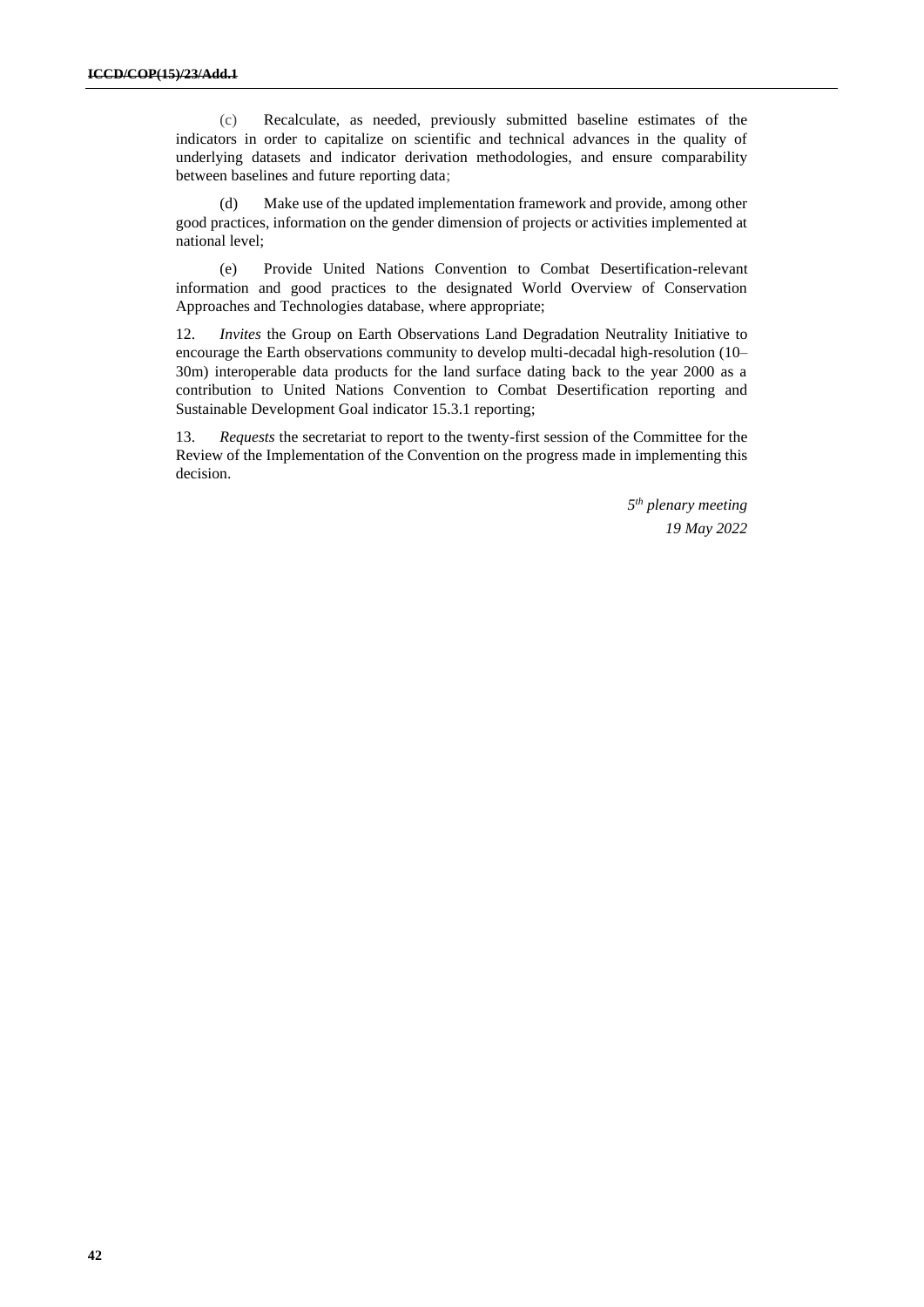#### **Decision 12/COP.15**

## **Report of the Committee for the Review of the Implementation of the Convention at its nineteenth session**

#### **A. Update on the implementation of the voluntary land degradation neutrality targets and related implementation efforts**

#### *The Conference of the Parties,*

*Noting* the cross-sectoral role of land and Sustainable Development Goal 15,

*Welcoming* with appreciation the support provided by the secretariat, the Global Mechanism and relevant partners to effectively assist countries in their voluntary land degradation neutrality target-setting processes and related implementation efforts, as well as knowledge-sharing, including through the UNCCD Knowledge Hub and capacity-building efforts;

*Acknowledging* with appreciation the financial resources mobilized to date in order to support Parties' work on voluntary land degradation neutrality target-setting and related implementation efforts, including numerous bilateral and multilateral initiatives and relevant financing windows, as well as the support provided by the secretariat, the Global Mechanism and technical partners to facilitate access to these financial resources,

*Stressing* the importance of voluntary land degradation neutrality targets and related implementation efforts as a key contribution to the 2030 Agenda for Sustainable Development and the achievement of multiple Sustainable Development Goals, as well as to achieving increased coherence and greater synergies with other relevant ongoing processes,

*Highlighting* the importance of mainstreaming large-scale land restoration and science-based monitoring as implementation efforts in terms of realizing voluntary land degradation neutrality targets as well as increasing capacity-building support at both national and regional level, particularly relating to the development of national land degradation neutrality monitoring and decision-support systems that use the best available data, including access to high-resolution data on land degradation neutrality indicators,

*Noting* the need to strengthen the capacity of the Global Mechanism and to increase the resources available in order to meet the steady demand for voluntary land degradation neutrality target-setting or refinement and support the development of a pipeline of transformative projects and programmes to help country Parties access relevant financing sources and provide related capacity-building and knowledge-sharing support,

1. *Requests* the Global Mechanism and the secretariat of the United Nations Convention to Combat Desertification, within their respective mandates and subject to the availability of financial resources, and in collaboration with relevant financial and technical partners in a position to do so, to:

(a) Continue supporting voluntary land degradation neutrality target-setting processes and encourage country Parties to review and refine their voluntary land degradation neutrality targets and promote their adoption at a high political level;

Further develop training and capacity-building support at both national and regional level, particularly related to (i) land degradation neutrality assessment, data collection, monitoring and national reporting; and (ii) the development of national land degradation neutrality monitoring and decision-support systems that use the best available data, building on relevant existing platforms and initiatives such as Trends.Earth, the performance review and assessment of implementation system and the Group on Earth Observations Land Degradation Neutrality Initiative;

Assist country Parties in developing the necessary tools to translate the voluntary land degradation neutrality targets into concrete actions, increasing efficiency in the deployment of existing financial resources, building greater synergy with relevant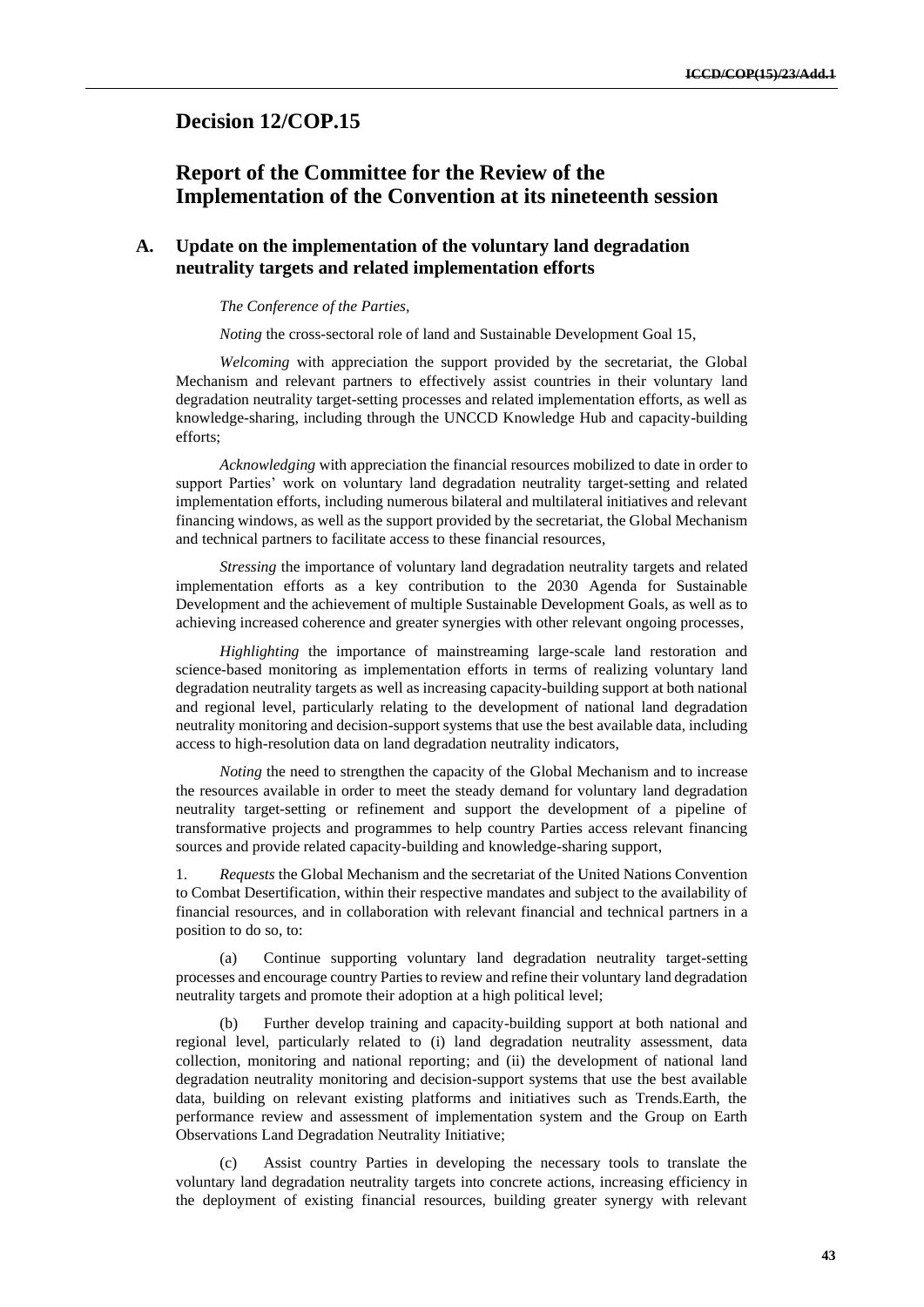processes, identifying innovative resources for implementation, and promoting the development of large-scale national, multi-country and subregional transformative projects and programmes thus ensuring a geographical balance;

(d) Provide further support to country Parties to improve and accelerate the preparation and development of gender-responsive, viable transformative projects and programmes that jointly address desertification/land degradation and drought and increase knowledge-sharing among countries and partners;

2. *Invites* developed country Parties, and all other Parties and partners in position to do so, to increase financial and technical resources specifically dedicated to the implementation of the United Nations Convention to Combat Desertification in order to bridge the current financing gap and scale up Convention implementation activities related to desertification/land degradation and drought;

#### **B. Update on the operationalization of the Land Degradation Neutrality Fund**

*Acknowledging* the information contained in document ICCD/CRIC(19)/3,

*Welcoming* the update on activities related to the Land Degradation Neutrality Fund Fund and *noting with appreciation* the progress made by the Land Degradation Neutrality Fund and its Technical Assistance Facility in mobilizing blended public and private resources that promote sustainable land use and land restoration,

*Acknowledging* the pivotal role that the Land Degradation Neutrality Fund could play in achieving the strategic objectives of the Convention and serving as a successful, replicable model of collaboration between the public and private sector,

*Stressing* the importance of the environmental and social standards developed and applied by the Land Degradation Neutrality Fund and highlighting the need to further facilitate this process to minimize risk and increase the positive impact of private sector investment on sustainable land management,

*Highlighting* the importance of monitoring the expected impacts of Land Degradation Neutrality Fund investments for other relevant environmental and social indicators, relevant to climate change mitigation and adaptation, biodiversity conservation and sustainable use, food security, poverty eradication and gender,

1. *Encourages* the Land Degradation Neutrality Fund to facilitate a larger and more regionally and subregionally balanced project portfolio and an accelerated geographical expansion of the Land Degradation Neutrality Fund to include more projects in dryland areas located in developing countries;

2. *Requests* the Global Mechanism to continue to engage with national focal points and facilitate information-sharing and awareness-raising on the operational modalities, requirements and achievements of the Land Degradation Neutrality Fund;

3. *Also requests* the Global Mechanism to facilitate capacity-building for the public and private sector and other interested stakeholders on accessing the Land Degradation Neutrality Fund;

4. *Further requests* the Global Mechanism to support country Parties through virtual workshops and, subject to the availability of financial resources, in-person capacity building and training events, to access various innovative and private sources of financing, including, but not limited to, the Land Degradation Neutrality Fund;

5. *Requests* the Global Mechanism to collaborate with the Technical Assistance Facility of the Land Degradation Neutrality Fund to provide technical pre-investment support to country project developers, in collaboration with partners, to ensure that projects are increasingly feeding into the Land Degradation Neutrality Fund project pipeline;

6. *Also requests* the Global Mechanism to report, during Committee for the Review of the Implementation of the Convention sessions held in conjunction with sessions of the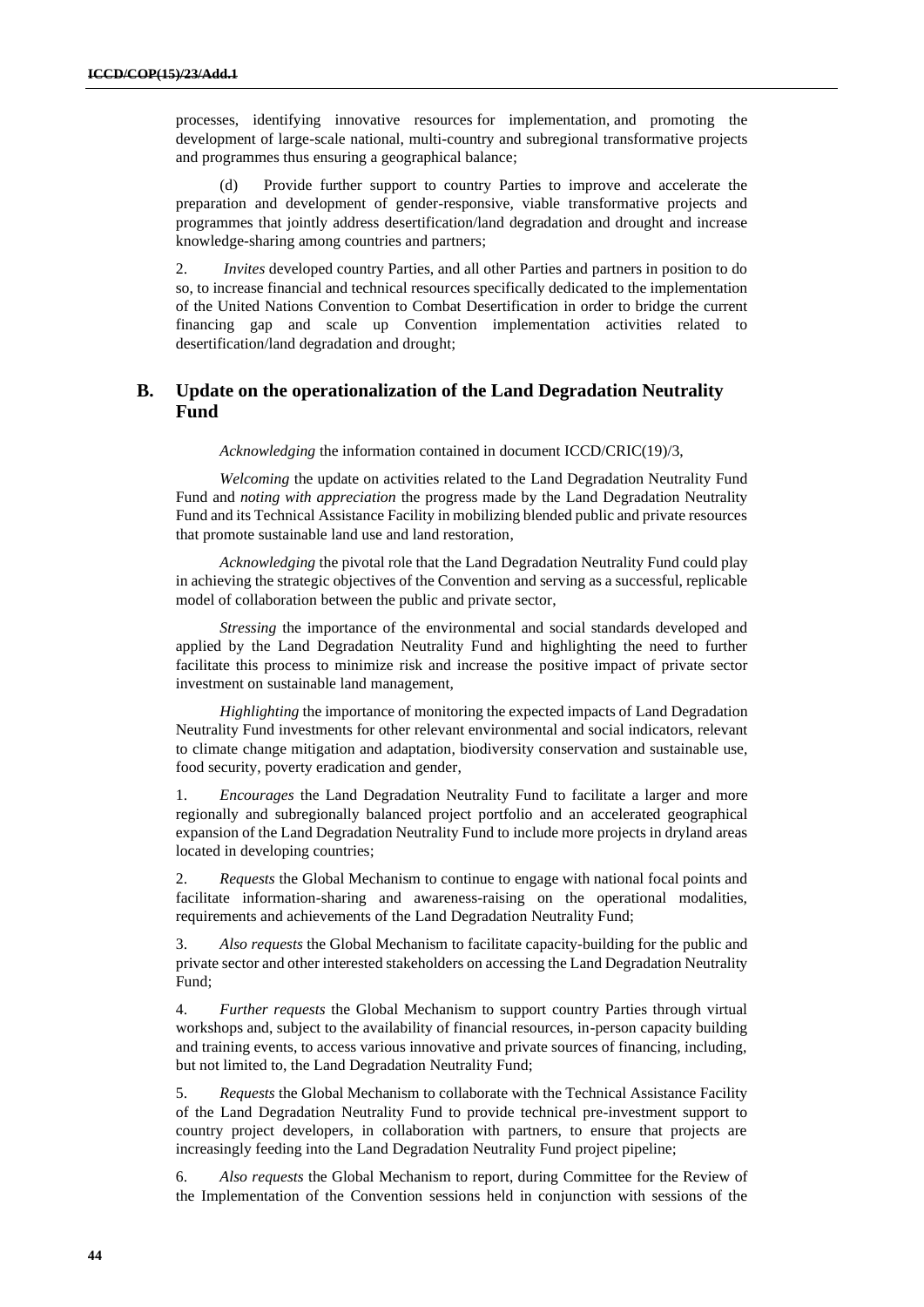Conference of the Parties, on the activities of the Land Degradation Neutrality Fund and the application of social and environmental standards and indicators, as applicable;

#### **C. Update on the implementation of the Drought Initiative and related implementation efforts**

#### **1. Drought Initiative**

*Noting with appreciation* the work of the secretariat and the Global Mechanism in terms of the support provided to country Parties with regard to the implementation of the Drought Initiative and in particular the support provided for developing national drought plans,

*Welcoming* the information contained in document ICCD/CRIC(19)/5,

*Also welcoming* the upgrade and expansion of the Drought Toolbox and the e-learning courses provided via e-learning platforms,

*Taking note* of the need for Parties to enhance data availability to support and guide decision makers to improve their policies in order to better address desertification/land degradation and drought,

*Also taking* note of the importance of sharing best practices on mitigating the impacts of drought through the exchange of experiences, case studies, evidence and lessons learned among regions and Parties,

1. *Requests* the secretariat, the Global Mechanism and appropriate United Nations Convention to Combat Desertification institutions and bodies, within their respective mandates and subject to the availability of financial resources, to:

(a) Continue to review existing global and regional challenges associated with drought and to consider geographical balances in terms of the planning and implementation of regional and national drought projects, especially in the context of the ongoing Global Environment Facility-supported project titled Enabling Activities for Implementing Drought Decisions of the Conference of the Parties to the United Nations Convention to Combat Desertification;

(b) Support country Parties in translating national drought plans or other policy instruments related to drought into concrete projects on the ground;

Consider (i) the transboundary nature of drought; and (ii) improving communication and enhancing the engagement with regional and sub-regional institutions to address issues relating to drought and sand and dust storms;

Support Parties by developing further regional and subregional projects to address the issues of drought and sand and dust storms, given the frequent interconnectedness of these two phenomena;

(e) Facilitate (i) the development of research programmes on drought, and sand and dust storms with the active participation of local and vulnerable communities; and (ii) the sharing of knowledge and information on data (high-resolution satellite data and indicators) in the context of the ongoing development of national drought plans;

(f) Continue to provide training and further strengthen capacity-building activities;

(g) Encourage the strengthening of the existing work, as well as the stepping up of international partnerships to this end; reinforce the work done under the Drought Initiative and policy instruments; and strengthen synergies among the three Rio conventions;

(h) Adopt an integrated approach, linking drought management with humanitarian and development efforts, notably with regard to early warning systems, preparedness, response, resilience-building and sustainable recovery;

(i) Ensure that drought issues are integrated into the land degradation neutrality implementation process;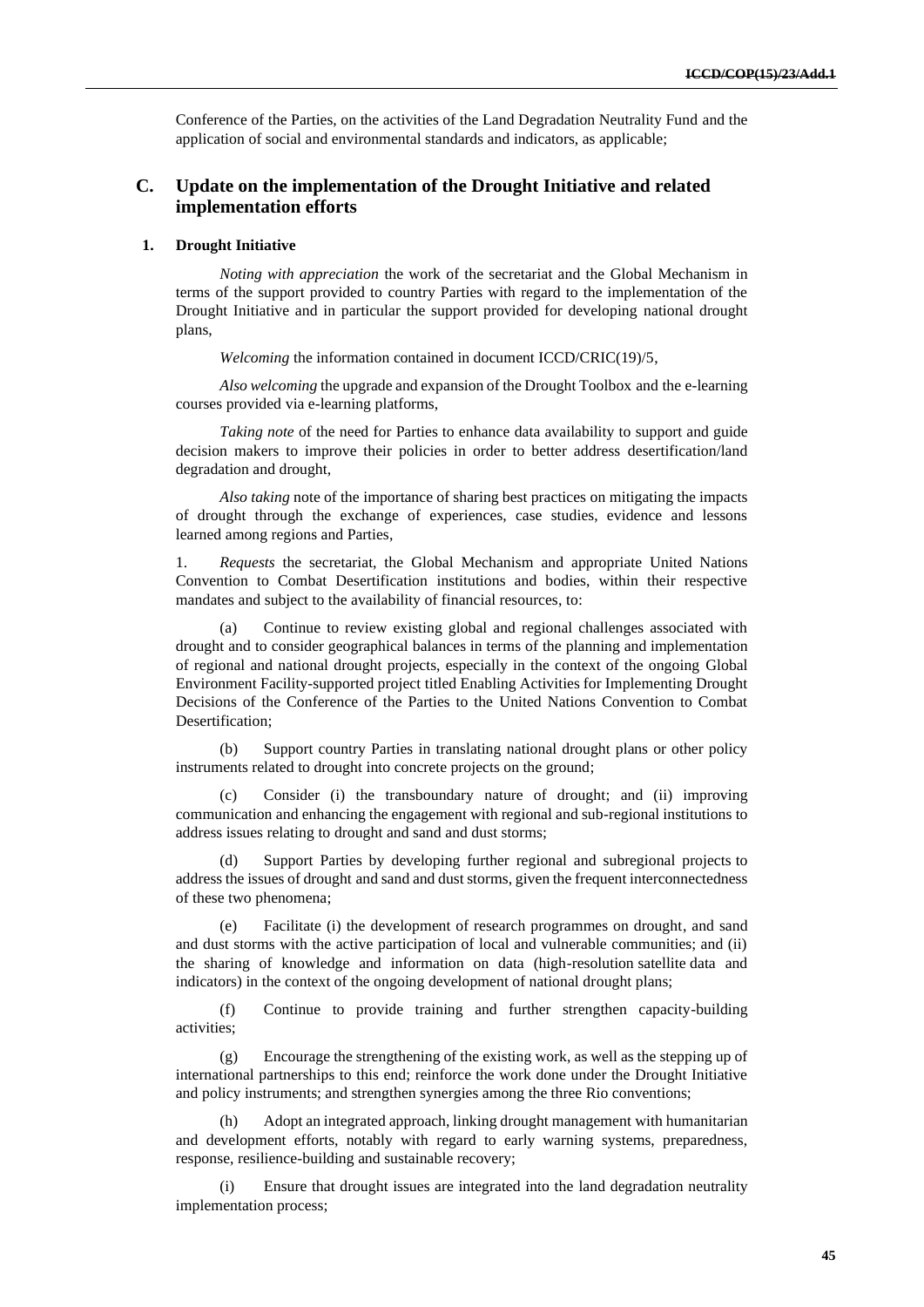#### 2. *Urges* Parties to:

(a) Integrate national drought plans, or other policy instruments related to drought into overall national frameworks in order to improve drought indicators and help build the preparedness, response and resilience of land users and communities as they work towards a post-COVID-19 recovery;

(b) Consider gender mainstreaming and the inclusion of youth and children in the further implementation of the priority action areas identified in their national drought plans or other policy instruments related to drought;

#### **2. Gender**

*Noting* that desertification/land degradation and drought has disproportionate impacts on women and that the COVID-19 pandemic is further exacerbating inequalities, especially among women and other vulnerable groups,

*Recognizing* the importance of gender equality in combatting desertification/land degradation and drought and *emphasizing* that women and girls need to be included and participate in the development and implementation of policies, projects and programmes to address desertification/land degradation and drought,

*Acknowledging* that awareness-raising and capacity-building on gender and the full integration of gender into the Convention is a cross-cutting issue that involves, inter alia, gender-responsive decision-making, the collection of sex- and age-disaggregated data, and the promotion of gender-responsive sustainable land management best practices,

*Welcoming* the efforts of the secretariat and the Global Mechanism to enhance the gender-responsiveness of the Convention and its implementation, including the first Gender Caucus at the fourteenth session of the Conference of the Parties and the success of the Gender Caucus in promoting gender issues in decisions as well as mainstreaming gender concerns into concept notes of land degradation neutrality transformative projects and programmes,

1. *Requests* the secretariat and the Global Mechanism to continue their efforts to:

(a) Effectively integrate gender equality into the structure and function of the Convention and its bodies;

(b) Assist Parties by providing guidance through virtual workshops and, subject to the availability of financial resources, in-person capacity-building on mainstreaming gender equality to address all aspects of desertification/land degradation and drought and enhance progress towards achieving voluntary national land degradation neutrality targets;

#### **3. Land tenure**

*Acknowledging* that national circumstances related to land tenure vary and are reflected in different cultural legislative and policy frameworks, and that such differences should be considered in all activities related to the implementation of decision 26/COP.14,

*Welcoming* the work undertaken by the secretariat and the Food and Agriculture Organization of the United Nations and the technical guide to integrate the Voluntary Guidelines on the Responsible Governance of Tenure of Land, Fisheries and Forests in the Context of National Food Security into the implementation of the Convention and the achievement of land degradation neutrality,

1. *Urges* Parties to implement the recommendations contained in decision 26/COP.14 for improved land governance towards achieving land degradation neutrality and the objectives of the 2018–2030 Strategic Framework of the United Nations Convention to Combat Desertification, including fostering legal and political environments that promote women's and vulnerable populations' equitable access to and control over land and resources, including secure and non-discriminatory land tenure,

2. *Requests* the secretariat and the Global Mechanism to assist Parties at their request with the effective implementation of the technical guide and the voluntary guidelines mentioned above with the aim of mainstreaming and incentivising land tenure in decisions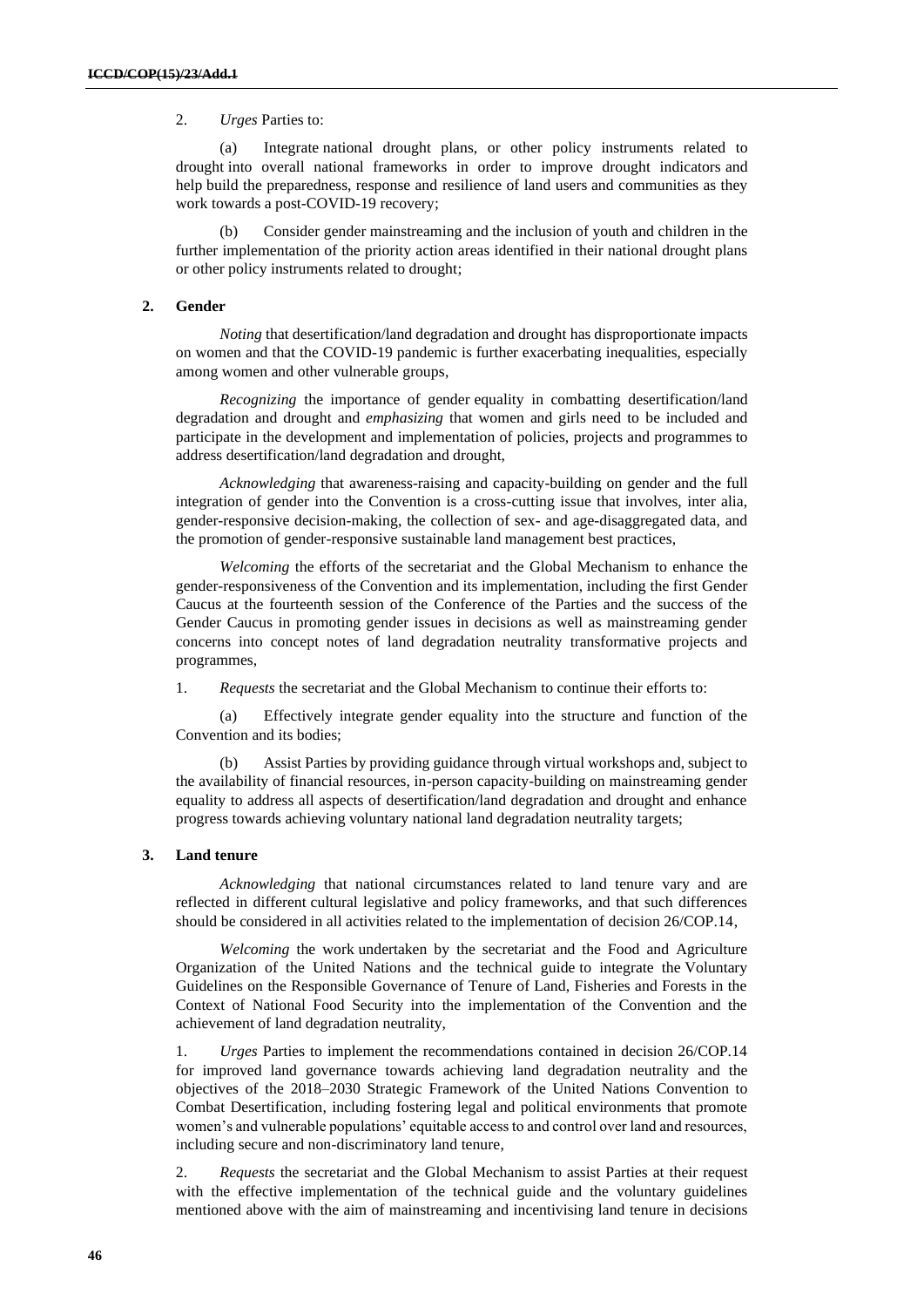made on investments as well as in the design and implementation of projects and programmes to (i) address desertification/land degradation and drought; and (ii) help achieve voluntary national land degradation neutrality targets, including by:

(a) Enhancing existing partnerships and exploring new ones, especially those working with vulnerable groups, to address the diversity of land tenure challenges, including policy and legal reviews;

(b) Exploring mechanisms for financial and technical assistance for planning and administrative infrastructure that enhance tenure security, especially for the vulnerable and marginalized;

(c) Increasing awareness-raising and training efforts, including through effective multi-stakeholder platforms;

(d) Aligning the national land degradation neutrality plans, projects and programmes with the Voluntary guidelines on the responsible governance of tenure of land, fisheries and forests in the context of national food security and social and environmental best practices as applicable;

(e) Facilitating international and regional knowledge exchanges, including technology transfer, data- and information-sharing on case studies and best practices;

3. *Also requests* the secretariat to report to the Committee for the Review of the Implementation of the Convention at its twenty-first session on the progress made in implementing this decision.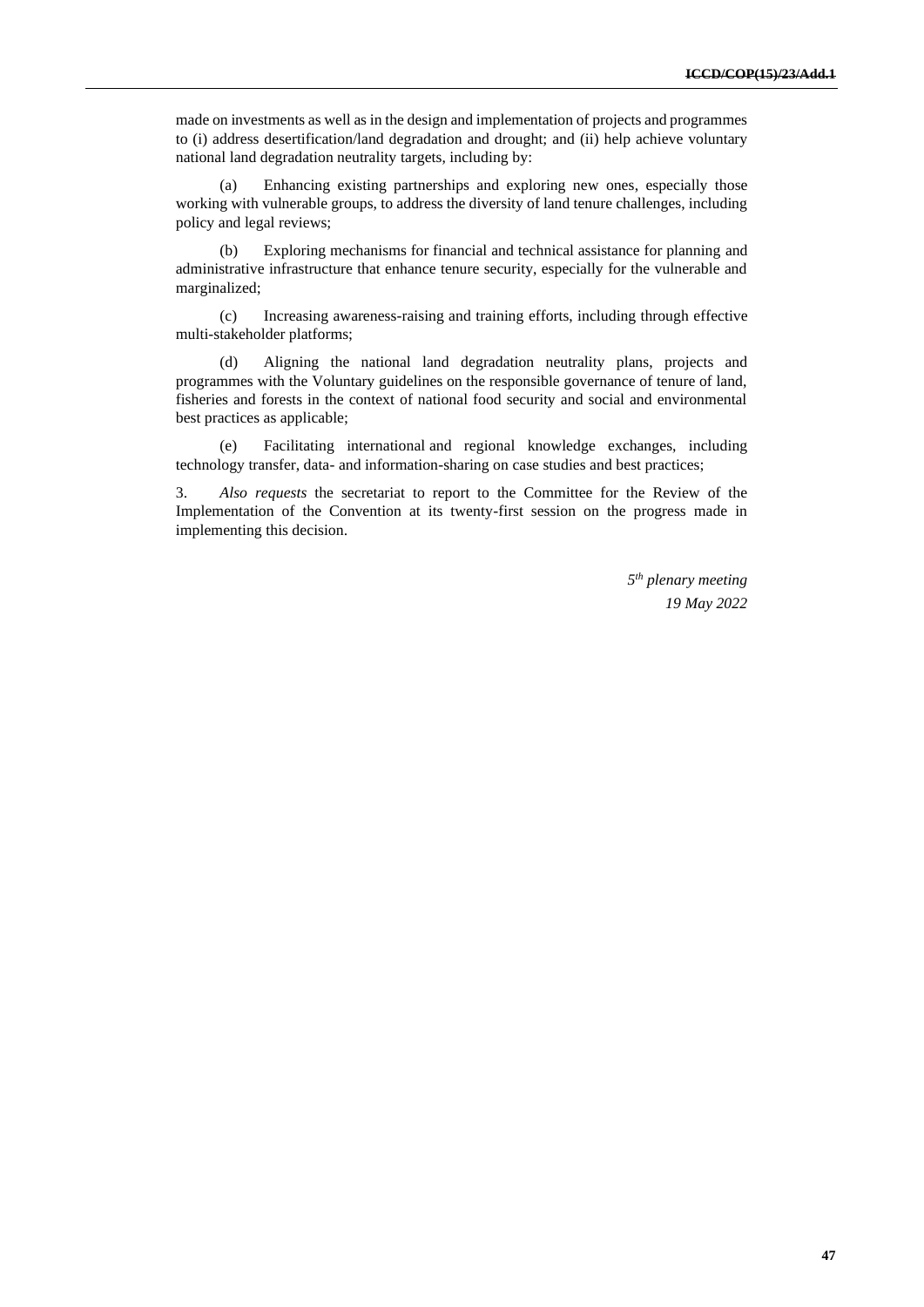### **Decision 13/COP.15**

# **Report by the Global Mechanism on progress made in the mobilization of resources for the implementation of the Convention**

#### *The Conference of the Parties,*

*Recalling* decisions 2/COP.13, 3/COP.13, 3/COP.14 and 13/COP.14 and their elements related to the voluntary land degradation neutrality target-setting process, as well as decisions 3/COP.14 and 16/COP.14 and their elements related to land-use planning,

*Also recalling* decisions 14/COP.13, 13/COP.14 and 2/COP.14 and their elements related to exploring and mobilizing innovative financing and support of the preparation of transformative projects and programmes,

*Recognizing* that Sustainable Development Goal target 15.3 has created strong momentum for the implementation of the Convention and that the setting of voluntary land degradation neutrality targets supports countries in achieving synergies with the Convention on Biological Diversity and the United Nations Framework Convention on Climate Change, contributing to the United Nations Decade on Ecosystem Restoration (2021–2030), and mobilizing funding in this regard,

*Noting* the elements contained in documents ICCD/CRIC(19)/6 and ICCD/CRIC(20)/5 and their recommendations,

1. *Invites* Parties who wish to do so to refine their voluntary land degradation neutrality targets by ensuring that land degradation neutrality targets are specific, time-bound, policycoherent, quantitative, spatially explicit, gender-responsive and adequately integrated into planning frameworks;

2. *Also invites* the Group on Earth Observations Land Degradation Neutrality Initiative and its partners to support Parties in this effort by facilitating the use of Earth observation data and tools;

3. *Further invites* Parties participating in the Drought Initiative to translate the recommendations in their national drought plans and other policy instruments related to drought into concrete action on the ground;

4. *Welcomes* efforts by Parties to strengthen intersectoral collaboration at (sub)national, national and regional levels to ensure that the impacts/effects of desertification/land degradation and drought are prioritized in national development plans and other relevant sectoral plans (such as finance and planning, biodiversity, climate change, agriculture, energy, water, infrastructure development and disaster risk reduction, among other things) and to strengthen internal coordination with national focal points responsible for endorsing projects (such as finance and planning officials, Global Environment Facility operational focal points, Green Climate Fund national designated authorities as well as focal points for bilateral funding);

5. *Invites* developed countries and other Parties in a position to do so to provide substantial financial and non-financial resources to affected country Parties in order to strengthen the Convention implementation activities related to desertification/land degradation and drought, including capacity-building and the facilitation of technology transfer;

6. *Requests* the Global Mechanism and the secretariat, within their respective mandates and subject to the availability of financial resources, and in collaboration with relevant financial and technical partners in position to do so, to:

Develop a methodology and conduct a needs assessment to determine the financial requirements for the implementation of the Convention, building on national reporting and on a voluntary targeting-setting exercise;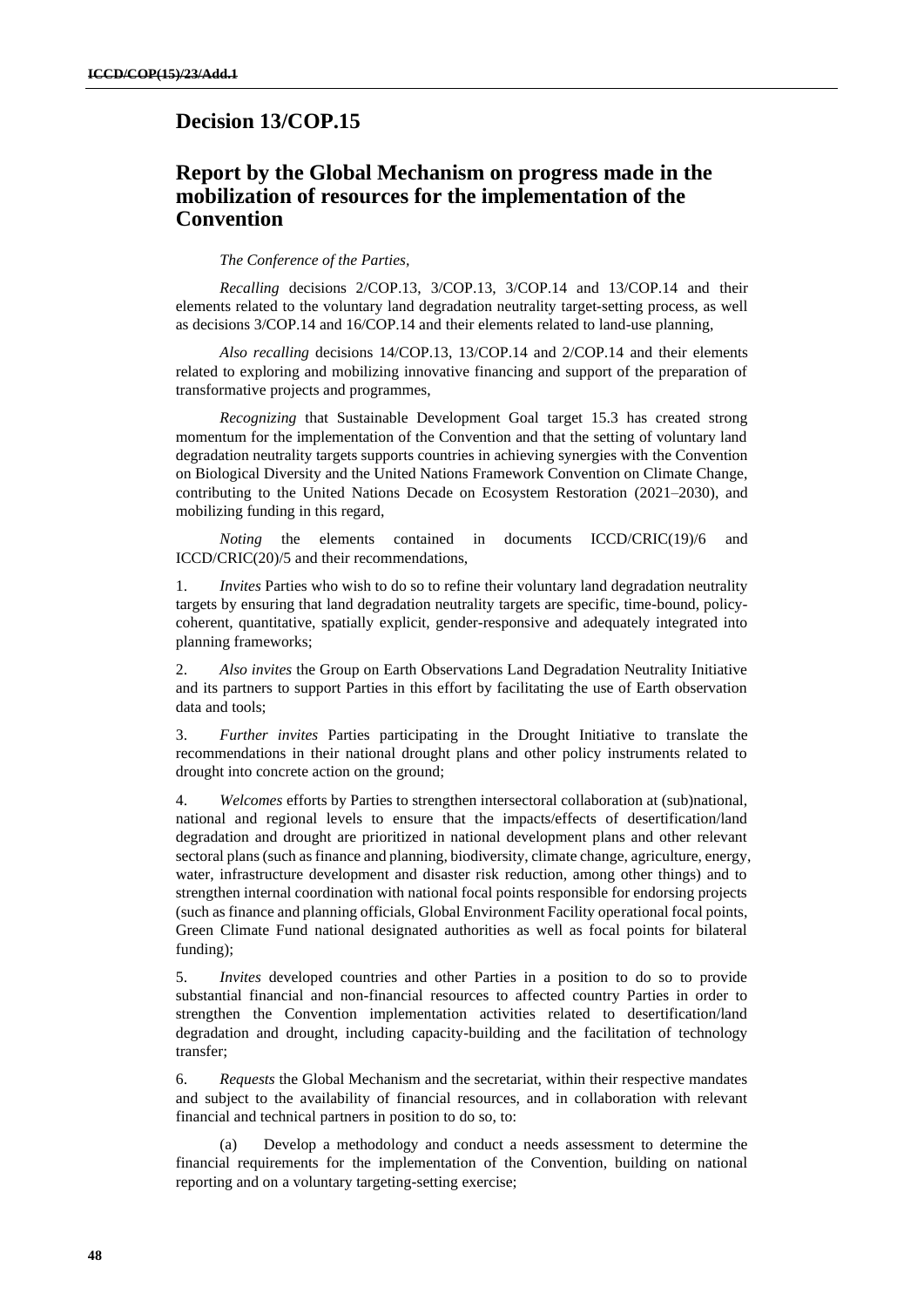(b) Develop a time-bound strategy to increase fund mobilization based on this needs assessment to support the Parties in the achievement of the objectives of the Convention;

(c) Support the process of setting and/or refining voluntary land degradation neutrality targets, streamlining it with other Convention and associated processes, and integrating these targets into (sub)national integrated land-use planning frameworks in those country Parties that may wish to engage in this process;

(d) Support country Parties in creating an enabling environment at the national level to facilitate the Convention reporting process, the implementation of national drought plans or other policies related to drought, and the mainstreaming of land degradation neutrality in integrated land-use planning frameworks and national development plans;

Develop the capacity of country Parties to improve intersectoral coordination with relevant sectors, policies and plans, such as those relating to finance and planning, biodiversity, climate change, agriculture, energy, water, infrastructure development and disaster risk management, among other things;

(f) Strengthen partnerships to accelerate the development of a geographically balanced project preparation pipeline, through a partnership model, to facilitate genderresponsive, large-scale integrated landscape investment programmes and flagship initiatives that support work on sustainable land management and drought resilience;

Continue to support countries in promoting a paradigm shift in the way drought is managed and forge specific partnerships to mobilize technical and financial support for transformative projects and programmes on drought;

7. *Also requests* the Global Mechanism, within its mandate and subject to the availability of financial resources, and in collaboration with relevant financial and technical partners in a position to do so, to accelerate efforts to support private sector engagement and promote innovation through:

(a) Developing guidelines, standards and norms to support the private sector in integrating sustainable land use in their investment decisions;

(b) Identifying and promoting impact investment opportunities in sustainable land management with the private sector, including collaboration with the Land Degradation Neutrality Fund;

(c) Assessing the need with a view to developing and testing dedicated models for technology transfer through partnerships, including in the area of productive capacity for sustainable land management;

(d) Evaluating and, as appropriate, testing innovative drought financing models and instruments;

(e) Exploring pilot projects to evaluate the viability of innovative financing mechanisms;

8. *Further requests* the Managing Director of the Global Mechanism to report to future sessions of the Committee for the Review of the Implementation of the Convention held in conjunction with the Conference of the Parties on progress made in the mobilization of resources for the implementation of the Convention.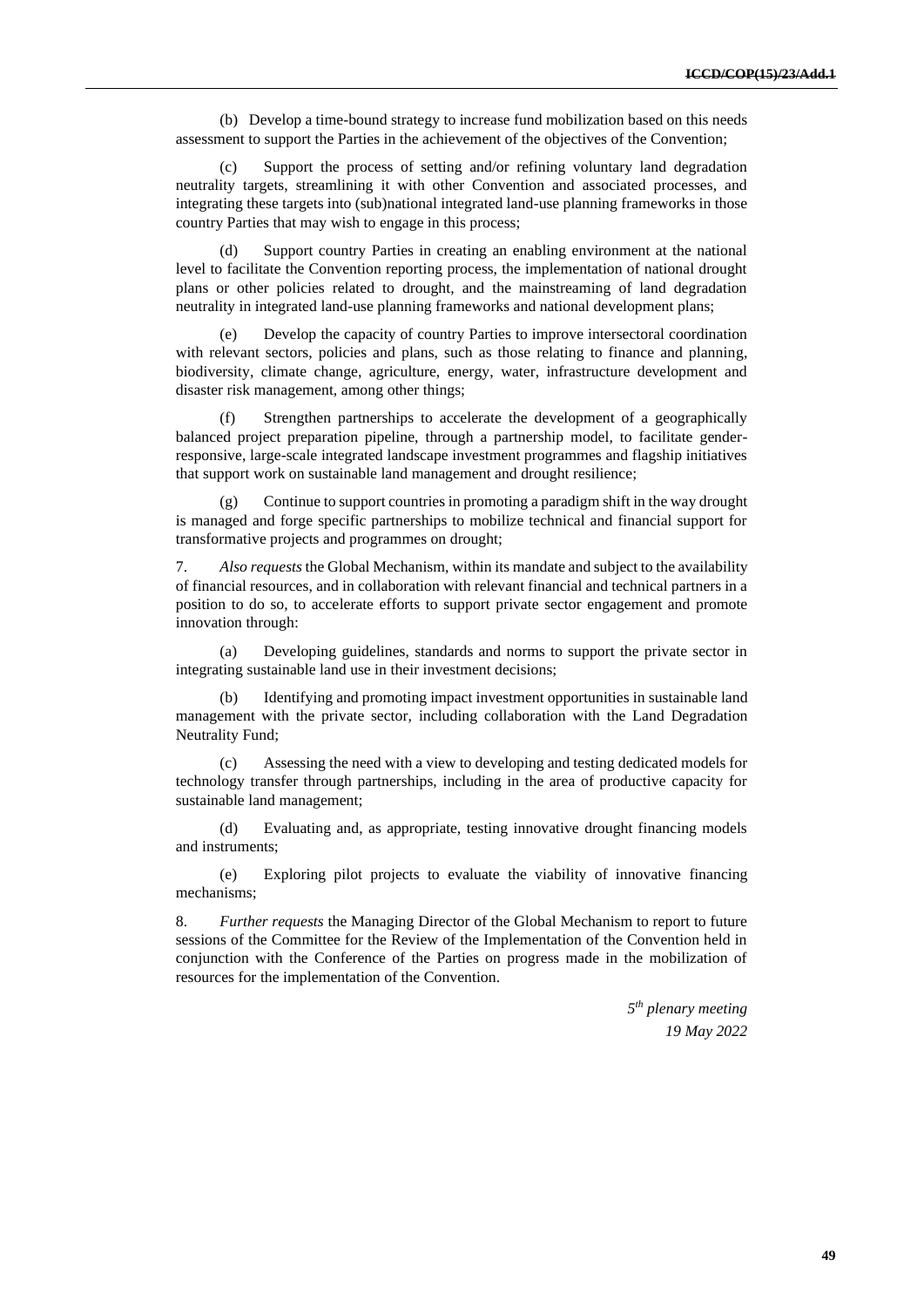### **Decision 14/COP.15**

## **Programme of work for the twenty-first session of the Committee for the Review of the Implementation of the Convention**

*The Conference of the Parties,*

*Recalling* articles 22 and 23 of the Convention,

*Also recalling* decision 13/COP.13 and its annex containing the terms of reference of the Committee for the Review of the Implementation of the Convention,

*Highlighting* the importance of engaging development partners, such as United Nations agencies, intergovernmental organizations, civil society organizations and other groups, as appropriate, in the interactive sessions of the intersessional session,

*Recognizing* that regional meetings play an important role in reviewing progress and make a useful contribution to the implementation of the United Nations Convention to Combat Desertification and the 2018–2030 Strategic Framework of the United Nations Convention to Combat Desertification,

1. *Decides* to include the following items on the agenda of the twenty-first session of the Committee for the Review of the Implementation of the Convention for the Parties to review and discuss:

(a) Inputs from regional meetings in preparation for the twenty-first session of the Committee for the Review of the Implementation of the Convention;

(b) Implementation of the Convention using the progress indicators contained in the 2018–2030 Strategic Framework of the United Nations Convention to Combat Desertification and new indicators tested in the 2022 United Nations Convention to Combat Desertification reporting process;

(c) Implementation of voluntary land degradation neutrality targets and related implementation efforts;

(d) Financial flows for the implementation of the Convention;

(e) Procedures for the communication of information as well as the quality and formats of reports to be submitted to the Conference of the Parties;

(f) Exchange of information through interactive dialogues on actions on the ground related to the implementation of sustainable land management practices, restoration and rehabilitation practices that assist with the recovery of ecosystem functions and services, the promotion of alternative livelihoods, and the establishment of systems for sharing information and knowledge on best practices and approaches to drought management;

Follow-up on policy frameworks and thematic issues: sand and dust storms, land tenure, gender, and drought, and other policy frameworks identified by the Conference of the Parties at its fifteenth session;

2. *Requests* the secretariat to circulate in all United Nations languages, at least six weeks prior to the twenty-first session of the Committee for the Review of the Implementation of the Convention, a provisional annotated agenda and appropriate documentation for that session, reflecting the items contained in paragraph 1 above, as well as any additional items necessitated by decisions adopted by the Conference of the Parties at its fifteenth session.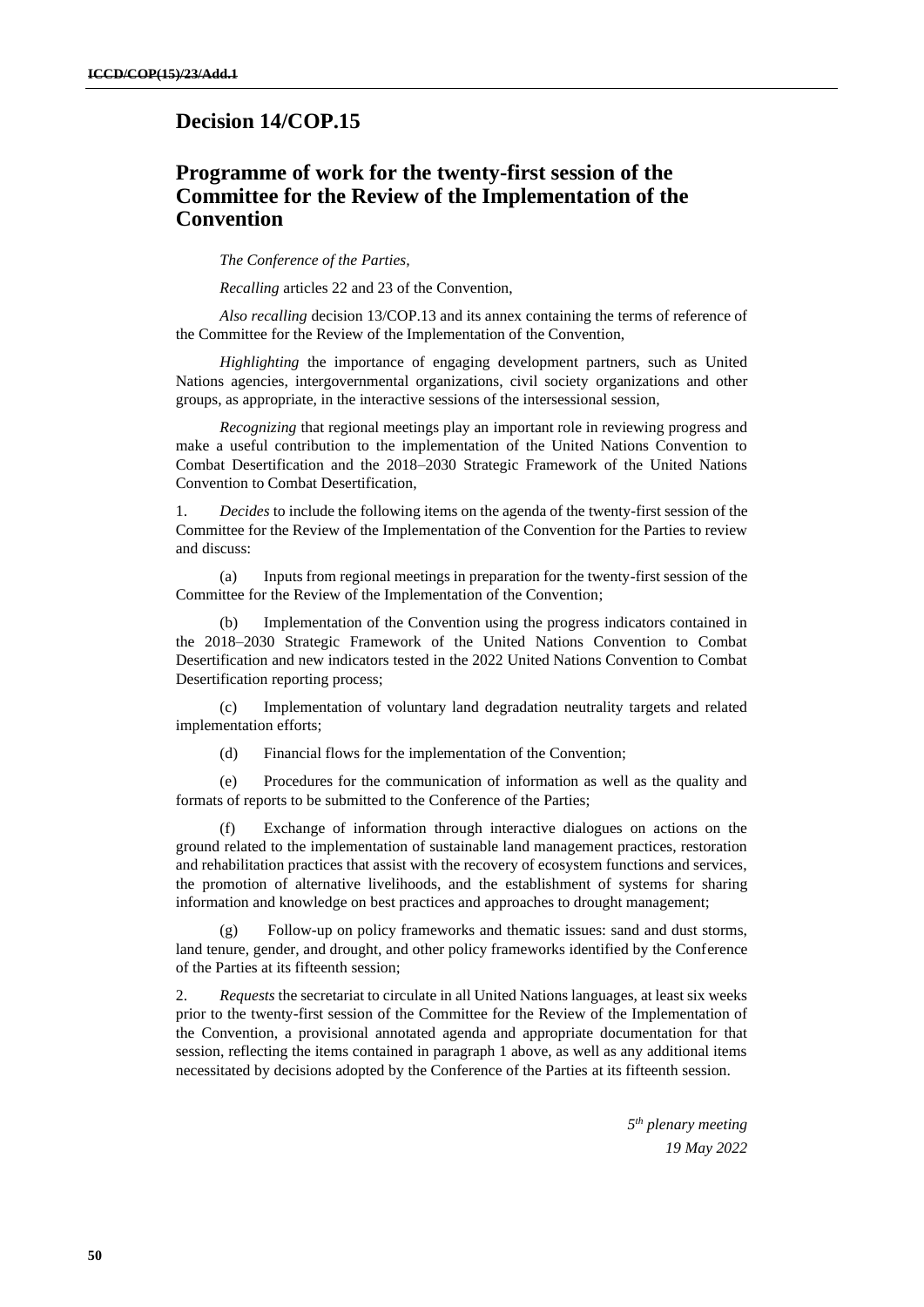# **Decision 15/COP.15**

# **Date and venue of the twenty-first session of the Committee for the Review of the Implementation of the Convention**

#### *The Conference of the Parties,*

*Recalling* article 22, paragraph 2 (a) and 2 (c) of the Convention,

*Also recalling* decision 13/COP.13 and its annex containing the terms of reference of the Committee for the Review of the Implementation of the Convention,

*Further recalling* General Assembly resolution 40/243 of 18 December 1985,

1. Accepts with gratitude the generous offer of the Government of Uzbekistan to host the twenty-first session of the Committee for the Review of the Implementation of the Convention and to meet the additional costs;

2. Decides that the twenty-first session of the Committee for the Review of the Implementation of the Convention shall be held in Uzbekistan in 2023;

3. Requests the Executive Secretary to consult with the Government of Uzbekistan to prepare for the twenty-first session of the Committee for the Review of the Implementation of the Convention, including the conclusion of a legally binding agreement at the international level with the Government of Uzbekistan.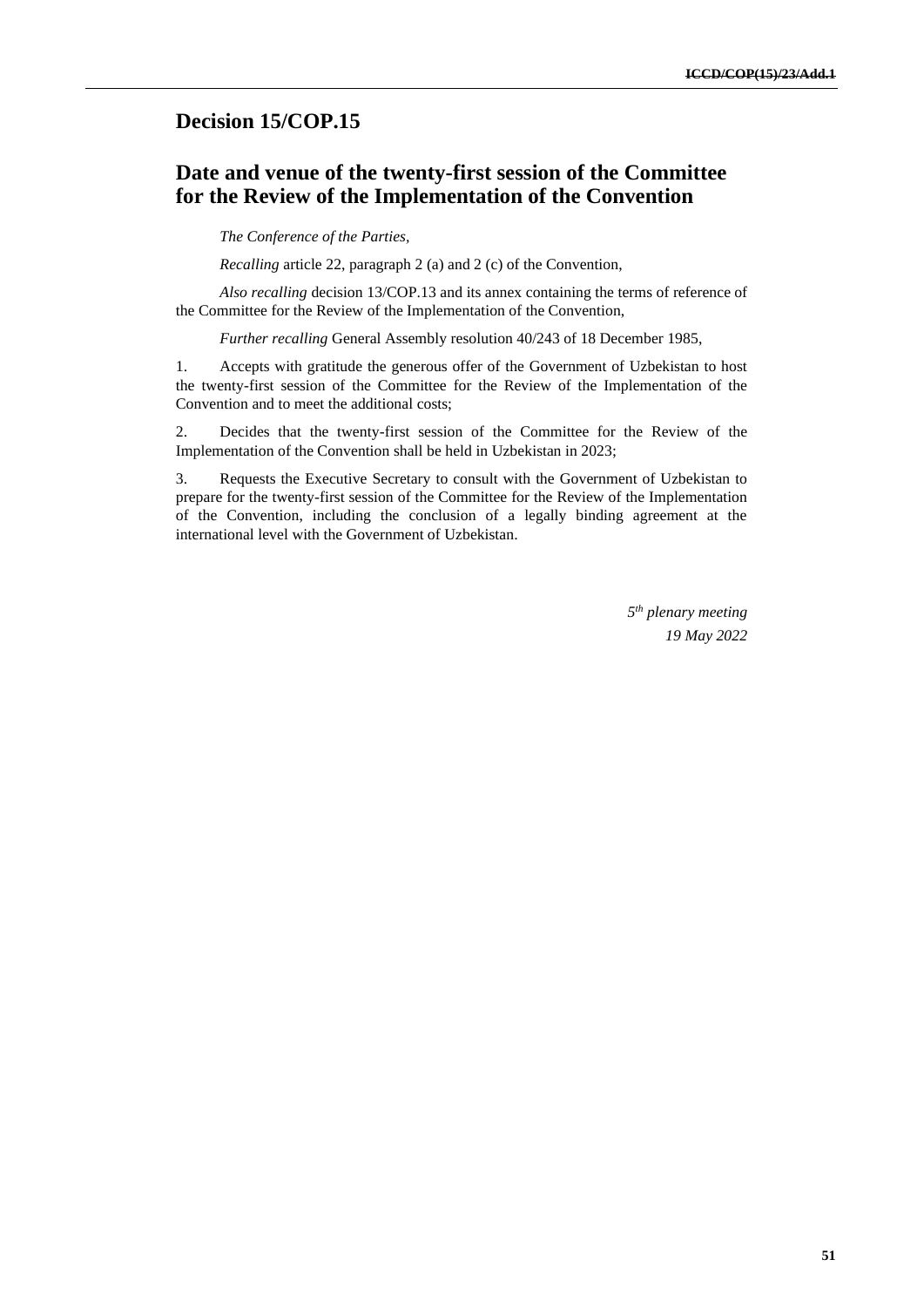### **Decision 16/COP.15**

# **Policy recommendations resulting from the work programme of the Science-Policy Interface for the biennium 2020–2021: Objective 1**

*The Conference of the Parties,* 

*Recalling* decisions 23/COP.11 and 19/COP.12,

*Also recalling* decisions 3/COP.13, 18/COP.13, 3/COP.14 and 16/COP.14,

*Further recalling* the 2018–2030 Strategic Framework of the United Nations Convention to Combat Desertification, its vision for a future that minimizes and reverses desertification/land degradation and mitigates the effects of drought in affected areas at all levels, and strive to achieve a land degradation neutral world consistent with the 2030 Agenda for Sustainable Development, within the scope of the Convention and in particular strategic objective 1 to improve the condition of affected ecosystems, combat desertification/land degradation, promote sustainable land management and contribute to land degradation neutrality,

*Mindful of* resolutions A/RES/76/206, A/RES/75/218 and A/RES/73/233,

*Acknowledging* the work conducted by the Science-Policy Interface in implementing its work programme for the biennium 2020–2021,

*Also acknowledging* that the scientific conceptual framework for land degradation neutrality<sup>8</sup> provides guidance for planning, financing, implementing and monitoring land degradation neutrality,

*Recognizing* that creating an enabling environment for land degradation neutrality is fundamental to realizing the potential contribution of land degradation neutrality to enhancing the well-being and livelihoods of people affected by desertification/land degradation and drought,

*Also recognizing* the importance of the effective implementation of integrated land use planning for (i) establishing the full integration of a neutrality framework for counterbalancing assessed losses with equal or greater gains; and (ii) applying the land degradation neutrality response hierarchy to measures to avoid, reduce and/or reverse land degradation,

*Recalling* Article 24 of the Convention stating that the Committee on Science and Technology is to provide information and advice on scientific and technological matters relating to combating desertification and mitigating the effects of drought,

*Recognizing* that Parties take this information and advice and use it as appropriate within their national context,

*Having considered* document ICCD/COP(15)/CST/2 and the conclusions contained therein, and the United Nations Convention to Combat Desertification Scientific Conceptual Framework for Land Degradation Neutrality,

1. *Encourages* Parties to provide a more central role for integrated land use planning and integrated landscape management beginning with an assessment of land capability and suitability in national, subnational and local policy development to address desertification/land degradation and drought, help achieve land degradation neutrality, and support efforts to address the interlinked challenges underpinning the Sustainable Development Goals;

2. *Also encourages* Parties to foster and support integrated land use planning and integrated landscape management as an enabler of synergies, complementarities and policy coherence among the three Rio conventions, in tandem with the implementation of land

<sup>8</sup> Decision 18/COP.13.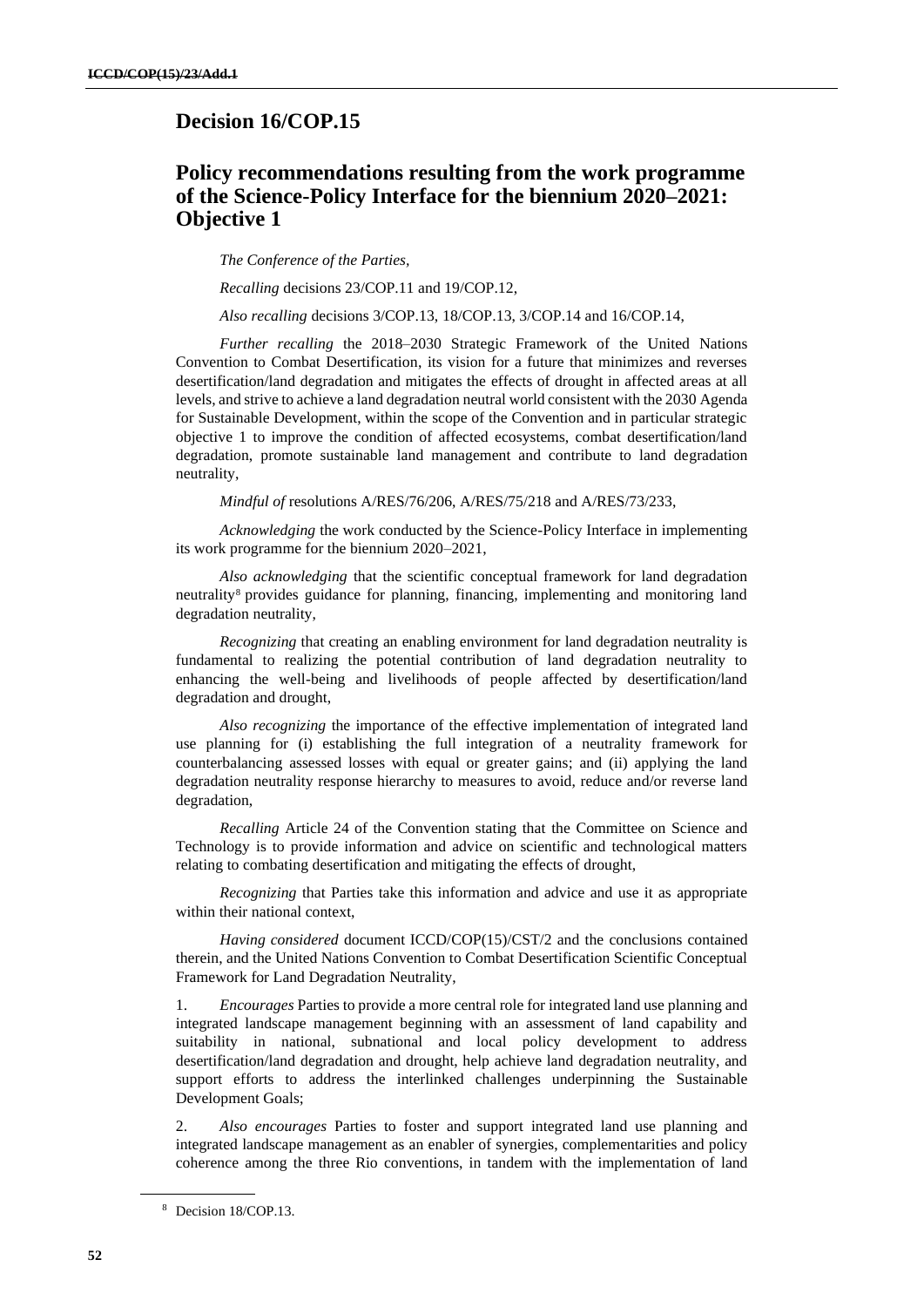degradation neutrality targets, considering the potential of land degradation neutrality for climate change adaptation and mitigation as well as biodiversity conservation and sustainable use;

3. *Further encourages* Parties to integrate land degradation neutrality target-setting and implementation into national and subnational integrated land use planning and integrated landscape management processes;

4. *Reiterates* the importance of respecting land tenure in the development and implementation of land use planning approaches and tools;

5. *Encourages* Parties to further strengthen cross-sectoral governance and land use planning for transformative change in support of efforts to address desertification/land degradation and drought and achieve land degradation neutrality, as appropriate, including:

(a) Strengthening integrated land use planning and integrated landscape management policy instruments, using them as a means to better coordinate different sectoral policies and institutional arrangements for enhancing land governance;

(b) Building capacity on the integration of integrated land use planning and integrated landscape management into policies and planning instruments and the application of the multiple tools and approaches to support integrated land use planning and integrated landscape management processes,

(c) Pursuing initiatives for education and awareness-raising of what integrated land use planning and integrated landscape management tools and approaches offer for land degradation neutrality implementation;

6. *Also encourages* Parties to incentivize collaboration between academic/research practitioner communities specializing in land use planning to develop new or tailor existing tools and approaches in order to:

(a) Facilitate the integration of integrated land use planning and integrated landscape management processes into interventions designed to address desertification/land degradation and drought and contribute to the achievement of land degradation neutrality;

(b) Facilitate the combination of existing land use planning approaches and tools;

(c) Ensure the tools can cater to the specific conditions of a country's planning process;

(d) Facilitate the optimization of land use decisions to achieve land degradation neutrality across multiple objectives;

(e) Advance inclusive and gender-equitable integrated land use planning and design;

7. *Calls upon* Parties to promote knowledge generation and sharing of approaches and tools to support integrated land use planning and integrated landscape management to achieve land degradation neutrality by:

(a) Ensuring significantly more opportunities are made available for stakeholders to appreciate and understand the relevance of integrated land use planning and integrated landscape management by investing more in capacity development on the use of integrated land use planning and integrated landscape management tools and approaches;

(b) Identifying opportunities for building evidence-based knowledge within national institutions to strongly base integrated land use planning and integrated landscape management processes on science and traditional and local knowledge;

(c) Facilitating cooperation among existing national integrated land use planning and integrated landscape management communities of practice to encourage knowledgesharing on technologies and best practices;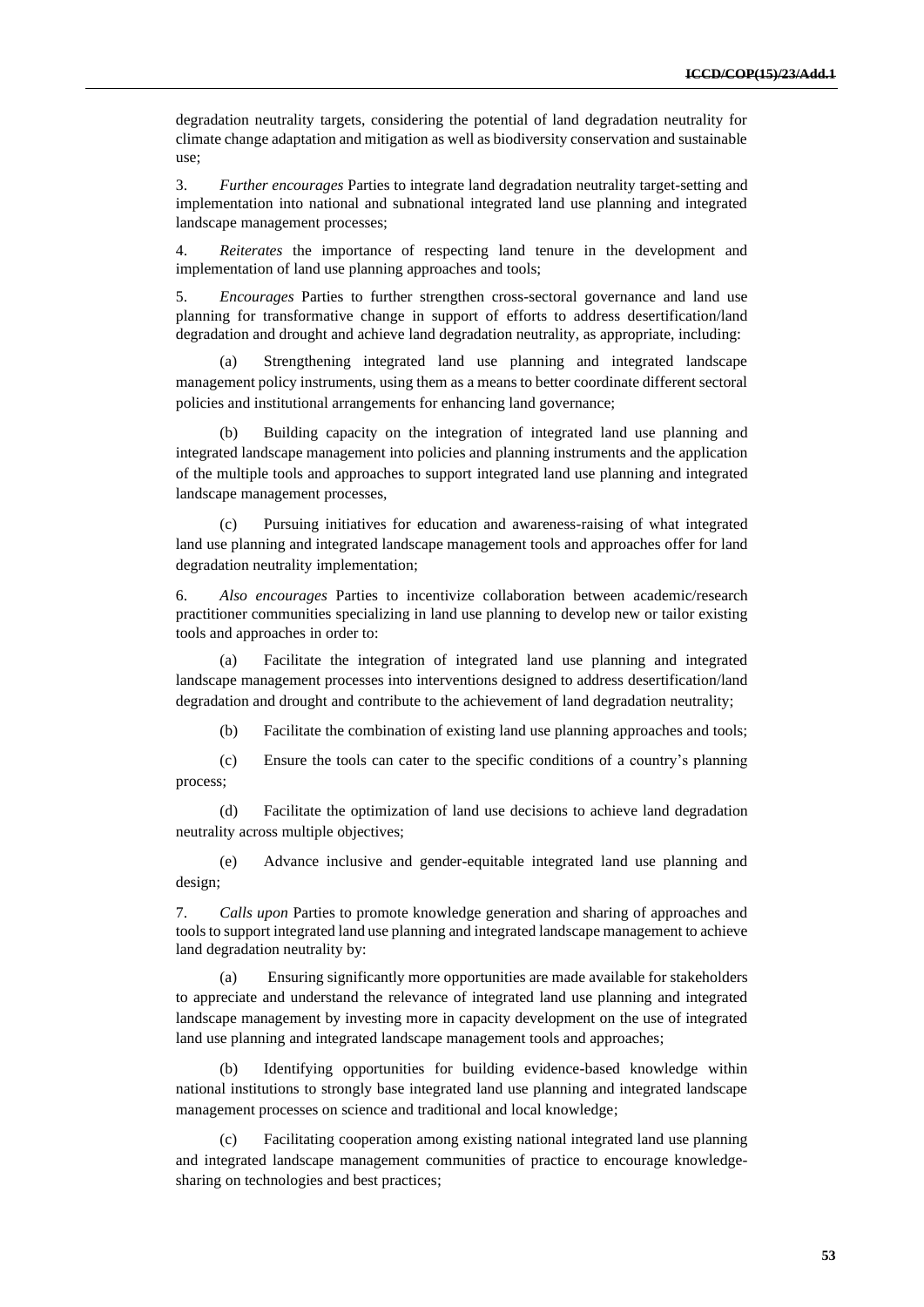(d) Encouraging the further development, modification and sharing of integrated land use planning and integrated landscape management open-source tools and software code among existing national repositories and platforms;

8. *Requests* the secretariat and the Global Mechanism and *invites* relevant technical and scientific partners as well as development partners, acting within their respective mandates and subject to the availability of resources, to:

(a) Develop guidance for projects contributing to land degradation neutrality implementation on properly documenting integrated land use planning and integrated landscape management approaches and tools used, the outcomes, benefits of their use, and challenges experienced with using those tools;

(b) Promote collaboration at different levels of governance, opening up opportunities for academics, practitioners, civil society organizations and land managers to share best practices of integrated land use planning and integrated landscape management that can support the achievement of land degradation neutrality targets;

(c) Promote two-way knowledge sharing among scientists, practitioners and land managers engaged in integrated land use planning processes;

(d) Ensure that the compilation and dissemination of lessons learned is fostered via the United Nations Convention to Combat Desertification website knowledge management features and similar mechanisms of knowledge exchange to inform the design of future transformative projects and programmes.

> *3 rd plenary meeting 13 May 2022*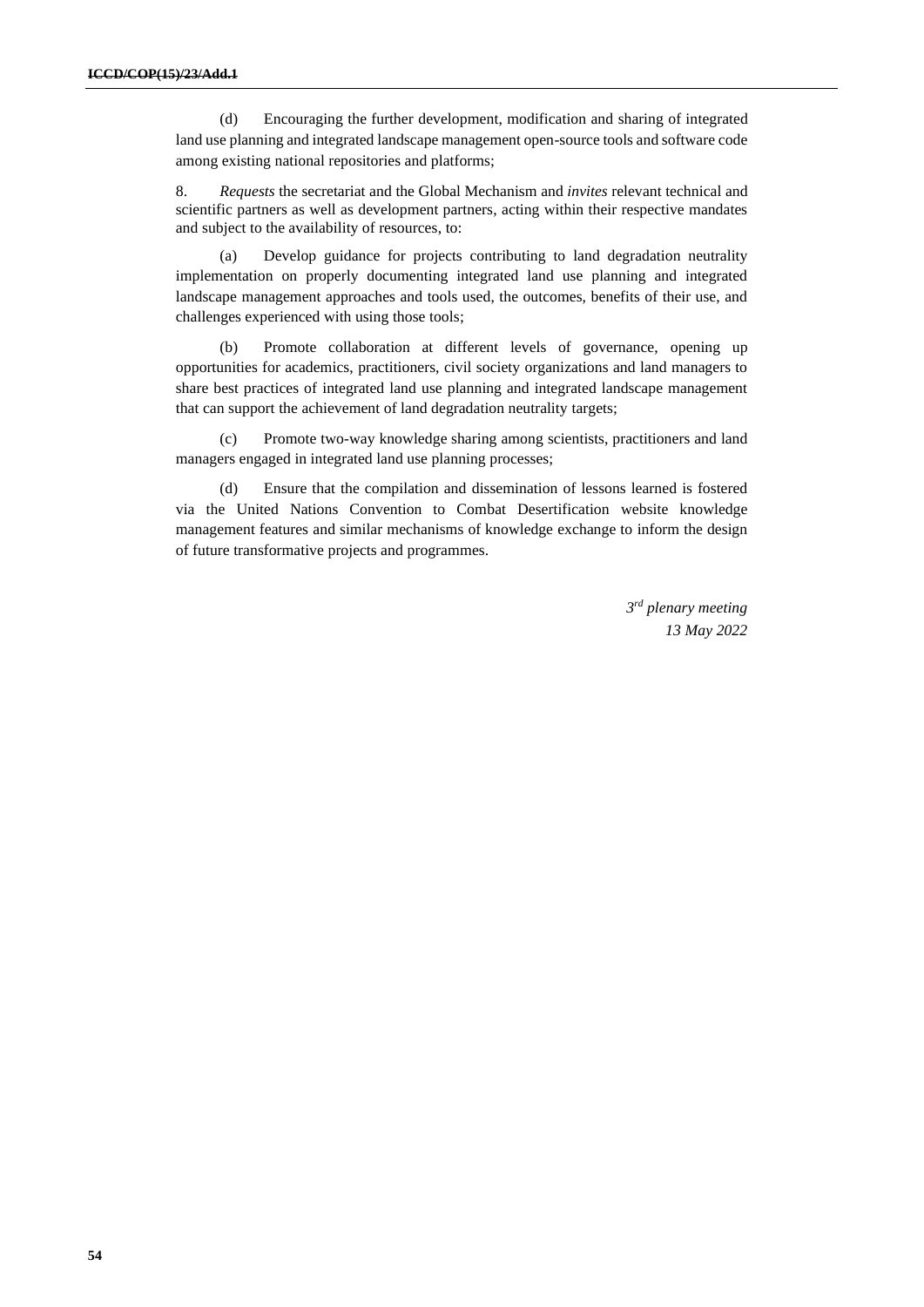### **Decision 17/COP.15**

## **Policy recommendations resulting from the work programme of the Science-Policy Interface for the biennium 2020–2021: Objective 2**

*The Conference of the Parties,* 

*Recalling* decisions 23/COP.11, 19/COP.12, 18/COP.13 and 18/COP.14,

*Also recalling* the 2018–2030 Strategic Framework of the United Nations Convention to Combat Desertification, its vision for a future that minimizes and reverses desertification/land degradation and mitigates the effects of drought in affected areas at all levels, and strive to achieve a land degradation neutral world consistent with the 2030 Agenda for Sustainable Development,

*Further recalling* decision 21/COP.12, paragraph 6 (b), which encourages the Science-Policy Interface to promote the application of resilience-based assessment frameworks as a common approach to planning, monitoring and reporting on land-based adaptation and agroecosystem resilience;

*Recalling* decision 17/COP.14, paragraph 1 (c), which invites Parties to consider the positive role drought-smart land management practices, ecosystem-based adaptation and restoration measures, and drought recovery activities could have in building the resilience of communities and ecosystems to drought, when pursued in the context of land degradation neutrality,

*Acknowledging* the work conducted by the Science-Policy Interface in implementing its work programme for the biennium 2020–2021,

*Recalling* Article 24 of the Convention stating that the Committee on Science and Technology is to provide information and advice on scientific and technological matters relating to combating desertification and mitigating the effects of drought,

*Having considered* document ICCD/COP(15)/CST/3 and the conclusions and recommendations contained therein,

1. *Encourages* Parties to consider the roadmap for drought resilience assessment summarized in document ICCD/COP(15)/CST/3 as an indicative pathway for developing a new approach or reviewing an existing one to national and subnational drought resilience assessment and monitoring, taking into account national circumstances as well as the existing drought resilience indicators and assessment guidance;

2. *Also encourages* Parties to enable or enhance systematic drought impact collection and risk assessments at national, subnational and local levels using, where appropriate, a globally standardized approach, taking into account, inter alia, the need to:

(a) Identify, define and validate drought impact metrics and establish scientific evidence-based good practice guidance to facilitate the establishment of minimum requirements for core indicators and data collection at different spatial scales and for different environmental systems and economic sectors;

(b) Conduct assessment of implementation effectiveness and efficiency, for instance via cost-benefit analysis;

(c) Describe and, to the extent possible, quantify drought impacts using a systematic approach to collecting information that has been deemed important and valuable at the national and/or subnational level;

(d) Assess direct and indirect impacts on (i) hydrological systems affecting ecological systems, agriculture, and water resource availability and the different socioeconomic sectors that depend on it, particularly energy, food, tourism and health, which are water-sensitive; and (ii) human life and properties;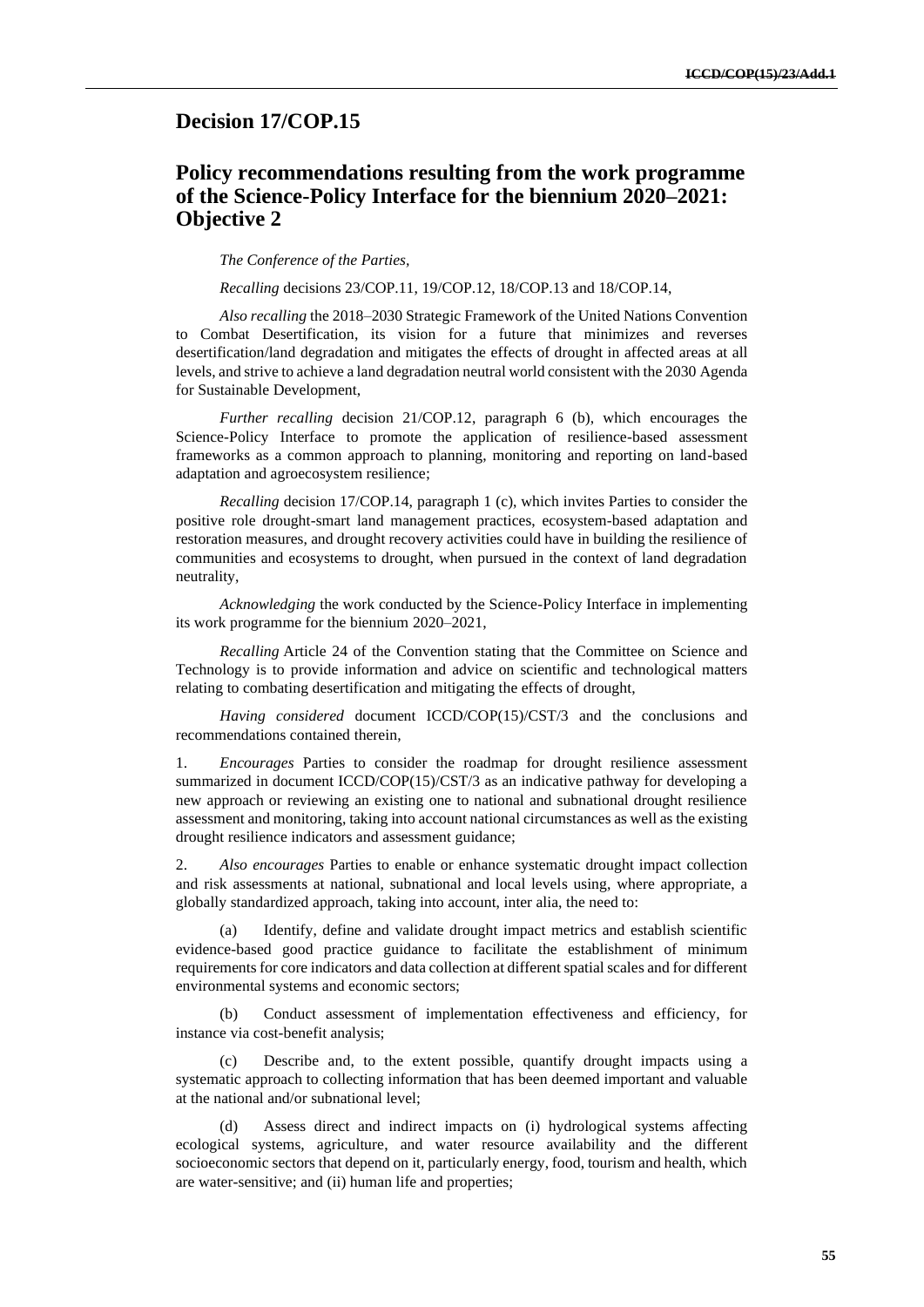(e) Give priority to the mitigation of complex and cascading effects of drought that occur where preventive or remedial sustainable land management and water resources management actions could be taken;

(f) Analyse the extent to which sustainable land management can prevent the correlation between the occurrence of droughts and effects on vegetation conditions, water availability and patterns of production, nutrition, health and well-being;

(g) Take into account the gender dimension, and vulnerable populations and development;

3*. Further encourages* Parties to pursue the development and implementation of integrated drought risk management from existing communities of practice and learning networks, including the Integrated Drought Management Programme and its cooperating partners, and to monitor and assess drought risk in natural and managed ecosystems, with a particular focus on:

(a) Those areas of an ecosystem under pressure or ecosystems vulnerable to the effects of drought and climate change;

(b) The potential and projected effects of drought on the ecosystem functions and services which enable ecosystems and populations to build resilience against drought;

(c) The influence of ecosystem conservation measures, sustainable land management, drought-resilient water and crop management practices, and ecological rehabilitation/restoration on drought risk;

4. *Invites* the Integrated Drought Management Programme and its cooperating partners, acting within their respective mandates, subject to the availability of resources, to support Parties, where necessary, in:

(a) Enhancing their capacity to collect, analyse and interpret data on resilience indicators;

(b) Systematically integrating the findings from drought resilience assessments into drought early warning systems and into drought resilience planning;

(c) Working in collaboration with relevant partners responsible for established resilience frameworks towards the harmonization of drought resilience terminology and definitions;

(d) Facilitating coordination and interaction between the land restoration and drought risk management communities, notably by creating a common understanding of definitions and the cross-sectoral nature of drought risk management, sustainable land and water management, and land restoration;

5. *Encourages* Parties to seek support in the development and implementation of integrated drought risk management from existing communities of practice and learning networks.

> *3 rd plenary meeting 13 May 2022*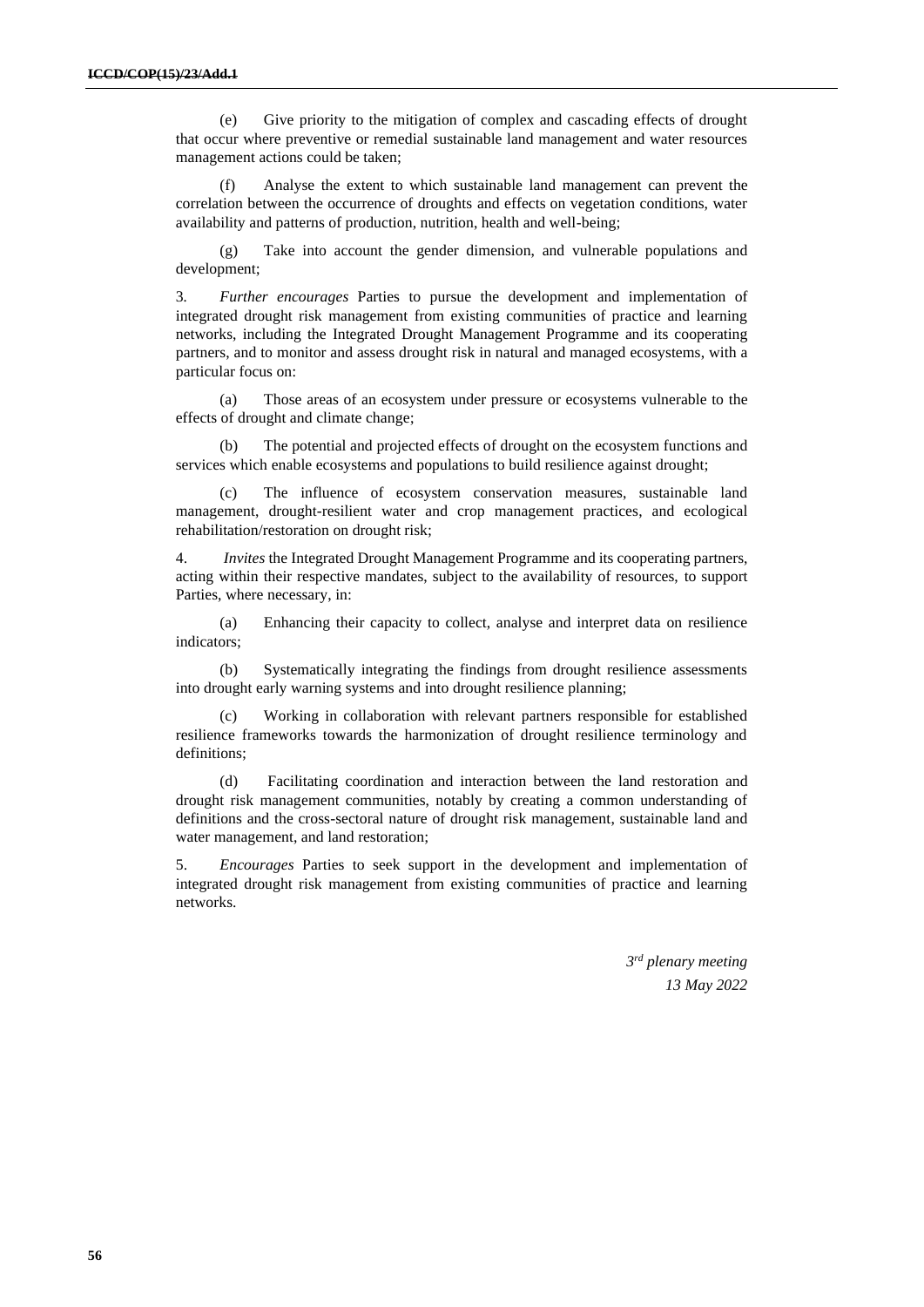## **Decision 18/COP.15**

## **Work programme of the Science-Policy Interface for the triennium 2022–2024**

The *Conference of the Parties*,

*Recalling* decisions 23/COP.11 and 19/COP.12,

*Also recalling* decision 19/COP.13 on improving the efficiency of the Science-Policy Interface and decisions 22/COP.13 and 20/COP.14 on cooperation with other intergovernmental scientific panels and bodies,

*Noting with appreciation* the work conducted by the Science-Policy Interface in addressing its objectives and implementing the coordination activities included in its work programme for the biennium 2020–2021,

*Having considered* document ICCD/COP(15)/CST/6,

1. *Adopts* the Science-Policy Interface work programme for the triennium 2022–2024 as contained in the annex to this decision, and decides on priorities;

2. *Requests* the Executive Secretary to:

(a) Present a synthesis report, including, when appropriate, a concise set of policyoriented recommendations on objective 1 included in the Science-Policy Interface work programme 2022–2024, at the sixteenth session of the Committee on Science and Technology;

(b) Present a synthesis report, including, when appropriate, a concise set of policyoriented recommendations on objective 2 included in the Science-Policy Interface work programme 2022–2024, at the sixteenth session of the Committee on Science and Technology;

(c) Present a synthesis report, including, when appropriate, a concise set of policyoriented recommendations resulting from the coordination activities conducted by the Science-Policy Interface during the triennium 2022–2024, at the sixteenth session of the Committee on Science and Technology.

> *3 rd plenary meeting 13 May 2022*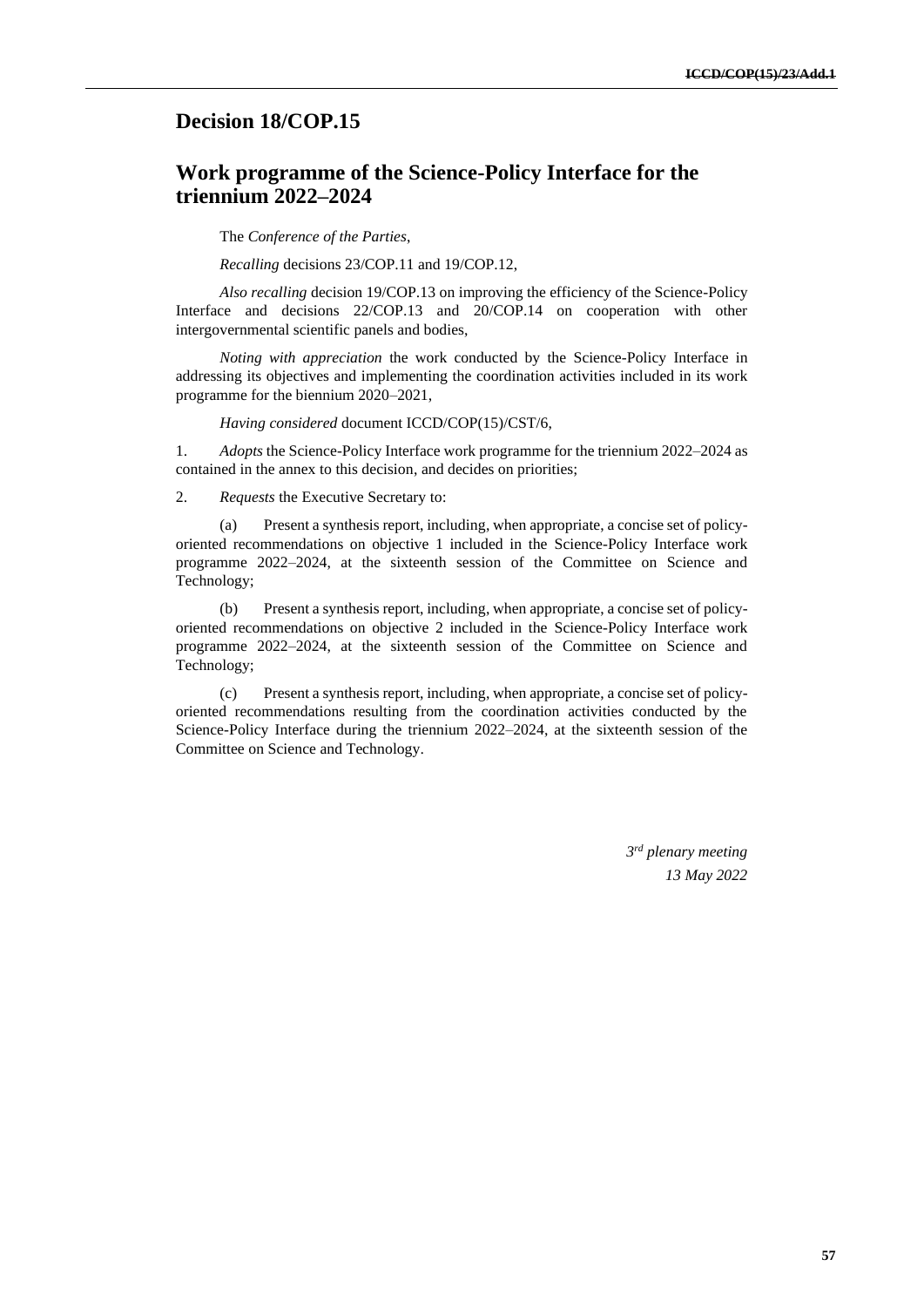### **Annex**

# **Work programme of the Science-Policy Interface for the triennium 2022–2024**

#### Table 1

**Objectives and deliverables of the Science-Policy Interface work programme 2022–2024**

| Objective                                                                                                                                                                                                                                                                                                                                                  | Deliverable                                                                                                                                                                                                                                                                                                                                                                                                                                                                                                                                                                                                                                                                                                                                                                              |
|------------------------------------------------------------------------------------------------------------------------------------------------------------------------------------------------------------------------------------------------------------------------------------------------------------------------------------------------------------|------------------------------------------------------------------------------------------------------------------------------------------------------------------------------------------------------------------------------------------------------------------------------------------------------------------------------------------------------------------------------------------------------------------------------------------------------------------------------------------------------------------------------------------------------------------------------------------------------------------------------------------------------------------------------------------------------------------------------------------------------------------------------------------|
| Provision of science-<br>1.<br>based evidence on sustainable<br>land use systems and their<br>potential to address<br>desertification/land<br>degradation and drought<br>while also contributing to the<br>achievement of multiple<br>United Nations goals and<br>targets, taking into account<br>environmental, economic and<br>sociocultural conditions. | A technical report, based on a review of existing synthesis reports and<br>the primary literature, which provides (a) a typology of sustainable land<br>use systems, including their capacity to enhance ecosystem goods and<br>services, to be less vulnerable to system volatility and shocks while<br>addressing social inequities; (b) an analysis of the potential of<br>sustainable land use systems to reconcile different United Nations goals<br>and targets that compete for land resources; and (c) an assessment of the<br>contextual applicability of these land use options across the globe,<br>including barriers and opportunities as well as the possibility for broader<br>diffusion.                                                                                 |
|                                                                                                                                                                                                                                                                                                                                                            | Provision of scientific assistance to the secretariat and the Global<br>Mechanism to support decisions on the technical feasibility of integrated<br>land use planning, sustainable land management and land restoration.                                                                                                                                                                                                                                                                                                                                                                                                                                                                                                                                                                |
| Provision of science-<br>2.<br>based evidence on the<br>historical regional and global<br>aridity trends and future<br>projections that may<br>contribute to expanding<br>drylands and affected<br>populations and the<br>adaptation approaches that<br>reduce risks to environmental,<br>social and economic systems.                                     | A technical report, based on a review of existing synthesis reports and<br>the primary literature, which provides (a) science-based evidence on the<br>existing approaches for the quantification and assessment of hydro-<br>climate aridity; (b) the determination of its regional and global changes<br>and future projections; (c) the resulting historical changes and future<br>projections in impact risk, including from extreme heat events, drought<br>and dust storms as well as higher risk of desertification, water scarcity,<br>soil erosion, vegetation loss, wildfire damage and food supply<br>disruptions; and (d) an evaluation of adaptation approaches that can<br>reduce associated risk.<br>Provision of scientific assistance to the secretariat and the Global |
|                                                                                                                                                                                                                                                                                                                                                            | Mechanism to support decisions on the technical feasibility of initiatives<br>focused on building resilience to the effects of drought.                                                                                                                                                                                                                                                                                                                                                                                                                                                                                                                                                                                                                                                  |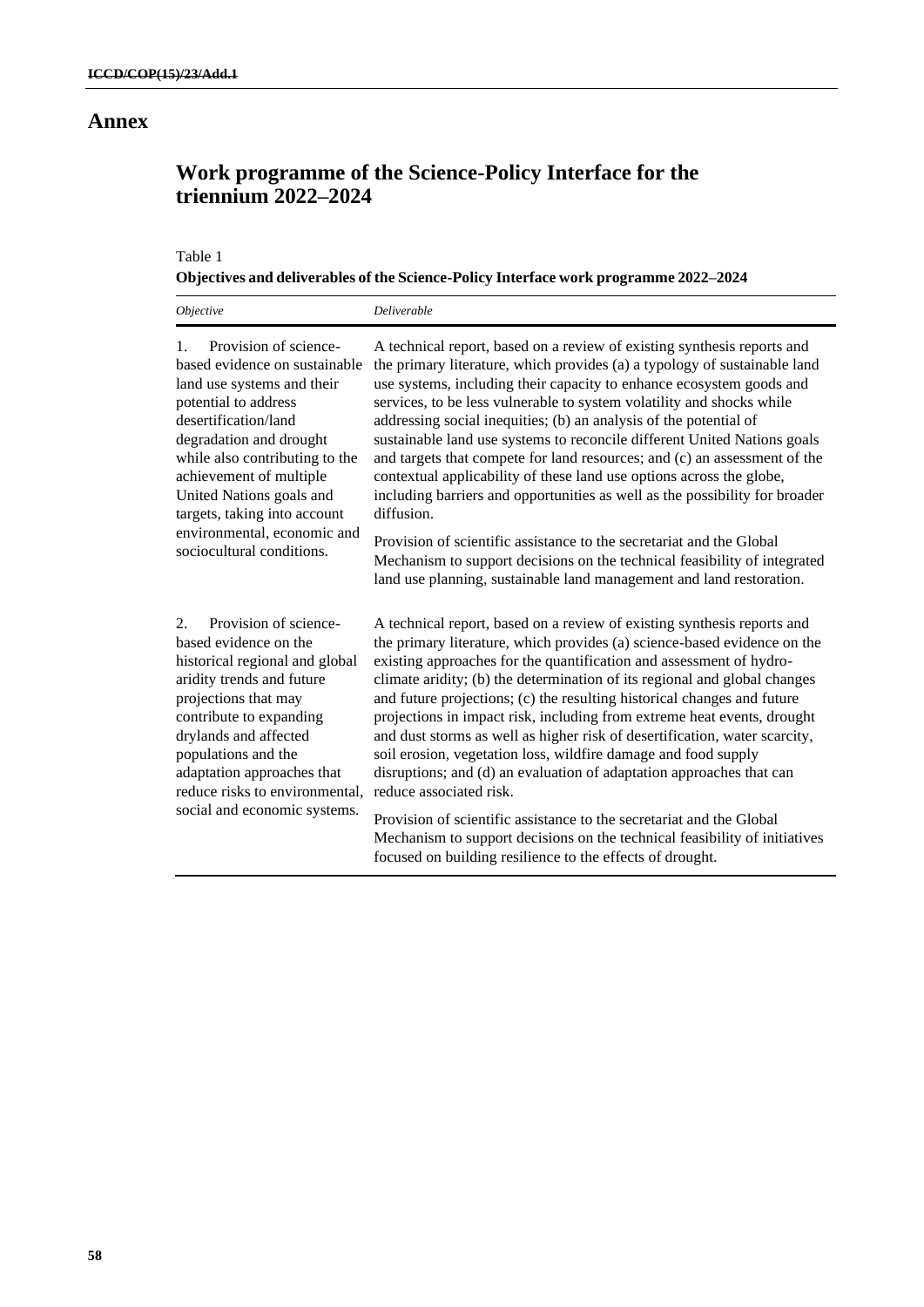### Table 2 **Coordination activities of the Science-Policy Interface work programme 2022–2024**

| Activity                                                                                                                                                                                                                                                                                                                   | Sub-activities                                                                                                                                                                                                                                                                                                                                                                                                                                            |
|----------------------------------------------------------------------------------------------------------------------------------------------------------------------------------------------------------------------------------------------------------------------------------------------------------------------------|-----------------------------------------------------------------------------------------------------------------------------------------------------------------------------------------------------------------------------------------------------------------------------------------------------------------------------------------------------------------------------------------------------------------------------------------------------------|
| As the most important<br>1.<br>objective, assume a primary role<br>in the quality assurance of a<br>possible third edition of the<br>Global Land Outlook (GLO3)<br>and review and, as appropriate,<br>contribute to the development of<br>other evidence-based<br>communications.                                          | The Science-Policy Interface (SPI) will be a member of the Global<br>Land Outlook (GLO) steering committee, contribute to and<br>undertake a scientific review of a possible GLO3 and all related<br>documents, approve the final versions prior to publication, and be<br>invited to review and, as appropriate, contribute to the development<br>of other United Nations Convention to Combat Desertification<br>(UNCCD) evidence-based communications. |
| 2.<br>Cooperate with the<br>Intergovernmental Science-<br>Policy Platform on Biodiversity<br>and Ecosystems Services<br>(IPBES) within the framework of<br>its rolling work programme up to<br>2030 and in accordance with the<br>procedures established in the<br>memorandum of cooperation<br>with the UNCCD secretariat | The SPI will follow up on two thematic assessments and one<br>technical paper prioritized in the IPBES rolling work programme up<br>to 2030:                                                                                                                                                                                                                                                                                                              |
|                                                                                                                                                                                                                                                                                                                            | (a) A thematic assessment of the interlinkages among biodiversity,<br>water, food, and health (nexus assessment);                                                                                                                                                                                                                                                                                                                                         |
|                                                                                                                                                                                                                                                                                                                            | (b) A thematic assessment of the underlying causes of biodiversity<br>loss, the determinants of transformative change and options for<br>achieving the 2050 vision for biodiversity (transformative change<br>assessment); and                                                                                                                                                                                                                            |
|                                                                                                                                                                                                                                                                                                                            | (c) A technical paper on the interlinkages between biodiversity and<br>climate change.                                                                                                                                                                                                                                                                                                                                                                    |
|                                                                                                                                                                                                                                                                                                                            | The SPI will contribute to the scientific review of these reports. The<br>SPI will also conduct an analysis of the key messages relevant to the<br>UNCCD and present the results at the sixteenth session of the<br>Committee on Science and Technology (CST 16) if these reports<br>become available in time for the SPI to complete the review.                                                                                                         |
| Cooperate with the<br>3.<br>Intergovernmental Panel on<br>Climate Change (IPCC) within<br>the framework of its agenda,<br>particularly regarding its Sixth<br>Assessment Report.                                                                                                                                           | The SPI will conduct, for presentation at CST 16, an analysis of the<br>key messages relevant to the UNCCD from:                                                                                                                                                                                                                                                                                                                                          |
|                                                                                                                                                                                                                                                                                                                            | (a) The Working Group II contribution to the IPCC Sixth<br>Assessment Report on climate change impacts, adaptation and<br>vulnerability; and                                                                                                                                                                                                                                                                                                              |
|                                                                                                                                                                                                                                                                                                                            | (b) The Working Group III contribution to the IPCC Sixth<br>Assessment Report on mitigation of climate change.                                                                                                                                                                                                                                                                                                                                            |
| Cooperate with the<br>4.<br><b>Intergovernmental Technical</b><br>Panel on Soils (ITPS) within the<br>framework of its work<br>programme.                                                                                                                                                                                  | The SPI will contribute to the scientific review of the proposed<br>second edition of the Status of the World's Soil Resources report.                                                                                                                                                                                                                                                                                                                    |
|                                                                                                                                                                                                                                                                                                                            | The SPI will cooperate with the ITPS on topics to be jointly agreed<br>by the SPI and the ITPS, including any follow-up activities emerging<br>from the conclusions of past global symposia on soil organic carbon,<br>soil erosion, soil biodiversity and soil salinity.                                                                                                                                                                                 |
|                                                                                                                                                                                                                                                                                                                            | The SPI should explore with the ITPS potential participation in<br>future symposia relevant to the UNCCD, including the Global<br>Symposium on Soils for Nutrition, the Global Symposium on Soil<br>and Water and the Global Symposium on Soil Sealing and Urban<br>Soils.                                                                                                                                                                                |
|                                                                                                                                                                                                                                                                                                                            |                                                                                                                                                                                                                                                                                                                                                                                                                                                           |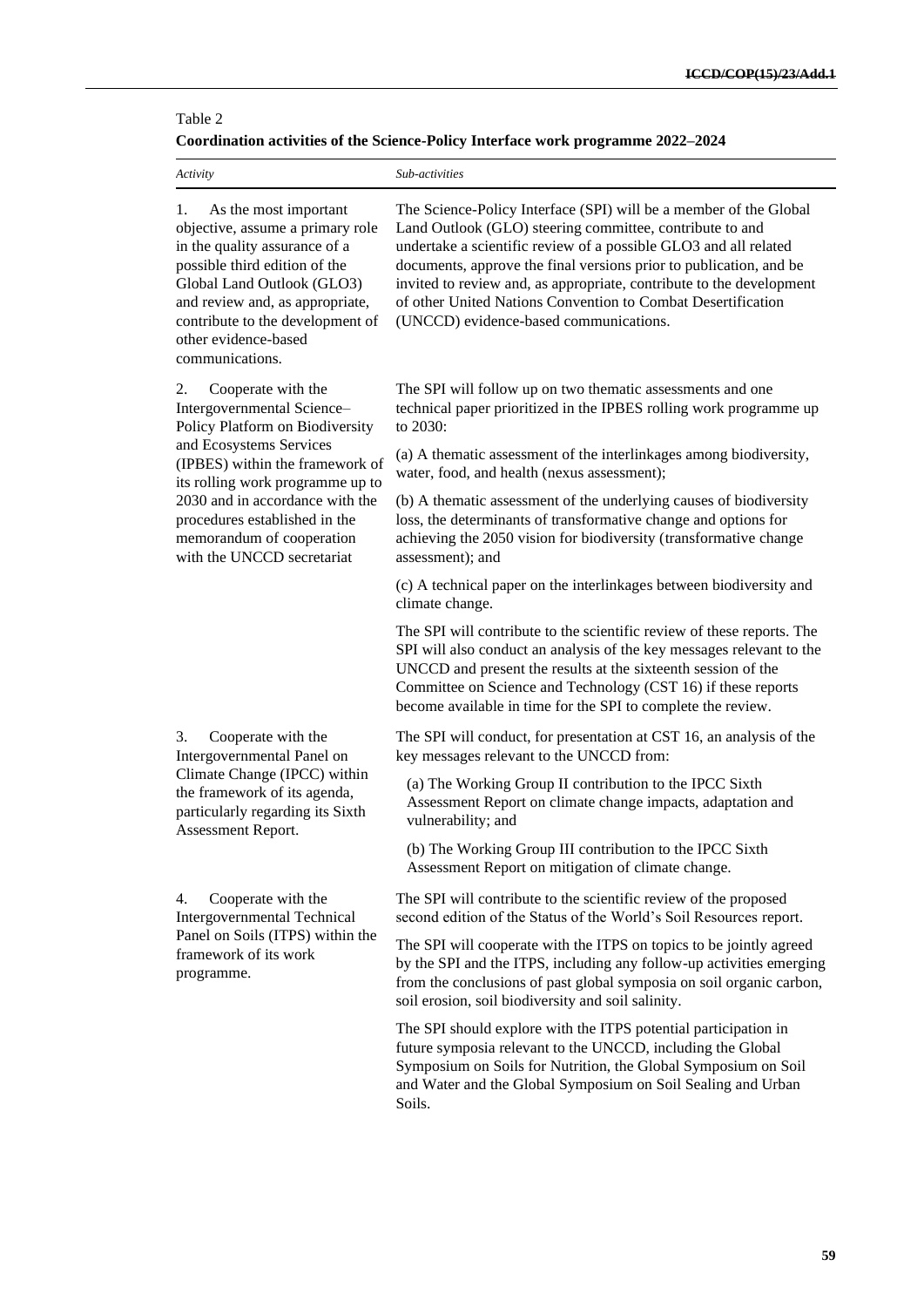| Activity                                                                                                                                                                                                                                    | Sub-activities                                                                                                                                                                                                                                                              |  |
|---------------------------------------------------------------------------------------------------------------------------------------------------------------------------------------------------------------------------------------------|-----------------------------------------------------------------------------------------------------------------------------------------------------------------------------------------------------------------------------------------------------------------------------|--|
| Cooperate with the<br>5.<br>International Resources Panel of<br>the United Nations Environment<br>Programme (UNEP-IRP) within<br>the framework of its work<br>programme.                                                                    | The SPI will follow up on two of the prioritized topics of the UNEP-<br>The UNEP-IRP 2022-2025 work programme focused on current<br>trends and future prospects for global resource use and sustainable<br>resource management, including:                                  |  |
|                                                                                                                                                                                                                                             | (a) The rapid study and assessment: Defining Sustainable Levels of<br>Resource Use (Science-Based Targets); and                                                                                                                                                             |  |
|                                                                                                                                                                                                                                             | (b) The Global Resources Outlook 2023 report.                                                                                                                                                                                                                               |  |
|                                                                                                                                                                                                                                             | The SPI will contribute to the scientific review of these reports. The<br>SPI will also conduct an analysis of the key messages relevant to the<br>UNCCD and present the results at CST 16 if these reports become<br>available in time for the SPI to complete the review. |  |
| Cooperate with the Global<br>6.<br>Land Indicators Initiative (GLII)<br>of the United Nations Human<br>Settlements Programme, which<br>aims to achieve globally<br>comparable monitoring of land<br>governance by 2030.                     | The SPI will provide inputs to GLII and UNCCD efforts to ensure<br>harmonization of land governance indicators and land degradation<br>indicators, as relevant to both GLII and the UNCCD.                                                                                  |  |
| Cooperate with the<br>7.<br><b>Integrated Drought Management</b><br>Programme (IDMP), a joint<br>initiative of the World<br>Meteorological Organization and<br>the Global Water Partnership, on<br>scientific issues related to<br>drought. | The SPI will collaborate with the IDMP on topics to be jointly<br>agreed by the SPI and the IDMP, which may include:                                                                                                                                                        |  |
|                                                                                                                                                                                                                                             | (a) The harmonization of drought resilience terminology and<br>definitions;                                                                                                                                                                                                 |  |
|                                                                                                                                                                                                                                             | (b) The enhancement of methodological approaches to monitoring<br>and assessing drought risk in natural and managed ecosystems; and                                                                                                                                         |  |
|                                                                                                                                                                                                                                             | (c) The systematic integration of the findings from drought<br>resilience assessments into drought early warning systems.                                                                                                                                                   |  |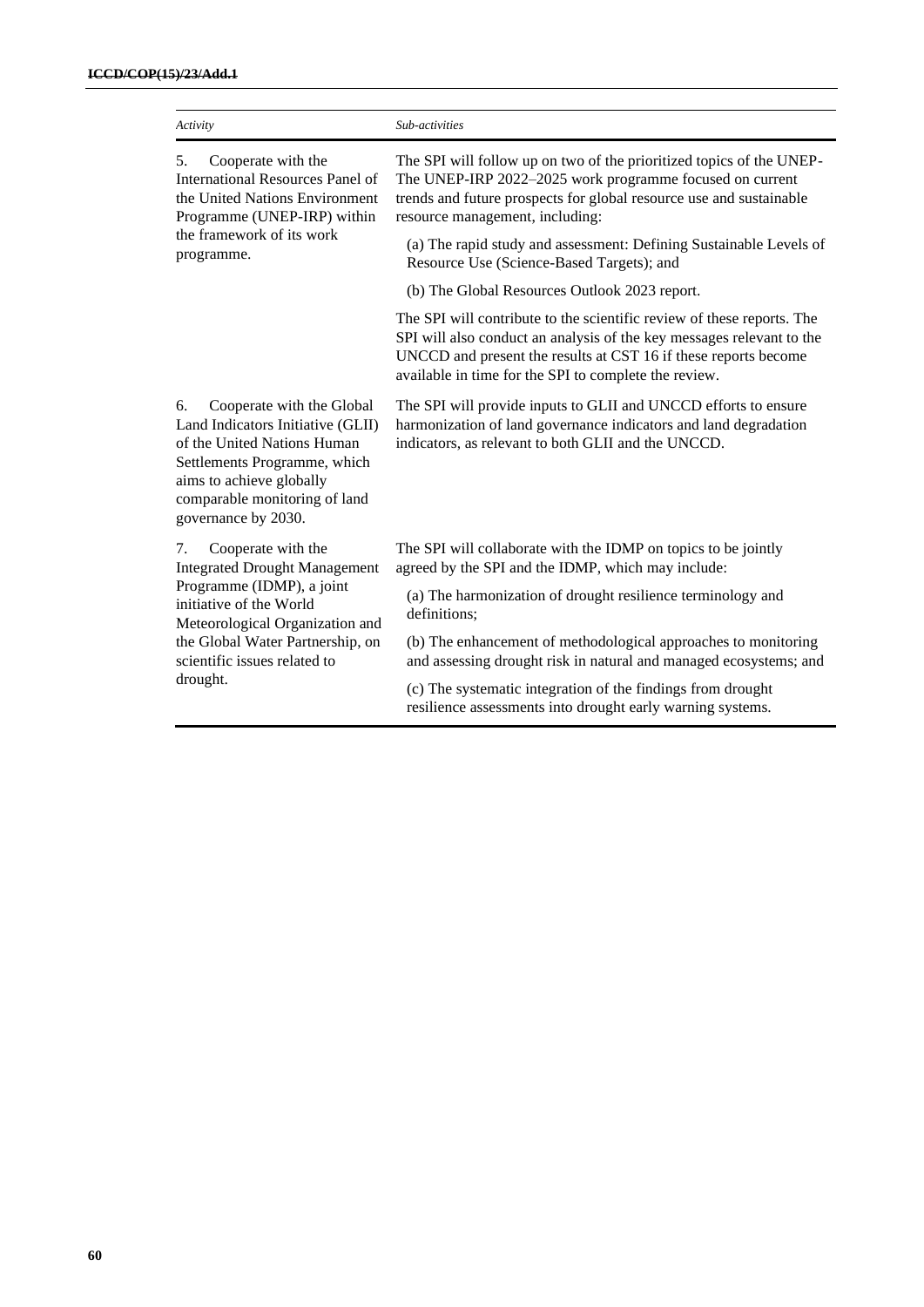#### **Decision 19/COP.15**

# **Interfacing science and policy: The Science-Policy Interface, the dissemination and accessibility of best practices, and the UNCCD Knowledge Hub**

#### *The Conference of the Parties,*

*Recalling* decisions 23/COP.11, 19/COP.12, 19/COP.13 and 19/COP.14 on the mandate and working modalities of the Science-Policy Interface,

*Also recalling* decisions 20/COP.12, 20/COP.13, and 19/COP.14, as well as decisions 23/COP.14 and 25/COP.14, on the UNCCD Knowledge Hub and related tools,

*Noting with appreciation* the support provided by Parties for the activities of the Science-Policy Interface;

*Also noting* the work done by the secretariat on developing and maintaining the United Nations Convention to Combat Desertification knowledge-sharing services, which provide easy access to scientific and technical knowledge through, inter alia, the knowledge tools developed by the Science-Policy Interface, the Drought Toolbox and the Sand and Dust Storms Toolbox;

*Further noting* the report titled Coherence and Alignment among Sustainable Land Management, Ecosystem-based Adaptation, Ecosystem-based Disaster Risk Reduction, and Nature-based Solutions of the United Nations University;

*Acknowledging* the continuing efforts by the secretariat and the World Overview of Conservation Approaches and Technologies in promoting the analysis, dissemination and accessibility of sustainable land management best practices and developing tools relevant for United Nations Convention to Combat Desertification stakeholders;

*Welcoming* the renewed partnership between the United Nations Convention to Combat Desertification and the World Overview of Conservation Approaches and Technologies aimed at implementing the renewed World Overview of Conservation Approaches and Technologies strategy (WOCAT 2020+) in line with the knowledge needs of United Nations Convention to Combat Desertification stakeholders;

*Having considered* document ICCD/COP(15)/CST/5 and the conclusions and recommendations contained therein,

1. *Requests* the Bureau of the Committee on Science and Technology and the secretariat, after consulting with those intergovernmental scientific bodies and panels cooperating with the Science-Policy Interface, to develop a gender policy and implementation plan for the Science-Policy Interface whereby gender is mainstreamed and gender parity is progressively achieved;

2. *Also requests* the Bureau of the Committee on Science and Technology and the secretariat to revise the Science-Policy Interface terms of reference and selection criteria to be consistent with the gender policy and implementation plan described in paragraph 1 above;

3. *Encourages* the Science-Policy Interface to continue fostering partnerships with scientific bodies and institutions, international organizations, civil society organizations and other relevant stakeholders and invite the representatives of these entities to its meetings as external observers when feasible, with a view to strengthening collaboration;

4. *Invites* the Committee on Science and Technology and current and past Science-Policy Interface members to continue to increase awareness of the work of the Science-Policy Interface;

5. *Requests* the secretariat to promote published and new Science-Policy Interface technical reports and science-policy briefs through its website and to promote new reports on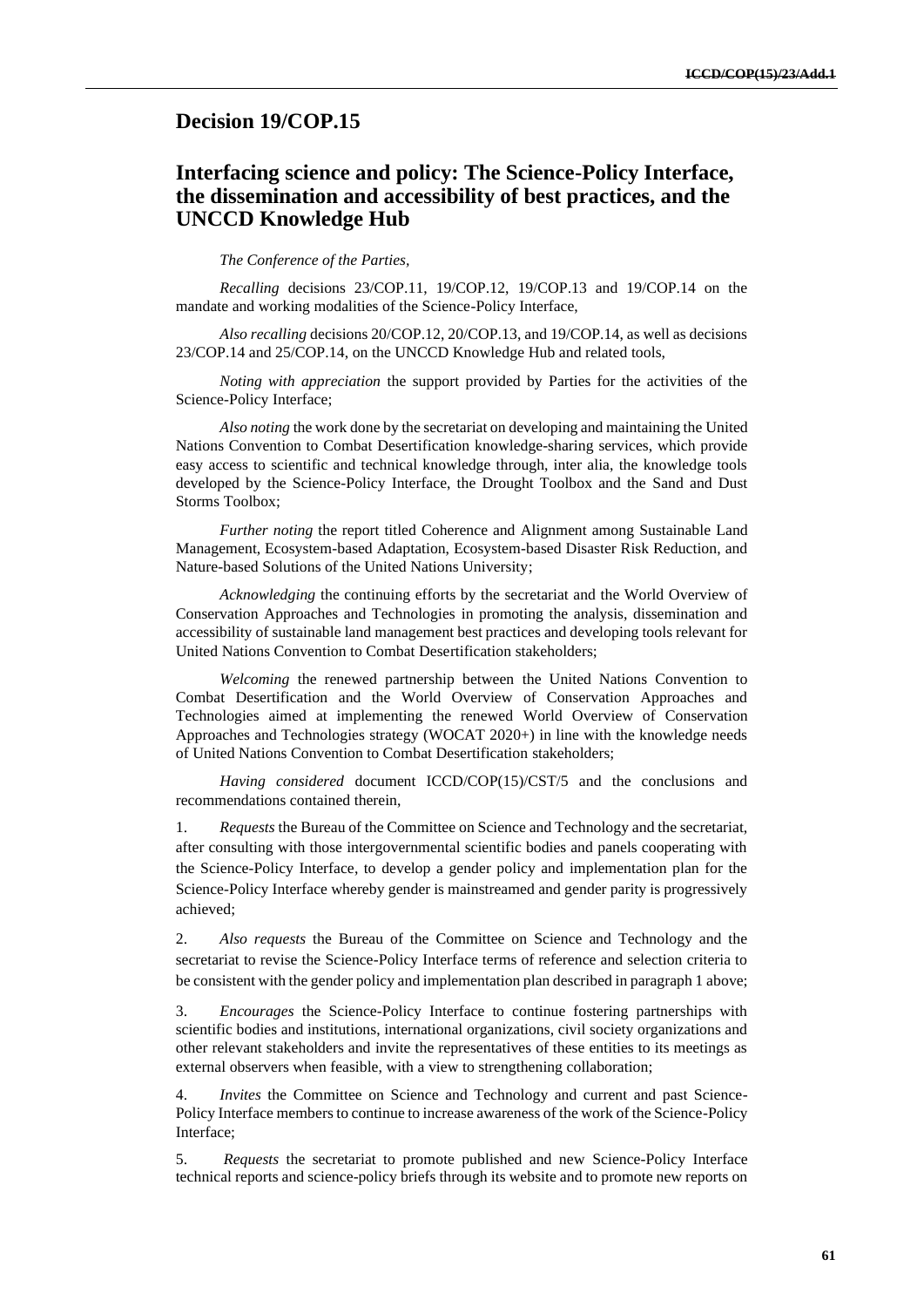social media, in order to result in the widest possible dissemination to relevant managers and policymakers;

6. *Also requests* Science-Policy Interface members to work with the United Nations Convention to Combat Desertification Communications unit to create and post a three to five minute video summary of each report in addition to, as appropriate, inter alia, podcasts and pre-recorded interviews;

7. *Further requests* the secretariat to increase awareness of Science-Policy Interface products within other entities working on related issues;

8. *Requests* the secretariat to continue to mobilize resources for the effective functioning of the Science-Policy Interface;

9. *Decides* that (a) any scientific output prepared under the supervision of the Science-Policy Interface should undergo an international, independent review process and that any output published under the name of the United Nations Convention to Combat Desertification should be reviewed, as of the sixteenth session of the Committee on Science and Technology, by the Bureau of the Committee on Science and Technology prior to publication; (b) the technical report prepared by the Science-Policy Interface (i) should be submitted to Parties for comments to be considered by the Science-Policy Interface prior to publication; but (ii) should not be negotiated;

10. *Requests* the secretariat to continue the expansion and further enhancement of the knowledge hub, as an integral part of the United Nations Convention to Combat Desertification website under the new Knowledge and Data section, to address the needs and priorities of country Parties to help disseminate relevant knowledge to all stakeholders;

11. *Also requests* the secretariat to (a) continue the development of the Drought Toolbox, the Sand and Dust Storms Toolbox and other knowledge tools, in collaboration with partners, in order to ensure synergies and effectiveness of these knowledge tools in addressing the needs of United Nations Convention to Combat Desertification stakeholders; and (b) conduct an assessment of the use and effectiveness of the tools and, based on the results, where possible explore opportunities to improve their efficacy;

12. *Further requests* the secretariat to continue developing joint actions with the secretariats of other Rio conventions and relevant institutions and stakeholders to ensure that the multiple co-benefits achieved by projects related to sustainable land management approaches and technologies are taken into consideration;

13. *Requests*the secretariat to conduct, subject to the availability of resources, a coherence and alignment assessment of the expanding number of approaches that may contribute to the sustainable management of land and water resources which, while not being formally recognized under the United Nations Convention to Combat Desertification or other intergovernmental processes, may contribute to addressing desertification/land degradation and drought and the achievement of land degradation neutrality;

14. *Also requests* the secretariat, subject to the availability of resources, to continue the collaboration with the World Overview of Conservation Approaches and Technologies, facilitating an exchange of knowledge on sustainable land management between United Nations Convention to Combat Desertification stakeholders globally;

15. *Encourages* Parties and *invites* experts nominated by country Parties and other stakeholders, in collaboration with the United Nations Convention to Combat Desertification secretariat, to continue to share relevant knowledge and information on desertification/land degradation, drought, sand and dust storms, and sustainable land management through knowledge tools;

16. *Also encourages* Parties and *invites* other stakeholders to continue submitting cases of relevant best practices in order to increase the knowledge base on sustainable land management;

17. *Invites* developed country Parties and other countries in a position to do so to support the activities of the Science-Policy Interface;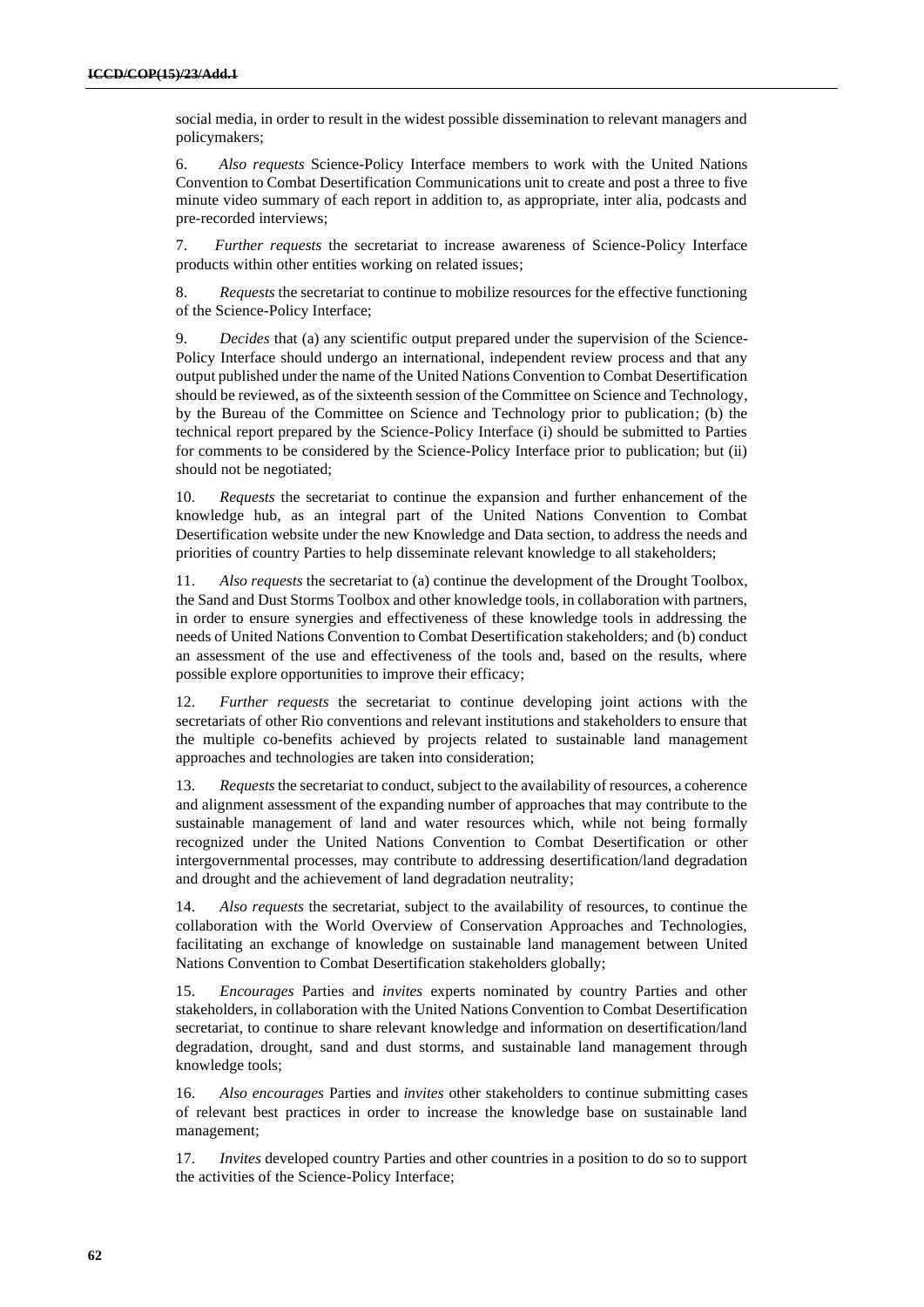18. *Also invites* Parties and financial and technical institutions to support the maintenance, expansion and further enhancement and development of the United Nations Convention to Combat Desertification knowledge tools, including the Drought Toolbox and Sand and Dust Storms Toolbox;

19. *Requests* the secretariat to report at the sixteenth session of the Committee on Science and Technology on (a) the implementation of this decision; and (b) measures taken to facilitate (i) the interfacing of science and policy; and (ii) the sharing of knowledge.

> *3 rd plenary meeting 13 May 2022*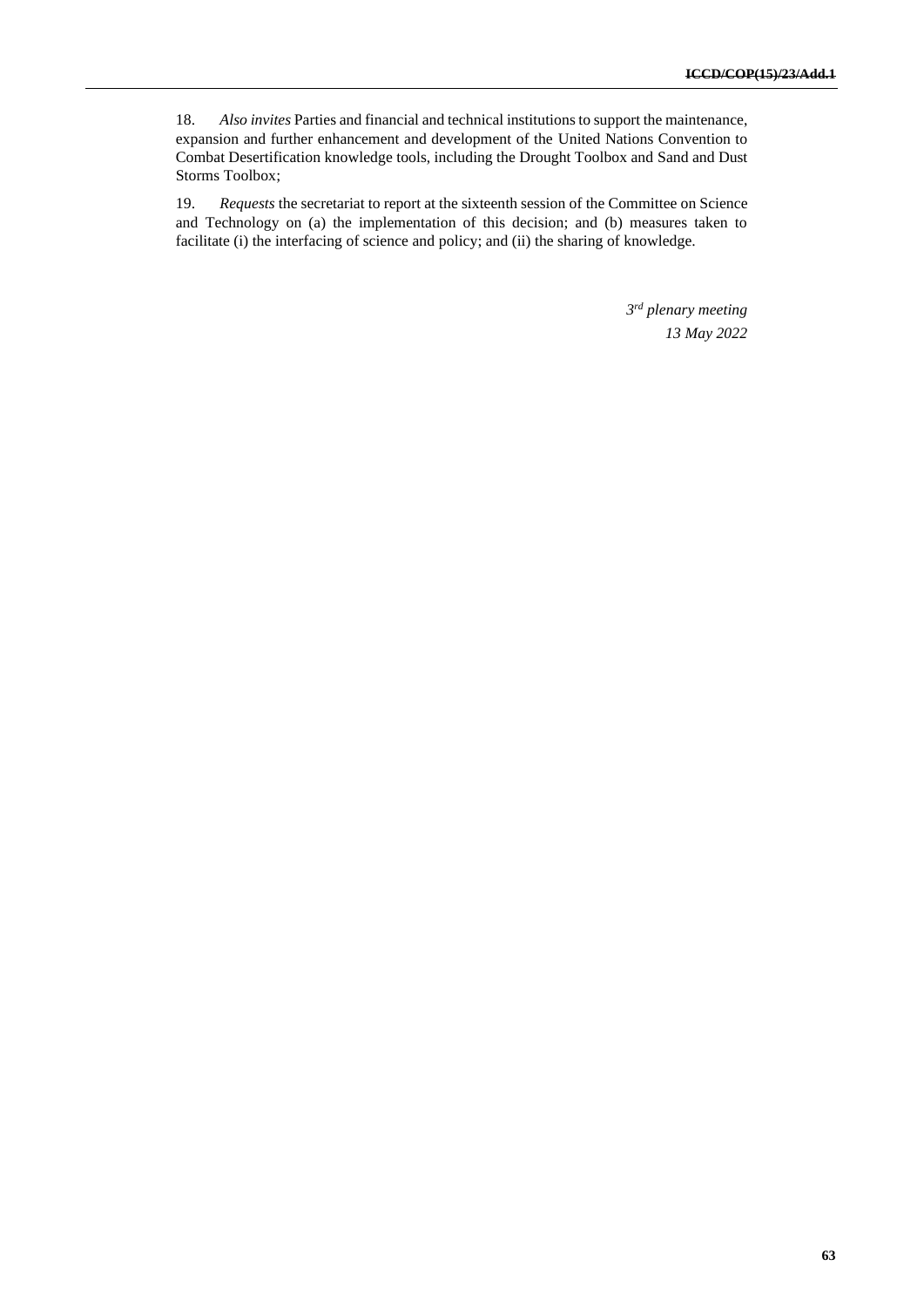### **Decision 20/COP.15**

## **Policy-oriented recommendations resulting from the cooperation with other intergovernmental scientific panels and bodies**

*The Conference of the Parties,* 

*Recalling* decisions 23/COP.11, 19/COP.12 and 18/COP.14,

*Also recalling* decisions 19/COP.13, 22/COP.13 and 20/COP.14,

*Further recalling* the 2018–2030 Strategic Framework of the United Nations Convention to Combat Desertification, its vision for a future that minimizes and reverses desertification/land degradation and mitigates the effects of drought in affected areas at all levels, and strive to achieve a land degradation neutral world consistent with the 2030 Agenda for Sustainable Development, within the scope of the Convention and in particular strategic objective 1 to improve the condition of affected ecosystems, combat desertification/land degradation, promote sustainable land management and contribute to land degradation neutrality, and strategic objective 3 to mitigate, adapt to, and manage the effects of drought in order to enhance resilience of vulnerable populations and ecosystems,

*Noting with appreciation* the work conducted by the Science-Policy Interface in implementing the coordination activities included in its work programme for the biennium 2020–2021,

*Welcoming* the completion of the Intergovernmental Panel on Climate Change Special Report on Climate Change, Desertification, Land Degradation, Sustainable Land Management, Food Security, and Greenhouse Gas Fluxes in Terrestrial Ecosystems,

*Also welcoming* the completion of the Intergovernmental Panel on Climate Change Working Group I contribution "Climate Change 2021: The Physical Science Basis" and Working Group II contribution "Climate Change 2022: Impact Adaptation and Vulnerability" to the Sixth Assessment Report of the Intergovernmental Panel on Climate Change,

*Mindful of* Intergovernmental Panel on Climate Change decisions IPCC-L-3 and IPCC-LIV-4,

*Recognizing* the contribution of the Science-Policy Interface to all six of its coordination activities with other scientific mechanisms and *welcoming* the positive and productive collaboration of the partner organizations involved in each,

*Also recognizing* the service of both current and former Science-Policy Interface members on the Intergovernmental Working Group on effective policy and implementation measures for addressing drought under the Convention,

*Further recognizing* the contribution of the Science-Policy Interface to the quality assurance and the scientific review of the second edition of the Global Land Outlook and the Global Land Outlook working papers,

*Having considered* document ICCD/COP(15)/CST/4 and the conclusions contained therein,

1. *Encourages* Parties to carefully read and, as appropriate, disseminate the final report of the Science Policy Interface on policy-oriented recommendations resulting from the cooperation with other intergovernmental scientific panels and bodies.

2. *Also encourages* Parties to consider the adoption of sustainable land management approaches and technologies, including those that have been demonstrated to simultaneously address land degradation, promote climate change mitigation/adaptation, and contribute to conservation and sustainable use of biodiversity and sustaining livelihoods in the implementation of, inter alia, United Nations Convention to Combat Desertification national action programmes, voluntary land degradation neutrality targets, United Nations Framework Convention on Climate Change nationally determined contributions and national adaptation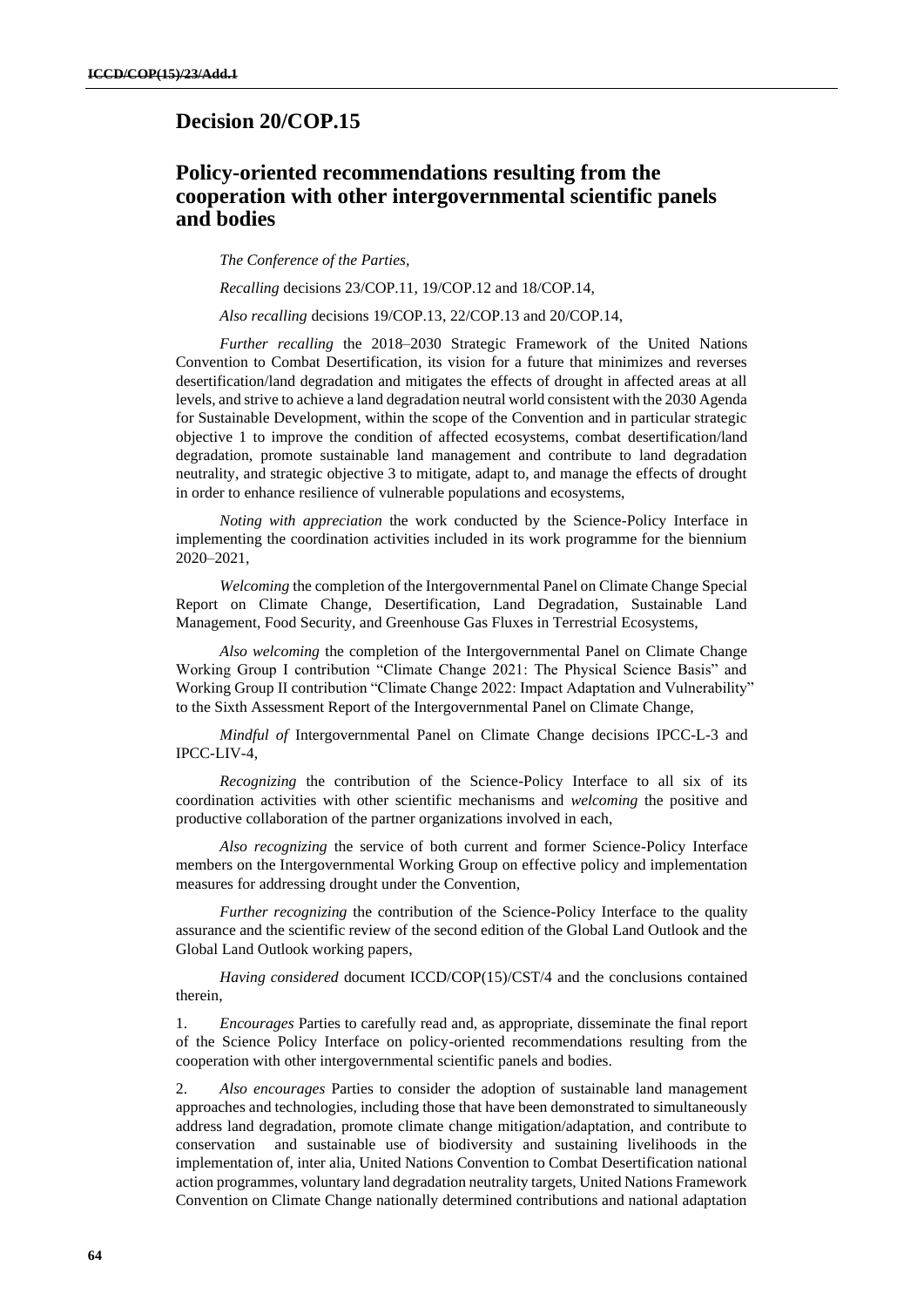plans, and Convention on Biological Diversity National Biodiversity Strategies and Action Plans, as appropriate;

3. *Requests* the secretariat and the Global Mechanism to collaborate with relevant intergovernmental, scientific and technical partners to explore options for the development of a technical guide series on integrated land management response options for ecosystems in drylands, taking into account national contexts and the interaction among land degradation, biodiversity loss and climate change;

4. *Also requests* the secretariat to collaborate with relevant constituted bodies under the United Nations Framework Convention on Climate Change as well as relevant scientific and technical partners to produce a supplement to the national adaptation plan technical guidelines on promoting synergy between efforts addressing desertification/land degradation and drought, the achievement of land degradation neutrality and the process to formulate and implement national adaptation plans under the United Nations Framework Convention on Climate Change and the Paris Agreement;

5. *Further requests* the secretariat, the Global Mechanism and the Science-Policy Interface, acting within their respective mandates, subject to the availability of resources, to develop guidelines for Parties on the design of policy options that make ecological restoration attractive in terms of financial inclusion, social protection and adaptive safety nets and contingent finance and reserve funds to support land users, especially women, youth, indigenous people, and other vulnerable groups, to reduce the additional burden caused by the added cost of land degradation driven by climate change and human induced activities and processes;

6. *Invites* the Group on Earth Observations Land Degradation Neutrality Initiative and other technical and scientific partners to collaborate with the secretariat, where possible, on the development of methodologies to identify and map, at the global, national and local scales, areas which are likely to be more and less vulnerable to land degradation under various climate change scenarios, as well as areas showing signs of improvement due to restoration so that timely preventative initiatives can be implemented and returns on investments can be assessed;

7. *Also invites* the World Meteorological Organization, where possible, to consider,

(a) How, in the context of the Global Multi-hazard Alert System, authoritative and early warnings of weather, water, ocean and climate hazards produced by National Meteorological and Hydrological Services might be enhanced to improve forecasting and monitoring capacity for extreme weather events influenced by the interaction of climate change, land-use change and land degradation in order to facilitate adaptation to climate change-driven droughts and floods;

(b) Incorporating climate interactions with land in the future development of climate services-related projects, with the aim of supporting national and local efforts to enable effective adaptation and mitigation responses that help address desertification/land degradation and drought through the Climate Coordination Panel and the Global Framework for Climate Services;

8. *Requests* the secretariat, the Global Mechanism and the Science-Policy Interface and *invites* the designated World Overview of Conservation Approaches and Technologies Database, as well as other relevant agencies/bodies of multilateral environmental agreements, acting within their respective mandates, subject to the availability of resources, to explore options for targeted capacity-building and development and knowledge and technology transfer to support approaches to the implementation of the Convention that can simultaneously address desertification/land degradation and drought, sand and dust storms, support climate change mitigation and adaptation, and contribute to conservation and sustainable use of biodiversity and sustaining livelihoods;

9. *Also requests* the secretariat to collaborate with appropriate secretariats and other initiatives, as well as relevant scientific and technical partners, acting within their respective mandates, subject to the availability of resources, to produce: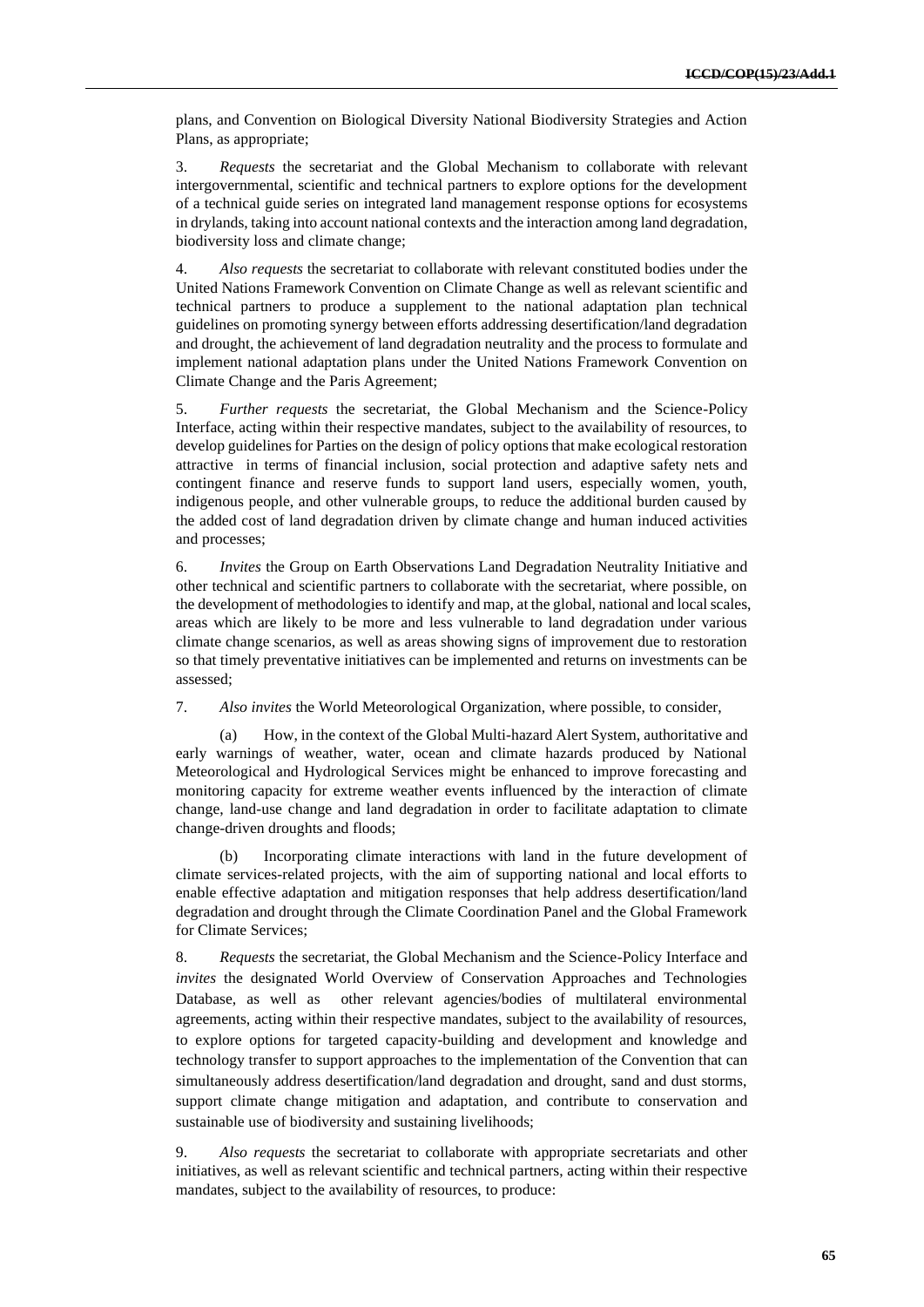(a) An interactive report on the total global ambition for land restoration, including all measures to avoid, reduce and/or reverse land degradation, aggregated from the array of area-based commitments (quantifiable in hectares and spatially explicit with a clear reference year, or in a percentage that is translatable into hectares) countries have made under different conventions, goals and targets;

(b) A technical note on the methodology employed for aggregating these commitments in a database, taking into consideration coherence and overlap as well as data disaggregation needs;

(c) A proposal for an approach to make a database to develop the interactive report into the future, including recommendations designed to improve its utility.

> *3 rd plenary meeting 13 May 2022*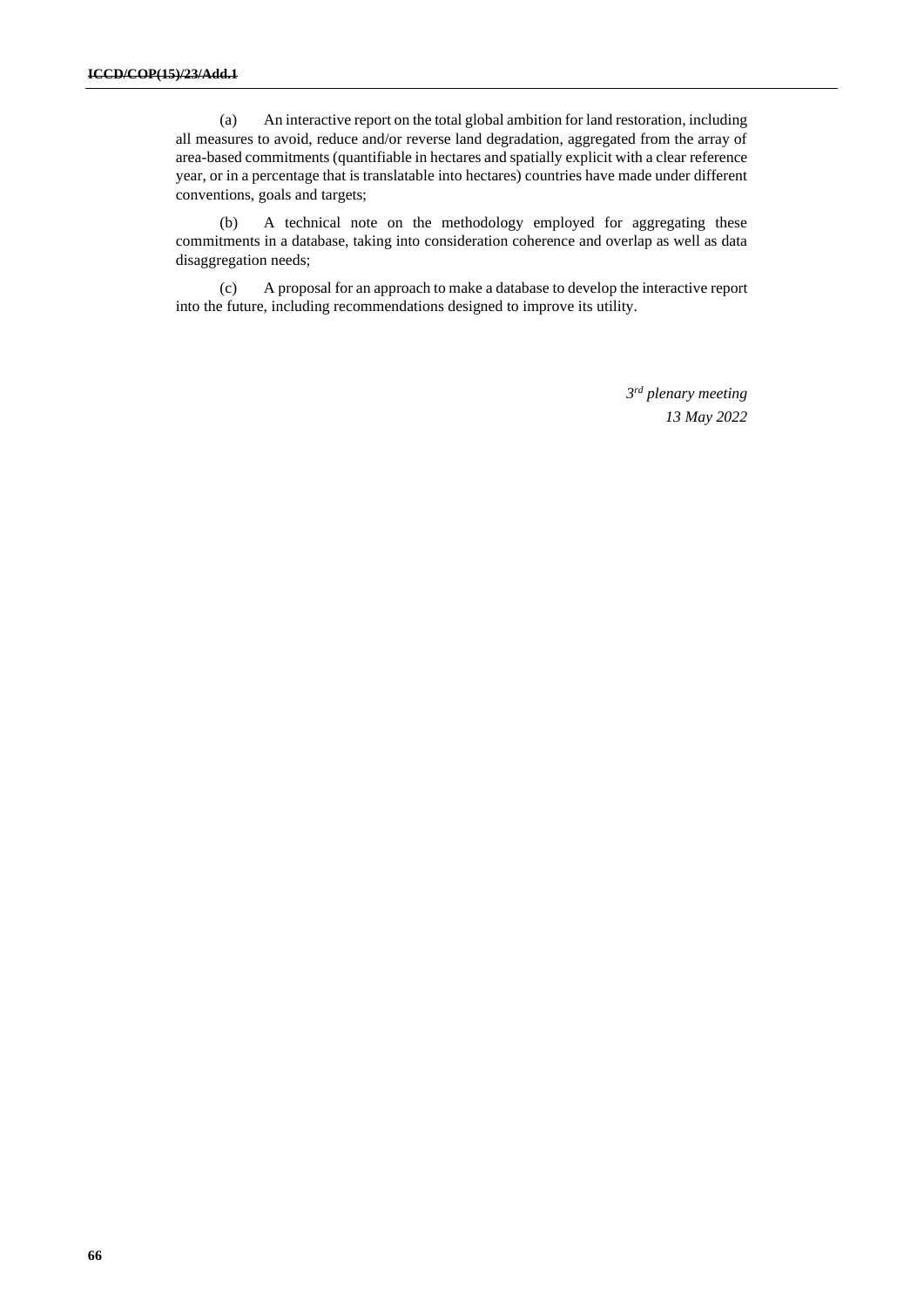## **Decision 21/COP.15**

## **Programme of work for the sixteenth session of the Committee on Science and Technology**

*The Conference of the Parties,* 

*Recalling* articles 23 and 24 of the Convention,

*Also recalling* decisions 13/COP.8 and 21/COP.11 on reshaping the operations of the Committee on Science and Technology,

*Further recalling* decision 19/COP.12 on improving the efficiency of the Committee on Science and Technology, particularly paragraph 4 on the organization of its future sessions,

*Recalling* decision 19/COP.13 on improving the efficiency of the Science-Policy Interface, particularly paragraph 1, which extends the mandate of the Science-Policy Interface up to end of the sixteenth session of the Conference of the Parties, at which time another review of the Science-Policy Interface will be presented,

*Bearing in mind* the 2018–2030 Strategic Framework of the United Nations Convention to Combat Desertification, in particular the implementation framework for the Committee on Science and Technology,

*Having reviewed* the proposed work programme of the Science-Policy Interface for the triennium 2022−2024, as contained in the annex to decision 18/COP.15,

1. *Decides* that the sixteenth session of the Committee on Science and Technology should focus on, inter alia, the review of the work conducted by the Science-Policy Interface, including its overall achievements since the last review completed at the thirteenth session of the Conference of the Parties, in order to decide on the future functioning of the Science-Policy Interface;

2. *Also decides* that the sixteenth session of the Committee on Science and Technology should be organized in such a way as to facilitate a thematic dialogue between the Parties and the Science-Policy Interface regarding the policy implications of the scientific outputs and enable the formulation of concise policy-relevant recommendations;

3. *Requests* that the secretariat arrange future sessions of the Committee on Science and Technology and the Committee for the Review of the Implementation of the Convention to be organized to maximize participation of the science and technology correspondents in the regional meetings and the work of the Committee on Science and Technology and the Committee for the Review of the Implementation of the Convention within the timeframe in which the science and technology correspondents are present;

4. *Also requests* the secretariat to circulate a provisional annotated agenda and appropriate documentation, including a set of clear and concise recommendations and a separate document with draft decisions for consideration by Parties in all six official languages of the United Nations, at least six weeks prior to the sixteenth session of the Committee on Science and Technology.

> *3 rd plenary meeting 13 May 2022*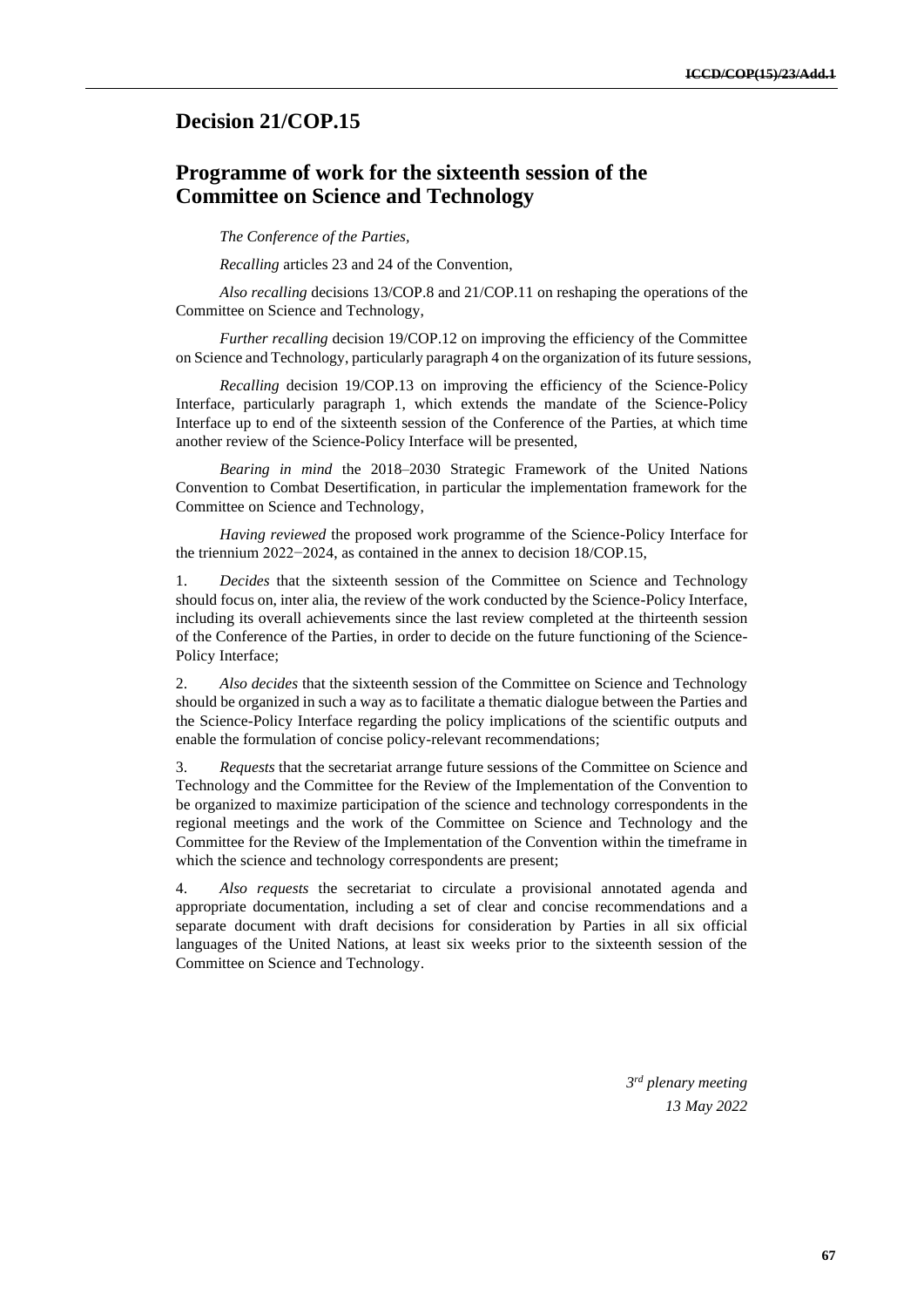## **Decision 22/COP.15**

# **The positive role that measures taken under the Convention can play to address desertification/land degradation and drought as one of the drivers that causes migration**

#### *The Conference of the Parties,*

*Recalling* that the 2018–2030 Strategic Framework of the United Nations Convention to Combat Desertification recognizes that desertification/land degradation and drought are challenges of a global dimension and contribute to and aggravate economic, social and environmental problems and forced migration and displacement, among other things,

*Noting* that the co-signers of the Global Compact for Safe, Orderly and Regular Migration recognize that desertification/land degradation and drought is one of the drivers/structural factors that compel people to leave their country of origin and that the United Nations Convention to Combat Desertification was mentioned among the international instruments upon which the Compact rests,

*Recalling* decision 19/COP.13 and decision 22/COP.14,

*Acknowledging* that all forms of migration and displacement forced by desertification/land degradation and drought are factors to be considered when strengthening urban–rural linkages, as appropriate;

*Recognizing* that the degradation of all ecosystems, such as peatlands, grasslands and savannas, which are fundamental for food and freshwater security, especially for Indigenous peoples and local communities, youth and women and any other vulnerable people whose livelihoods depend on these ecosystems, may contribute to forced migration and displacement;

*Welcoming* the Trust Fund for the International Fund for Agricultural Development Adaptation for Smallholder Agriculture Programme to implement the Sustainability, Stability and Security Initiative established within the Rural Resilience Programme at the International Fund for Agricultural Development,

*Also welcoming* the continued collaboration with the International Organization for Migration,

*Further welcoming* the support by the secretariat and the Global Mechanism for initiatives aimed at addressing desertification/land degradation and drought as one of the drivers that cause migration,

*Welcoming* the studies on Central Asia and the Western Balkans prepared by the secretariat upon the request of the concerned Parties and the partnership between the secretariat and UN-Habitat established to produce a technical guide on urban–rural linkages and land,

1. *Invites* Parties, to:

(a) Promote sustainable territorial development, including multi-level governance and planning mechanisms, as appropriate, to strengthen urban–rural linkages, address desertification/land degradation and drought, including sand and dust storms, and create social and economic opportunities that reduce forced migration and displacement and increase rural resilience and livelihood stability;

Review development policies, including on integrated land-use planning, land tenure, agricultural practices, water management, and sustainable and resilient infrastructure, with a view to promoting the conservation and sustainable use of ecosystems and land restoration, respecting social and environmental safeguards;

(c) Implement land and ecosystem restoration as an essential part of land-use planning at national and subnational level by enhancing understanding of how changing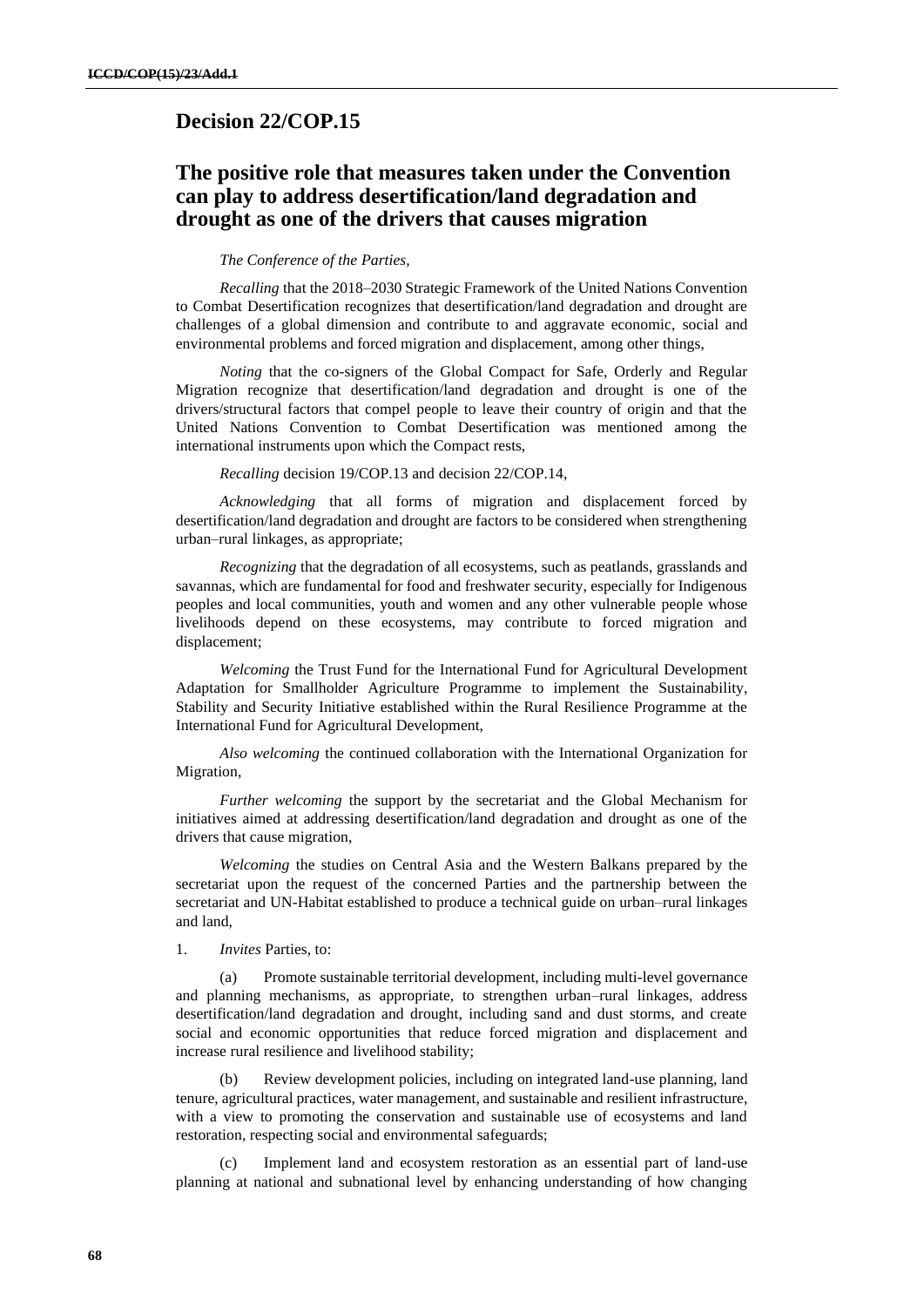rural–urban interactions affect the livelihoods of low-income and vulnerable people in both urban and rural contexts;

(d) Support the implementation of the Sustainability, Stability and Security Initiative in Africa, and similar initiatives in other regions, which contribute to employment creation for people in vulnerable situations in rural areas by restoring degraded land and supporting the empowerment of Indigenous peoples and local communities, women, people with disabilities and youth by facilitating access to secure land tenure;

2. *Requests* the Global Mechanism to:

(a) Continue supporting resource mobilization for the Sustainability, Stability and Security Initiative along with developing other projects and initiatives that prioritize decent work, including green jobs, and livelihoods for people in vulnerable situations, including those living in rural areas, Indigenous peoples and local communities, women and youth, and people with disabilities;

(b) Assess and make recommendations about the feasibility of facilitating resource mobilization to leverage diaspora or new private sources of investments for desertification/land degradation and drought projects and programmes;

Continue supporting the development of new initiatives, subject to the availability of resources, for the sustainable management and restoration of all degraded lands, such as peatlands, grasslands and savannas, to safeguard these threatened ecosystems and to ensure food and freshwater security for people in vulnerable situations;

3. *Requests* the secretariat, subject to the availability of resources, to:

(a) Assist Parties, upon request, to strengthen urban–rural linkages through territorial governance systems by utilizing principles and guidance from existing frameworks, including the Voluntary Guidelines on the Responsible Governance of Tenure of Land, Fisheries and Forests in the Context of National Food Security and urban–rural linkages guiding principles, as a way to scale up land restoration activities to achieve voluntary land degradation neutrality targets and enhance the implementation of the Convention;

(b) Continue to support regional and international cooperation and initiatives that aim to promote sustainable land and water management as a means to help mitigate the drivers that cause migration and displacement;

(c) Continue to strengthen cooperation with other United Nations agencies and programmes, regional and international organizations, and stakeholders to share information to foster a better understanding of urban-rural linkages, with a special focus on achieving land degradation neutrality and addressing the multiple drivers of forced migration and displacement;

(d) Share and support the scaling up of good practices identified at the local and subnational levels, which pursue sustainable land management and land restoration in the urban-rural interface, such as peri-urban green belts, urban agriculture, urban forestry, and soil desealing, with a view to encouraging the adoption of similar practices, if necessary, and promote training and capacity-building;

(e) Present for consideration at the sixteenth session of the Conference of the Parties a report on progress made in implementing this decision.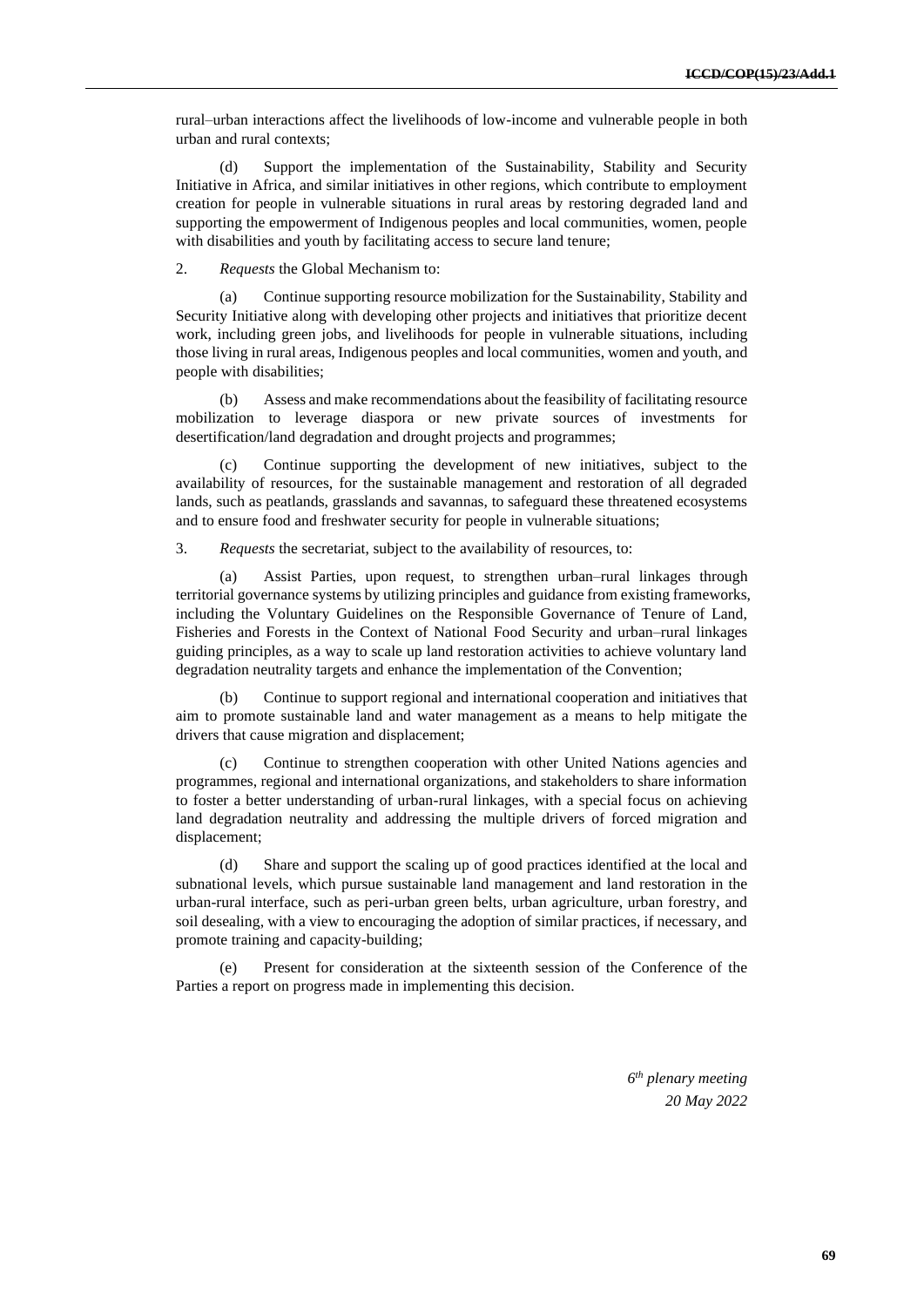## **Decision 23/COP.15**

### **Policy advocacy on drought**

#### *The Conference of the Parties,*

*Reaffirming* the objective of the Convention in article 2, which is to combat desertification and mitigate the effects of drought in countries experiencing serious drought and/or desertification, particularly in Africa,

*Recalling* that the 2018–2030 Strategic Framework of the United Nations Convention to Combat Desertification recognizes that drought, land degradation and desertification are challenges of a global dimension and contribute to and aggravate economic, social and environmental problems such as poverty, poor health, lack of food security, biodiversity loss, water scarcity, reduced resilience to climate change and forced migration,

*Noting* the United Nations Office for Disaster Risk Reduction Special Report on Drought 2021 and the Intergovernmental Panel on Climate Change Special Report on Climate Change and Land 2019, both of which assessed information on the change in the frequency and intensity of drought in some regions and the role of land-based interventions to mitigate and adapt to drought,

*Recognizing* that droughts are becoming more common, intense, severe and extended, with dire impacts on livelihoods, ecosystems and economies,

*Recalling* decision 7/COP. 13, decision 29/COP. 13 and decision 23/COP.14,

*Deeply concerned* about the combined, devastating impacts of drought and the COVID-19 pandemic, particularly in the most vulnerable communities,

*Noting with appreciation* the active involvement of the Food and Agriculture Organization of the United Nations, the United Nations Office for Disaster Risk Reduction, the World Meteorological Organization and numerous other partners in the measures to address drought under the United Nations Convention to Combat Desertification,

*Commending* the secretariat, the Global Mechanism and their partners on the results achieved in implementing the Drought Initiative,

*Welcoming with appreciation* the report by the Intergovernmental Working Group on Drought on effective policy and implementation measures for addressing drought under the United Nations Convention to Combat Desertification as contained in document ICCD/COP/15/20,

1. *Invites* Parties to increase their commitment to pursue effective policies and partnerships on drought, with relevant sectors and stakeholders, particularly Indigenous peoples and local communities, women, youth, civil society and the private sector, as appropriate, to enhance the implementation of a wider holistic and integrated approach for improved resilience of communities and ecosystems;

2. *Also invites* Parties, with the assistance of regional institutions, as relevant, in conjunction with relevant stakeholders, to support and increase the utilization of information from monitoring, early warning and action systems for decision-making at national, subnational and local levels to enhance the drought resilience of ecosystems, societies and economies;

3. *Further invites* the secretariat to support, upon request, the affected country Parties to enhance their capacity to assess the effectiveness of strategic actions addressing drought, subject to the availability of resources;

4. *Encourages* Parties, regional organizations and other stakeholders working on drought to share their knowledge of and experiences with relevant, innovative and transformative tools for inclusion in the Drought Toolbox, and *requests* the secretariat, subject to the availability of resources and in cooperation with partner organizations, to further update and enhance the functionality of the Drought Toolbox, as well as continue related capacity-building;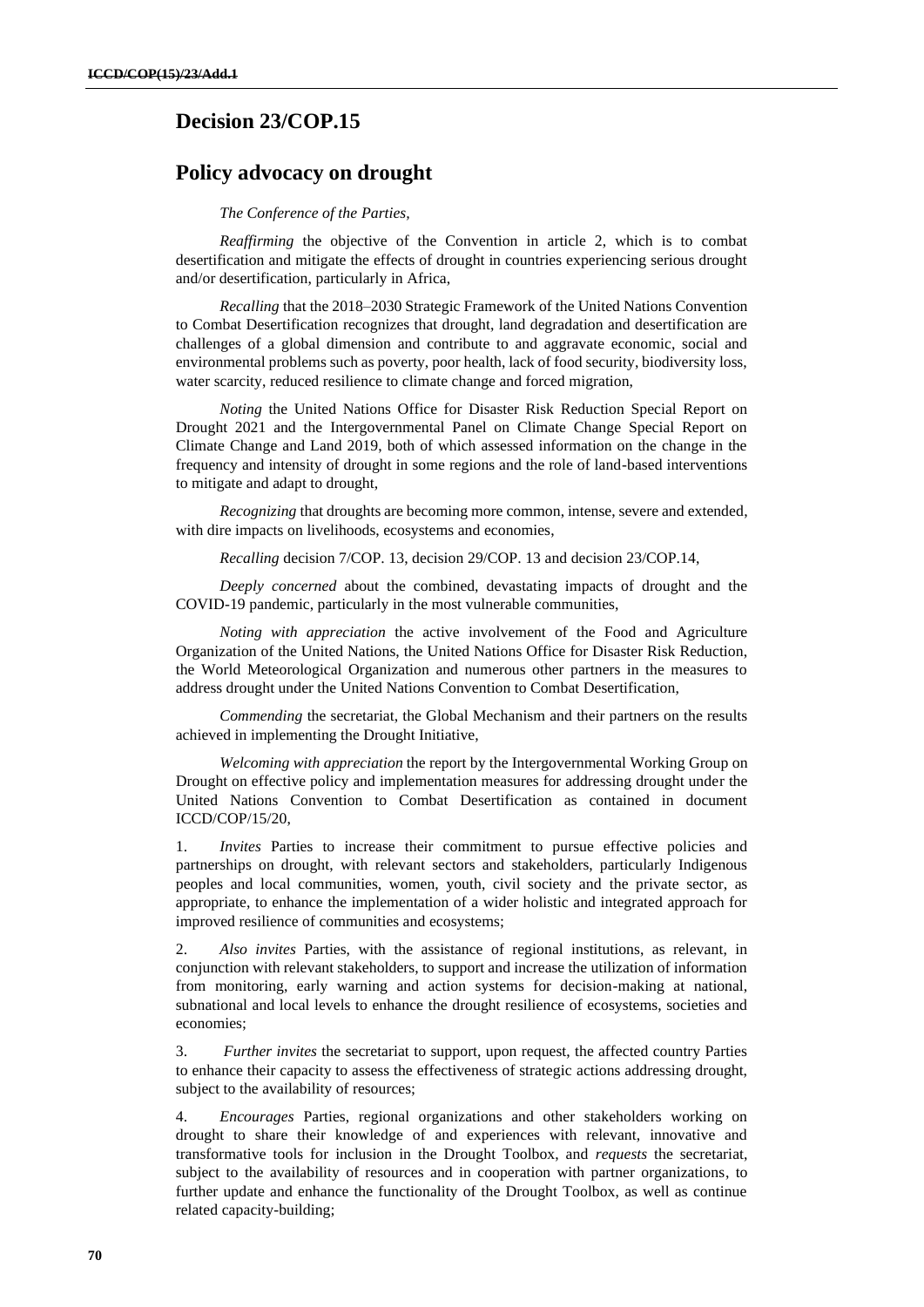5. *Invites* all Parties, multilateral and bilateral partners, and international financing mechanisms to scale up and facilitate effective financing for the implementation of drought risk reduction and resilience-building measures at all levels;

6. *Requests* the secretariat and the Global Mechanism, in collaboration with partners and regional institutions, to continue to assist Parties in preparing and implementing genderresponsive national drought plans or other policy instruments related to drought and promoting regional collaboration on drought policies and strategies as a cost-effective means to support national action;

7. *Also requests* the secretariat, subject to the availability of resources, in consultation with relevant partners and processes, to identify activities to foster high-level global awareness of, and commitment to, enhancing drought resilience, which could include the participation in or co-organization of a ten-year follow-up to the 2013 High Level Meeting on National Drought Policy;

8. *Further requests* the secretariat, subject to the availability of resources, to encourage, support and facilitate communities of learning and practice to pursue co-learning and collaboration for drought risk reduction and resilience capacity-building issues;

9. *Requests* the secretariat and the Global Mechanism, subject to the availability of resources, to continue to connect, strengthen, enhance as well as forge new strategic partnerships at all levels, across sectors and with different public, private and civil society organizations and other relevant stakeholders;

10. *Invites* the secretariat to continue consulting with its partners on the potential aims, specific areas and added value of enhancing current coordination and collaboration platforms, with a focus on clarifying the mandate of each partner in order to enhance global-level drought monitoring and assessment, and for increased reach and effectiveness in building capacities for drought risk reduction and resilience-building;

11. *Also invites* the secretariat, subject to the availability of resources, to continue exploring the requirements and potential modalities for strengthening and, as appropriate, the creation of new networks of institutions and experts for capacity-building and knowledge exchange on drought;

12. *Requests* the secretariat and the Global Mechanism, subject to the availability of resources, and building on the report requested in paragraph 5 of decision 23/COP.14, to provide additional technical knowledge and support for the development of national capacities and to examine and identify at global level the financing needs and opportunities for drought risk reduction and resilience-building activities in relation to those already existing, including partnerships with the private sector;

13. Building upon the work of the Intergovernmental Working Group on Drought conducted over the biennium 2020–2021, *decides* to establish a new Intergovernmental Working Group on Drought during the triennium 2022–2024, subject to the availability of resources, tasked with identifying and evaluating all options, including, inter alia, global policy instruments and regional policy frameworks, and linking, where relevant, to national plans, as appropriate, to effectively manage drought under the Convention, including supporting a shift from reactive to proactive drought management;

14. *Also decides* that the Intergovernmental Working Group on Drought will have the following terms of reference:

(a) Review and analyse all the reports which came out of the Intergovernmental Working Group on Drought, as well as other relevant documents and Conference of the Parties decisions related to drought;

(b) Identify and evaluate all options, including, inter alia, global policy instruments and regional policy frameworks, and linking, where relevant, to national plans, as appropriate, to effectively manage drought under the Convention, including supporting a shift from reactive to proactive drought management;

(c) Prepare justifications and outline possible elements, processes, institutional arrangements and mechanisms for establishment for each policy option;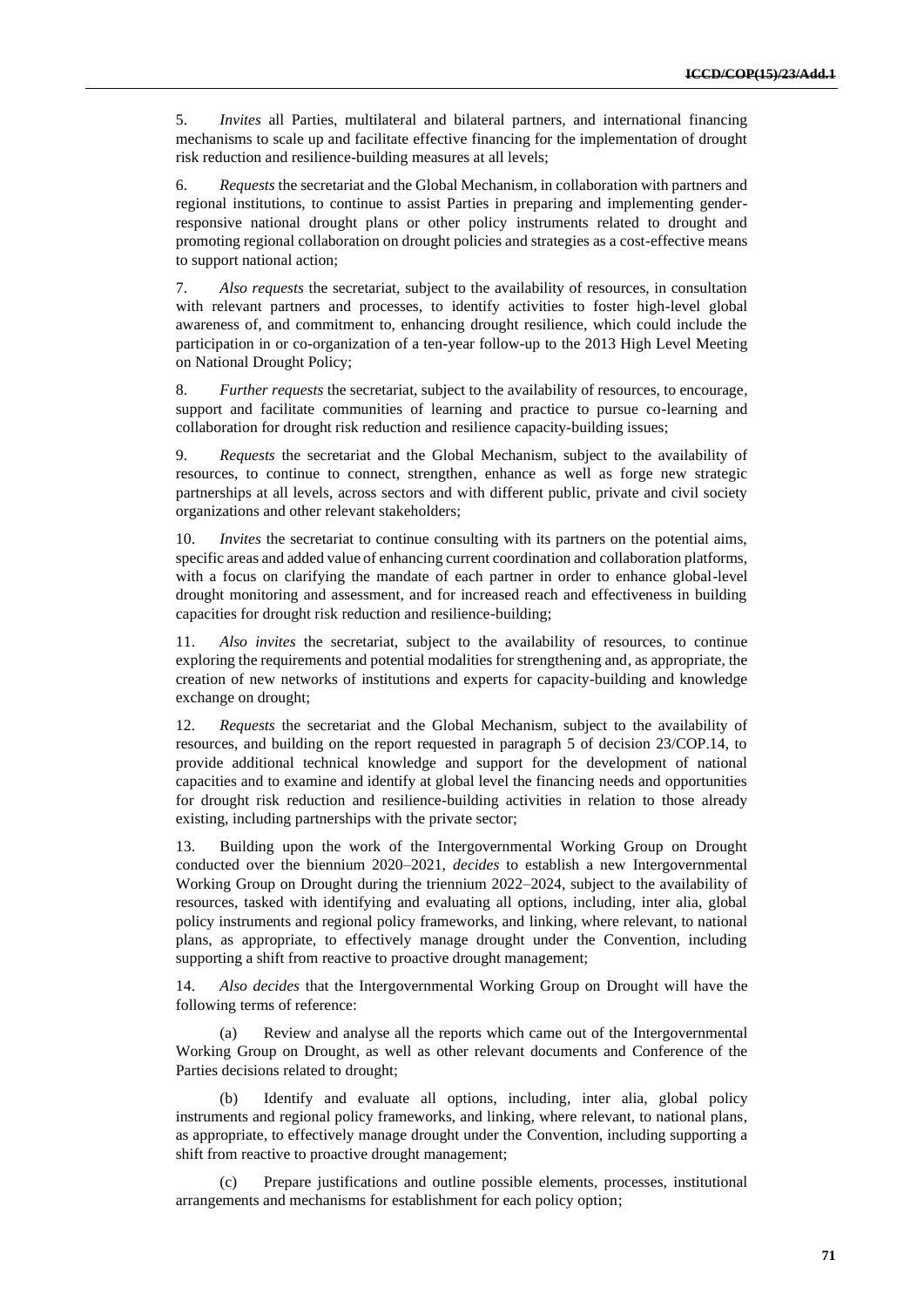15. *Further decides* that the Intergovernmental Working Group on Drought for the triennium 2022–2024 will be composed as follows:

- (a) Three representatives from the Regional Implementation Annex I;
- (b) Three representatives from the Regional Implementation Annex II;
- (c) Three representatives from the Regional Implementation Annex III;
- (d) Three representatives from the Regional Implementation Annex IV;
- (e) Three representatives from the Regional Implementation Annex V;
- (f) Three representatives from the European Union and its Member States;
- (g) Three representatives from JUSCANZ;
- (h) Two representatives from civil society organizations (as observers);
- (i) Two representatives from international organizations that work on drought;
- (j) Two independent experts;

16. *Requests* the secretariat to launch a call for membership to enable the Intergovernmental Working Group on Drought to commence its work no later than three months after the adoption of this decision and *urges* the regions to make nominations in a timely fashion to allow this schedule to be followed;

17. *Also requests* the secretariat to support and facilitate the effective functioning of the Intergovernmental Working Group on Drought, subject to the availability of resources;

18. *Decides* that the secretariat, in consultation with the Bureau of the Conference of the Parties, will nominate the representatives mentioned in subparagraphs 14 (h)–(j) above;

19. *Also decides* that the composition of the group will encourage gender balance and membership with specific policy knowledge and adequate experience;

20. *Encourages* the Intergovernmental Working Group on Drought to conduct its proceedings both through in-person meetings and virtual engagement, as necessary;

21. *Requests* the Intergovernmental Working Group on Drought to prepare a progress report for consultation with Parties at the twenty-first session of the Committee for the Review of the Implementation of the Convention;

22. *Also requests* that the Intergovernmental Working Group on Drought prepare a final report for consideration by the Conference of the Parties at its sixteenth session, including its findings.

23. *Further requests* the secretariat to report on the implementation of this decision at future sessions of the Conference of the Parties.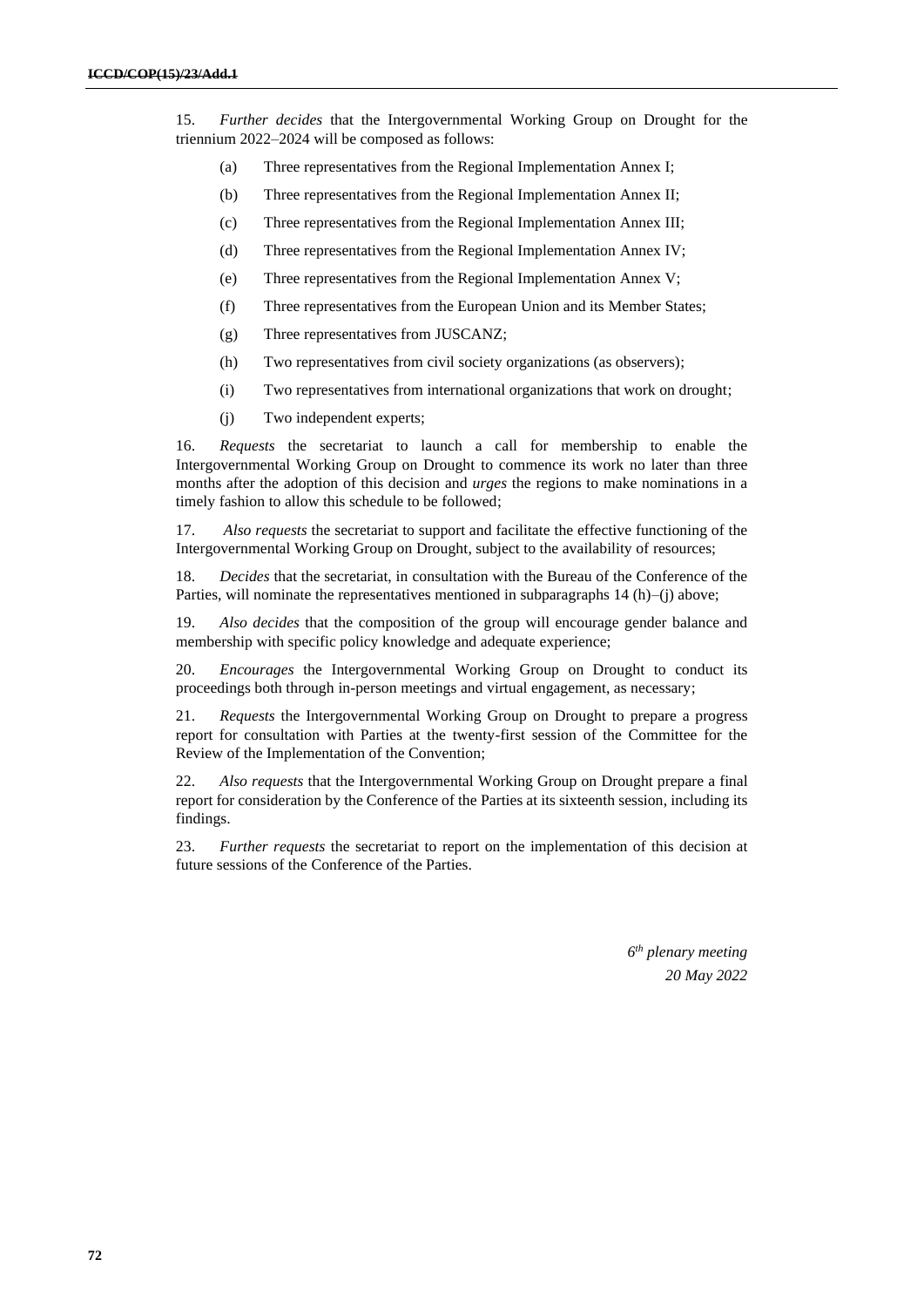### **Decision 24/COP.15**

#### **Follow-up on policy frameworks and thematic issues: Gender**

#### *The Conference of the Parties,*

*Recalling* decisions 7/COP.12, 9/COP.10, 9/COP.11, 30/COP.13 and 24/COP.14,

*Reaffirming* that gender equality and the empowerment of women and girls, particularly persons with disabilities and people that are poor or live in vulnerable situations, will make an important contribution to the effective implementation of the Convention, including the 2018−2030 Strategic Framework of the United Nations Convention to Combat Desertification, and to the achievement of the goals and targets contained in the 2030 Agenda for Sustainable Development, including Sustainable Development Goal target 15.3 on land degradation neutrality,

*Recognizing* that women play an essential role in collectively managing land more sustainably, reducing biodiversity loss and mitigating and adapting to the effects of drought,

*Reaffirming* that securing women's tenure rights and women's access to and rights to land and other natural resources will be critical for the achievement of key Sustainable Development Goals (in particular Sustainable Development Goals 11 (Sustainable cities and communities); 1 (No poverty); 5 (Gender equality); and 2 (Zero hunger)) and for the effective implementation of the Convention considering the Technical Guide on the Integration of the Voluntary Guidelines on the Responsible Governance of Tenure of Land, Fisheries and Forests in the Context of National Food Security into the Implementation of the United Nations Convention to Combat Desertification and Land Degradation Neutrality,

*Reiterating* our strong commitment to the effective implementation of the Gender Action Plan,

*Also reiterating* the importance for Parties to create an enabling environment, especially at the national level, to make the implementation of the Convention genderresponsive and transformative,

*Welcoming with appreciation* the work done by the secretariat and the Global Mechanism, particularly in support of the implementation of the Gender Action Plan, while also recognizing the need to strengthen partnerships with relevant organizations,

*Also welcoming with appreciation* the convening of the Gender Caucus, under the presidency of the First Lady of Côte d'Ivoire, and having considered the summary of its recommendations prepared by the secretariat,

*Having considered* document ICCD/COP(15)17 and the conclusions contained therein,

1. *Approves* the proposed road map to guide and accelerate the implementation of the Gender Action Plan through gender-responsive and transformative approaches;

2. *Encourages* Parties, in the implementation of the Gender Action Plan, to pay special attention to intersectionality (including but not limited to age, disability, race, ethnicity, religion, sexual orientation, nationality) when planning, designing and implementing policy and programming related to desertification/land degradation and drought;

3. *Also encourages* Parties to submit, on a voluntary basis, reports on the implementation of key national-level activities contained in the road map and *requests* the secretariat to compile such information on a regular basis;

4. *Welcomes* the Terms of Reference of the Gender Caucus presented during its proceedings;

5. *Strongly encourages* Parties to increase the representation of women in their delegations attending the Conference of Parties and *invites* Parties to facilitate the meaningful participation of women, women's organizations and people in vulnerable situations in United Nations Convention to Combat Desertification processes at all levels of decision-making;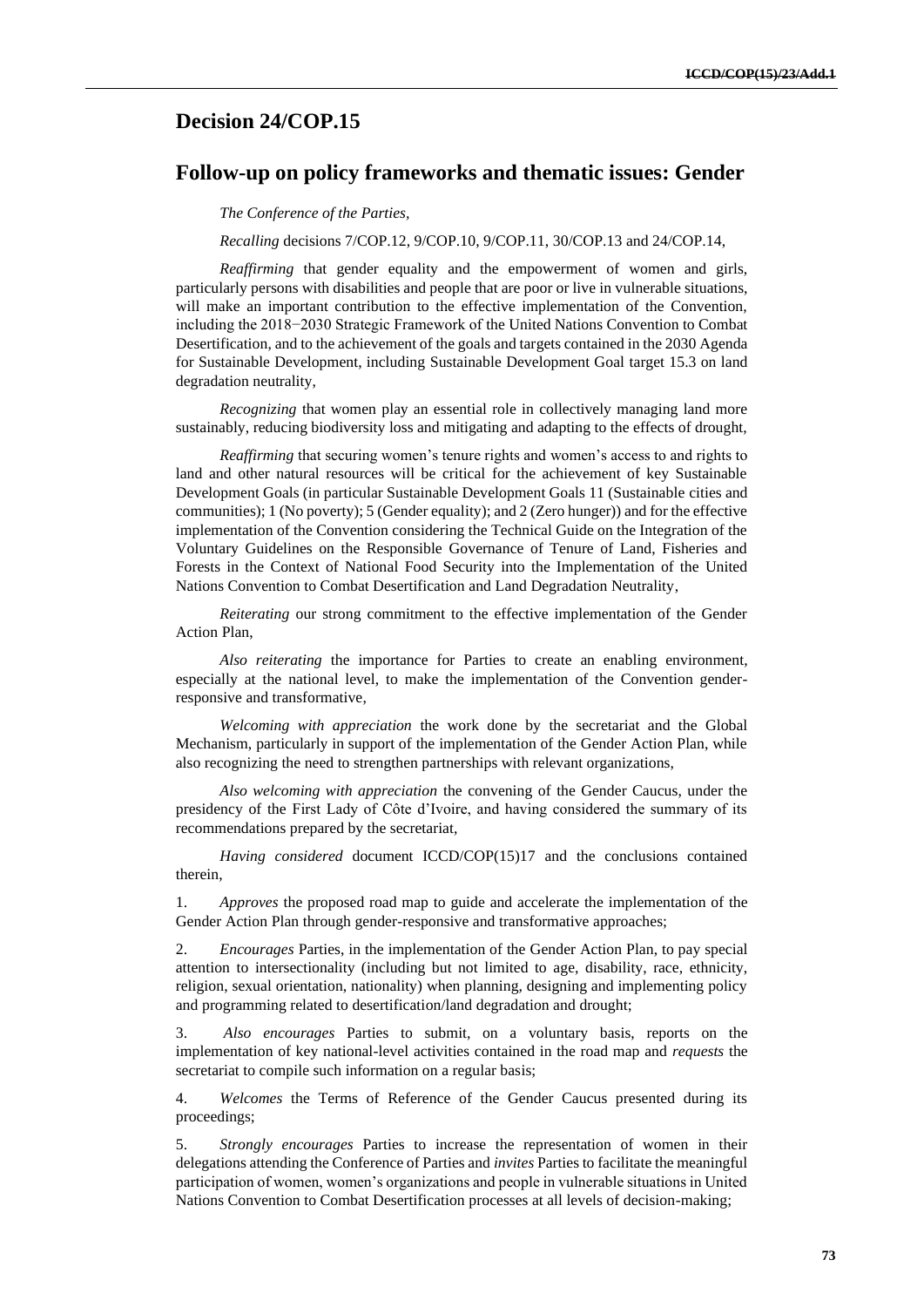6. *Requests*the secretariat, in collaboration with constituted bodies under the Convention, to monitor the level of gender parity across the Convention and report its findings to sessions of the Committee for the Review of the Implementation of the Convention and the Conference of the Parties;

7. *Also requests* the secretariat to consult with women's organizations and organizations that provide funding for women's participation in global treaty processes with a view to extending these funds to also cover official United Nations Convention to Combat Desertification meetings;

8. *Further requests* the secretariat to facilitate, on an annual basis, the convening of the Gender Caucus in conjunction with sessions of the Committee for the Review of the Implementation of the Convention and/or the Conference of the Parties, as well as on an ad hoc basis, with a view to guiding and supporting Parties to enhance the implementation of the Gender Action Plan and its road map;

9. *Requests* the secretariat to continue collaborating and coordinating with relevant international organizations, including the other Rio conventions, the United Nations Entity for Gender Equality and the Empowerment of Women, and other United Nations entities, to support the implementation of the Gender Action Plan and its road map, especially in the areas of policy, advocacy and research;

10. *Invites* the secretariat and technical and financial partners to support Parties, upon request, in designing and implementing the Gender Action Plan at the national level to facilitate its appropriation by stakeholders, subject to the availability of financial resources;

11. *Encourages* the secretariat, subject to the availability of funds, to continue collaboration with the World Overview of Conservation Approaches and Technologies to enhance the implementation of the Gender Action Plan and its road map, including to generate gender-disaggregated data, to inform gender-responsive policy design for achieving land degradation neutrality;

12. *Requests* the secretariat to synthesize and analyse information on gender matters included in national reports submitted by Parties as part of the reporting process for consideration at the twenty-first session of the Committee for the Review of the Implementation of the Convention;

13. *Also requests* the secretariat to report on the progress made in implementing this decision to the Conference of the Parties at its sixteenth session.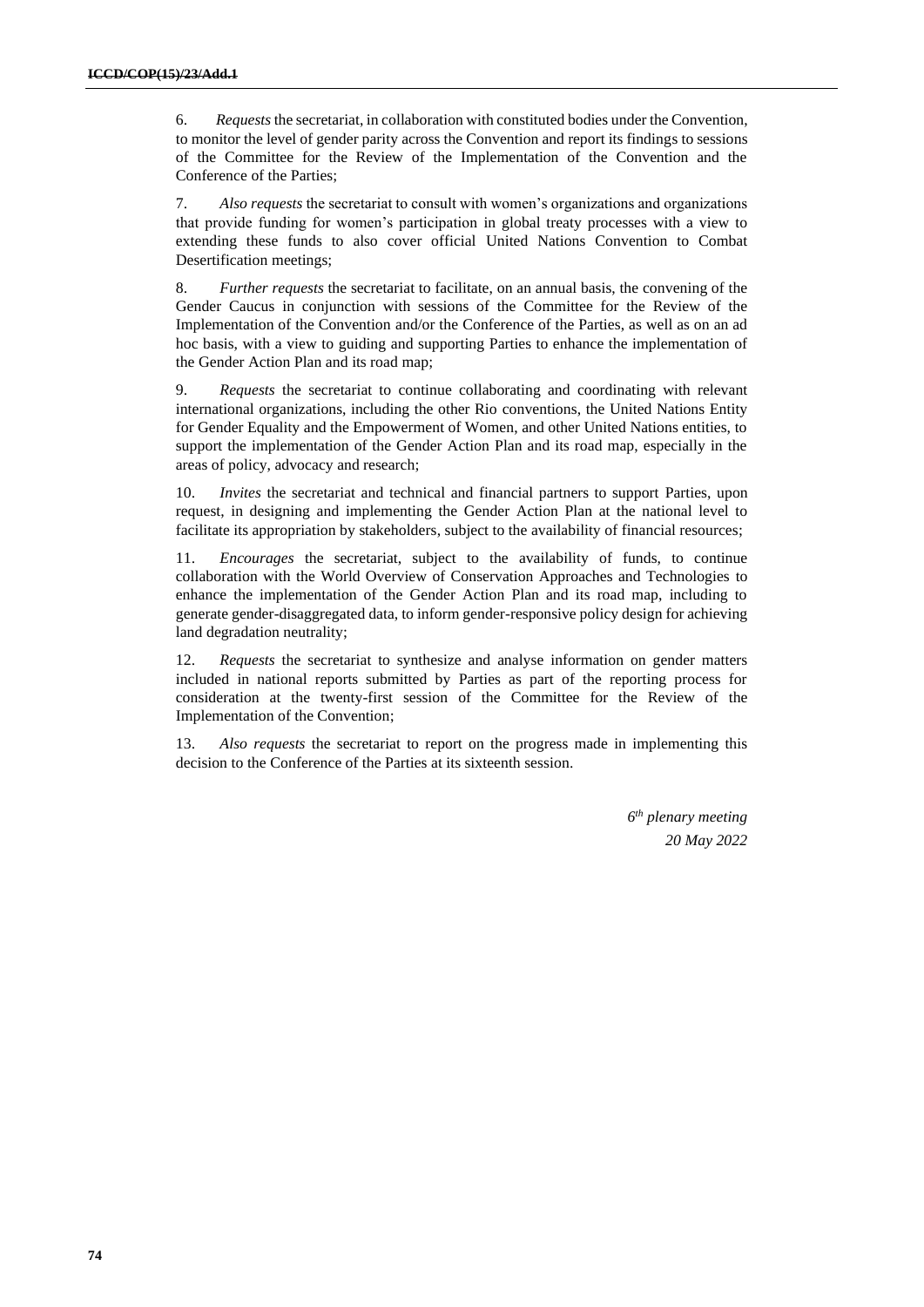## **Decision 25/COP.15**

## **Abidjan Declaration on Gender and Report from the Gender Caucus**

*The Conference of the Parties,*

1. *Takes note of* the Abidjan Declaration on Achieving Gender Equality for Successful Land Restoration,

2. *Also takes note* of the report from the Gender Caucus and its recommendations for the fifteenth session of the Conference of the Parties,

3. *Decides* to include the Abidjan Declaration on Achieving Gender Equality for Successful Land Restoration as an annex to the final report of the Conference of the Parties on its fifteenth session Part I: proceedings,

4. *Also decides* to include the report from the Gender Caucus as an annex to the final report of the Conference of the Parties on its fifteenth session Part I: proceedings.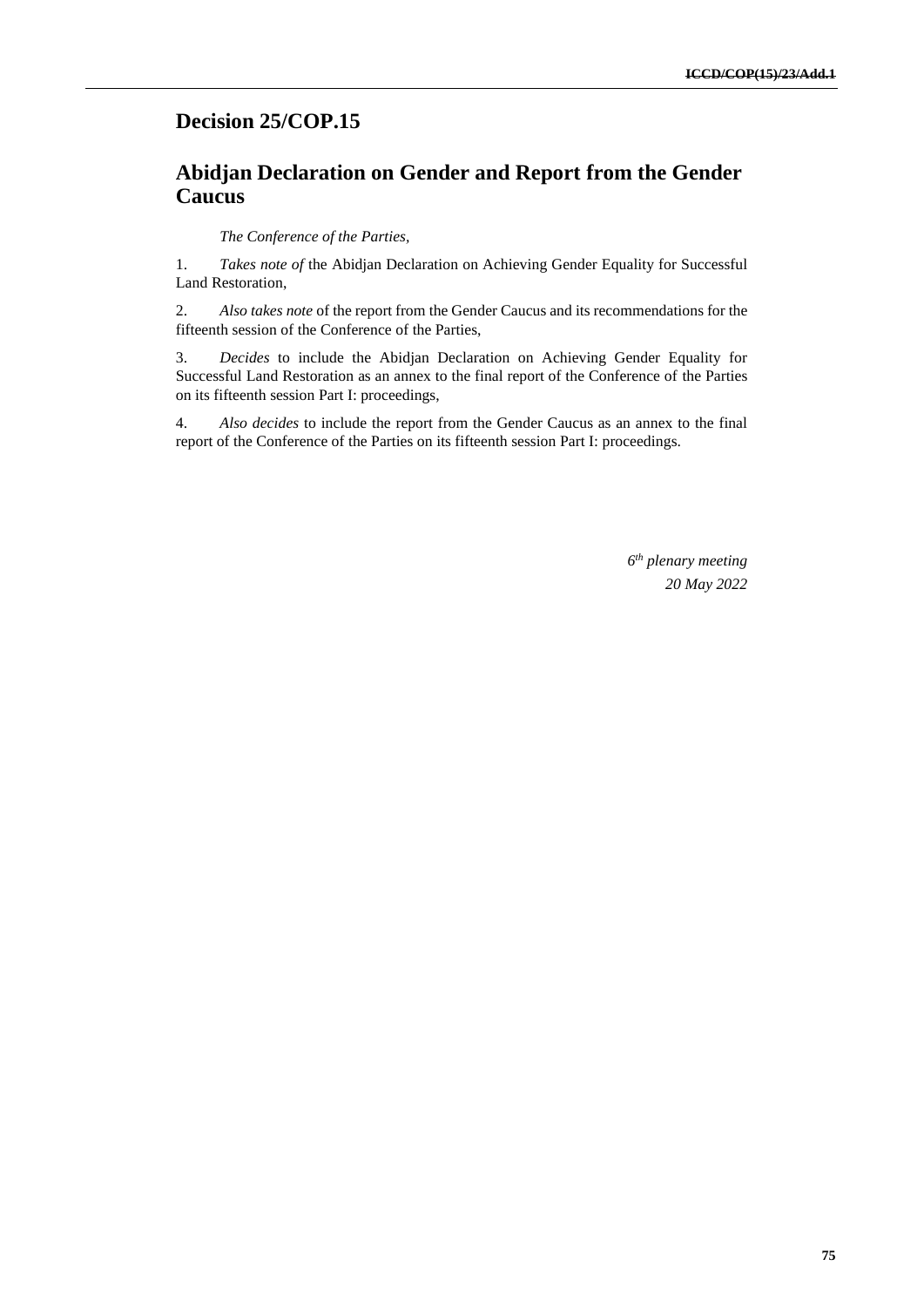### **Decision 26/COP.15**

### **Follow-up on policy frameworks and thematic issues: Sand and dust storms**

*The Conference of the Parties,*

*Recalling* decisions 25/COP.14, 22/COP.14 and 31/COP.13,

*Also recalling* the Sendai Framework for Disaster Risk Reduction 2015–2030, United Nations Environment Assembly resolution 2/21 and 4/10, and United Nations General Assembly resolutions 70/195, 71/219, 72/225, 73/237, 74/226, 75/222 and 76/211,

*Reiterating* that the global frequency, intensity and duration of sand and dust storms have increased in the last decade and that sand and dust storms have natural and human causes that can be exacerbated by desertification/land degradation and drought, biodiversity loss and climate change,

*Urging* a proactive approach to enhance cooperation and coordination at global, regional and subregional levels to address the causes and impacts of sand and dust storms while promoting and supporting initiatives to streamline comprehensive sand and dust storms preparedness that reduces the risks and boosts the resilience of affected and vulnerable communities and ecosystems,

*Acknowledging* with appreciation the progress made so far under the United Nations Convention to Combat Desertification to address sand and dust storms in terms of resilience, preparedness, early warning and capacity-building,

1. *Welcomes* the Sand and Dust Storms Compendium: Information and Guidance on Assessing and Addressing the Risks and the Sand and Dust Storms Toolbox, and *invites* Parties to make use of the Compendium and the Toolbox to strengthen their preparedness for sand and dust storms;

2. *Requests* Parties affected by sand and dust storms to enhance the integration and coherence of sand and dust storms impact mitigation measures, including those addressing anthropogenic sources, in related policy areas at national and subnational levels with a view to advancing integrated land-use planning and landscape management;

3. *Also requests* Parties to strengthen multi-stakeholder platforms and regional initiatives that contribute to addressing sand and dust storms linked to desertification/land degradation and drought, taking note of the regional and subregional nature of their impacts, while paying particular attention to involving Indigenous peoples and local communities, women, youth and other people in vulnerable situations;

4. *Invites* the secretariat, within its scope and mandate and subject to financial resources, and financial partners to provide, upon request, support to Parties to design and implement national plans and policies in order to cope with sand and dust storms linked to desertification/land degradation and drought;

5. *Requests* the secretariat and the Global Mechanism, within the scope and mandate of the Convention, subject to the availability of resources, and in collaboration with partners, to:

Develop a voluntary policy guideline, in consultation with countries affected by sand and dust storms, to assist in the integration of sand and dust storms management into key policy areas;

Continue developing the Sand and Dust Storms Toolbox, including the global Sand and Dust Storms Source Base-map and other geographic information system platforms, data and tools, as feasible, and supporting the capacity of country Parties to use them, in particular to improve knowledge of effects related to desertification/land degradation and drought;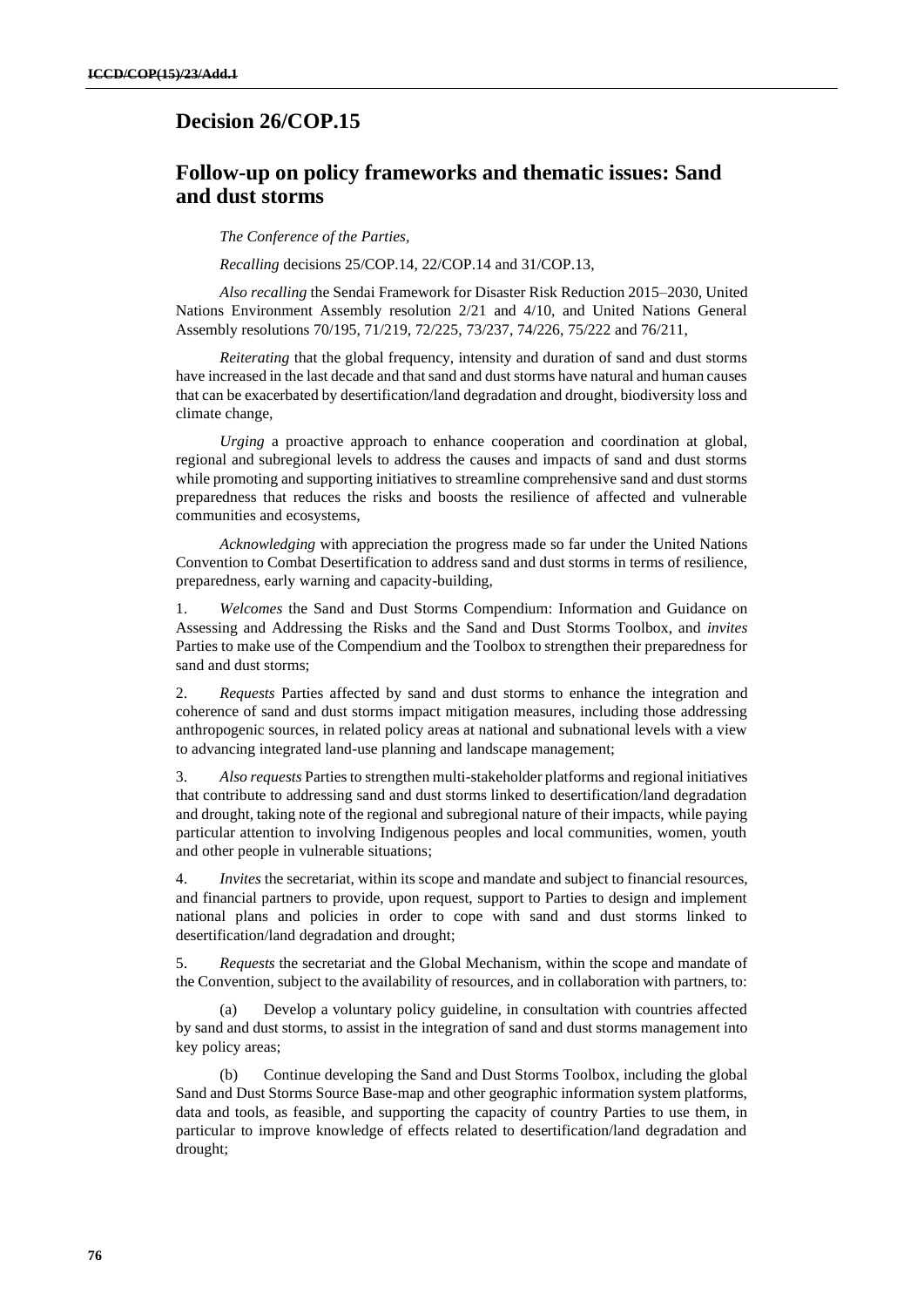(c) Compile an inventory of existing sand and dust storms-related tools and technologies beyond the Sand and Dust Storms Toolbox and make this information available to Parties;

(d) Facilitate, as appropriate, the organization of a science–policy dialogue on sand and dust storms as a contribution to developing further guidance and policies to address sand and dust storms;

(e) Participate actively in the United Nations Coalition on Combating Sand and Dust Storms and enhance cooperation and collaboration with United Nations agencies, organizations and treaties to address sand and dust storms source mitigation, including in the work of the United Nations Coalition on Combating Sand and Dust Storms on developing a global implementation initiative on sand and dust storms to address anthropogenic sand and dust storms sources and data/information gaps;

6. *Also requests* the Global Mechanism, within its scope and mandate, to support the development of transformative projects and programmes and financing options related to anthropogenic sand and dust storms source mitigation;

7. *Invites* the United Nations Coalition on Combating Sand and Dust Storms as well as its members and other relevant United Nations entities, within their mandates and resources, to continue their collaboration to assist affected Parties in developing and implementing national and regional policies on sand and dust storms including early warning, risk assessment and anthropogenic source mitigation;

8. *Also invites* technical and financial institutions and other stakeholders in a position to do so to provide support for countries to achieve their voluntary land degradation neutrality targets related to combating sand and dust storms linked to desertification/land degradation and drought;

9. *Requests* the secretariat to:

(a) Present a report on the implementation efforts relevant to this decision at the twenty-first session of the Committee for the Review of the Implementation of the Convention;

(b) Present a report on policy issues relevant to this decision to the Conference of the Parties at its sixteenth session.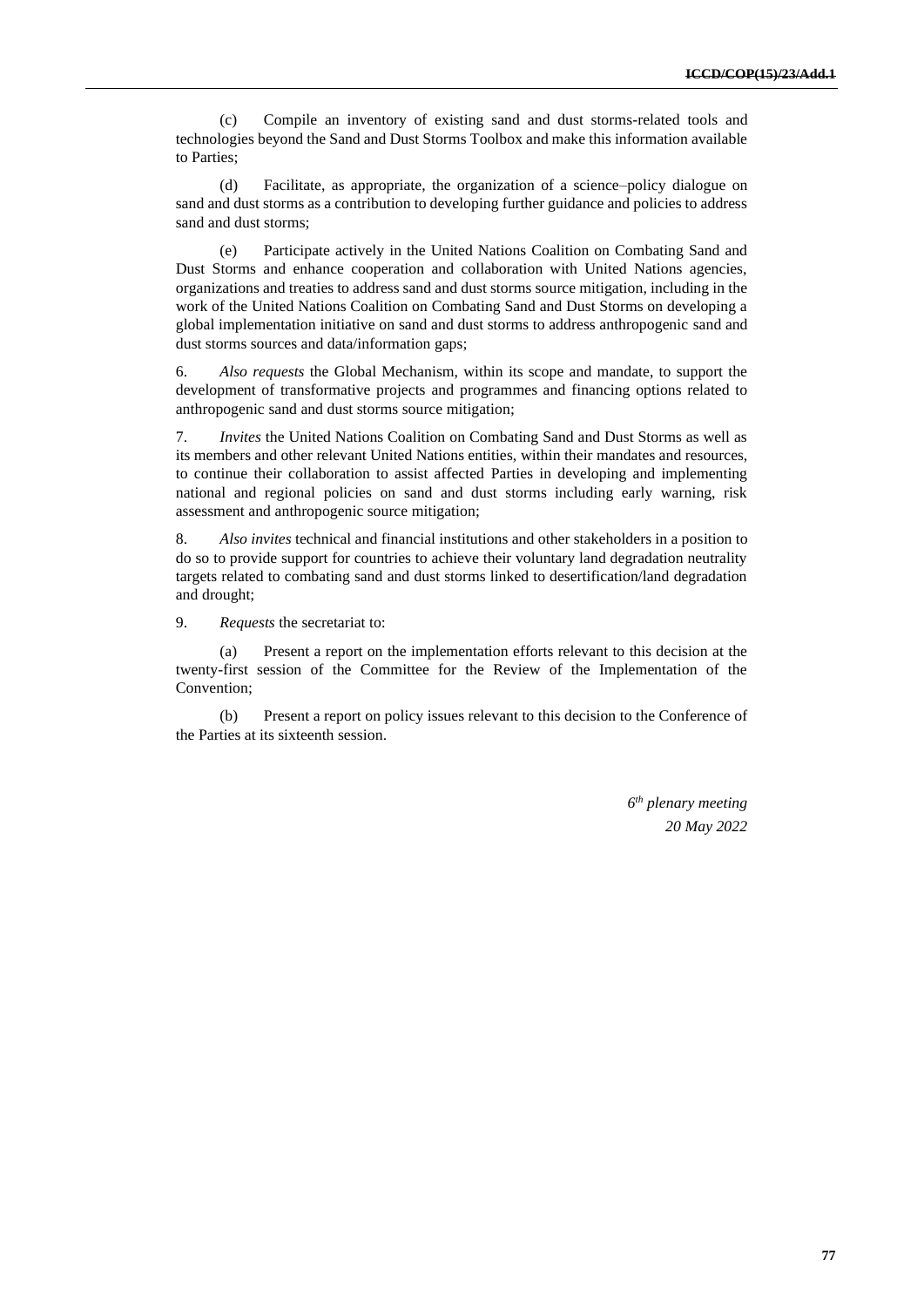### **Decision 27/COP.15**

### **Follow-up on policy frameworks and thematic issues: Land tenure**

*The Conference of the Parties,* 

*Recalling* decision 16/COP.14 and decision 26/COP.14,

*Acknowledging* that decision 26/COP.14 on land tenure is a landmark decision for the Convention,

*Recognizing* United Nations General Assembly resolution 76/206, which recalls the invitation to Parties to the Convention to legally recognize rights to equal use and ownership of land for women and the enhancement of women's equal access to land and land tenure security, taking into account national context,

*Commemorating* the tenth anniversary of the Voluntary Guidelines on the Responsible Governance of Tenure of Land, Fisheries and Forests in the Context of National Food Security, endorsed by the Committee on World Food Security,

*Taking note* of the technical guide on the integration of the Voluntary Guidelines on the Responsible Governance of Tenure of Land, Fisheries and Forests in the Context of National Food Security into the implementation of the United Nations Convention to Combat Desertification and land degradation neutrality;

*Acknowledging* that further work needs to be carried out, whether within policy or programming efforts, to integrate land tenure into the implementation of the Convention, such as land degradation neutrality target-setting efforts and land degradation neutrality transformative projects and programmes,

*Recalling* that the Gender Action Plan outlines the strengthening of women's land rights and access to resources as a priority for action*,*

*Noting* the work of the Science-Policy Interface on the interlinkages between land tenure, land degradation neutrality and integrated land-use planning, particularly its report titled "The Contribution of Integrated Land Use Planning and Integrated Landscape Management to Implementing Land Degradation Neutrality: Entry Points and Support Tools",

*Having considered* document ICCD/COP(15)19 and the conclusions contained therein,

1. *Encourages* Parties to continue integrating land tenure, in line with the Voluntary Guidelines on the Responsible Governance of Tenure of Land, Fisheries and Forests in the Context of National Food Security principles and the recommendations outlined in decision 26/COP.14, in the implementation of activities to combat desertification/land degradation and drought and achieve land degradation neutrality;

2. *Also encourages* Parties to refer to the technical guide on the integration of the Voluntary Guidelines on the Responsible Governance of Tenure of Land, Fisheries and Forests in the Context of National Food Security into the implementation of the United Nations Convention to Combat Desertification and land degradation neutrality and undertake appropriate measures outlined in the pathways therein to address legitimate land tenure rights in the context of national plans, legal frameworks, strategies and action programmes to enhance the implementation of the Convention;

3. *Invites* Parties to review their plans and activities to combat desertification/land degradation and drought and to proactively collect data on legitimate land tenure rights in priority areas of voluntary land degradation neutrality plans;

4. *Encourages* Parties to host inclusive and participatory national level dialogues on the implementation of decision 26/COP.14, building on all forms of available knowledge, including data generated by people in vulnerable and marginalized situations, including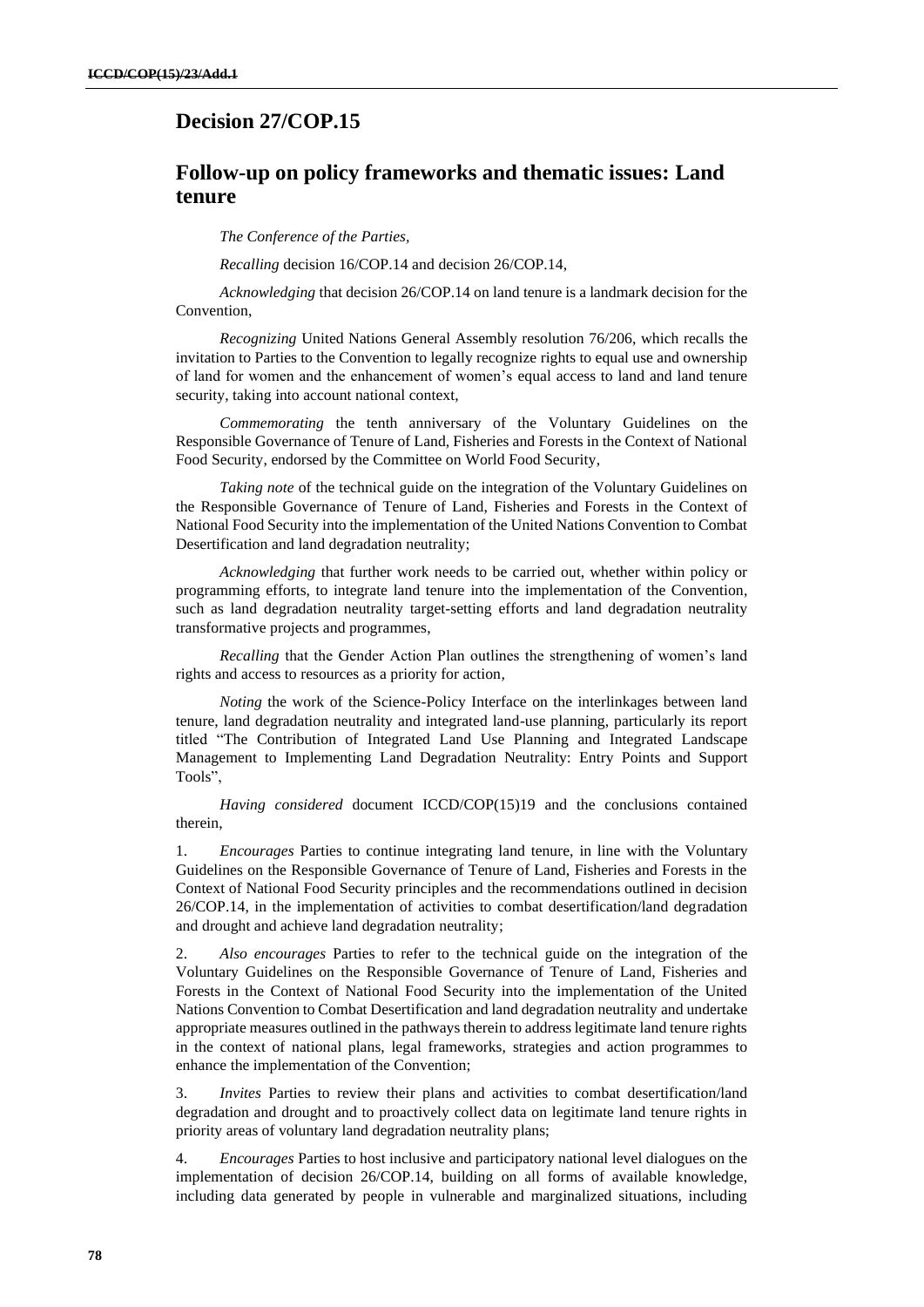Indigenous peoples and local communities, those living in rural areas, women, youth, and persons with disabilities;

5. *Also encourages* Parties to partner with civil society organizations and all relevant actors to strengthen their engagement with vulnerable populations, including Indigenous peoples and local communities, those living in rural areas, women, youth, and persons with disabilities, to support the implementation of decision 26/COP.14;

6. *Invites* Parties, civil society organizations and other United Nations Convention to Combat Desertification stakeholders, where appropriate, to raise awareness on the importance of responsible land governance for combating desertification/land degradation and drought, building on the awareness-raising options paper titled "Land rights matter for people and the planet";

7. *Also invites* developed country Parties, other Parties in a position to do so, relevant United Nations entities, international financial organizations, and private sector institutions to consider providing financial and technical support to design and implement land administration systems to improve the responsible governance of tenure in accordance with the Voluntary Guidelines on the Responsible Governance of Tenure of Land, Fisheries and Forests in the Context of National Food Security principles;

8. *Further invites* Parties to explore ways to integrate land tenure information into their capacity development efforts and data analytic tools for evidence-based decision-making to support land degradation neutrality implementation through integrated land-use planning, informed as appropriate by the Group on Earth Observations Land Degradation Neutrality Initiative, the Food and Agriculture Organization of the United Nations, the Committee on World Food Security and other relevant stakeholders;

9. *Invites* the secretariat, within its scope and mandate and subject to financial resources, and financial partners to provide, upon request, support to Parties in order to implement a land tenure strategy and action plan;

10. *Requests* the secretariat and the Global Mechanism, subject to available resources, to continue their efforts to integrate land tenure into the implementation of the Convention and land degradation neutrality initiatives, and specifically to:

(a) Further develop specific guidance and exchange lessons learned, through national consultations in selected countries across regions, to assist Parties on the ways and means to integrate land tenure into land degradation neutrality, such as targets, plans, projects and programmes on desertification/land degradation and drought;

(b) Identify financing opportunities to strengthen land governance and build a business case for responsible and sustainable public and private investments in land tenure within the context of activities to combat desertification/land degradation and drought, in collaboration with relevant partners and financing institutions, in line with the Voluntary Guidelines on the Responsible Governance of Tenure of Land, Fisheries and Forests in the Context of National Food Security and social and environmental safeguards, and particularly taking into consideration the perspectives of Indigenous peoples and local communities, women and youth, and communicate these financing opportunities to Parties;

(c) Implement awareness-raising actions on responsible land governance for combating desertification/land degradation and drought, and engage with Parties, civil society organizations, other United Nations organizations and other key partners, where appropriate, to have the widest reach among all stakeholders from global to local level, and particularly among people in vulnerable situations, including Indigenous peoples and local communities, those living in rural areas, women, youth, and persons with disabilities;

(d) Continue exploring existing global indicators and data sets relevant to land governance and, when appropriate, engage with relevant partners and institutions to pilot options to integrate potential indicators in future United Nations Convention to Combat Desertification reporting processes, with a view to avoiding duplication of reporting efforts and ensuring the widest reach among different national contexts;

11. *Also requests* the secretariat to: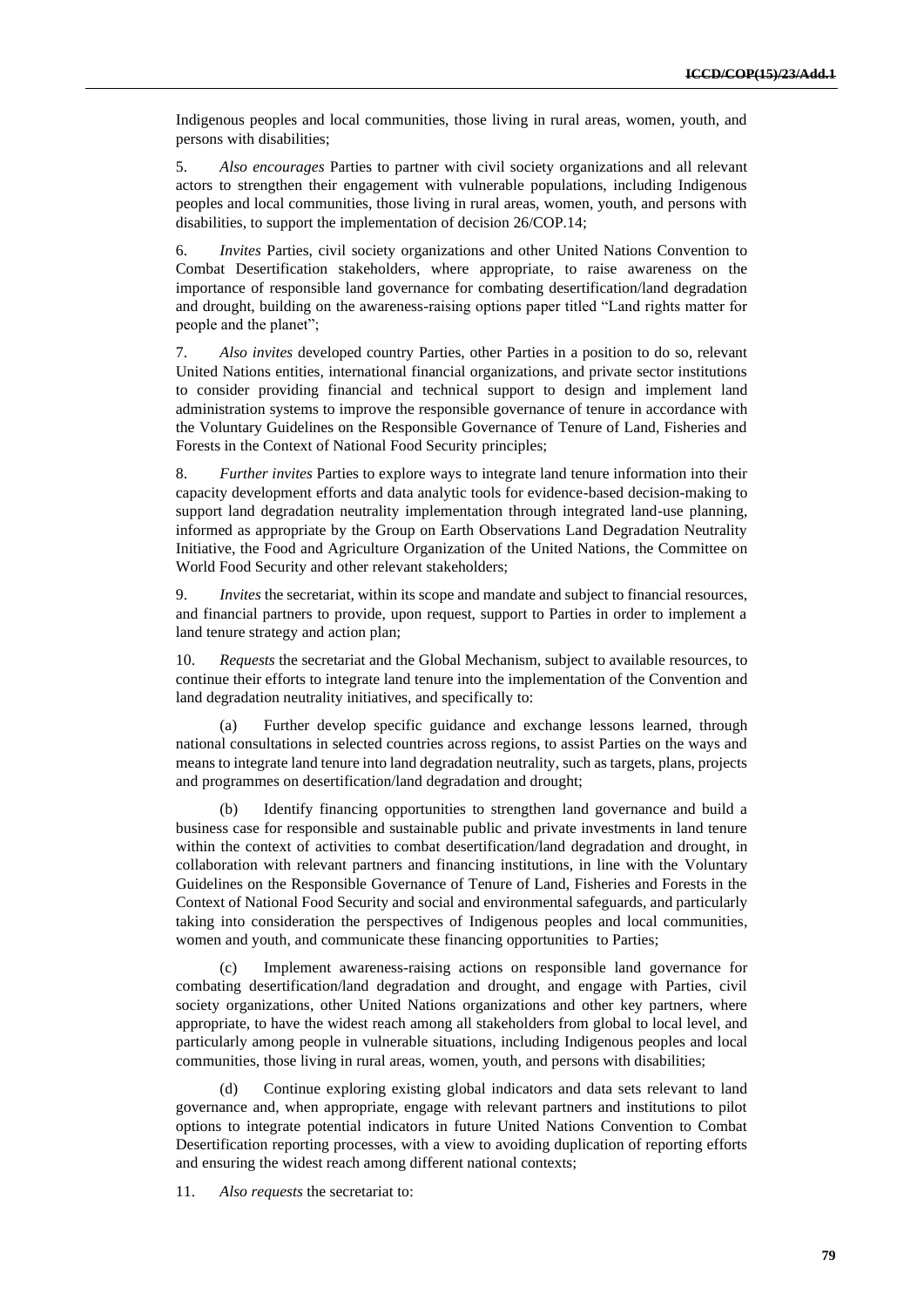(a) Present a report on the implementation efforts relevant to this decision at the 21st session of the Committee for the Review of the Implementation of the Convention;

(b) Present a report on policy issues relevant to this decision to the Conference of the Parties at its sixteenth session.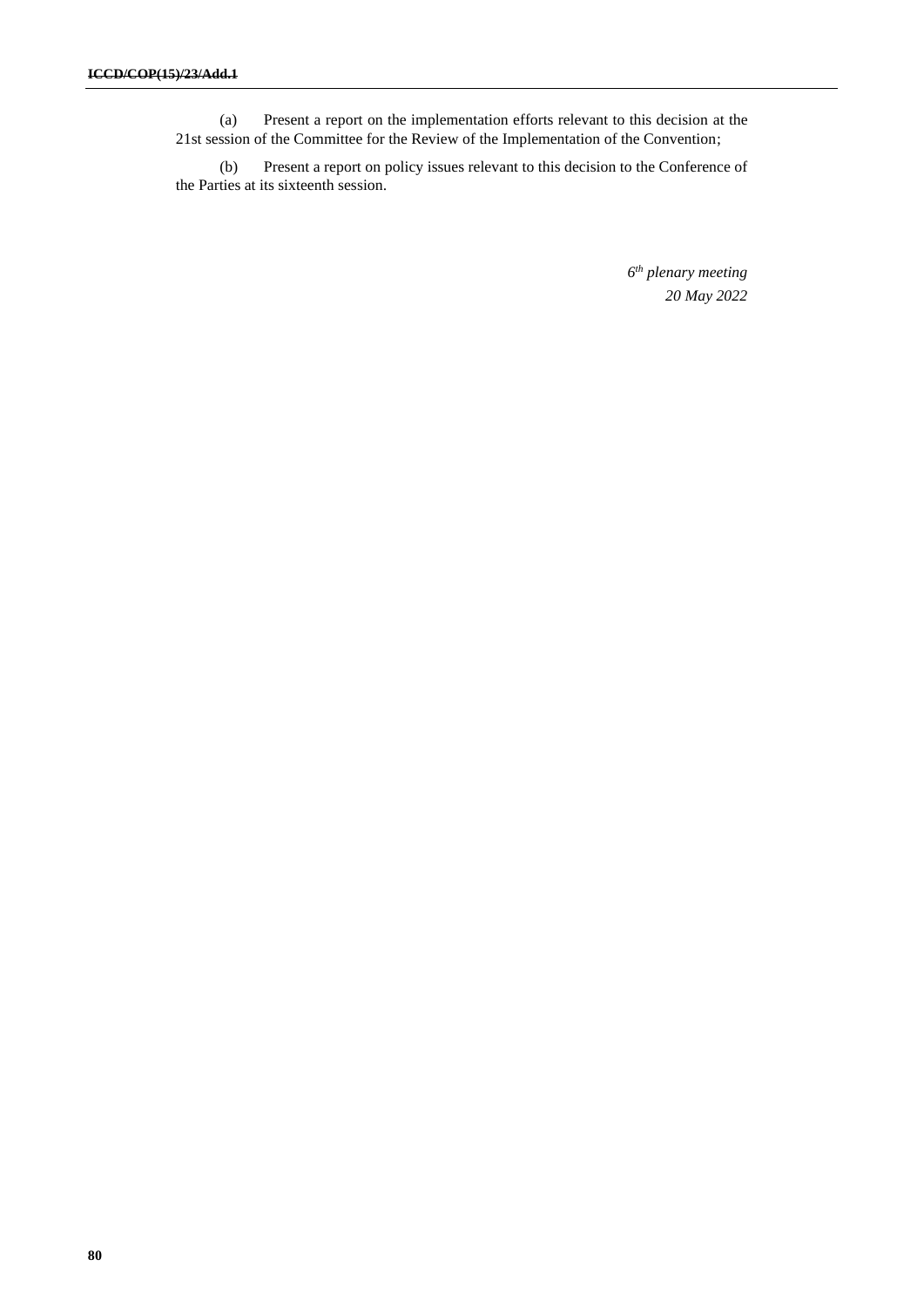# **Decision 28/COP.15**

# **High-level opening ceremony**

*The Conference of the Parties,* 

*Welcomes* the organization of interactive dialogues and parallel ministerial/high-level round tables on 10 May;

- 1. *Takes note* of the Chairpersons' summaries with appreciation and gratitude;
- 2. *Decides* to include the Chairpersons' summaries as an annex to the report of the Conference of the Parties on its fifteenth session.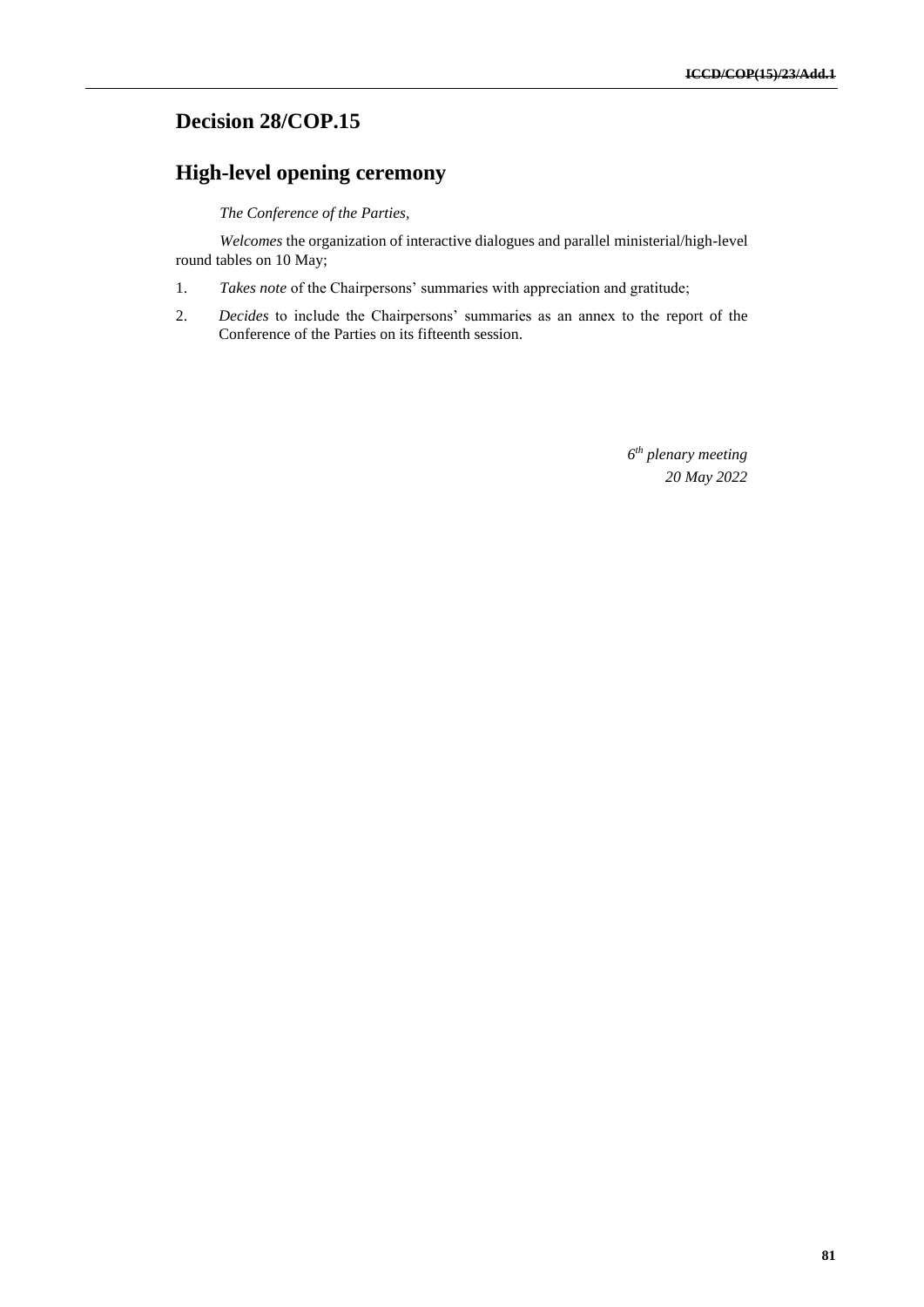# **Decision 29/COP.15**

# **Land, Life and Legacy Declaration**

*The Conference of the Parties,* 

1. *Welcomes* the "Land, Life and Legacy Declaration" with appreciation;

2. *Decides* to include the "Land, Life and Legacy Declaration" as an annex to this decision.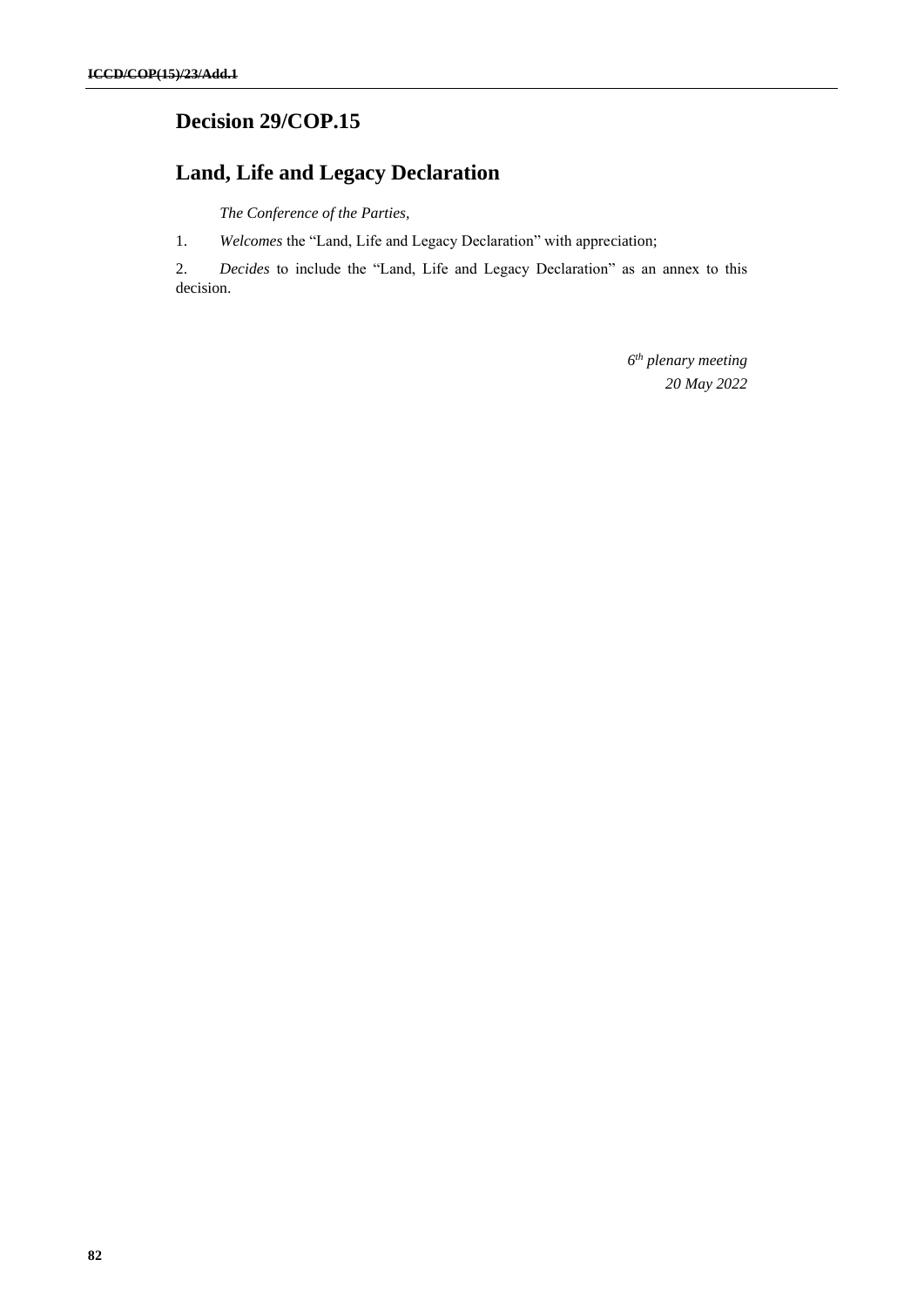#### **Annex**

#### **Land, Life and Legacy Declaration**

*We, the Ministers and Representatives gathered for the high-level segment at the fifteenth session of the Conference of the Parties of the United Nations Convention to Combat Desertification, held from 9–10 May 2022 in Abidjan, at the invitation of the Government of Côte d'Ivoire,*

*Expressing* our sincere appreciation to the Government of Côte d'Ivoire for its hospitality and to the United Nations Convention to Combat Desertification secretariat for the organization of the session,

*Acknowledging* that land and soil are the foundation of livelihoods, human health and prosperity, and that they are often the most important assets held by countries and communities,

*Reconfirming* that desertification/land degradation and drought are major environmental, social, and economic challenges to global development and welfare, primarily impacting individuals and communities in situations of vulnerability,

*Deeply concerned* about the increased frequency and duration of droughts, floods, wildfires, and sand and dust storms that are exacerbated by land degradation, climate change, and biodiversity loss, and that have dire consequences for human health and environmental sustainability,  $910$ 

*Welcoming* the 27th session of the Conference of the Parties of the United Nations Framework Convention on Climate Change, to be hosted by the Arab Republic of Egypt in November 2022, and the 15<sup>th</sup> session of the Conference of the Parties of the Convention on Biological Diversity, to be hosted by the Peoples' Republic of China, and *requesting* all Parties to the United Nations Framework Convention on Climate Change and the Convention on Biological Diversity to consider the outcomes of the fifteenth session of the Conference of the Parties to the United Nations Convention to Combat Desertification,

*Noting* the high-level dialogue on desertification/land degradation and drought hosted by the President of the 75<sup>th</sup> session of the General Assembly in New York on 15 June 2021, and *also noting with appreciation* that the United Nations General Assembly has declared the year 2026 as the International Year of Rangelands and Pastoralists,

*Taking note of* the Glasgow Climate Pact and the Glasgow Leaders' Declaration on Forests and Land Use, and *recognizing* that sustainable land management approaches and technologies are also central to tackling the climate crisis,

*Noting* the outcomes of the United Nations Food Systems Summit and the momentum of the United Nations Decade on Ecosystem Restoration and *also noting* the Group of 20 Global Initiative on Reducing Land Degradation and Enhancing Conservation of Terrestrial Habitats to prevent, halt, and reverse land degradation by achieving, on a voluntary basis, a 50 per cent reduction of degraded land by  $2040$ ,<sup>11</sup>

*Welcoming* the eighth replenishment of the Global Environment Facility,

*Taking note with appreciation of* the Abidjan Call from the Heads of State Summit and the Abidjan Declaration on Achieving Gender Equality for Successful Land Restoration, held on 9 May 2022,

1. *Invite* Parties to pursue a systemic approach to land conservation and restoration as well as to the sustainable land management of all types of degraded ecosystems, recognizing that a significant portion of all land is degraded,<sup>12</sup> and thus *encourage* Parties to avoid,

<sup>9</sup> [<https://www.ipcc.ch/srccl/>](https://www.ipcc.ch/srccl/).

<sup>10</sup> [<https://www.ipcc.ch/assessment-report/ar6/>](https://www.ipcc.ch/assessment-report/ar6/).

<sup>11</sup> [<https://www.unccd.int/sites/default/files/inline](https://www.unccd.int/sites/default/files/inline-files/G20_Riyadh_Summit_Leaders_Declaration_EN_0.pdf)[files/G20\\_Riyadh\\_Summit\\_Leaders\\_Declaration\\_EN\\_0.pdf>](https://www.unccd.int/sites/default/files/inline-files/G20_Riyadh_Summit_Leaders_Declaration_EN_0.pdf).

<sup>12</sup> [<https://www.fao.org/land-water/solaw2021/en/>](https://www.fao.org/land-water/solaw2021/en/).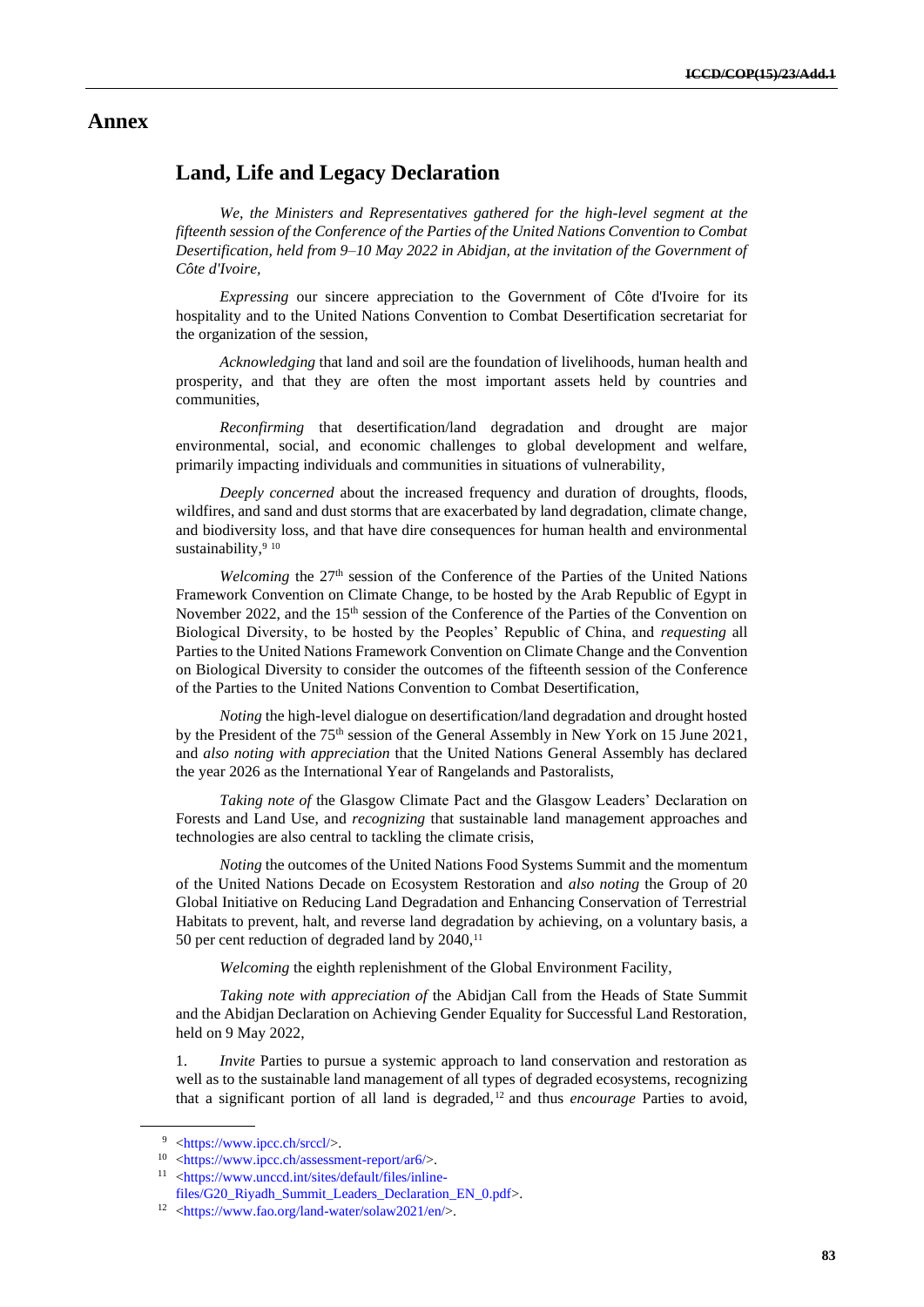reduce, and reverse land degradation by accelerating the implementation of existing national commitments to achieve land degradation neutrality by 2030, taking into account the connectivity of ecosystems;

2. *Also invite* Parties to strive for more effective partnerships, financing, and cooperation at all levels, among the Rio conventions and other relevant mechanisms and processes, including exploring ways to catalyse more synergies at the national level between the individual action plans of the Rio conventions;

3. *Further invite* development partners, international financial institutions, the private sector and other stakeholders to boost investments and technological and technical support, as appropriate, for the implementation of the Convention and the achievement of land degradation neutrality;

4. *Welcome* the second edition of the Global Land Outlook which demonstrates that the mismanagement of land resources – soil, water, and biodiversity – represents a threat to humanity and the planet, and that sustainable land management and land restoration are a proven and cost-effective strategy that offers multiple pathways towards an inclusive, sustainable recovery, and resilient economies, societies, and ecosystems;

5. *Urge* Parties to take a proactive, comprehensive, and holistic approach towards sand and dust storms source mitigation and drought impact mitigation, adaptation and resilience, including through responsive policy frameworks that incorporate early warning systems and timely interventions, scientific collaboration, and multi-stakeholder partnerships which should be sustained with adequate levels of finance;

6. *Acknowledge* the new strategy of the eighth replenishment of the Global Environment Facility on land degradation, and recognize the importance of providing guidance to facilitate the successful implementation of the three integrated programmes of the eighth replenishment of the Global Environment Facility, focusing particularly on desertification/land degradation, and drought;

7. *Call upon* all Parties and stakeholders to move towards more sustainable food systems;

8. *Stress* the importance of promoting secure tenure rights and access to land for all, in particular groups in vulnerable situations, as well as the need to further mainstream gender equality and the empowerment of all women and girls into the development of desertification/land degradation and drought-related policies and activities within the national context;

9. *Reaffirm* the contribution of sustainable land management and land restoration to improving the living conditions of affected communities, and as a means of preventing forced migration and displacement;

10. *Confirm* that young people are an important positive force leading the next generation to create more sustainable urban and rural environments, and *commit* to partnering with young people to create meaningful and dignified employment opportunities, especially in rural areas;

11. *Invite* Parties to promote the involvement of all sectors of society, in particular civil society organizations and Indigenous peoples and local communities, as well as subnational and local governments, in their initiatives to achieve land degradation neutrality, harnessing their knowledge, innovation and practices;

12. *Also invite* Parties to join the multi-partner Abidjan Legacy Programme as a model for increasing sustainability and ambitions, while protecting and restoring forests and lands and improving the resilience of communities and ecosystems to climate change.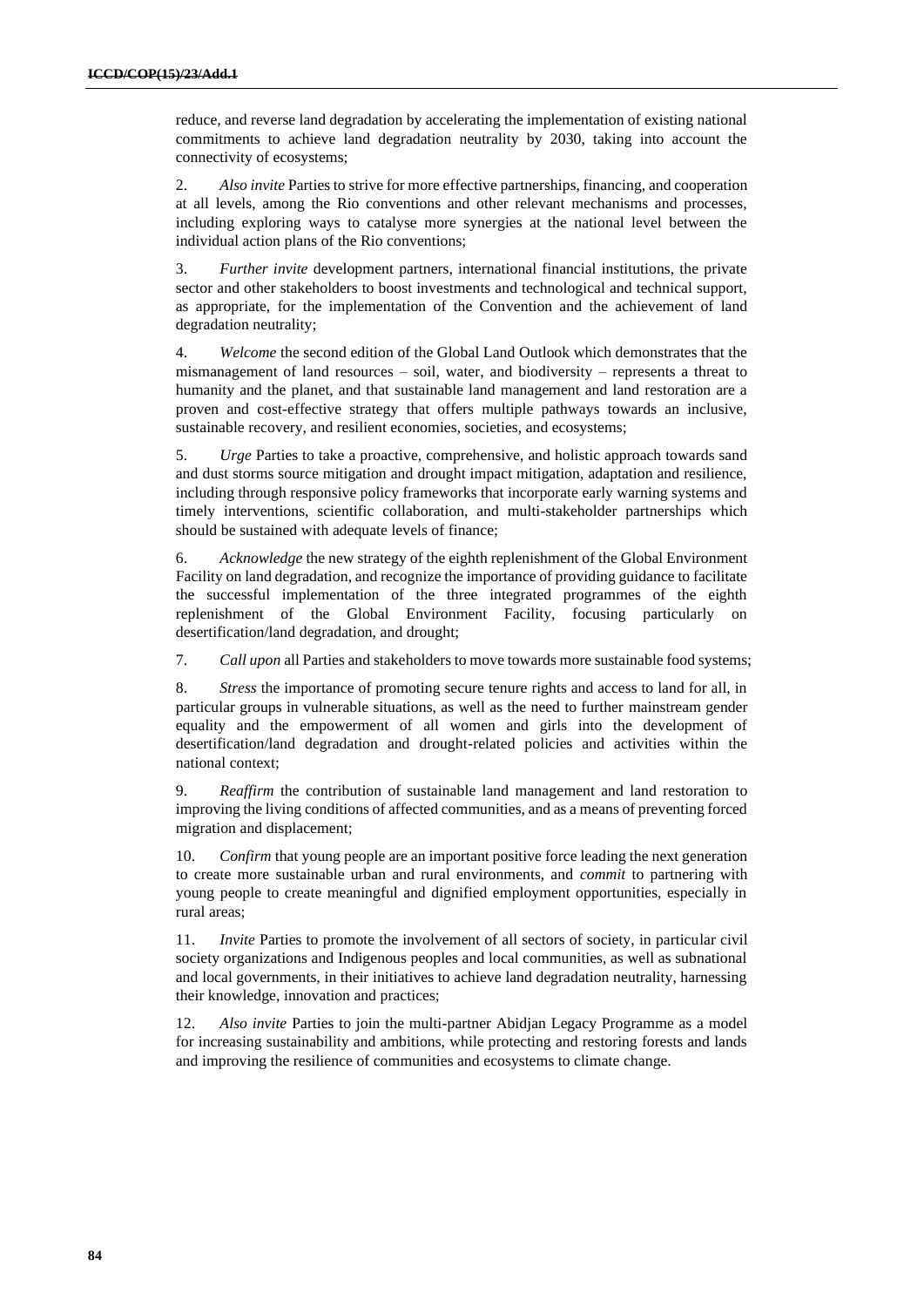## **Decision 30/COP.15**

## **Declaration of civil society organizations attending the fifteenth session of the Conference of the Parties**

#### *The Conference of the Parties,*

*Having heard* the presentation of the Declaration made by the representative of the civil society organizations attending the fifteenth session of the Conference of the Parties,

*Recalling* the discussions held during the two Open Dialogue Sessions with the civil society organizations on 12 May 2022 and 17 May 2022,

1. *Takes note* with appreciation of the Declaration;

2. *Decides* to include the Declaration as an annex to the report of the Conference of the Parties on its fifteenth session.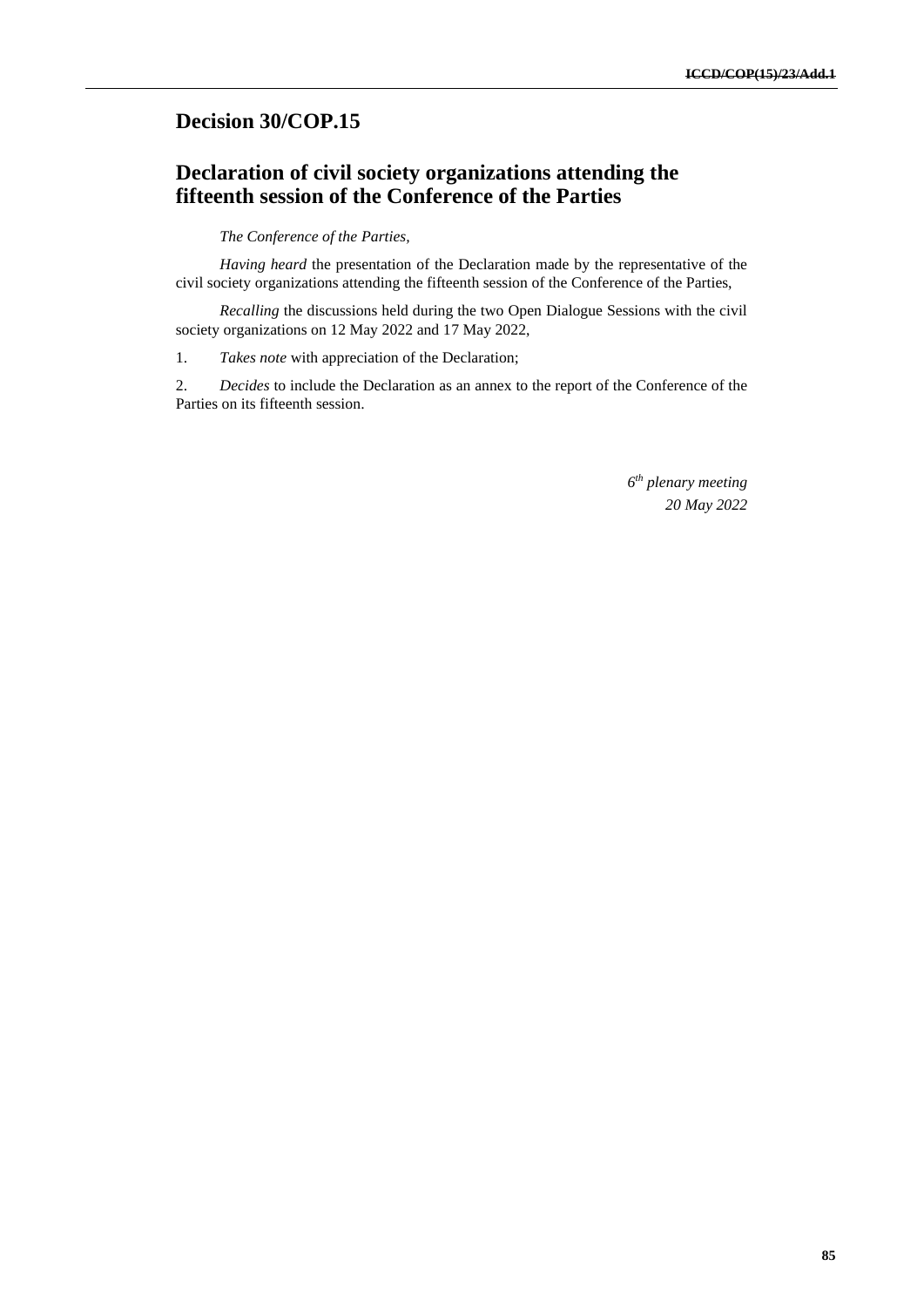# **Decision 31/COP.15**

# **Report from the Green Business Forum**

*The Conference of the Parties,*

1. *Welcomes* contributions of the Green Business Forum and *takes note* of its report with appreciation;

2. *Decides* to include the report from the Green Business Forum as an annex to the report of the Conference of the Parties on its fifteenth session.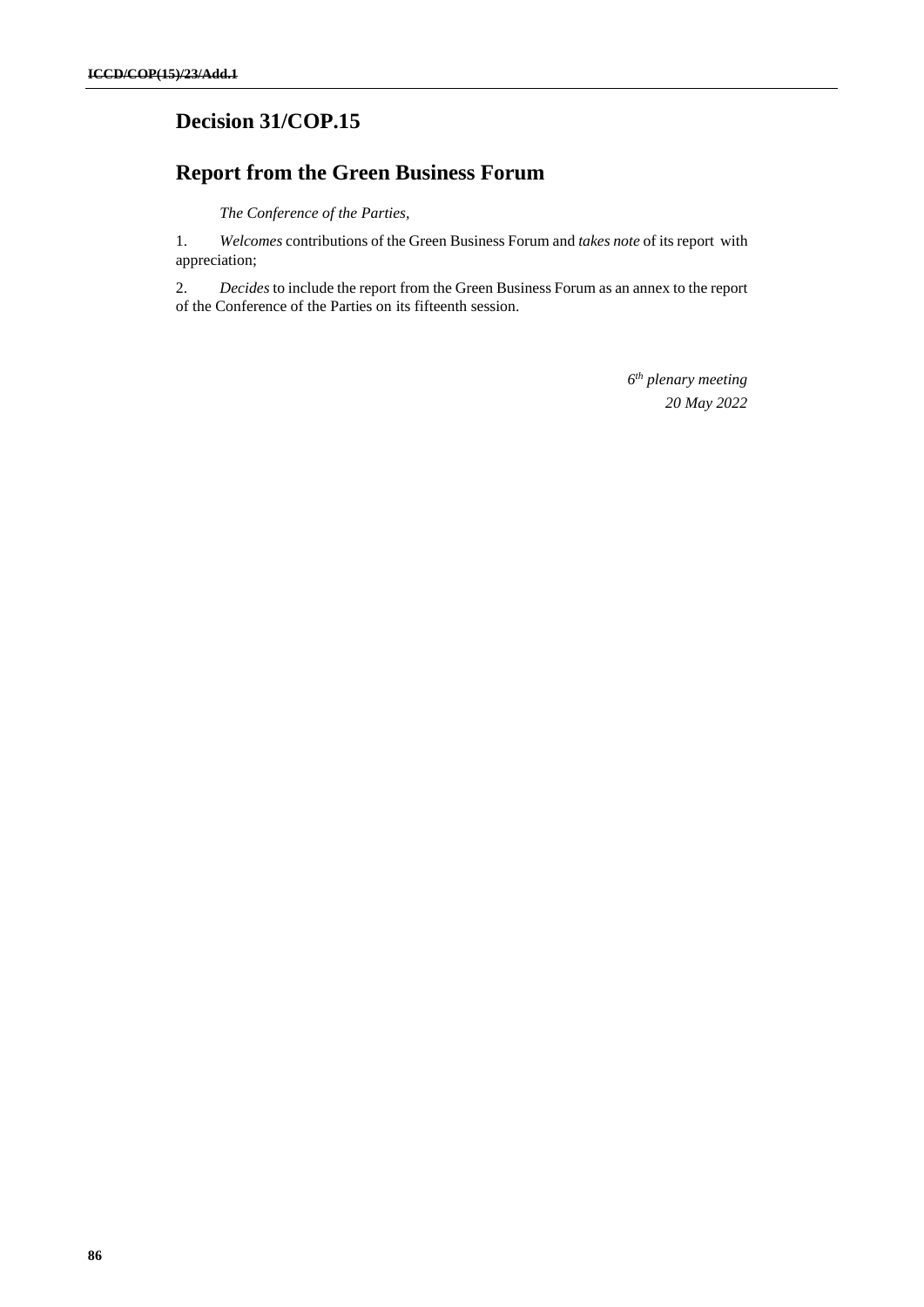# **Decision 32/COP.15**

### **Declaration of the Youth Forum**

#### *The Conference of the Parties,*

1. *Welcomes* the organization of the Youth Forum, which took place from 8–9 May 2022 as a way to foster the involvement of future generations in the implementation of the Convention;

2. *Takes note* of the Declaration of the Youth Forum with appreciation;

3. *Decides* to include the Declaration of the Youth Forum as an annex to the report of the Conference of the Parties on its fifteenth session.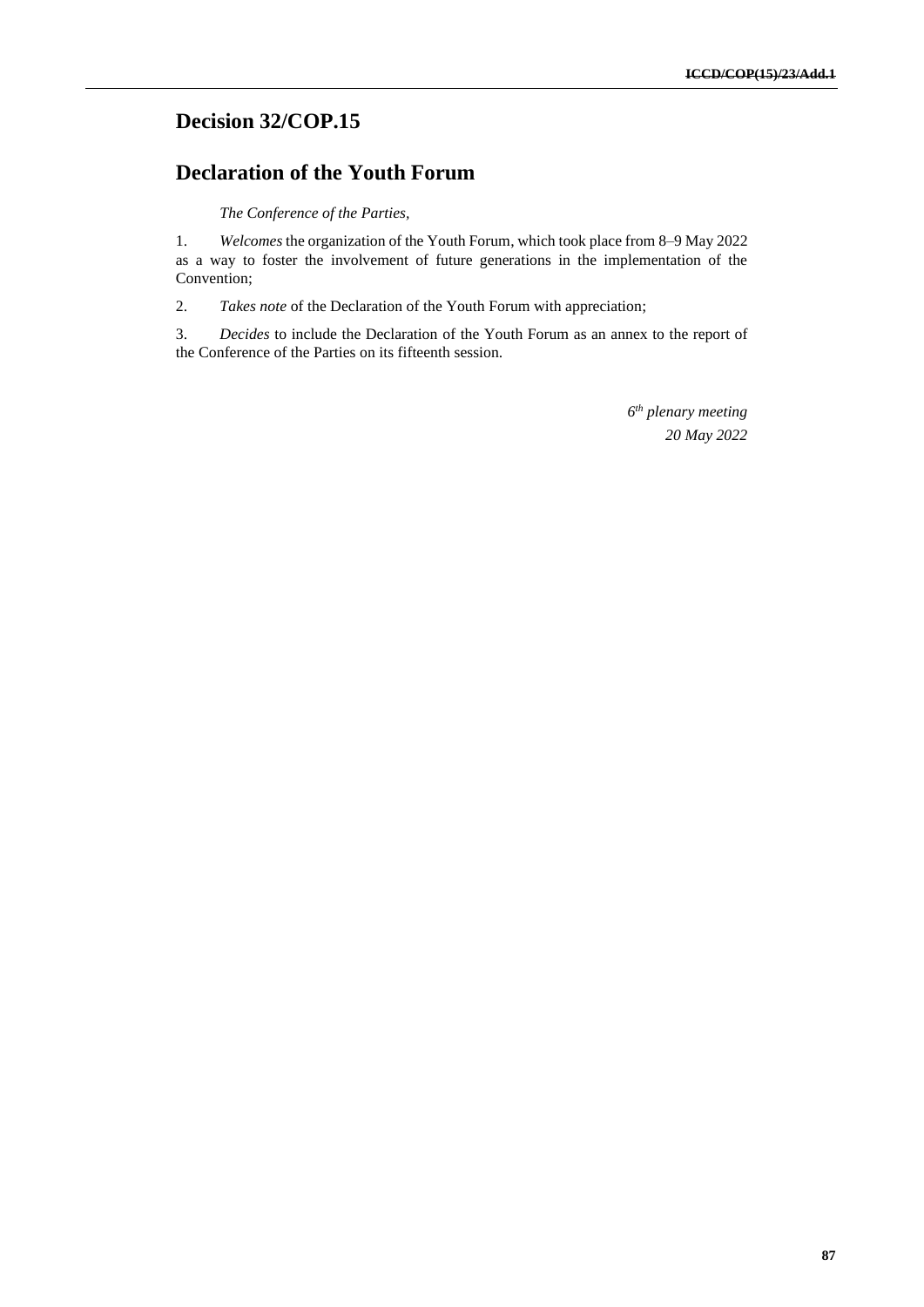### **Decision 33/COP.15**

### **Programme of work for the sixteenth session of the Conference of the Parties**

*The Conference of the Parties,* 

*Recalling* article 22 of the United Nations Convention to Combat Desertification,

*Also recalling* decisions 9/COP.1, 2/COP.2, 4/COP.3, 5/COP.4, 5/COP.5, 29/COP.6, 30/COP.7, 27/COP.8, 35/COP.9, 38/COP.10, 39/COP.11, 34/COP.12, 35/COP.13 and 32/COP.14 on its programme of work,

*Taking into consideration* the relevant decisions taken by the Conference of the Parties at its fifteenth session,

1. *Decides* to include the following items on the agenda of its sixteenth session and, if necessary, its seventeenth session:

(a) 2018–2030 Strategic Framework of the United Nations Convention to Combat Desertification:

(i) Report of the Committee for the Review of the Implementation of the Convention and its recommendations to the Conference of the Parties;

(ii) Review of progress in the implementation of the United Nations Convention to Combat Desertification communication plan;

(iii) Follow-up on the midterm evaluation of the 2018–2030 Strategic Framework of the United Nations Convention to Combat Desertification;

(iv) Review of the report of the Committee on Science and Technology and its recommendations to the Conference of the Parties;

(b) Promoting and strengthening relationships with other relevant conventions and international organizations, institutions and agencies;

- (c) Policy frameworks and thematic issues;
- (d) Programme and budget for the biennium 2025–2026;
- (e) Procedural matters:

(i) Participation and involvement of civil society organizations in meetings and processes of the United Nations Convention to Combat Desertification;

(ii) Participation and involvement of the private sector in meetings and processes of the United Nations Convention to Combat Desertification and business engagement strategy;

2. *Also decides* to include interactive dialogue sessions with relevant stakeholders, including ministers, civil society organizations, the business community, the scientific community and members of parliament, on agenda items of relevance to them;

3. *Requests* the secretariat to prepare an annotated provisional agenda, in agreement with the President of the Conference of the Parties at its fifteenth session, taking into consideration provisions contained in the relevant decisions taken during that conference;

4. *Also requests* the secretariat to circulate in all official languages at least six weeks prior to the sixteenth session of the Conference of the Parties appropriate documentation for that session, reflecting the decisions contained in operative paragraphs 1 and 2 above;

5. *Further requests* the secretariat to circulate in all official languages at least six weeks prior to the sixteenth session of the Conference of the Parties one document for each governing body (Conference of the Parties, Committee for the Review of the Implementation of the Convention, Committee on Science and Technology) with all respective draft decisions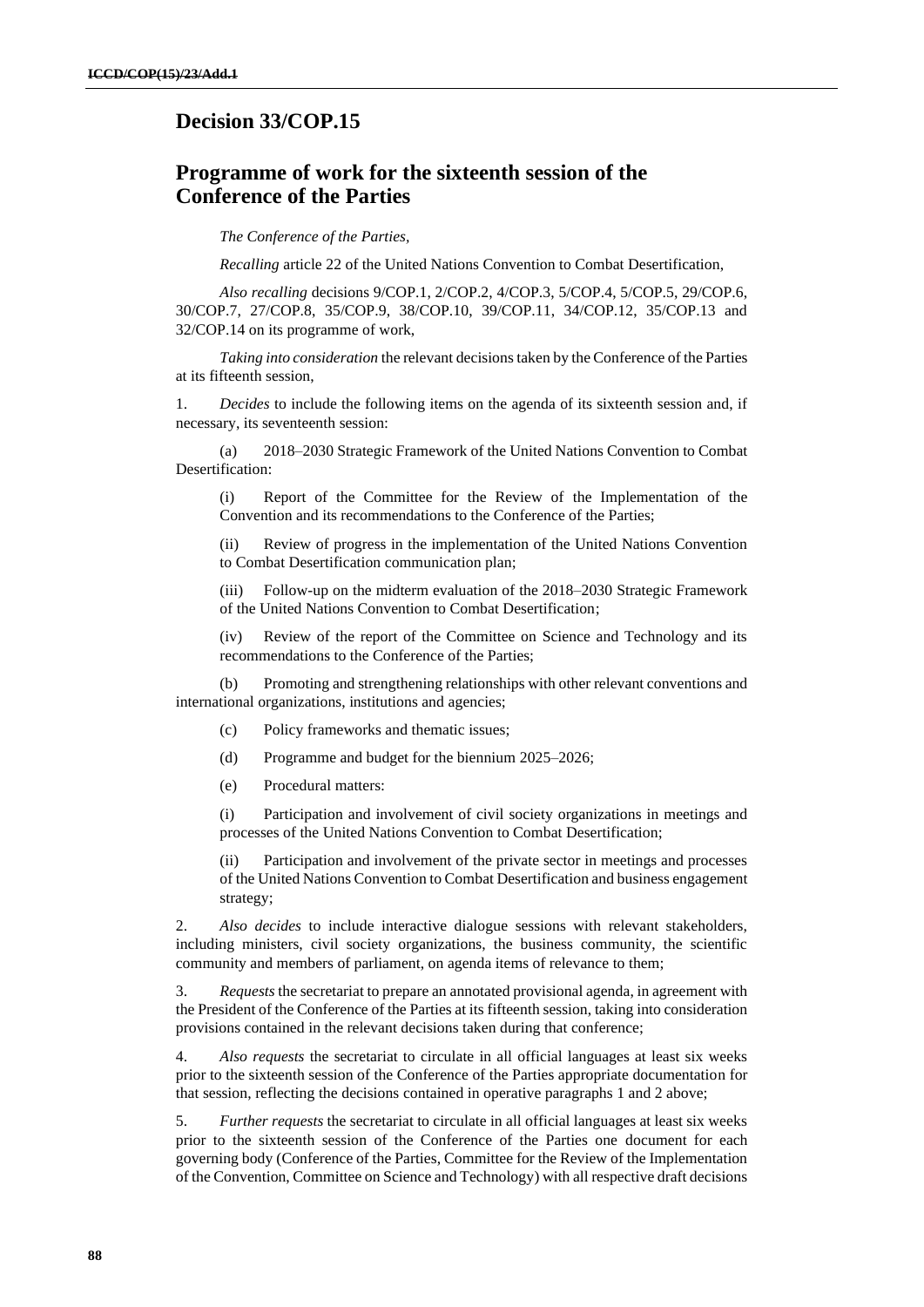prepared for Parties' consideration and further adoption and to ensure that the draft decisions are clearly written and properly formatted.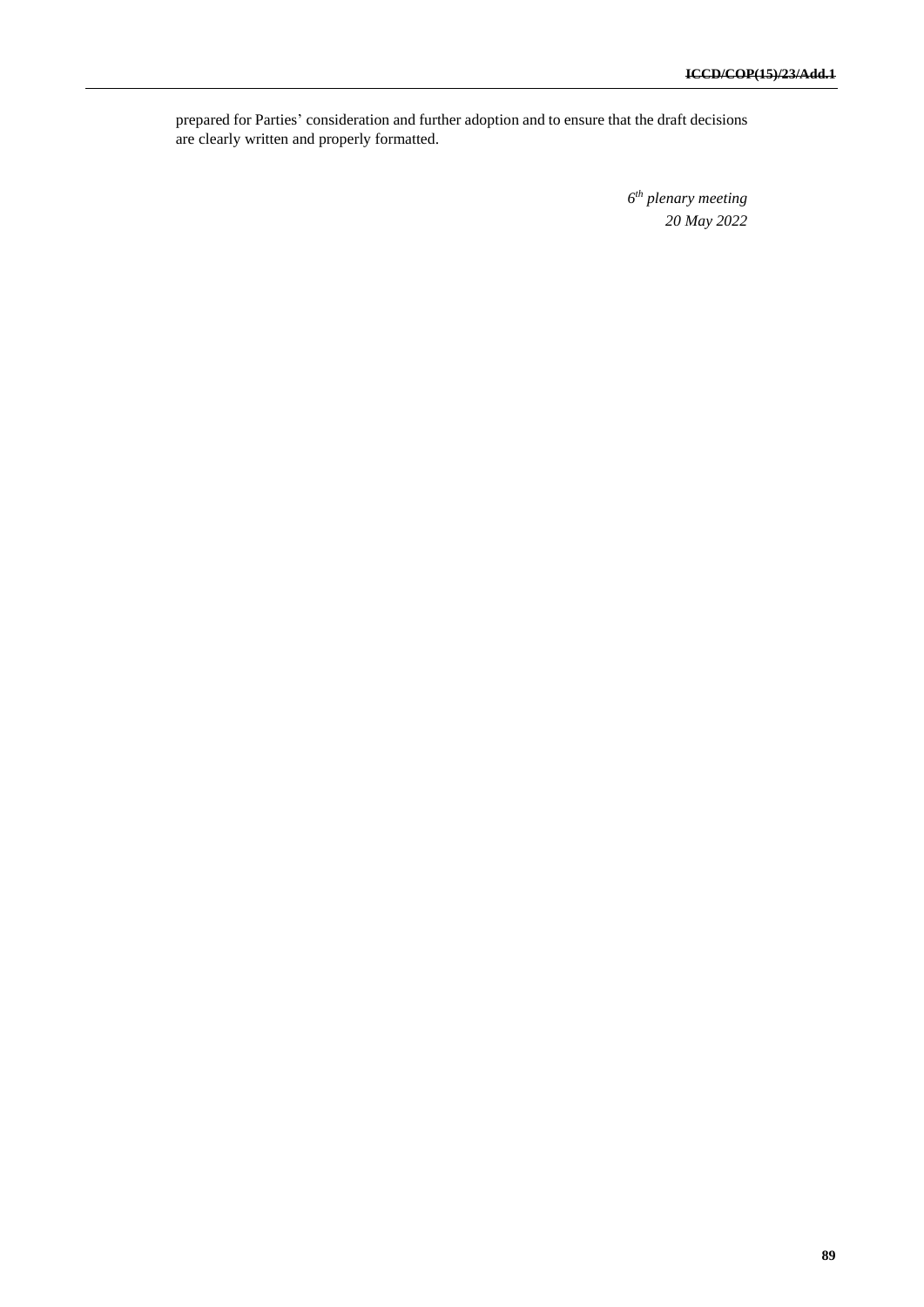## **Decision 34/COP.15**

### **Dates and venues of future sessions of the Conference of the Parties**

*The Conference of the Parties*,

*Recalling* article 22, paragraph 4, of the United Nations Convention to Combat Desertification,

*Also recalling* rule 3 of the rules of procedure,

*Further recalling* General Assembly resolution 40/243 of 18 December 1985,

### **I. Sixteenth session of the Conference of the Parties**

1. *Accepts* with gratitude the generous offer of the Government of Saudi Arabia to host the sixteenth session of the Conference of the Parties and to meet the additional costs;

2. *Decides* that the sixteenth session of the Conference of the Parties shall be held in Saudi Arabia in 2024;

3. *Requests* the Executive Secretary to consult with the Government of Saudi Arabia to prepare for the sixteenth session of the Conference of the Parties, including the conclusion of a legally binding agreement at the international level with the Government of Saudi Arabia;

### **II. Seventeenth session of the Conference of the Parties**

4. *Accepts* with gratitude the generous offer of the Government of Mongolia to host the seventeenth session of the Conference of the Parties and to meet the additional costs;

5. *Decides* that the seventeenth session of the Conference of the Parties shall be held in Mongolia in 2026;

6. *Requests* the Executive Secretary to consult with the Government of Mongolia to prepare for the seventeenth session of the Conference of the Parties, including the conclusion of a legally binding agreement at the international level with the Government of Mongolia.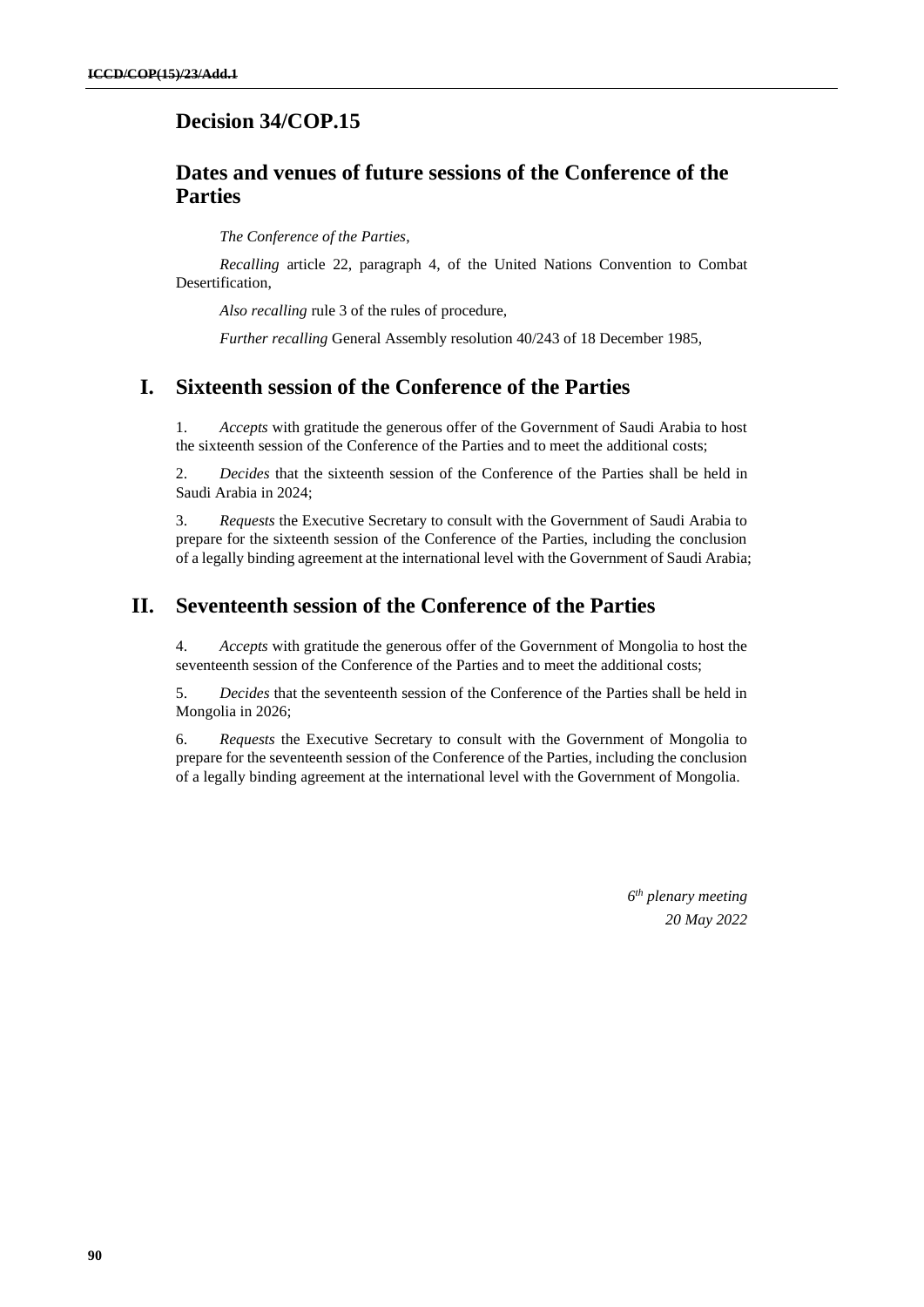### **Decision 35/COP.15**

## **Designation of a Convention secretariat and arrangements for its functioning: administrative and support arrangements**

#### *The Conference of the Parties,*

*Recalling* United Nations General Assembly resolution 72/220 of 20 December 2017 on institutional linkage and related administrative arrangements between the United Nations Secretariat and the secretariat of the Convention, on the designation of a Convention secretariat and arrangements for its functioning,

*Decides to approve* the continuation, for a further five-year period, of the current institutional linkage and related administrative arrangements, to be reviewed by both the General Assembly and the Conference of the Parties no later than 31 December 2026.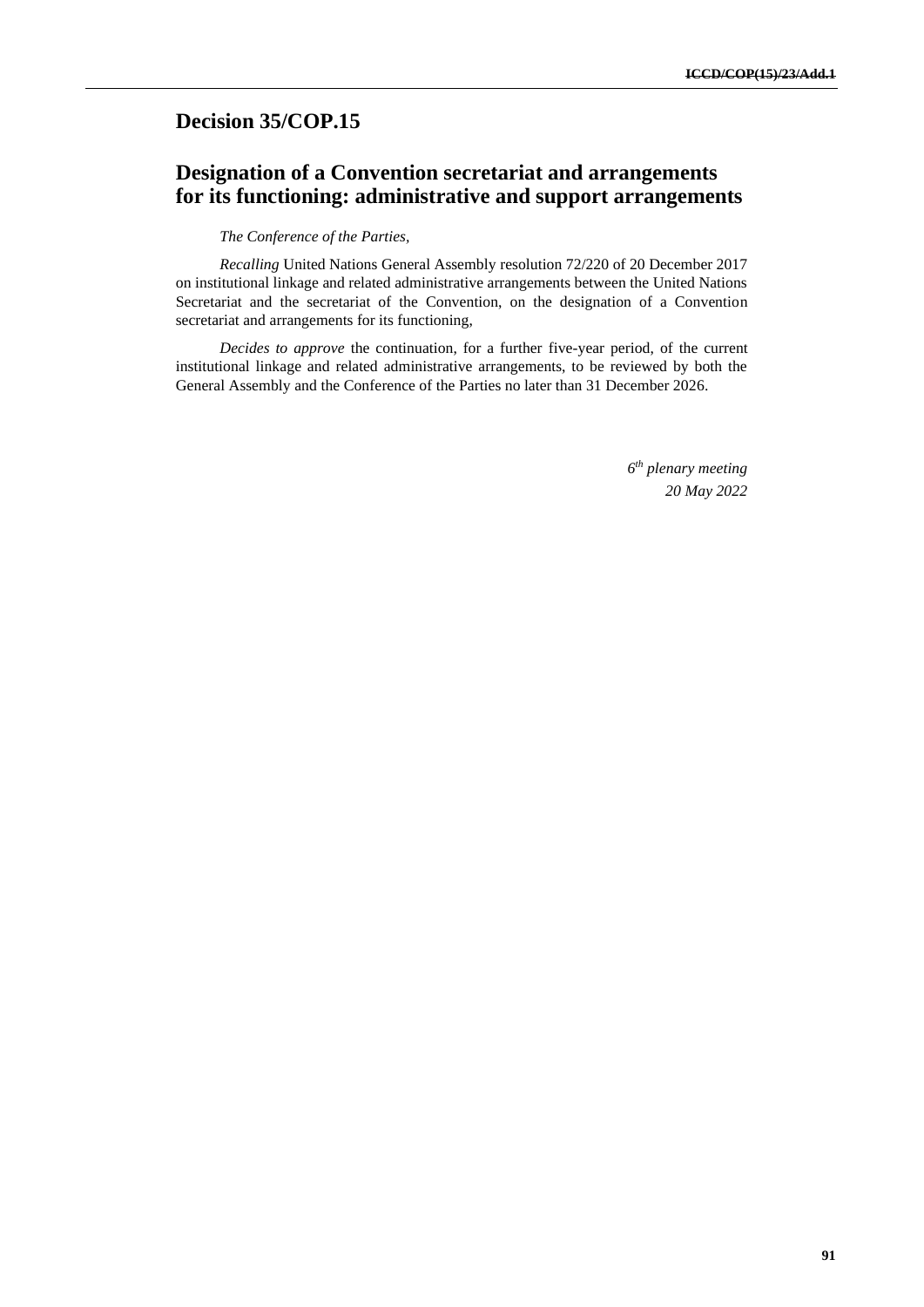# **Decision 36/COP.15**

# **Credentials of delegations**

*The Conference of the Parties,* 

*Having considered* document ICCD/COP(15)/22/Rev.1 on the credentials of delegations and the recommendation contained therein,

*Decides* to approve the report.